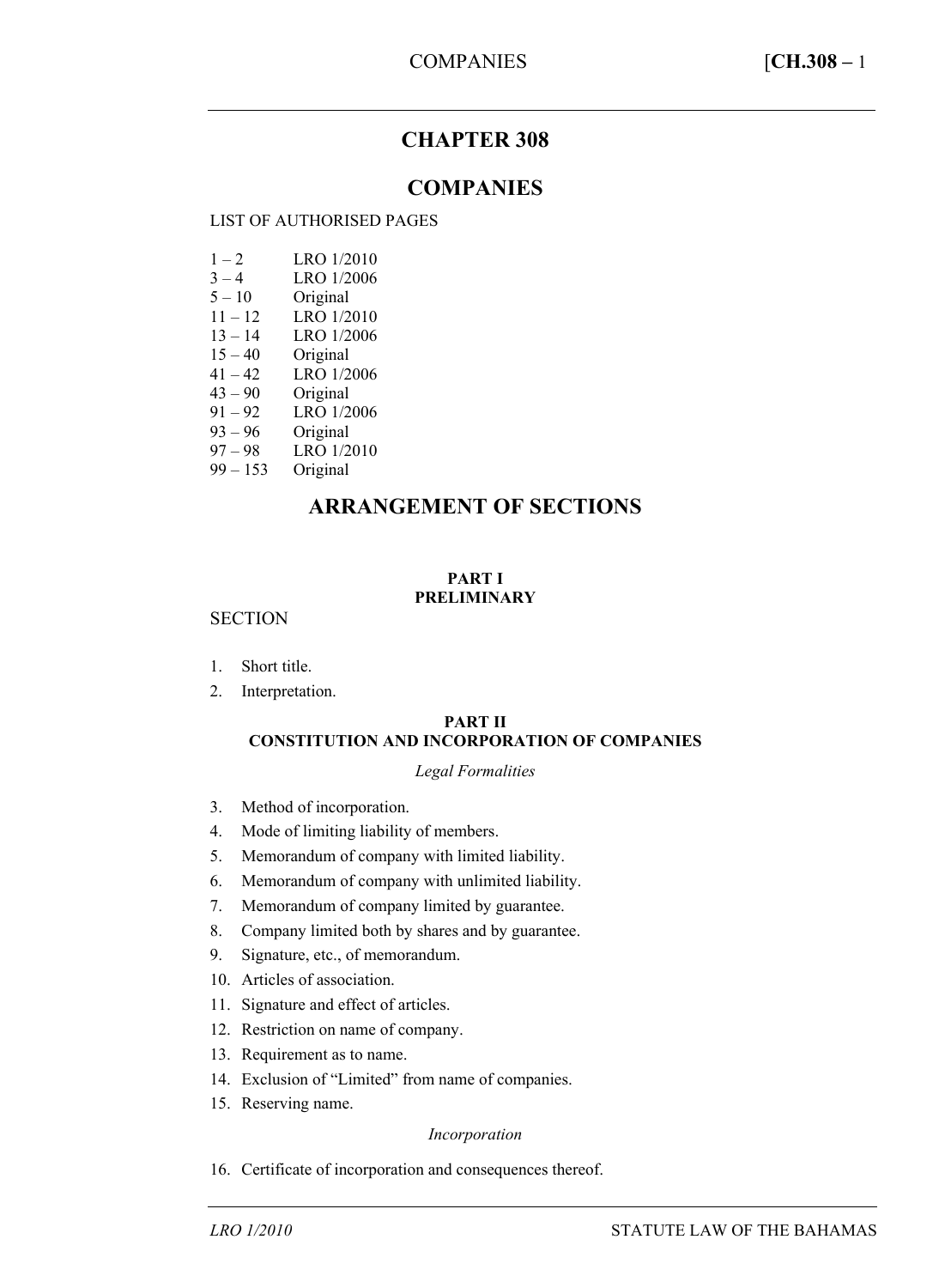- 17. Registered office.
- 18. Company records.
- 19. Register of companies.
- 20. Copies of memorandum and articles to be given to members.
- 21. Publication of name.
- 22. Pre-incorporation contracts.
- 23. Service of documents on company.

#### *Capacity and Powers*

- 24. Capacity and powers.
- 25. Contracts.
- 26. Company seals.
- 27. Bills and notes.
- 28. Power of attorney.
- 29. Alteration of memorandum and articles.
- 30. Permitted loans.
- 31. Prohibited loans.
- 32. Enforcement of prohibited loans.
- 33. Power to refer matters to arbitration.
- 34. Authentication of summons, notice or proceeding.

### **PART III SHARE CAPITAL, SHAREHOLDERS AND RELATED MATTERS**

#### *Share Capital*

- 35. Nature of shares and of certain transfers.
- 36. Classes of shares and issue thereof.
- 37. Variation of shareholders' rights.
- 38. Share issue.
- 39. Consideration.
- 40. Restrictions as to allotment.
- 41. Effect of irregular allotment.
- 42. Restriction on commencement of business.
- 43. Returns as to allotment.
- 44. Acquisition of holding of own shares.
- 45. Cancellation of shares.
- 46. Effect of purchase contract.
- 47. Commission for share purchase.
- 48. Matters respecting issue of share warrants.
- 49. Alteration of share capital.
- 50. Reduction of share capital.
- 51. Application to court for confirming order, objections by creditors and settlement of objecting creditors.
- 52. Order confirming reduction and power of court on making such order.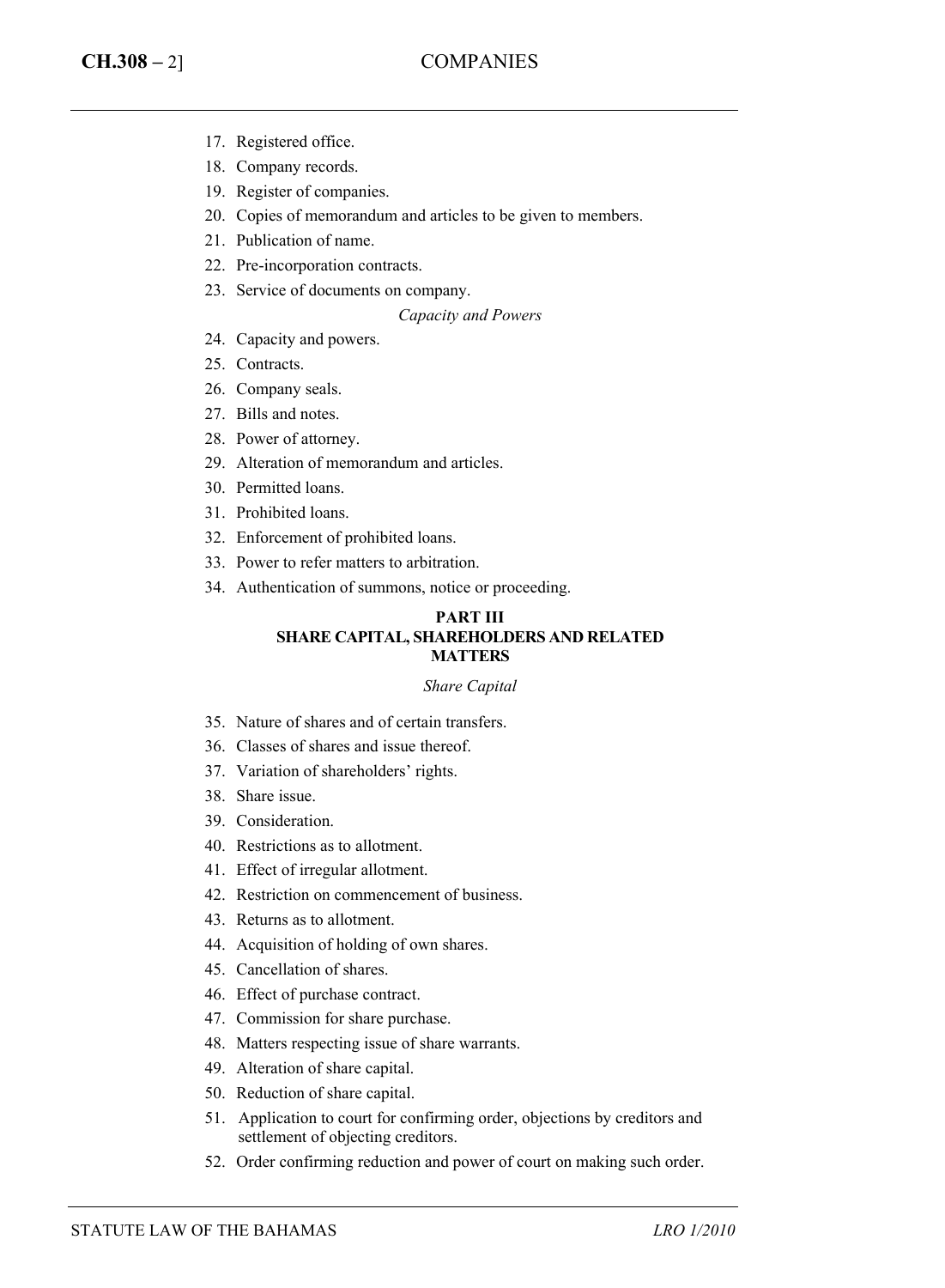- 53. Registration of confirming order and minute of reduction.
- 54. Liability of shareholders in respect of reduced shares.
- 55. Notice to Registrar concerning changes in share capital.

## *Members*

- 56. Register of members.
- 57. Rectification of register of members.
- 58. Annual list of members and return of capital, shares, call, etc.
- 59. Returns in respect of beneficial ownership of shares.

## *Dividends*

- 60. Payment of dividends.
- 61. Prohibited dividends.
- 62. Immunity of shareholders.
- 63. Lien on shares.
- 64. Liability of present and past members.

### *Meetings and Proceedings*

- 65. General meetings.
- 66. Extraordinary general meeting.
- 67. Meetings called by the court.
- 68. Place of meetings.
- 69. Meetings outside The Bahamas.
- 70. Quorum at meetings.
- 71. Voting at meetings and evidence of meetings.
- 72. Representative of another body and joint shareholders.
- 73. Unanimous shareholder agreement.
- 74. Proxies.
- 75. Special requirement regarding notice of meeting.
- 76. Provision relating to validity of proxy appointment.
- 77. Revocation of proxy.
- 78. Application of Sections 74 to 77.

### **PART IV MANAGEMENT OF COMPANIES AND PROTECTION OF CREDITORS AND INVESTORS**

## *The Directors*

––––––––––––––––––––––––––––––––––––––––––––––––––––––––––––––––––––––––––––

- 79. Duty to manage company.
- 80. Number of directors and remuneration thereof.
- 81. Duty of care.
- 82. Disqualified directors.
- 83. Directors disqualified by court.
- 84. Notice of directors.
- 85. Termination of office.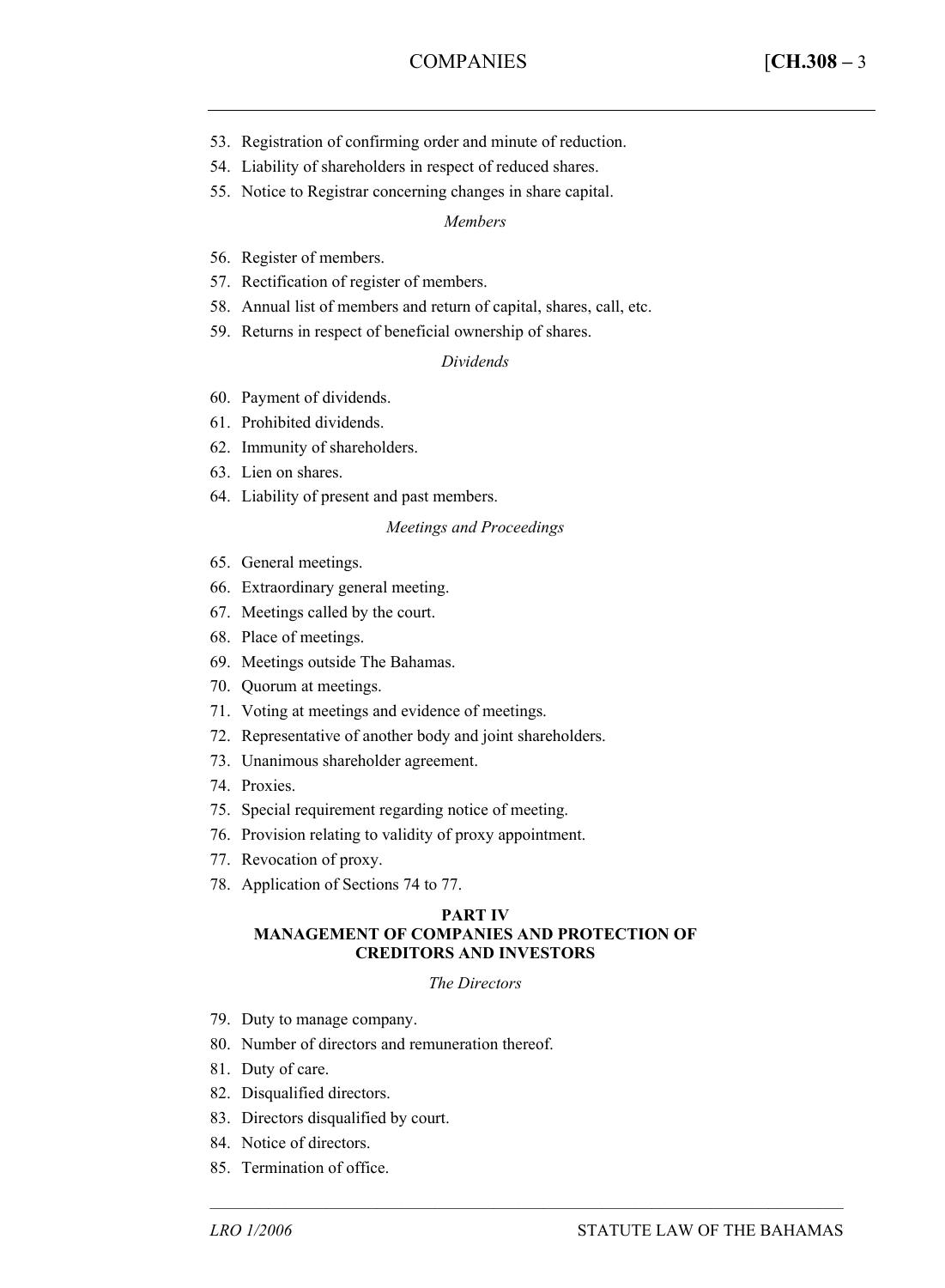- 86. Resignation of director.
- 87. Removal of director.
- 88. Right to notice.
- 89. Filling vacancy.
- 90. Change in number of directors.
- 91. Notice of change.
- 92. Directors' meetings.
- 93. Notice of waiver.
- 94. Adjourned meeting.
- 95. Two director board.
- 96. Telephone participation.
- 97. Delegation.
- 98. Limitation of delegated powers.
- 99. Validity of acts.
- 100.Directors' resolution in writing.

### *Liabilities of Directors*

- 101.Liability for share issue.
- 102.Liability for other acts.
- 103.Contribution for judgment.
- 104.Recovery by action.
- 105.Defence to liability.
- 106.Time limit on liability.

## *Contractual Interest*

- 107.Interests in contracts and declaration thereof.
- 108.Validity of certain contracts.
- 109.Setting aside contract.

#### *Officers of the Company*

110.Designation of officer, etc.

#### *Borrowing Powers of Directors*

111.Borrowing powers.

## *Procedural Matters and Indemnities*

- 112.Dissenting to resolutions.
- 113.Indemnifying directors.
- 114.Indemnifying other persons.
- 115.Right to indemnify.
- 116.Indemnity approved by court.
- 117.Insurance of directors, etc.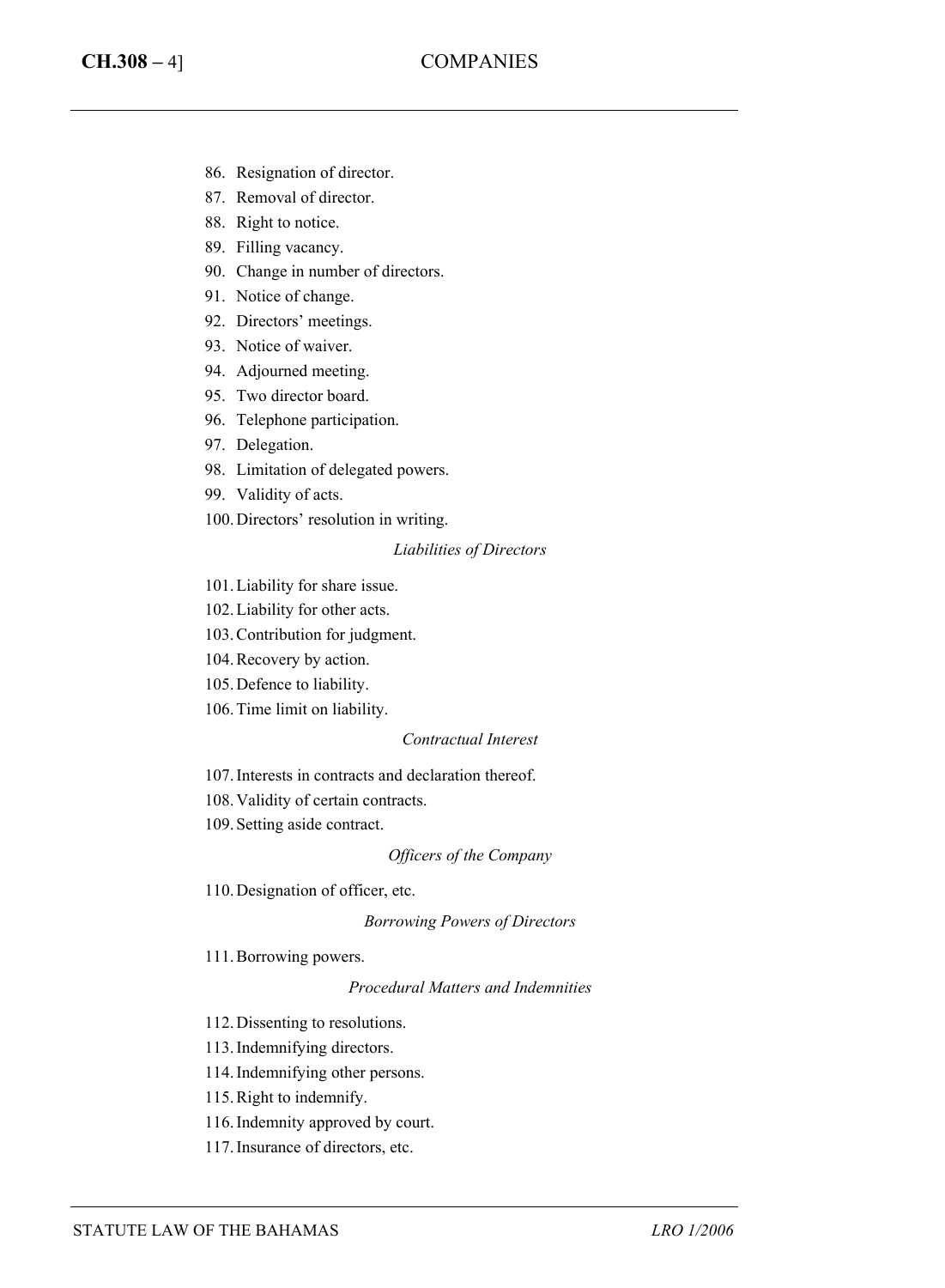#### *Financial Disclosure*

118.Annual financial returns.

119.Excemption of certain matters.

120.Approval of financial statements.

121.Auditors' report to be appended to financial statements.

122.Members' copies.

123.Registrar's copies.

124.Application of sections 118 to 123.

*Auditors*

125.Appointment of auditor.

126.Dispensing with auditors.

127.Disqualified auditors.

128.Auditor's qualifications.

129.Powers and duties of auditors.

130.Removal of auditor.

131.Filling auditor's vacancy.

132.Occurrence of vacancy.

133.Auditor's right to notice.

134.Auditor's compulsory attendance at meeting.

135.Statement by auditor.

136.Notification of error to auditor.

137.Non-liability for defamation.

138.Provision as to liability of officers and auditors.

#### *Receivers*

––––––––––––––––––––––––––––––––––––––––––––––––––––––––––––––––––––––––––––

139.Appointment and registration of receiver.

140.Notice of receivership.

141.Disqualified receivers.

142.Functions of receiver.

143.Functions of receiver-manager.

144.Court appointed receiver.

145.Receiver under instrument.

146.Duty of care.

147.Duties of receiver.

148.Directions by court.

149.Liability of receivers, etc.

150.Preparation of statement for receiver.

151.Content of statement.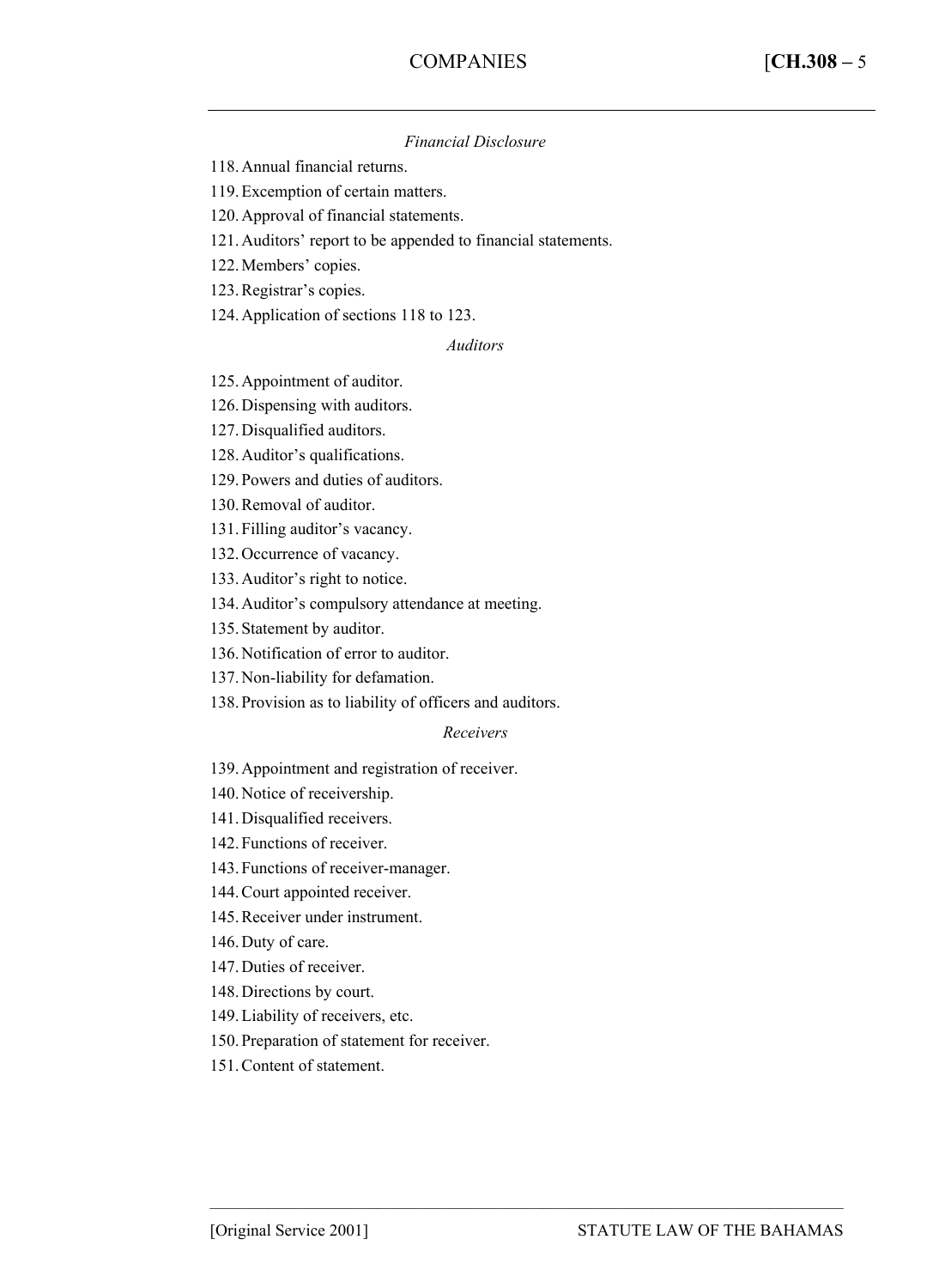### **PART V MERGER, CONSOLIDATION AND CONSEQUENTIAL MATTERS**

- 152.Definitions for purposes of Part V.
- 153.Merger and consolidation.
- 154.Merger with subsidiary.
- 155.Effect of merger or consolidation.
- 156.Disposition of assets.
- 157.Redemption of minority shares.
- 158.Arrangements.
- 159.Rights of dissenters.

## **PART VI INCORPORATION AND REGISTRATION OF OTHER COMPANIES**

*Incorporation of Companies without Share Capital*

- 160.Application of sections 161 to 169
- 161.Form of memorandum.
- 162.By-laws.
- 163.Directors.
- 164.Unlimited membership.
- 165.Classes of membership.
- 166.Admission to membership.
- 167.Voting.
- 168.Transfer of members' interests.
- 169.Dissolution and distribution.

#### *Registration of Foreign Companies*

- 170.Interpretation.
- 171.Carrying on business in The Bahamas.
- 172.Registration of foreign companies.
- 173.Requirements for registration of foreign company.
- 174.Certificate of registration.
- 175.Effect of registration.
- 176.Capacity of foreign company.
- 177.Suspension of registration.
- 178.Cancellation of registration.
- 179.Revival of registration.
- 180.Name display.
- 181.Registered office.
- 182.Returns.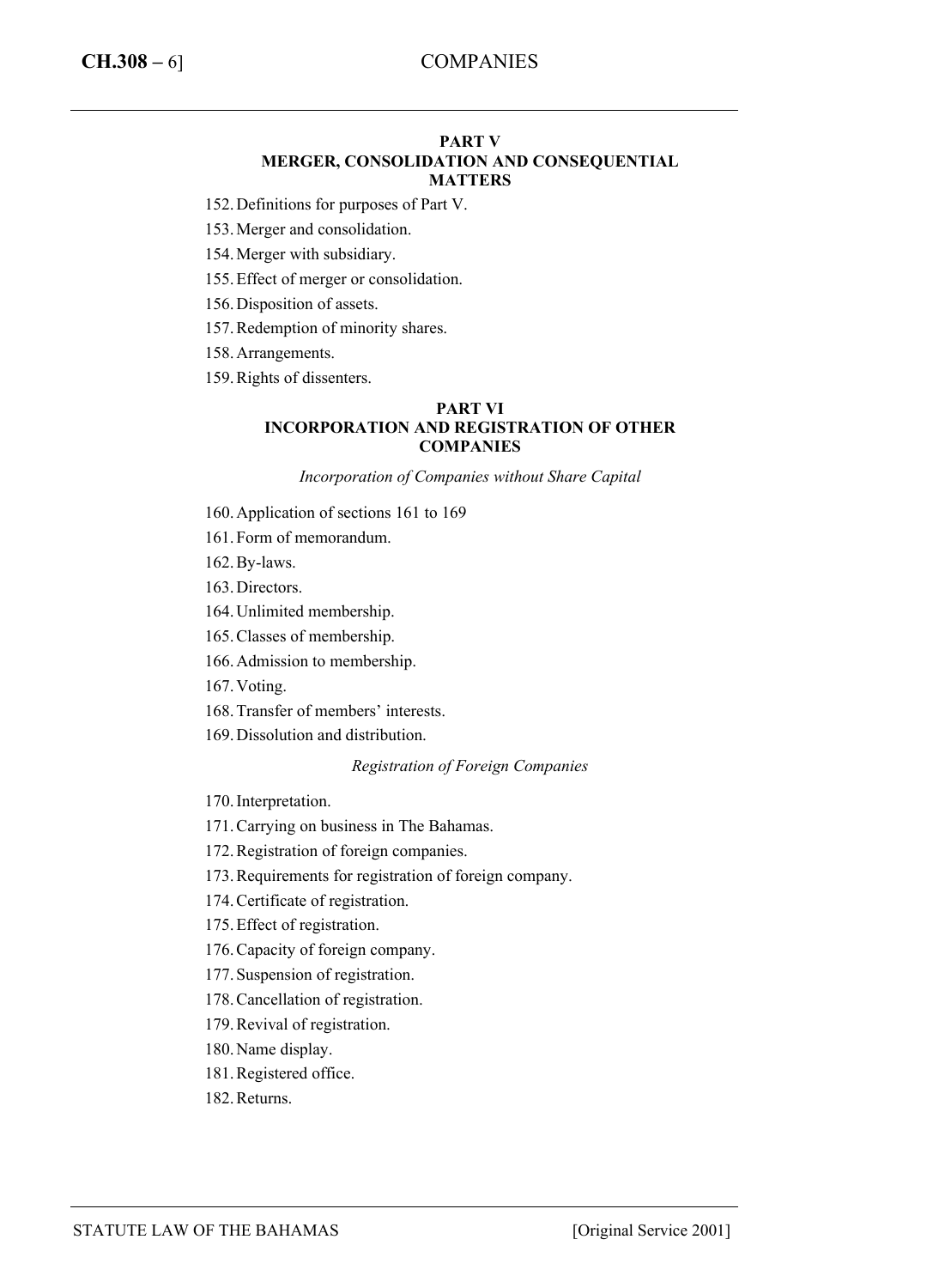### **PART VII WINDING UP OF COMPANIES**

#### *Preliminary*

- 183.Definition of "contributory".
- 184.Nature of liability of contributory.
- 185.Contributories in case of death.
- 186.Contributories in case of bankruptcy.

#### *Winding-up by Court*

- 187.Circumstances giving rise to winding-up by court.
- 188.Company when deemed unable to pay its debts.
- 189.Application for winding up to be made by petition.
- 190.Power of court.
- 191.Commencement of winding up.
- 192.Court may grant injunction.
- 193.Course to be pursued by court.
- 194.Actions and suits to be stayed.
- 195.Copy of order to be forwarded to Registrar.
- 196.Power of court to stay proceedings.
- 197.Effect of order on share capital of company limited by guarantee.
- 198.Court may have regard to wishes of creditors or contributories.

### *Official Liquidators*

- 199.Appointment of official liquidator.
- 200.Registrations, removals, etc.
- 201.Style and duties of official liquidator.
- 202.Powers of official liquidator.
- 203.Discretion of official liquidator.
- 204.Vesting of property in liquidator.
- 205.Assistance for liquidator.

## *Ordinary Powers of Court*

––––––––––––––––––––––––––––––––––––––––––––––––––––––––––––––––––––––––––––

- 206.Collection and application of assets.
- 207.Provisions as to representative contributories.
- 208.Power of court to require delivery of property.
- 209.Power of court to order payment of debts by contributory.
- 210.Power of court to make calls.
- 211.Power of court to order payment into bank.
- 212.Regulation of account with court.
- 213.Representative contributory not paying monies ordered.
- 214.Order conclusive evidence.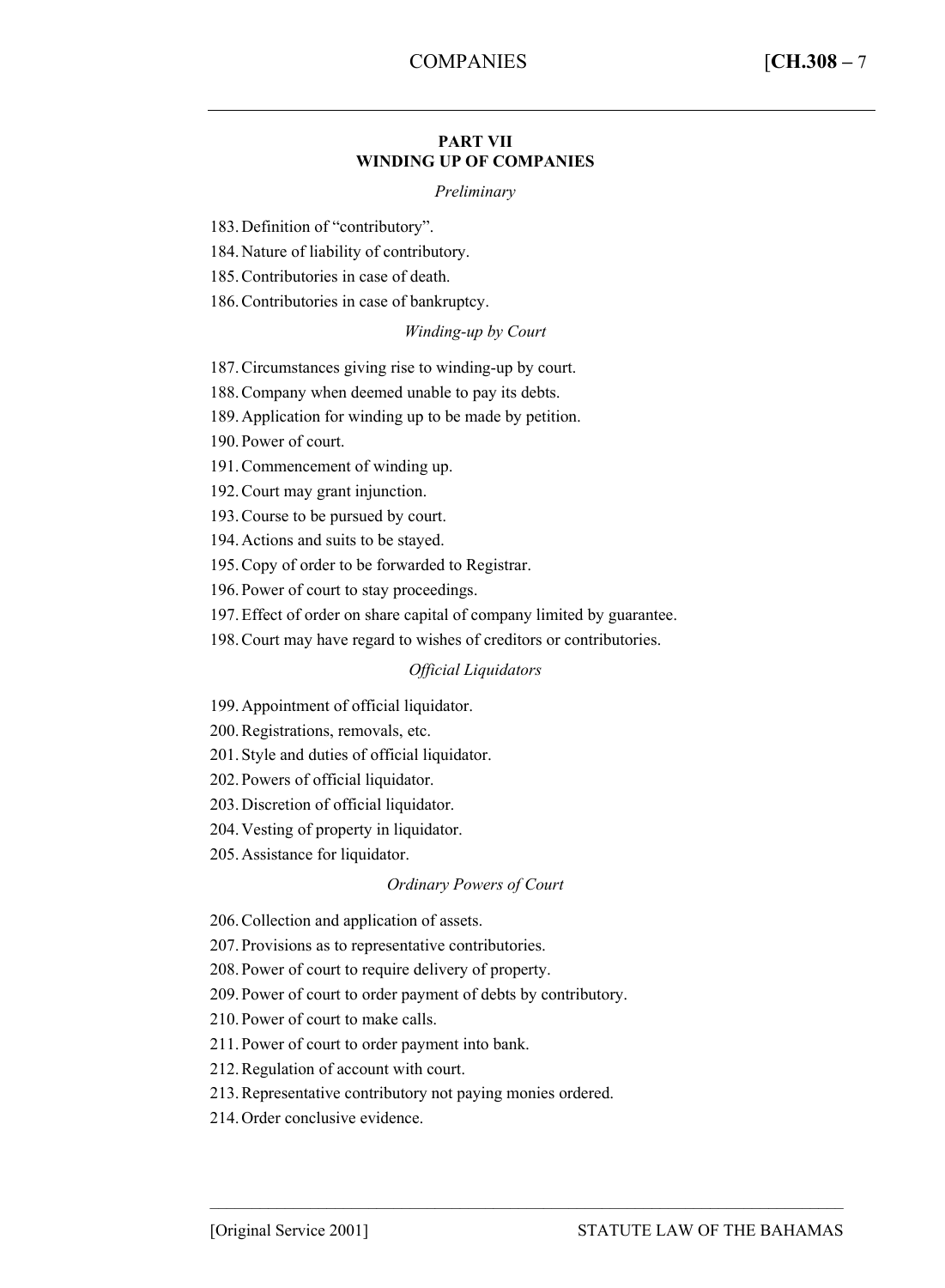- 215.Creditors not proving in time.
- 216.Court to adjust rights.
- 217.Court to order costs.
- 218.Dissolution of company.
- 219.Registrar to make minute of dissolution.

#### *Extraordinary Powers of Court*

- 220.Power of court to summon persons.
- 221.Examination of parties by court.
- 222.Power of arrest.
- 223.Powers of court cumulative.
- 224.Power to enforce orders.

#### *Voluntary Winding Up of Company*

225.Circumstances under which company may be wound up voluntarily.

- 226.Commencement of voluntary winding up.
- 227.Effect of voluntary winding up.

228.Notice of resolution to wind up.

- 229.Consequences of voluntary winding up.
- 230.Special powers and duties of liquidator.
- 231.Effect of winding up on share capital of company limited by guarantee.
- 232.Power of company to delegate authority to appoint liquidator.
- 233.Arrangement when binding on creditors.
- 234.Power of creditor or contributory to appeal.
- 235.Power of liquidators or contributories in voluntary winding up to apply to court.
- 236.Power of liquidator to call general meeting.
- 237.Power to fill vacancy of liquidator.
- 238.Power of court to appoint liquidators.
- 239.Liquidators on conclusion of winding-up to make up an account.
- 240.Liquidator to report meeting to Registrar.
- 241.Costs of voluntary liquidation.
- 242.Saving of rights of creditors.
- 243.Power of court to adopt proceedings of voluntary winding-up.

### *Winding up subject to the Supervision of the Court*

- 244.Power of court on application to direct winding up subject to supervision.
- 245.Petition for winding-up subject to supervision.
- 246.Court may have regard to wishes of creditors.

247.Powers of court to appoint additional liquidators in winding-up subject to supervision.

248.Effect of order of court for winding up subject to supervision.

249.Appointment of voluntary liquidators to office of official liquidators.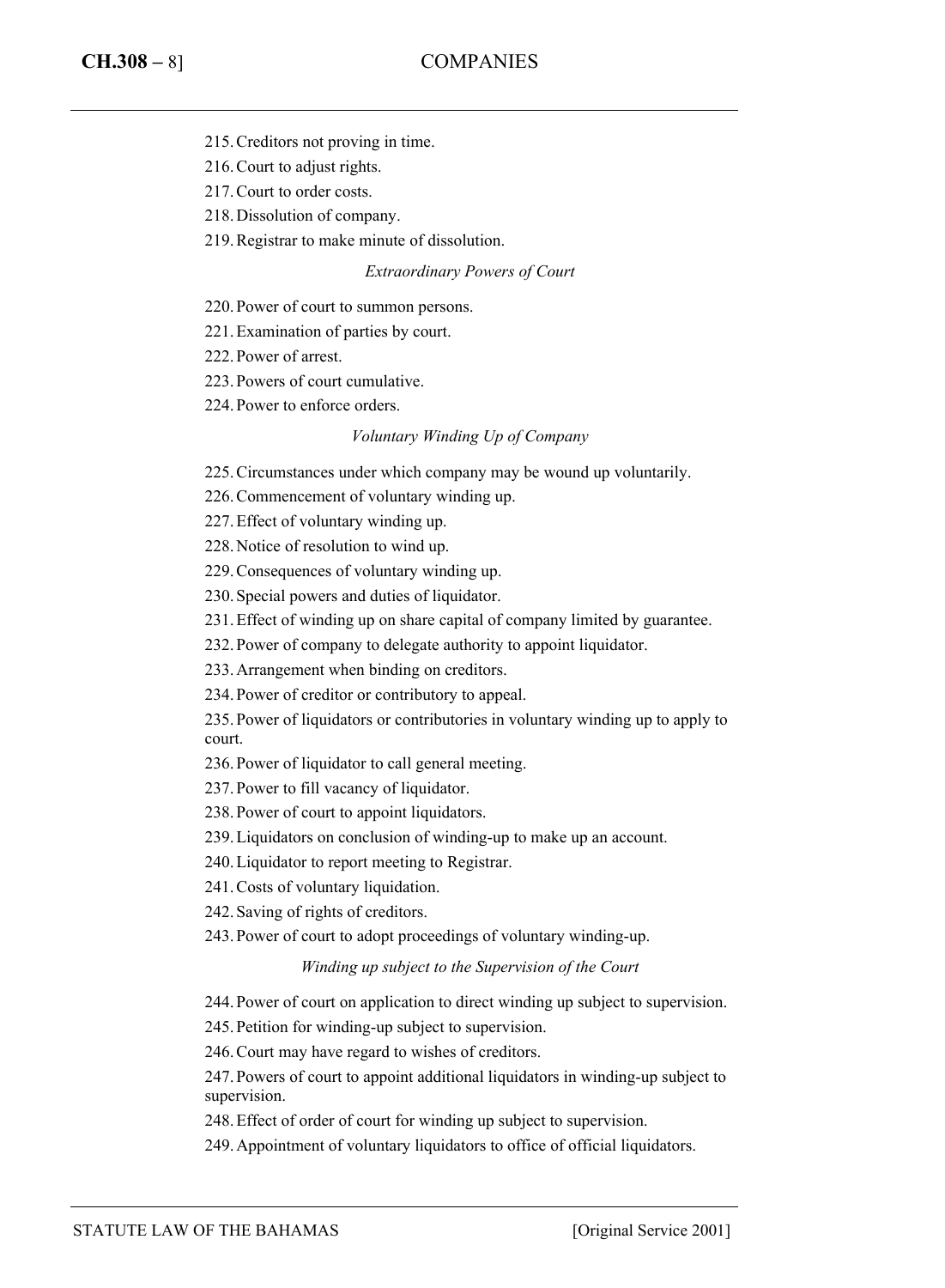## *Supplemental Provisions*

250.Dispositions after the commencement of winding up to be rendered void.

251.Books of the company to be evidence.

252.Disposal of books, accounts and documents of the company.

253.Inspection of books.

254.Power of assignee to sue.

255.Debts to be proved.

256.Rules to be observed.

257.Preferential payments.

258.Liquidation scheme may be approved.

259.Acceptance of shares, etc., as consideration for sale of property of company.

260.Mode of determining price.

261.Certain attachments and executions to be void.

262.Fraudulent preference.

263.Assessment of damages against delinquent directors and officers.

264.Prosecution of delinquent directors in winding-up by court.

265.Prosecution of delinquent directors in voluntary winding up.

### **PART VIII ADMINISTRATIVE MATTERS**

266.Responsibility of Registrar.

267.Application for directions.

268.Registrar's seal.

269.Delegation.

270.Power to investigate.

271.Removal of companies from Register.

272.Continuation of liability.

273.Property to be vested in Treasurer.

274.Re-vesting of company's property.

275.Indemnity.

276.Returns to Registrar.

277.Certificate of good standing.

#### **PART IX CIVIL REMEDIES, CIVIL PENALTIES AND OFFENCES**

*Civil Remedies*

––––––––––––––––––––––––––––––––––––––––––––––––––––––––––––––––––––––––––––

278.Definitions.

279.Derivative action.

280.Restraining oppressive action.

281.Limitation of staying of action.

282.Interim costs.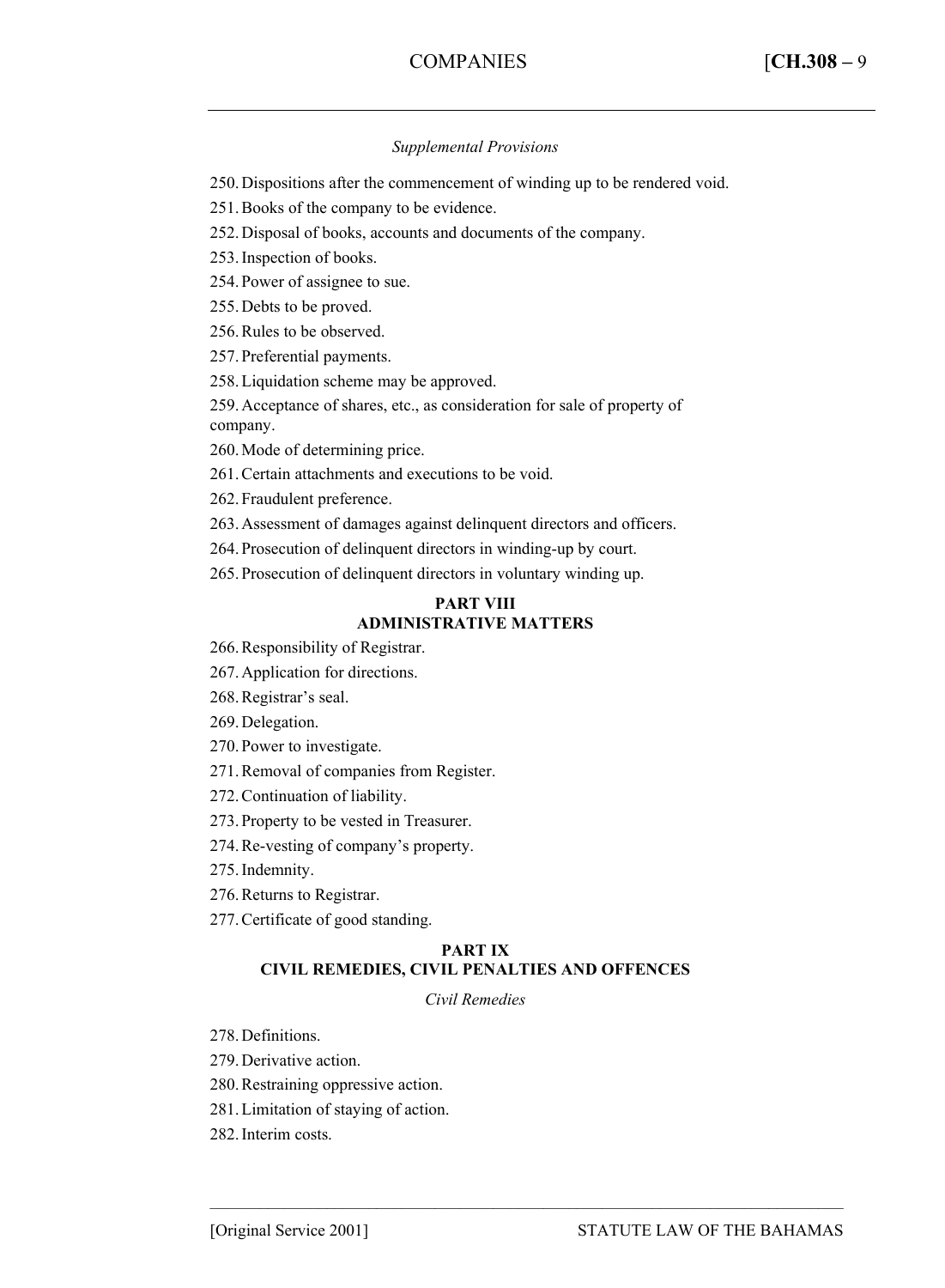- 283.Restraining order.
- 284.Appeal from Registrar's decisions.
- 285.Security for costs.

## *Civil Penalties*

- 286.Civil penalties
- 287.Recovery of civil penalties.

### *Offences*

- 288.Criminal liability and proceedings.
- 289.Name offence.
- 290.Establishing prohibited association.
- 291.Offence regarding reduction of capital.
- 292.False return regarding beneficial ownership of shares.
- 293.False reports and false statements.
- 294.Unsigned balance sheet.
- 295.Falsification of company books, etc.
- 296.Offences in the course of winding up.
- 297.Miscellaneous offences.
- 298.Penalty of perjury.

#### **PART X MISCELLANEOUS**

- 299.Exemptions.
- 300.Fees.
- 301.Amendment of Third Schedule.
- 302.Rules and regulations.
- 303.Repeals and savings.
- 304.Existing companies.

FIRST SCHEDULE — Articles of Association of a Company Limited by Shares. SECOND SCHEDULE — By-laws. THIRD SCHEDULE — Fees to be paid to the Registrar. FOURTH SCHEDULE.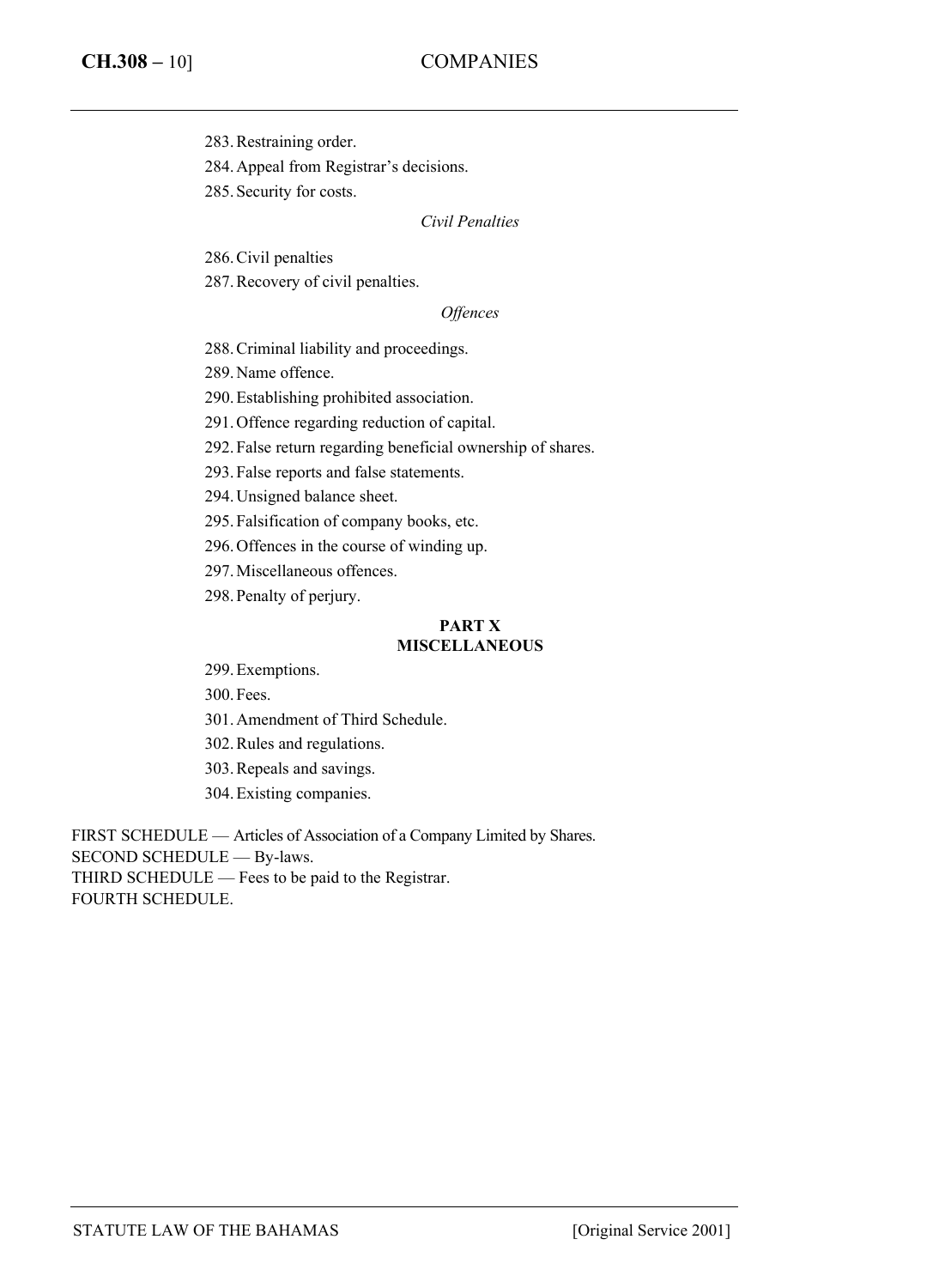# **CHAPTER 308**

## COMPANIES

# **An Act to consolidate and revise the law respecting the incorporation, management and control of companies.**

*[Assent 10th June, 1992] [Commencement 1st August, 1992]* 

# **PART I PRELIMINARY**

Short title. Interpretation.

**1.** This Act may be cited as the Companies Act.

**2.** In this Act —

- "affiliate" or "affiliated company" includes, in relation to another company, a company that directly or indirectly controls, is controlled by, or is under common control with, such other company; and hence is considered to be a member of the same group of companies;
- "approved form" means such forms as the Minister approves for the purposes of this Act;
- "articles" means the articles of association of a company which prescribe the regulations of that company;
- "authorized capital", in relation to a company, means the sum of the aggregate par value of all shares which the company is authorized by its memorandum to issue plus the amount, if any, stated in its memorandum as authorized capital to be represented by shares without par value which the company is authorized by its memorandum to issue;

"Bahamian" means —

- (a) a citizen of The Bahamas; or
- (b) as regards a company, a company registered under this Act, in which not less than sixty per cent of its shares are beneficially owned by Bahamians;

*28 of 1994, s. 2.*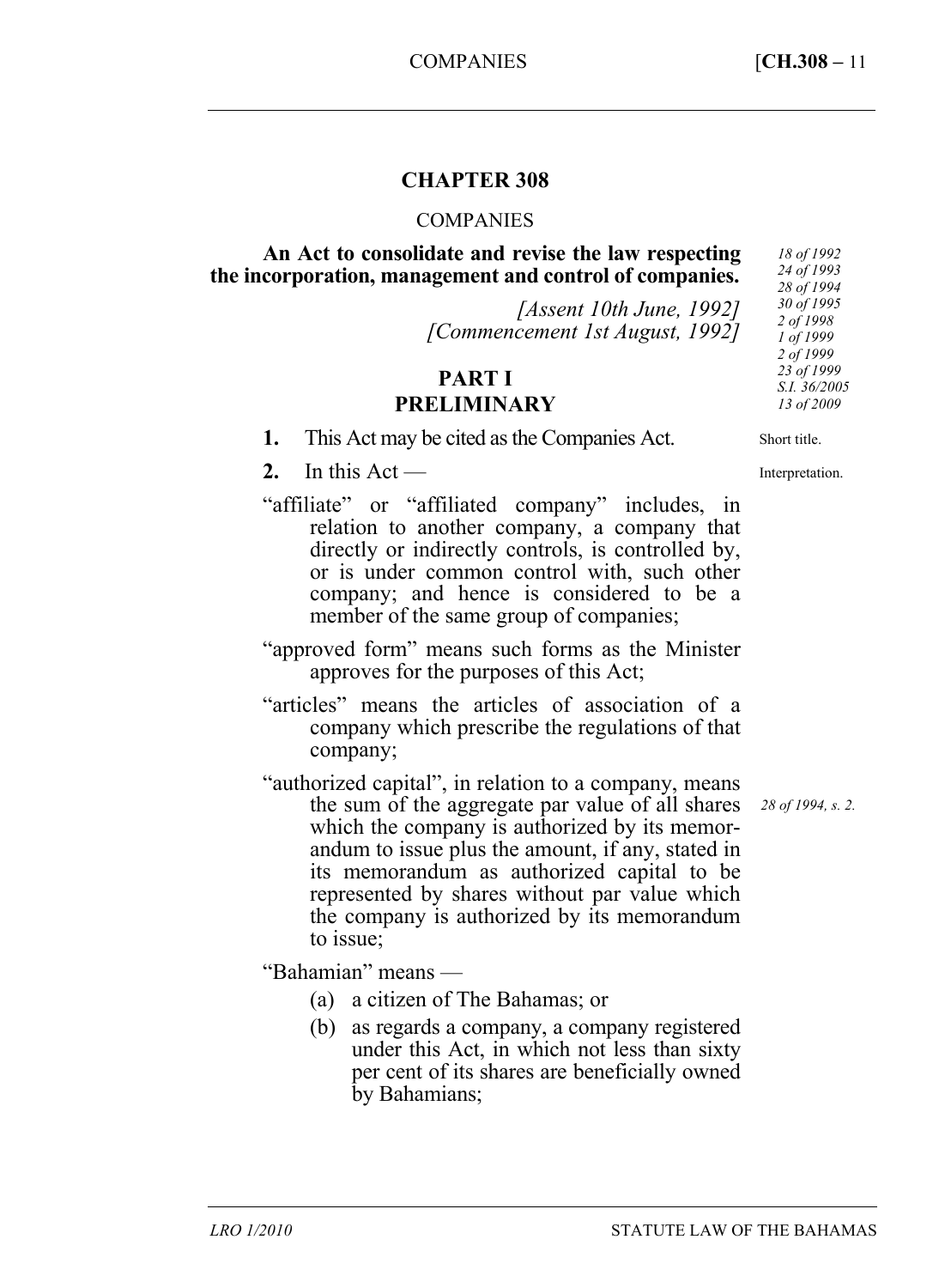| 28 of 1994, s. 2.                                                   | "capital", in relation to a company, means the sum of<br>the aggregate par value of all the outstanding<br>shares with par value of a company plus -<br>the aggregate of the amounts designated as<br>(a)<br>capital of all outstanding shares without<br>par value of the company, and<br>the amounts as are from time to time<br>(b)<br>transferred from surplus to capital by a<br>resolution of directors;                                                                                                                                                                                                                                                                                                                    |
|---------------------------------------------------------------------|-----------------------------------------------------------------------------------------------------------------------------------------------------------------------------------------------------------------------------------------------------------------------------------------------------------------------------------------------------------------------------------------------------------------------------------------------------------------------------------------------------------------------------------------------------------------------------------------------------------------------------------------------------------------------------------------------------------------------------------|
|                                                                     | "company" unless the context otherwise requires,<br>means a company that is incorporated or<br>registered under this Act;<br>"court" means the Supreme Court;                                                                                                                                                                                                                                                                                                                                                                                                                                                                                                                                                                     |
|                                                                     | "debenture" includes debenture stock, bonds and any<br>other securities of a company whether<br>consisting of a charge on the assets of the<br>company or not;                                                                                                                                                                                                                                                                                                                                                                                                                                                                                                                                                                    |
| 28 of 1994, s. 2.<br>Ch. 309.                                       | "existing company" means a company that was<br>incorporated or registered under an Act in force<br>in The Bahamas prior to the commencement of<br>this Act but does not include a company<br>incorporated under the International Business<br>Company Act;                                                                                                                                                                                                                                                                                                                                                                                                                                                                        |
| Statute Law of<br>The Bahamas,<br>Revised Edition<br>1987, Ch. 279. | "former Act" means the Companies Act which was<br>repealed by this Act;<br>"individual" means a natural person who has attained<br>the age of majority in accordance with the<br>relevant law;<br>"member" means a member of a non-profit company<br>or a member of a company limited by guarantee<br>or a shareholder of a company limited by shares<br>or by shares and guarantee;<br>"memorandum" means the memorandum of associa-<br>tion of a company;<br>"non-profit company" means a company which<br>satisfies the requirements of section 161;<br>"officer" in relation to a company, means -<br>the chairman or deputy chairman of the<br>(a)<br>board of directors;<br>(b) the president, vice-president, managing di- |
|                                                                     | rector, general manager, comptroller, secre-<br>tary or treasurer; and                                                                                                                                                                                                                                                                                                                                                                                                                                                                                                                                                                                                                                                            |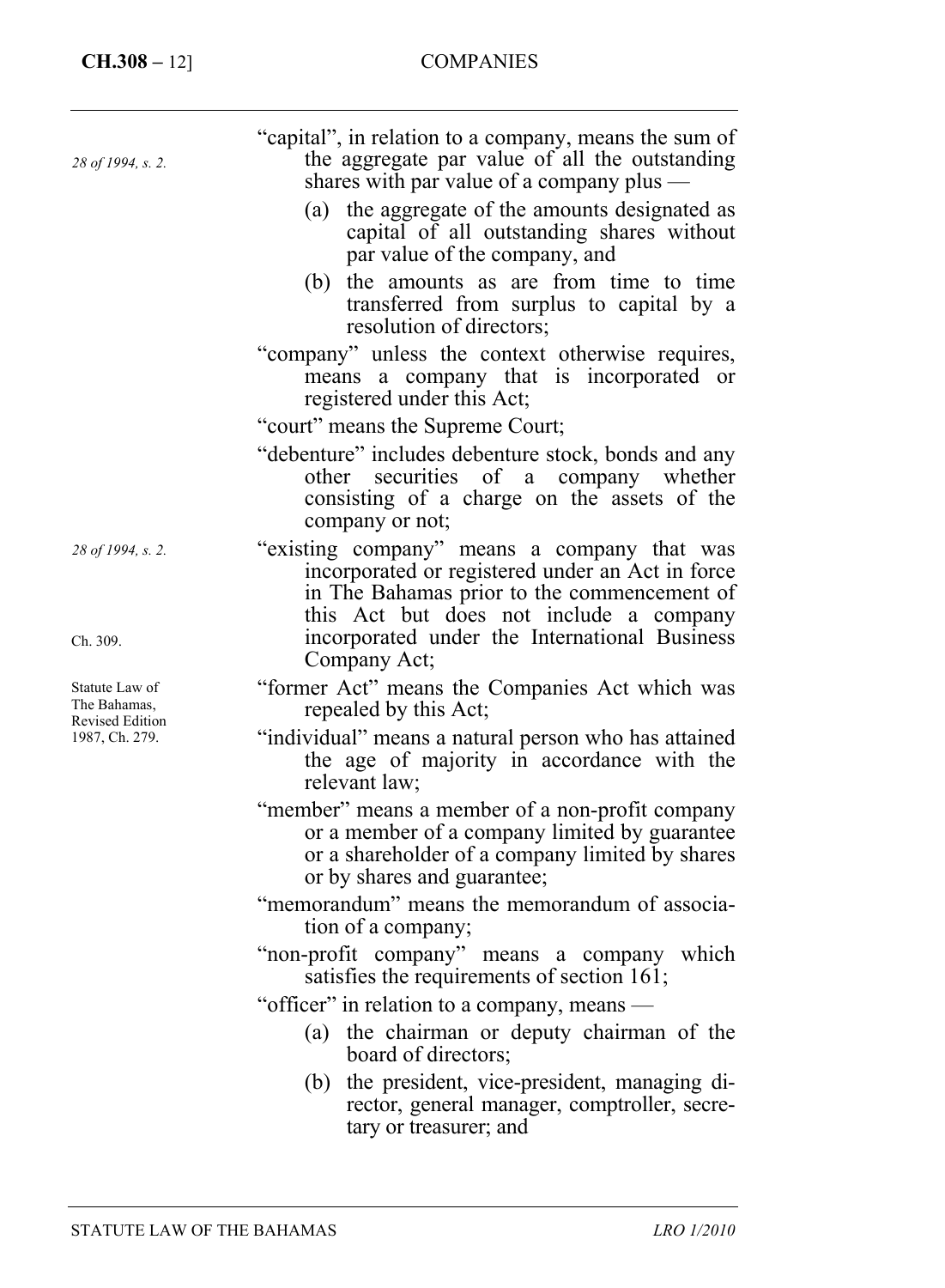- (c) any other individual who performs for the body corporate functions similar to those normally performed by the holder of any office specified in paragraph (a) or (b);
- "parent company" means a company that owns at least fifty per cent of the outstanding voting shares of each class or series of shares in another company: *28 of 1994, s. 2.*

Provided that for the purposes of section 154 it means a company that owns more than ninety percent of such shares as aforesaid;

- "private company" has the meaning assigned to it by *1 of 1999, s. 98*  section 62 of the Securities Industry Act;
- "prospectus" means prospectus, notice, circular, advertisement, or other invitation, offering to the public for subscription or purchase any shares or debentures of a company;
- "public company" means a company whose shares or any class of whose shares are intended for distribution to the public;
- "Registrar" means the Registrar of Companies;
- "Registrar of Companies" means the Registrar General;

"resolution of directors" means —

- (a) a resolution approved by a duly constituted meeting of directors or a committee of directors of a company by affirmative vote of a simple majority, or such larger majority as may be specified in the articles, of the directors present at the meeting who voted and did not abstain; or
- (b) a resolution consented to in writing by a simple majority, or such larger majority as may be specified in the articles, of all the directors or all of the members of the committee, as the case may be,

but, where a director is given more than one vote in any circumstances, he shall in the circumstances be counted for the purposes of establishing a majority by the number of votes he casts;

––––––––––––––––––––––––––––––––––––––––––––––––––––––––––––––––––––––––––––

*and Sch.*  Ch. 363.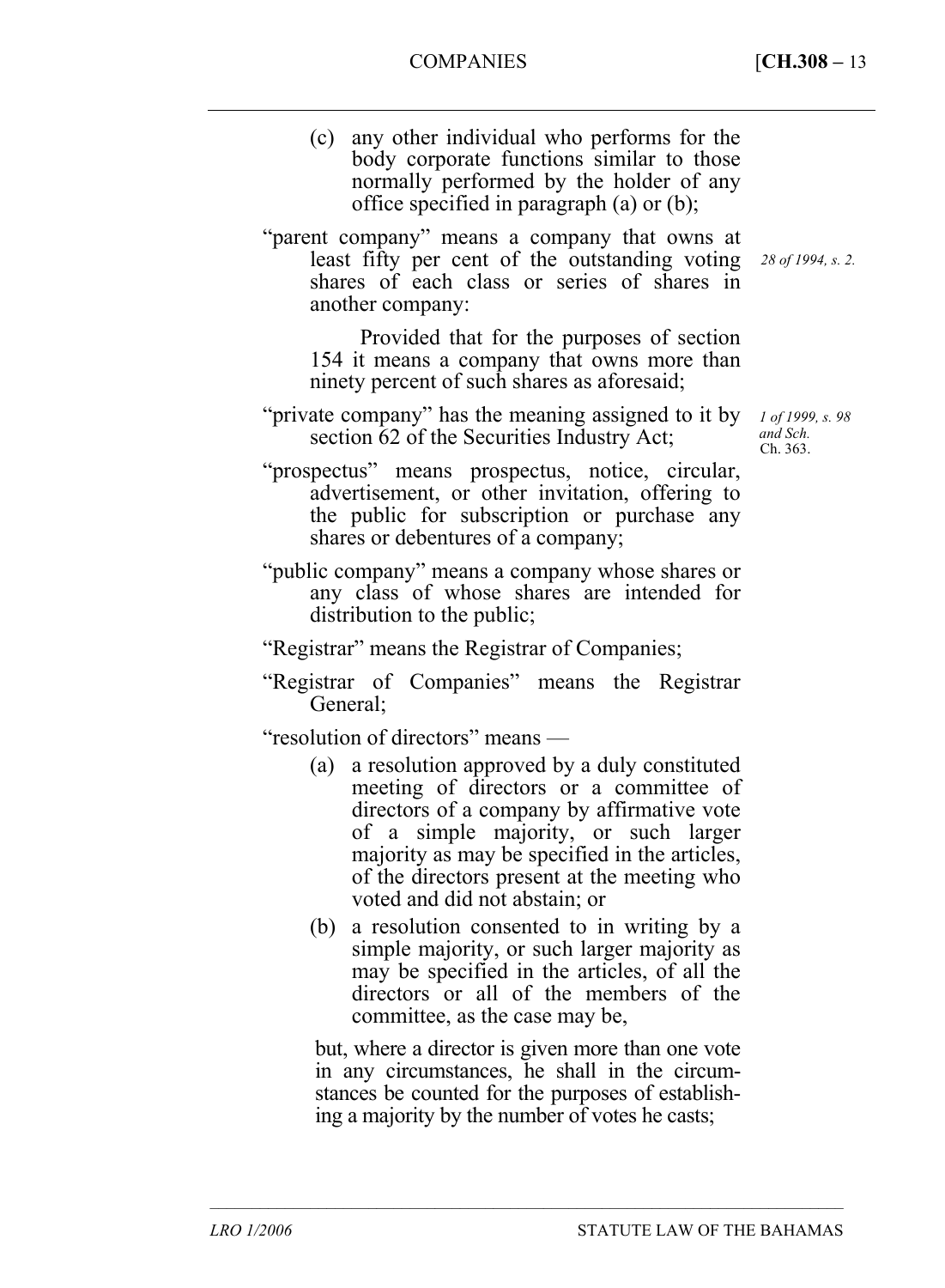|  |                    | "resolution of members" or "resolution of the |  |
|--|--------------------|-----------------------------------------------|--|
|  | company" means $-$ |                                               |  |

- (a) a resolution approved at a duly constituted meeting of a company by the affirmative vote of —
	- (i) a simple majority, or such larger majority as may be specified in the articles, of the votes of the members voting at the meeting either in person or by proxy, or
	- (ii) a simple majority, or such larger majority as may be specified in the articles, of the votes of the holders of each class or series of shares voting at the meeting either in person or by proxy;
- (b) a resolution consented to in writing and supported by  $-$ 
	- (i) a simple majority, or such larger majority as may be specified in the articles, of the votes of the members, or
	- (ii) a simple majority, or such larger majority as may be specified in the articles, of the votes of the holders of each class or series of shares;

"share" includes stock;

"shareholder" means a person who has acquired shares in a company incorporated under this Act that is limited by shares;

"subsidiary company" means a company at least fifty per cent of whose outstanding voting shares of each class or series of shares are owned by another company:

> Provided that for the purposes of section 154 it means a company more than ninety percent of whose shares as aforesaid are owned by another company;

"surplus" in relation to a company, means the excess, if any, at the time of the determination of total assets of the company over the sum of its total liabilities as shown in the books of account plus its issued and outstanding share capital. *28 of 1994, s. 2.* 

*28 of 1994, s. 2.*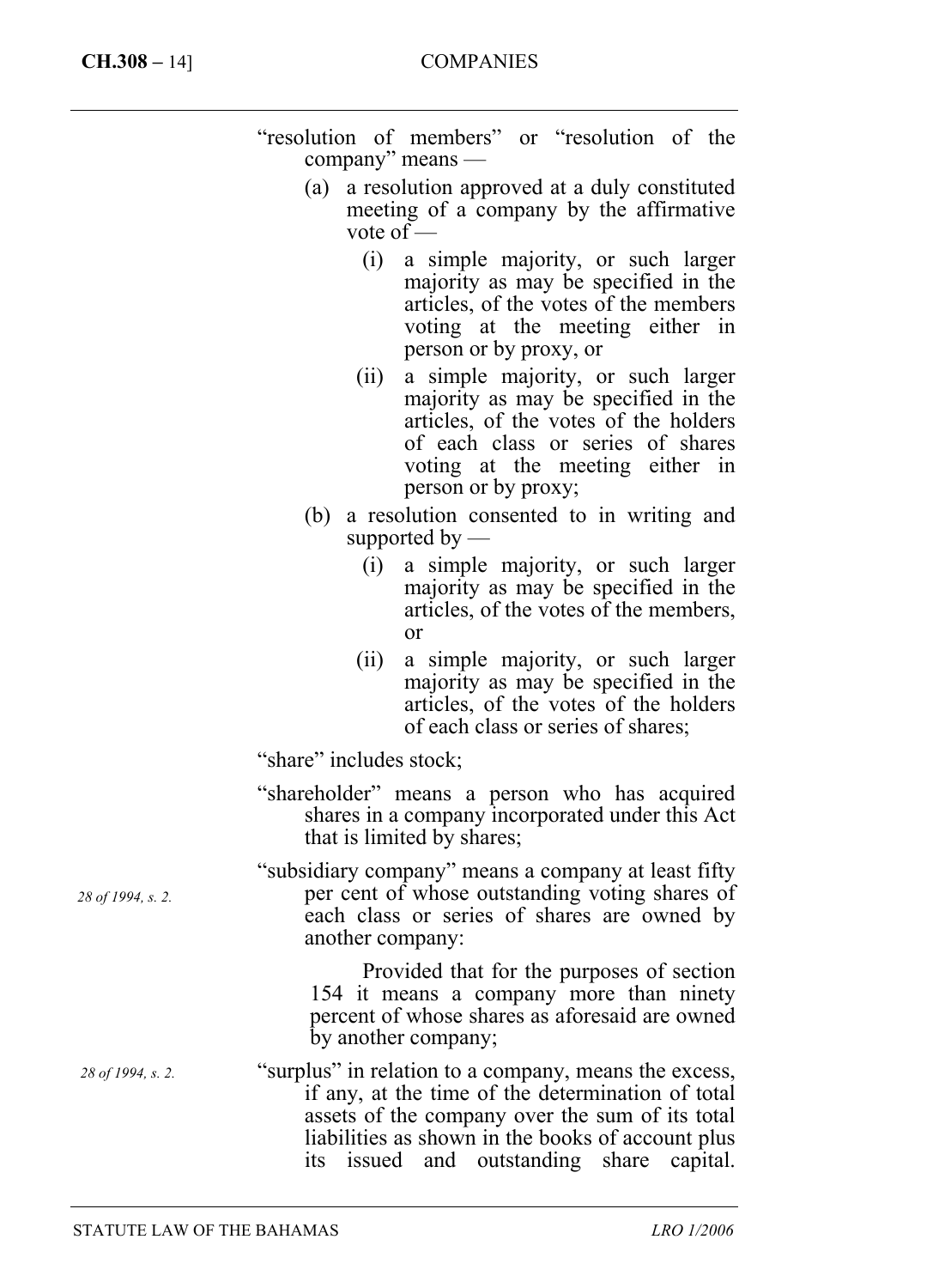# **PART II CONSTITUTION AND INCORPORATION OF COMPANIES**

# *Legal Formalities*

**3.** (1) Subject to subsection (2), two or more persons may incorporate a company with or without limited liability by signing a memorandum and submitting it to the Registrar save that in the case of a non-profit company such signing of the memorandum shall be by two or more individuals.

Method of incorporation. *28 of 1994, s. 2A.* 

- $(2)$  No person who —
- (a) is under the age of majority;
- (b) has been found to be of unsound mind by a tribunal in The Bahamas or elsewhere; or
- (c) is an undischarged bankrupt,

may join in the incorporation of a company under this Act.

(3) If the memorandum submitted to the Registrar is accompanied by a statutory declaration by a counsel and attorney that to the best of his knowledge and belief no signatory to the memorandum is an individual described in subsection (2), the declaration is, for the purposes of this Act, conclusive of the facts declared therein.

**4.** The liability of the members of a company incorporated under this Act may, according to the memorandum, be limited either to the amount, if any, unpaid on the shares respectively held by them, or to such amount as the members may respectively undertake by the memorandum to contribute to the assets of the company in the event of its being wound up.

**5.** Subject to section 13, where a company is incorporated on the principle of having the liability of its members limited to the amount unpaid on their shares, hereinafter referred to as a company limited by shares, the memorandum shall state —

- (a) the name of the proposed company with the addition of the word "Limited" or "Ltd." as the last word in such name;
- (b) the location in The Bahamas of the registered office;

––––––––––––––––––––––––––––––––––––––––––––––––––––––––––––––––––––––––––––

Mode of limiting liability of members.

Memorandum of company with limited liability.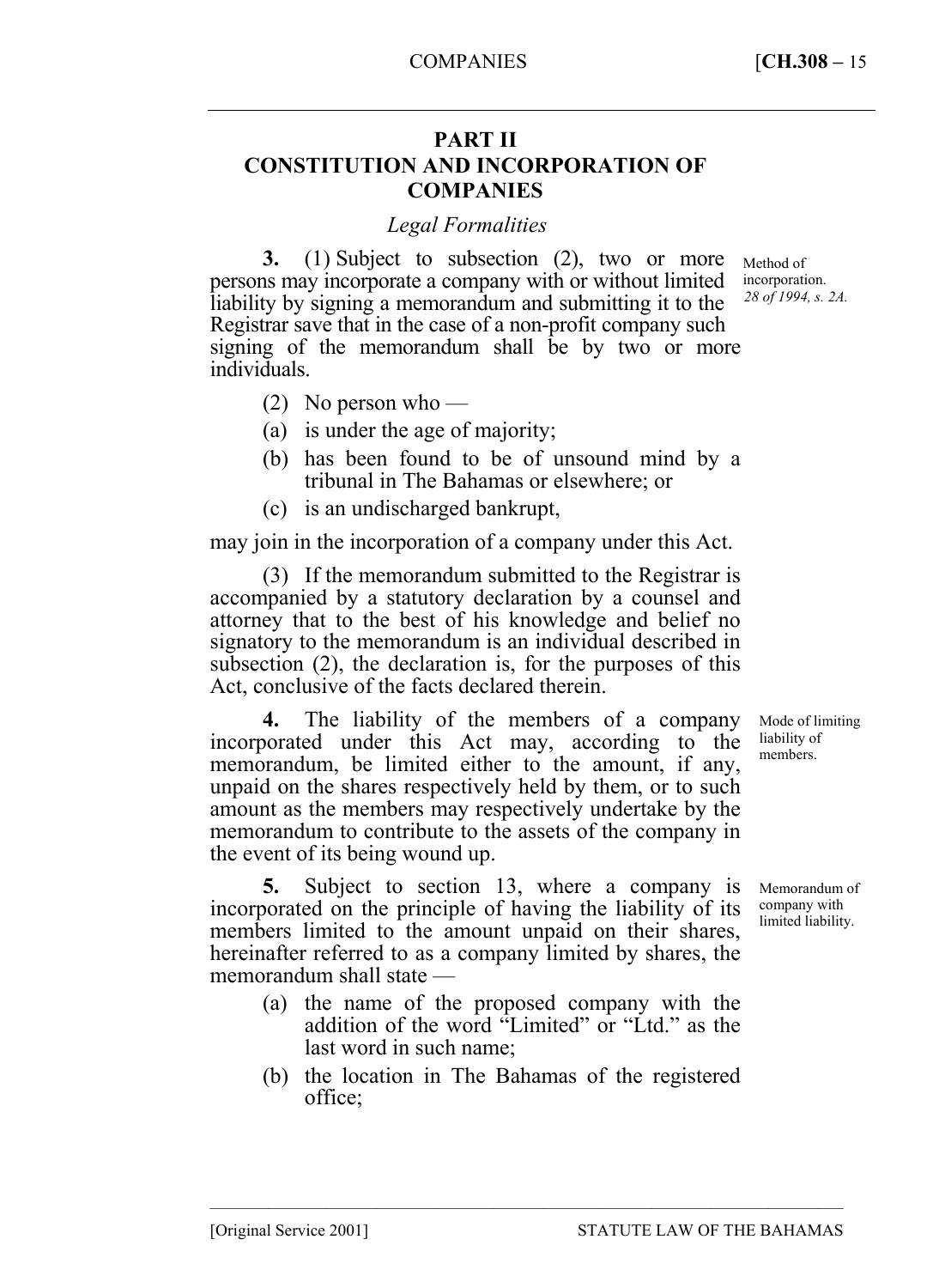- (c) that the liability of the members is limited;
- (d) the amount of capital with which the company proposes to be registered and subject to section 35(3), its division into a stated number of shares of a certain fixed amount;
- (e) that no subscriber may take less than one share;
- (f) that each subscriber to the memorandum shall write opposite his name the number of shares he takes; and
- (g) the number of shareholders, the amount of share capital as indicated by the number of shares and (where applicable) the value of each share with which the company proposes to be registered.

**6.** Where a company is formed on the principle of having no limit placed on the liability of its members, hereinafter referred to as an unlimited liability company, the memorandum shall state —

- (a) the name of the proposed company;
- (b) the location in The Bahamas of the registered office;
- (c) where the company has a share capital
	- (i) that the liability of the members is unlimited, and
	- (ii) that each subscriber is obliged to write opposite his name the number of shares he takes; and
- (d) the number of members and the amount of share capital (if any) with which the company proposes to be registered.

**7.** Subject to section 13, where a company is formed on the principle of having the liability of its members limited to such amount as the members respectively undertake to contribute to the assets of the company in the event of a winding up, hereinafter referred to as a company limited by guarantee, the memorandum shall state —

- (a) the name of the proposed company with the addition of the word "Limited" or "Ltd." as the last word in such name;
- (b) the location in The Bahamas of the registered office;

Memorandum of company with unlimited liability.

Memorandum of company limited by guarantee.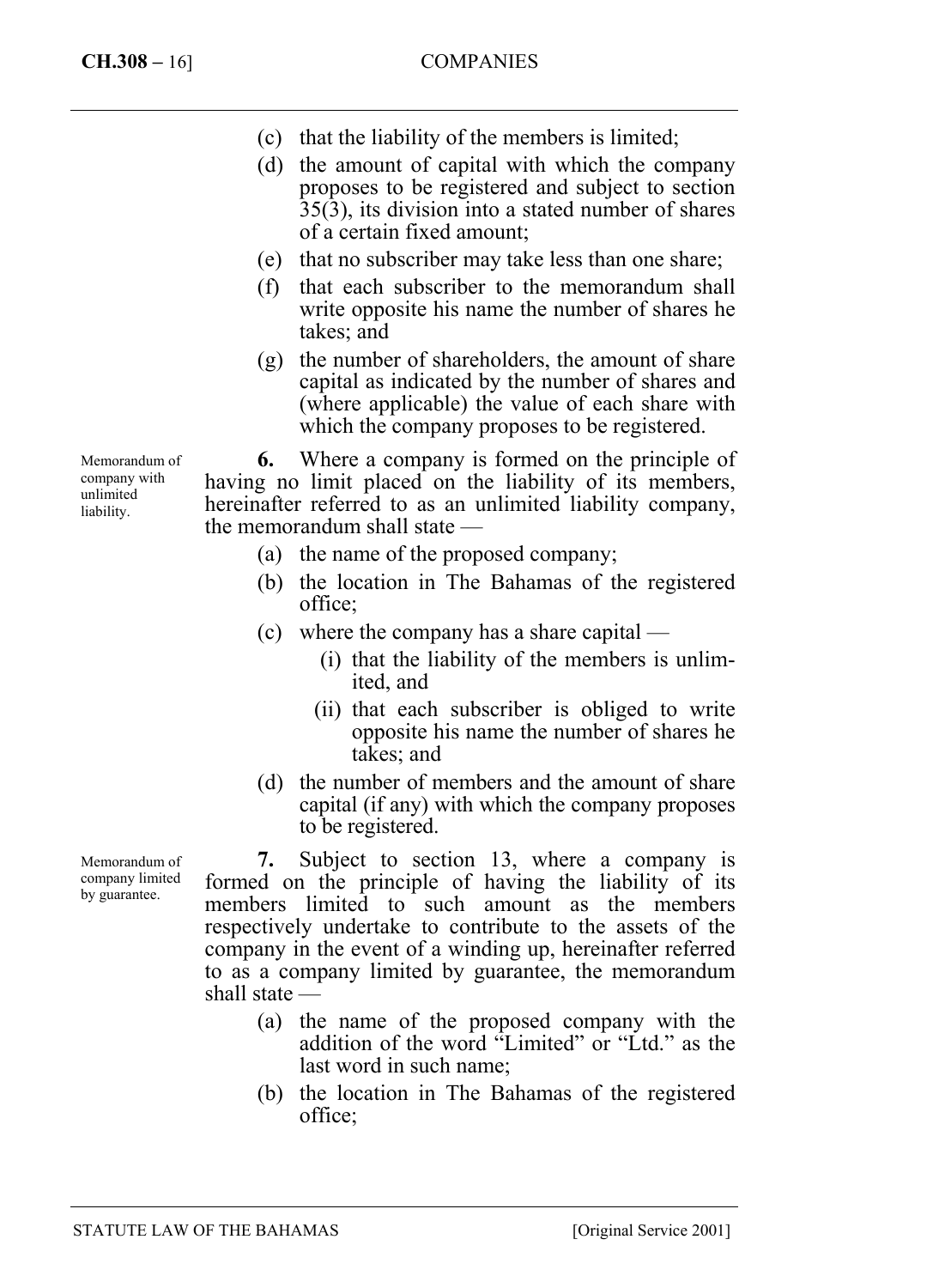- (c) that each member undertakes to contribute to the assets of the company, in the event of a winding up during the time that he is a member, or within one year afterwards, for payment of the debts and liabilities of the company contracted before the time at which he ceases to be a member and of the costs charges and expenses of winding up the company and for the adjustment of the rights of the contributories amongst themselves, such amounts as may be required, not exceeding an amount to be specified therein; and
- (d) the number of members with which the company proposes to be registered.

**8.** (1) Without affecting anything contained in this Act, a company may be limited both by shares and by guarantee and any reference in this Act to a company limited by shares or to a company limited by guarantee shall so far as appropriate include a company limited both by shares and by guarantee.

(2) The memorandum of a company limited both by shares and by guarantee shall state the number of shares and the value of each share with which the company proposes to be registered.

**9.** (1) The memorandum shall be signed by each subscriber in the presence of at least one witness who shall attest his signature.

(2) The memorandum shall, when registered, bind the company and the shareholders to the same extent as if —

- (a) each shareholder had subscribed his name and affixed his seal thereto; and
- (b) there were contained in the memorandum on the part of himself, his heirs, executors and administrators, a covenant to observe all the conditions of such memorandum, subject to this Act.

(3) Where a company referred to in section 5, 6, 7 or 8 increases the number of its shareholders or members or the amount of its share capital beyond the registered number or amount as contained in the memorandum, notification of the increase shall be given to the Registrar within fourteen days of the resolution authorizing the increase and the Registrar shall thereupon record the increase.

––––––––––––––––––––––––––––––––––––––––––––––––––––––––––––––––––––––––––––

Company limited both by shares and by guarantee.

Signature, etc., of memorandum.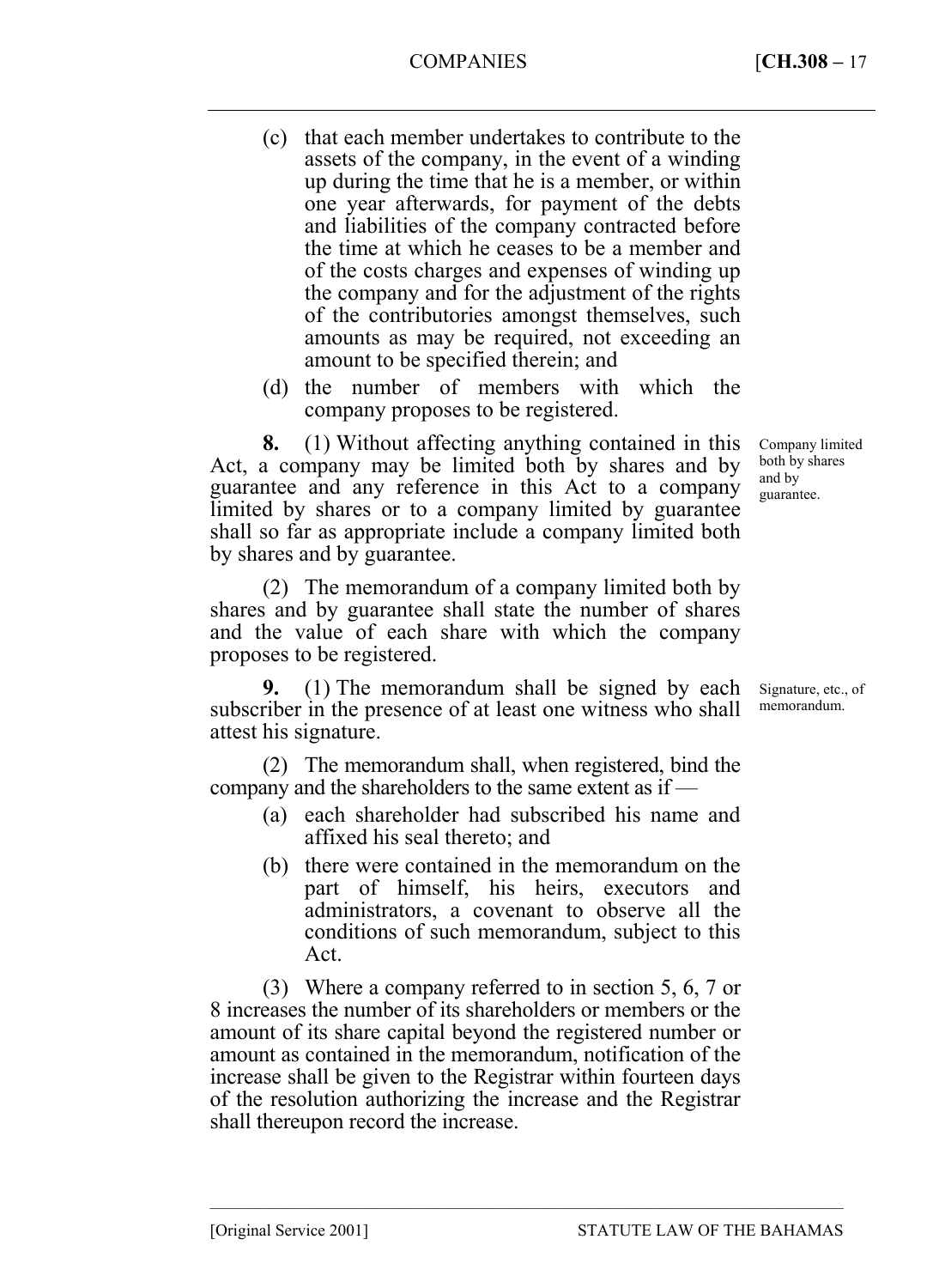## **CH.308 –** 18] COMPANIES

| Articles of<br>association.           | <b>10.</b> (1) Subject to subsection (2), articles signed by<br>the subscribers to the memorandum shall be filed with the<br>Registrar in respect of each company not later than six<br>months after the issue of the certificate of incorporation of<br>the company.                                                                                                                                                                                                                                                                                                           |
|---------------------------------------|---------------------------------------------------------------------------------------------------------------------------------------------------------------------------------------------------------------------------------------------------------------------------------------------------------------------------------------------------------------------------------------------------------------------------------------------------------------------------------------------------------------------------------------------------------------------------------|
| First Schedule.                       | (2) A company limited by shares may, instead of<br>filing articles, notify the Registrar in writing at the time of<br>submission of its memorandum that it adopts the First<br>Schedule either with or without modification.                                                                                                                                                                                                                                                                                                                                                    |
|                                       | (3) Modifications to the First Schedule shall be filed<br>with the Registrar.                                                                                                                                                                                                                                                                                                                                                                                                                                                                                                   |
|                                       | (4) A company limited by shares which does not file<br>articles within six months from the date of filing its<br>memorandum shall be deemed to have adopted the First<br>Schedule.                                                                                                                                                                                                                                                                                                                                                                                              |
| Signature and<br>effect of articles.  | 11. The articles, when registered, bind the company<br>and the members thereof to the same extent as if each<br>member had subscribed his name and affixed his seal<br>thereto, and there were contained in such articles a<br>covenant, on the part of himself, his heirs, executors and<br>administrators to conform to all the regulations contained<br>in such articles subject to this Act; and all monies payable<br>by any member to the company, in pursuance of the<br>conditions or regulations, shall be deemed to be a debt due<br>from such member of the company. |
| Restriction on<br>name of<br>company. | 12. (1) No company shall be incorporated under this<br>Act under a name that $-$<br>is identical with that under which an existing<br>(a)<br>company is already incorporated under the<br>former Act or any other Act concerned with the<br>incorporation of companies or which so nearly<br>resembles such other name as to be calculated to<br>deceive or confuse except where the company in<br>existence is in the course of being dissolved or                                                                                                                             |

Registrar approves;

*2 of 1999, s. 2.* 

(b) contains, without express prior permission of the Registrar which permission may be withheld without assigning a reason, the words "Assurance", "Bank", "Building Society", "Chamber of Commerce", "Chartered", "Cooperative",

signifies its consent in such manner as the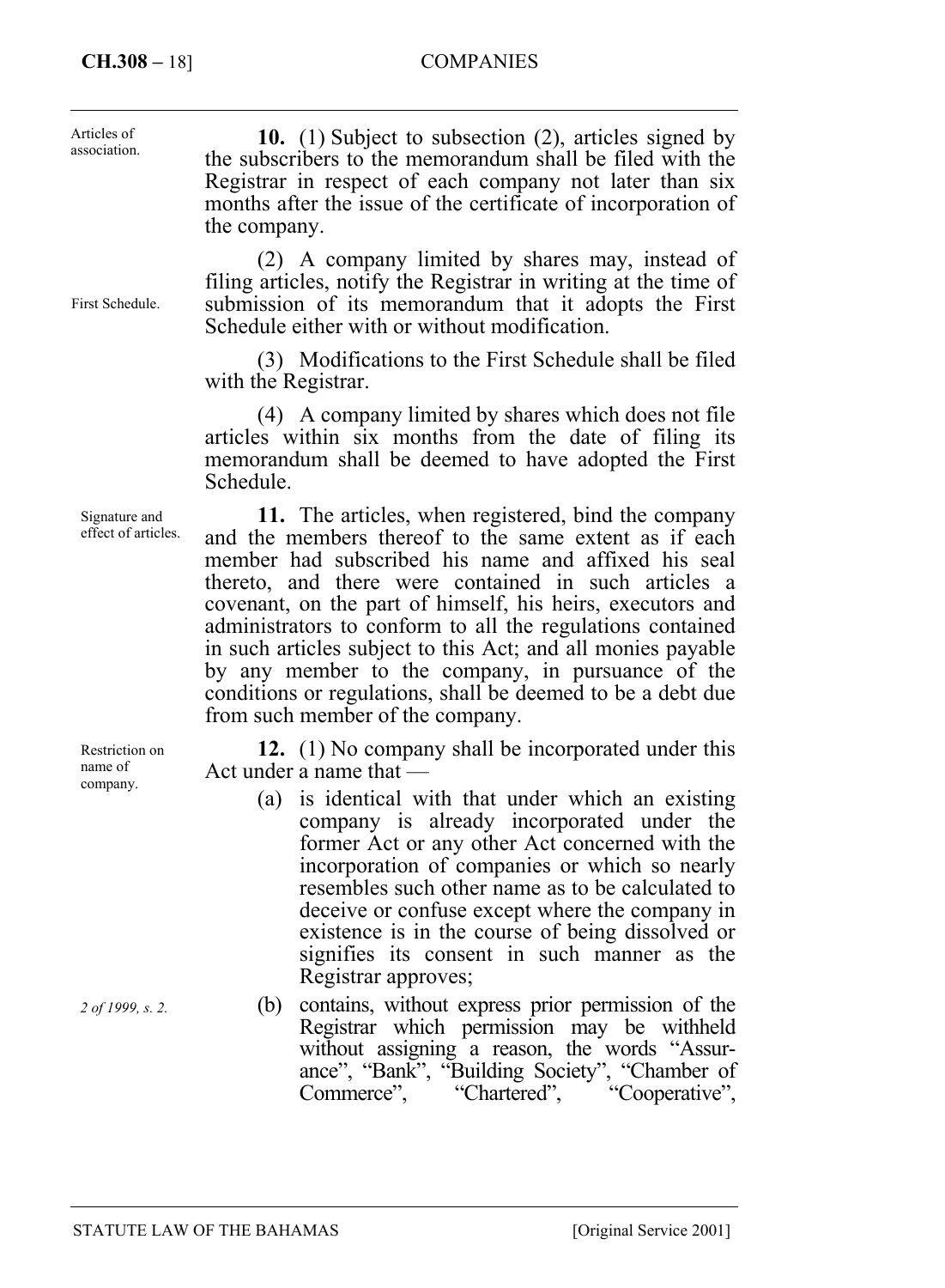*2 of 1999, s. 2.* 

"Exchange", "Imperial", "Insurance", "Municipal", "Royal", or a word conveying a similar meaning, or any other word that, in the opinion of the Registrar, suggests or is calculated to suggest —

- (i) the patronage of the Government of The Bahamas or a Minister of the Government of The Bahamas.
- (ii) a connection with any Ministry or Department of the Government of The Bahamas,
- (iii) a connection with any local authority or a statutory board; or
- (c) is indecent, offensive or, in the opinion of the Registrar, is otherwise objectionable.

(2) Where a company is incorporated under a name that —

- (a) is identical with a name under which a company in existence is already incorporated; or
- (b) so nearly resembles the name of another company in existence which is already incorporated, as to be calculated to deceive or confuse,

the Register may, whether or not the consent of the company in existence has been obtained pursuant to paragraph (a) of subsection (1), give notice to the last registered company to change its name and if it fails to do so within sixty days from the date of the notice, the Registrar shall direct the company to change its name to such name as the Registrar deems appropriate and the Registrar shall publish a notice of the change in the *Gazette*.

(3) A company may amend its memorandum to *28 of 1994, s. 3.*  change its name.

(4) Subject to subsections (1) and (2), where a company changes its name the Registrar shall enter the new name in the register of companies in place of the former name and shall issue a new certificate of incorporation indicating the change of name.

(5) A change of name shall not affect any rights or obligations of the company or render defective any legal proceedings by or against the company and all legal proceedings that have been commenced by or against the company in its former name may be continued in its new name.

––––––––––––––––––––––––––––––––––––––––––––––––––––––––––––––––––––––––––––

*28 of 1994, s. 3.* 

*28 of 1994, s. 3.*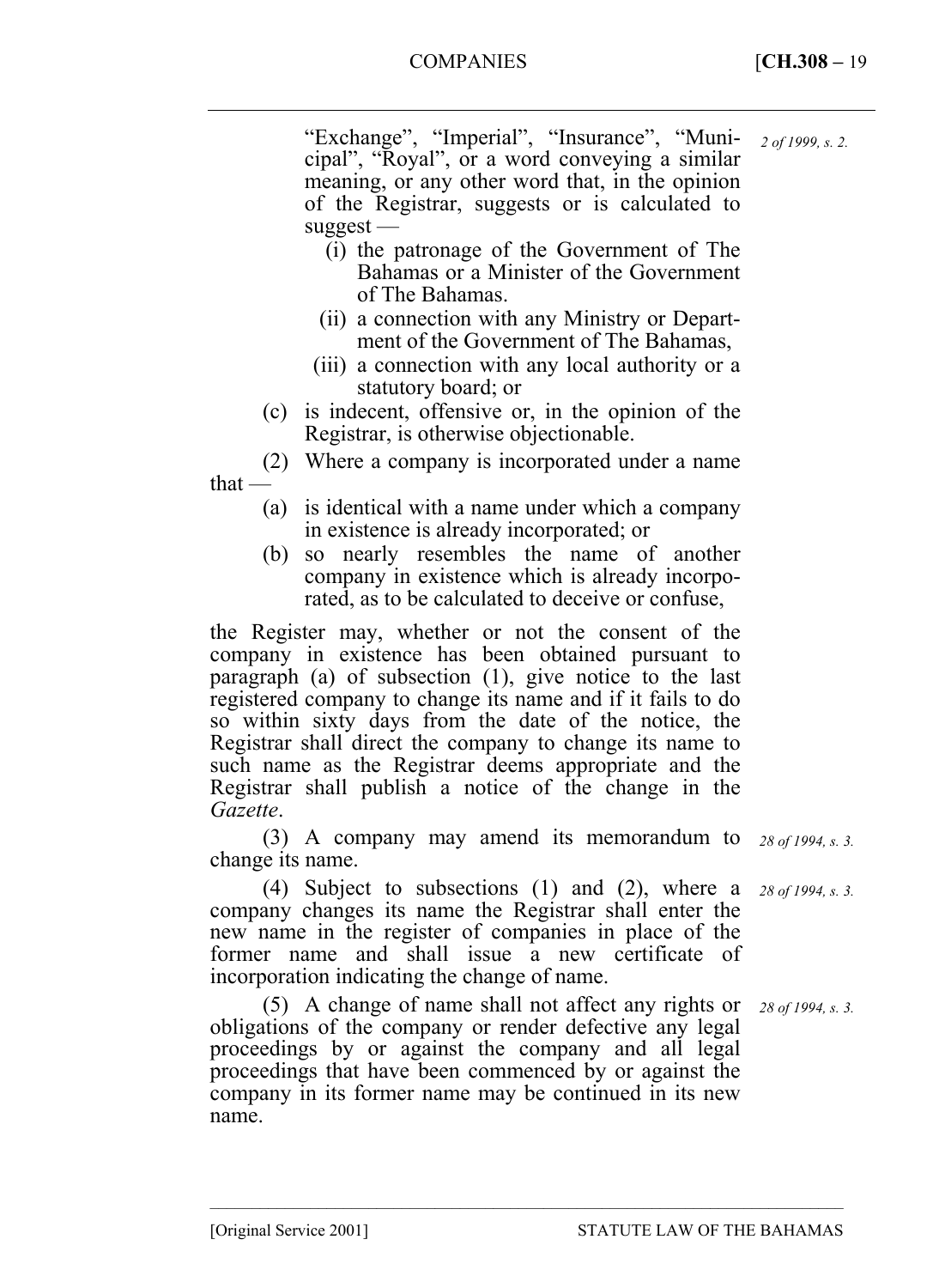# **CH.308 –** 20] COMPANIES

**13.** Subject to section 14, the word "Limited", or the abbreviation "Ltd." must be part of the name of every company incorporated under this Act with limited liability, but a company may use and may be legally designated by either the full or the abbreviated form. **14.** (1) Where the Minister is satisfied that an association is about to be incorporated as a limited liability company for the purpose of promoting objects that are religious, charitable, educational, scientific, historical, fraternal, literary, sporting, artistic or athletic, and that the profits (if any) and other income are to be applied to the promotion of those objects, or that there is a prohibition of any dividend or refund of contribution to its members, the Minister may by licence authorize that the association be incorporated without the word "Limited" in its name. (2) Where it is proved to the satisfaction of the Minister — (a) that the objects of a company incorporated as a Requirement as to name. Exclusion of "Limited" from name of companies. *28 of 1994, s. 4.* 

- limited liability company are restricted to those specified in subsection (1) and to objects incidental or conducive thereto; and
- (b) that, by its constitution, the company is required to apply its profits, if any, or other income in promoting its objects, and is prohibited from paying and dividend to its members,

the Minister may by licence authorize the company to make, by resolution, a change in its name, including or omitting the word "limited" and subsection (3) shall apply to a change of name under this subsection.

(3) Where a company changes its name under subsection (2) the company shall notify the Registrar of such change and the Registrar shall enter the new name in the register of companies in place of the former name, and shall issue a new certificate of incorporation indicating the change of name.

(4) A licence by the Minister under this section may be granted on such conditions and subject to such regulations as the Minister thinks fit, and those conditions and regulations shall be binding on the company, and shall, if the Minister so directs, be inserted in the memorandum and articles or in one of those documents.

*28 of 1994, s. 4.*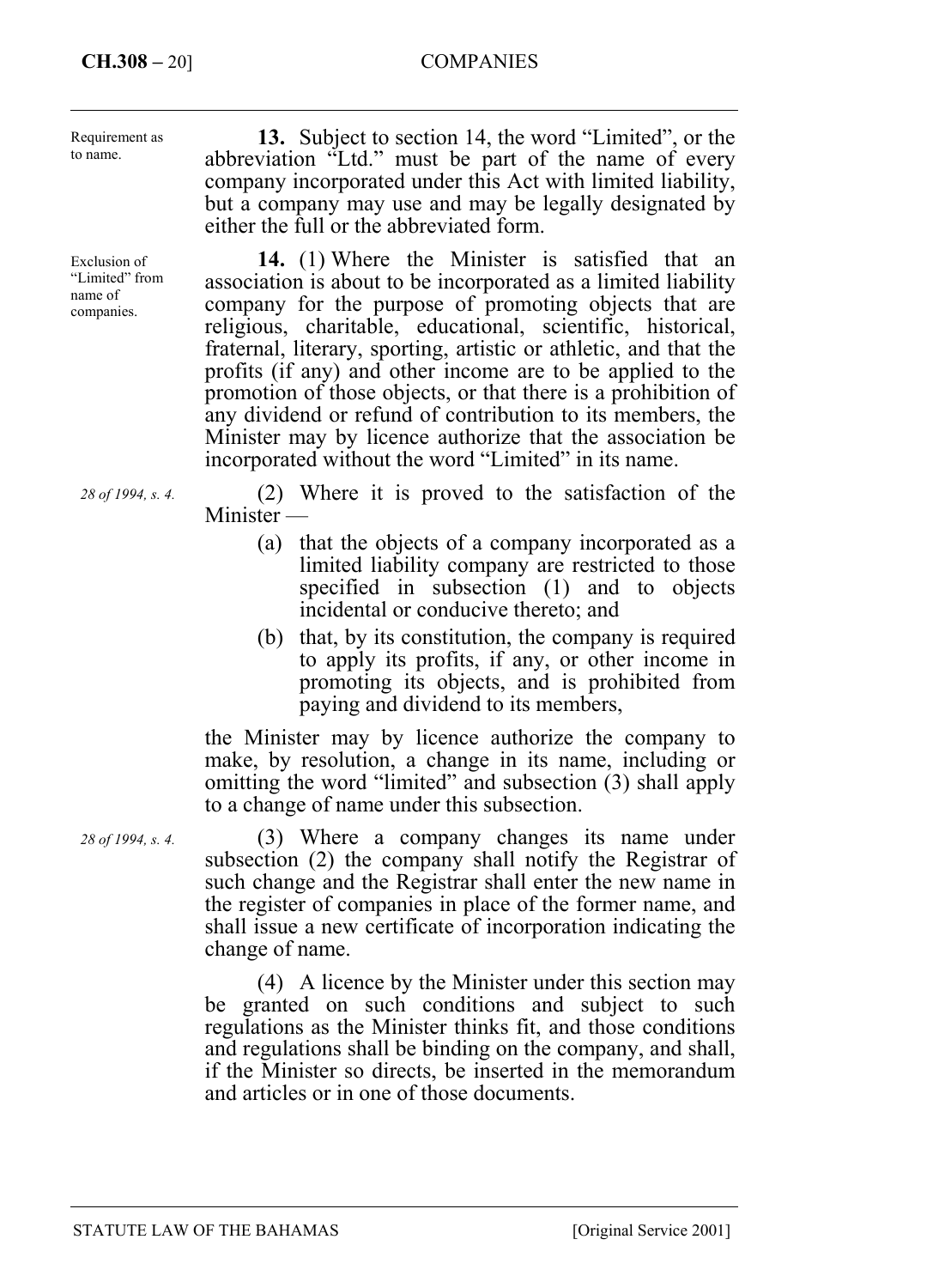## COMPANIES [**CH.308 –** 21

(5) An association to which a licence is granted, on incorporation, is entitled to enjoy all the privileges of limited companies and be subject to all their obligations, except those of using the "Limited" as any part of its name and of publishing its name and of sending lists of members and directors and other officers to the Registrar.

(6) A licence under this section may at any time be revoked by the Minister, and upon revocation the Registrar shall enter the word "Limited" at the end of the name of the company as it appears in the register and the exemptions and privileges granted by this section shall cease to apply to the company, but before a licence is revoked by the Minister, he shall inform the company of his intention and shall afford the company an opportunity of being heard in opposition to the intended revocation.

(7) This section applies to a non-profit company as incorporated in accordance with Part VI of this Act.

**15.** (1) A person may apply in the approved form to Reserving name. the Registrar for the reservation of a name set out in the application as —

- (a) the name of an intended company; or
- (b) the name to which an existing company proposes to change its name.

(2) If the Registrar is satisfied as to the *bona fides* of the application and that the proposed name by which the intended company or existing company could be registered is not such as to contravene the provisions of this Act, he shall reserve the proposed name for a period of six weeks from the date of the lodging of the application.

(3) If at any time while the name is so reserved, application is made to the Registrar for an extension of that period and the Registrar is satisfied as to the *bona fides* of the application, he may grant an extension for a further period of six weeks.

(4) During the period for which a name is reserved, no company, other than the intended company or an existing company in respect of which the name is reserved, may be registered under this Act, whether originally or on change of name, under the reserved name or under any other name that, in the opinion of the Registrar, so closely resembles the reserved name as to be calculated to deceive or confuse.

––––––––––––––––––––––––––––––––––––––––––––––––––––––––––––––––––––––––––––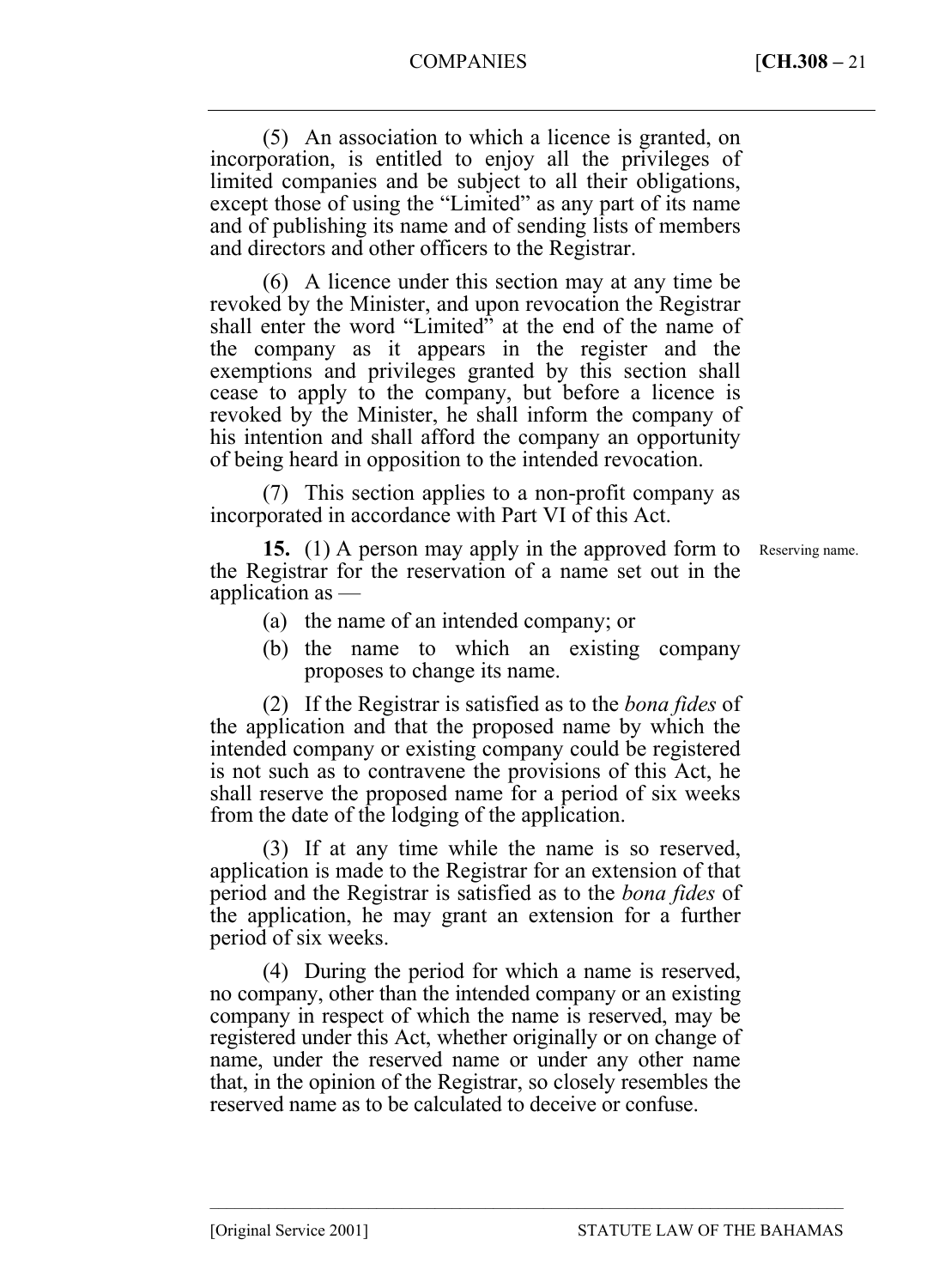## **CH.308 –** 22] COMPANIES

(5) The reservation of a name under this section in respect of an intended company or an existing company does not in itself entitle the intended company or existing company to be registered by that name, either originally or on change of name.

## *Incorporation*

**16.** (1) Upon receipt of a memorandum in conformity with the requirements of this Act, the Registrar shall issue a certificate of incorporation in the approved form; and such a certificate shall be conclusive proof of the incorporation of the company named in the certificate.

(2) From the date of incorporation mentioned in the certificate, the subscribers to the memorandum together with such other persons as may from time to time become members of the company, shall be a body corporate by the name contained in the memorandum capable of exercising all the functions of an incorporated company, and having perpetual succession and a common seal, with power to hold lands, but with such liability on the part of the members to contribute to the assets of a company in the event of its being wound up.

(3) A copy of a memorandum or articles filed and registered in accordance with this Act or any extract therefrom certified under the hand and seal of the Registrar as a true copy shall be received in evidence in any court in The Bahamas without further proof.

**17.** (1) A company incorporated under this Act shall at all times maintain a registered office in The Bahamas.

(2) The address of the registered office if not submitted for registration with the memorandum shall be submitted to the Registrar for registration within thirty days from the date of incorporation of the company.

(3) The directors of the company may change the address of the registered office of the company which change shall be notified to the Registrar.

**18.** (1) A company shall prepare and maintain at its registered office records containing —

(a) a copy of the memorandum and articles and all amendments thereto;

Certificate of incorporation and consequences thereof.

Registered office.

*28 of 1994, s. 5.* 

Company records.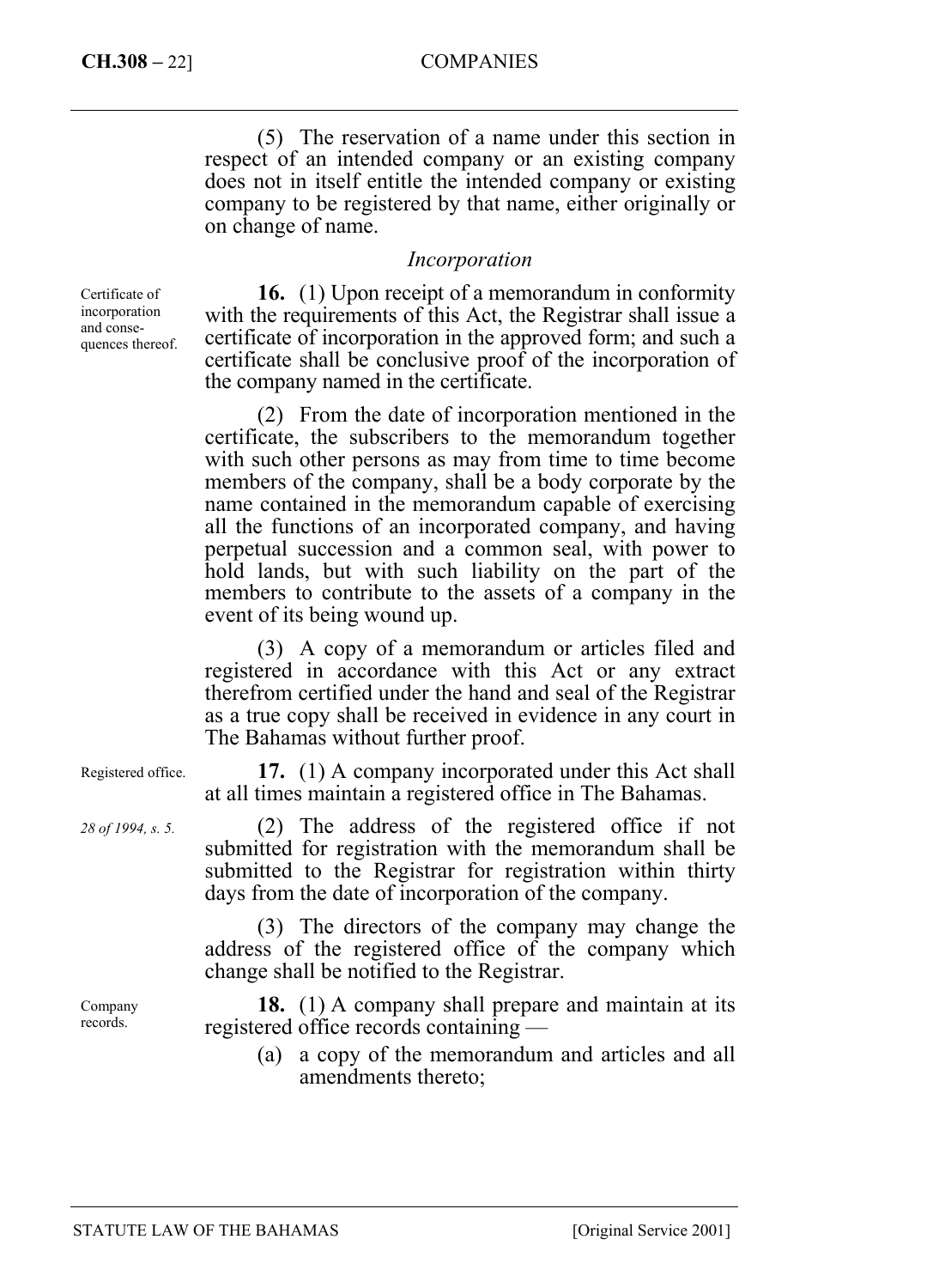- (b) minutes of meetings and resolutions of shareholders of the company;
- (c) copies of any notice that is required under this Act; and
- (d) any register or such like document that is required under this Act.

19. The Registrar shall maintain a register in which Register of shall be entered the following particulars companies.

- (a) the name of the company;
- (b) the location in The Bahamas of the registered office;
- (c) the amount of capital of the company, the number of shares into which it is divided and either the nominal value of each share or that the shares are shares of no par value;
- (d) the names, addresses and occupations of the subscribers to the memorandum and the number of shares taken by each subscriber;
- (e) the date of execution of the memorandum;
- (f) the date of the filing of the memorandum;
- (g) the number assigned to the company; and
- (h) in the case of a company limited by guarantee or which has no limit placed on the liability of its members, a statement that such a company is limited by guarantee or is unlimited, as the case may be.

**20.** (1) A company shall send to every member at his request and, on payment of such sum as the company may prescribe, a copy of, the memorandum and articles.

(2) Where any alteration is made in the memorandum or articles, every copy issued after the date of alteration shall be in accordance with such alteration.

21. Every company incorporated or registered under Publication of this Act shall have its name —

(a) painted or affixed and shall keep such name painted or affixed on the outside of every office or place in which the business of the company is carried on, or in any corridor, passage or hallway adjacent or proximate thereto, in a conspicuous position, in letters easily legible;

––––––––––––––––––––––––––––––––––––––––––––––––––––––––––––––––––––––––––––

Copies of memorandum and articles to be given to members.

name.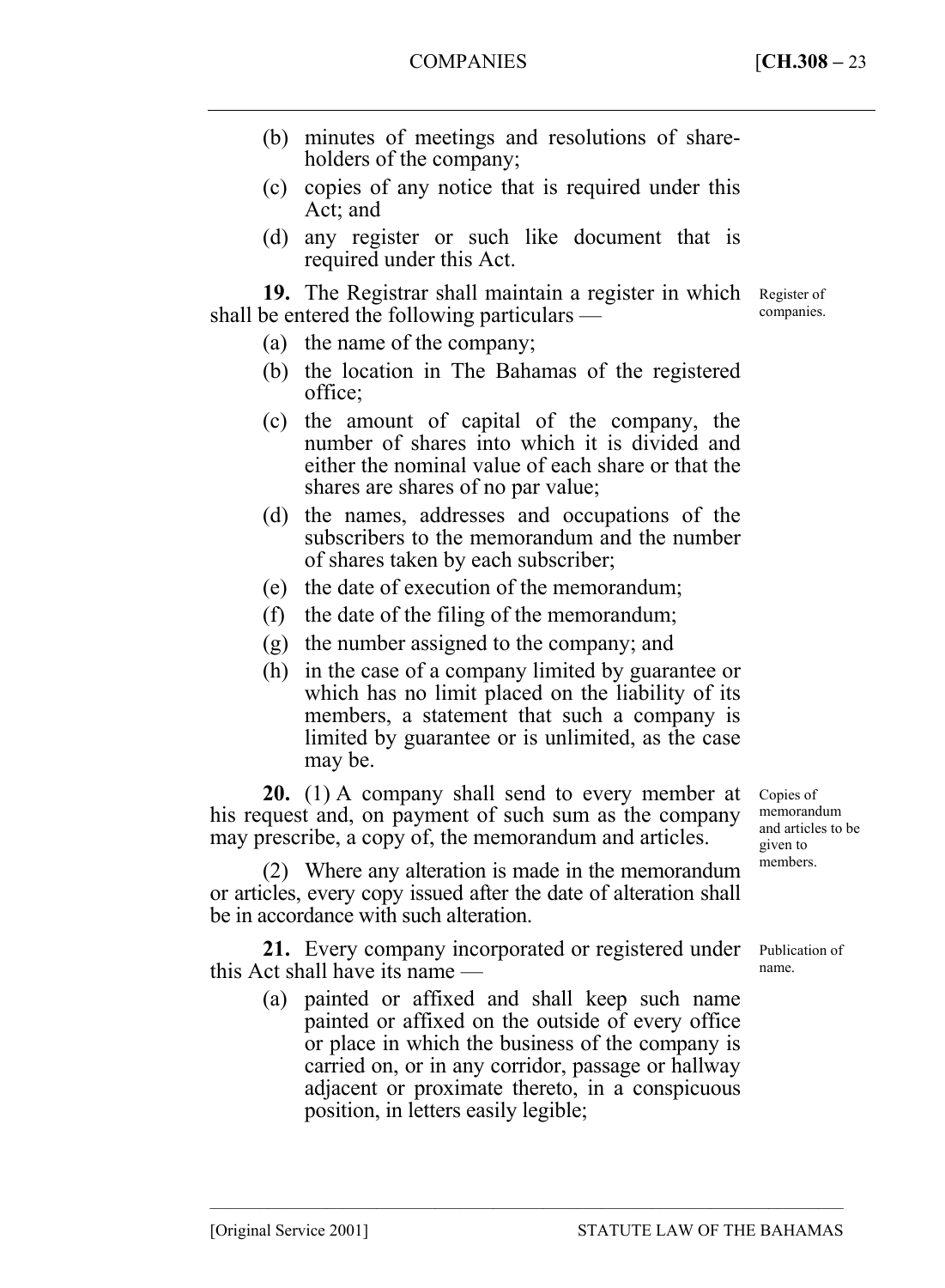- (b) engraved in legible characters on its seal;
- (c) typed, printed or stamped in legible characters on all notices, advertisements and other official publications of the company;
- (d) typed, printed or stamped in all bills of exchange, promissory notes, endorsements, cheques and orders for money or goods purporting to be signed by or on behalf of such company; and
- (e) typed, printed or stamped on all bills of parcels, invoices, receipts and letters of credit of the company.

**22.** (1) Except as provided in this section, a person who enters into a written contract in the name of or on behalf of a company before it is incorporated is personally bound by the contract and is entitled to the benefits of the contract.

(2) Within a reasonable time after the company is incorporated, it may, by any action or conduct signifying its intention to be bound thereby, adopt a written contract entered into in its name or on its behalf before it was incorporated.

(3) When a company adopts a contract under subsection  $(2)$  —

- (a) the company is bound by the contract and is entitled to the benefits thereof as if the company had been in existence at the date of the contract and been a party to it; and
- (b) a person who purported to act in the name of the company or on its behalf ceases, except as provided in subsection (4), to be bound by or entitled to the benefits of the contract.

(4) Except as provided in subsection (5), whether or not a written contract made before the incorporation of the company is adopted by the company, a party to the contract may apply to the court for an order under which obligations under the contract may be fixed or being joint or joint and several for apportioning liability between the company and a person who purported to act in the name of the company or on its behalf; and the court may, make any order it thinks fit.

Preincorporation contracts.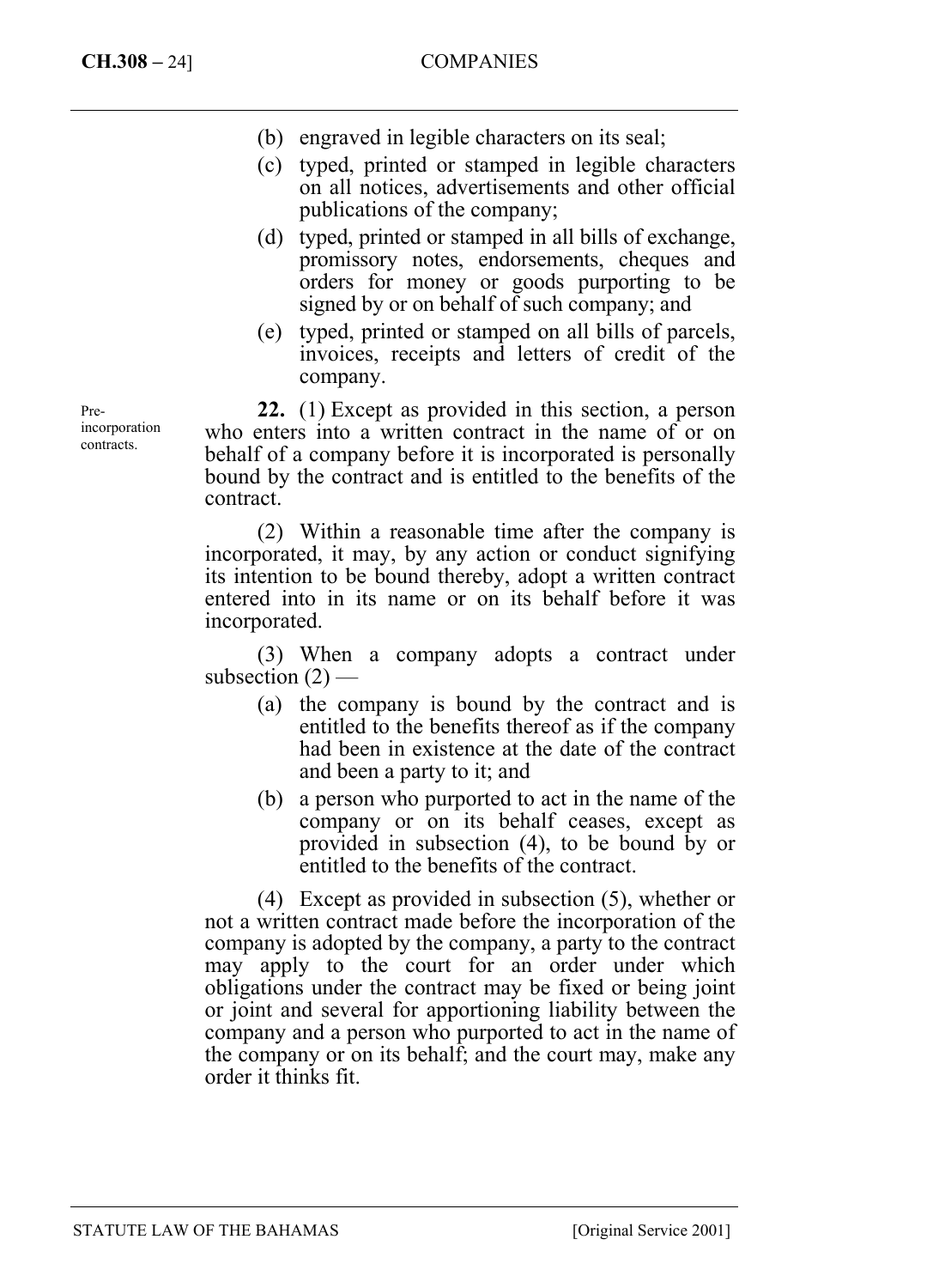(5) If it is expressly so provided in a written contract, a person who purported to act for or on behalf of a company before it was incorporated is not in any event bound by the contract or entitled to the benefits of the contract.

**23.** Any writ, notice, order or other document required to be served upon a company may be served by leaving the same, or sending it through the post in a prepaid letter, addressed to the company at its registered office.

# *Capacity and Powers*

**24.** (1) Subject to this Act, a company incorporated under this Act has the capacity and all the rights, powers and privileges of an individual of full capacity.

(2) A company incorporated under this Act has the capacity to carry on its business, conduct its affairs and exercise its powers in any jurisdiction outside of The Bahamas to the extent that the laws of The Bahamas and of that jurisdiction so permit.

(3) Any limitations in the memorandum or articles on the objects or powers of the company or any limitations whether in the memorandum or articles or resulting from a decision of the company in general meeting on the authority of the board of directors or officers of the company, shall not affect a third party, unless that party actually knows of such limitations or the lack of such authority relating to the relevant transaction.

(4) This section shall not authorize a company to carry on any business or activity in breach of —

- (a) any Act prohibiting or restricting the carrying on of the business or activity; or
- (b) any provision requiring permission or licence for the carrying on of the business or activity.

25. (1) A contract made according to this section on Contracts. behalf of a company —

- (a) if not otherwise invalid, shall be valid; and
- (b) may be varied or discharged in the like manner that it is authorized by this section to be made.

––––––––––––––––––––––––––––––––––––––––––––––––––––––––––––––––––––––––––––

Service of documents on company.

Capacity and powers.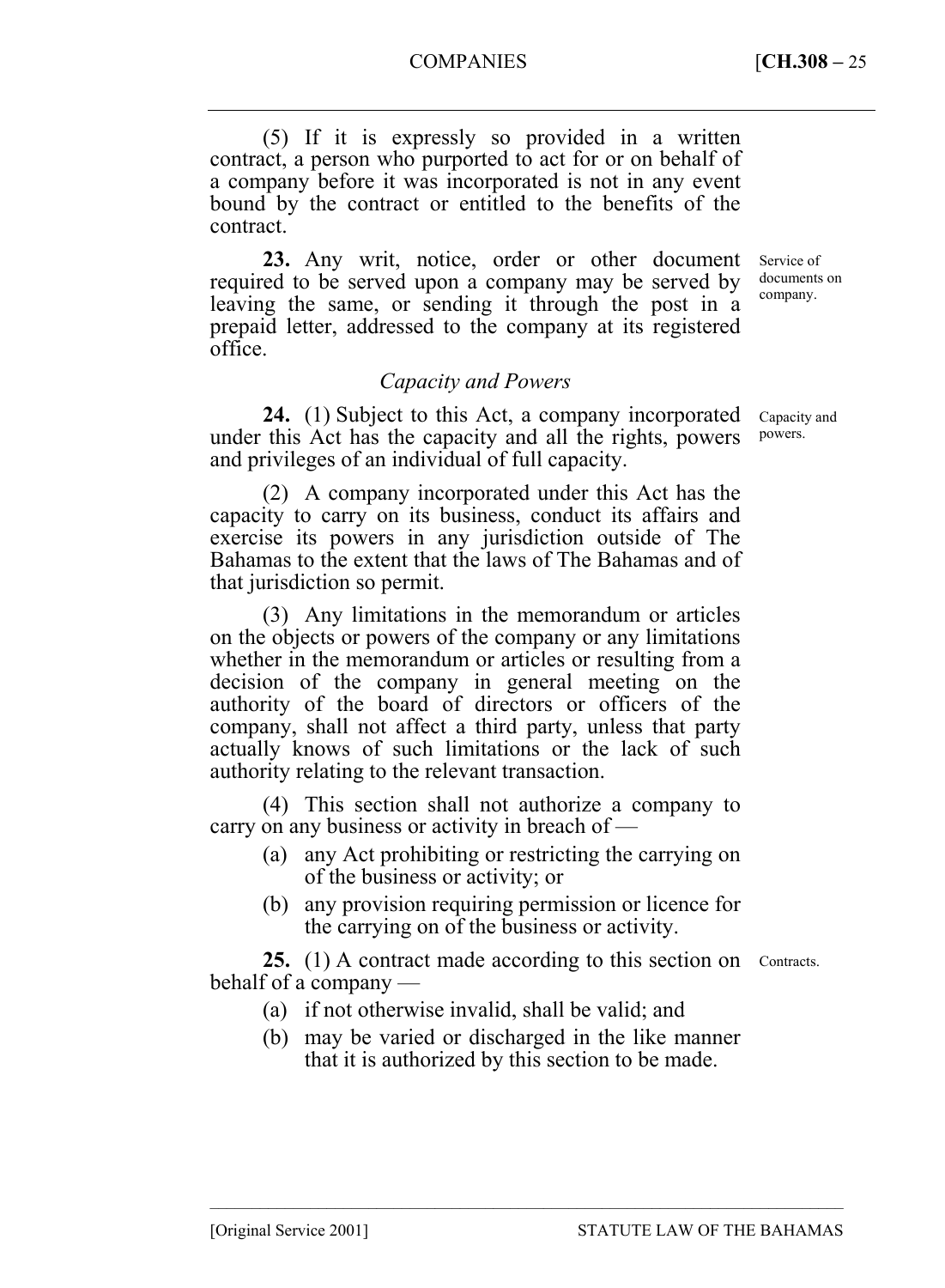## **CH.308 –** 26] COMPANIES

(2) A contract that, if made between individuals, would, by law, be required to be in writing under seal may be made on behalf of a company in writing under seal.

(3) A contract that, if made between individuals would, by law, be required to be in writing or to be evidenced in writing by the parties to be bound thereby may be made or evidenced in writing signed in the name of or on behalf of the company.

Company seals.

**26.** (1) Every company shall have a common seal with its name engraved thereon in legible characters.

(2) It authorized by its articles, a company may have for use in any country, other than The Bahamas, or for use in any district or place not situated in The Bahamas, an official seal, which shall be a facsimile of the common seal of the company with the addition on its face of the name of every country, district or place where it is to be used.

(3) Every document to which an official seal of the company is duty affixed shall bind the company as if it has been sealed with the common seal of the company.

(4) A company may, by instrument in writing under its common seal, authorize any person appointed for that purpose to affix the company's official seal to any document to which the company is a party in the country, district or place where its official seal can be used.

(5) Any person dealing with an agent appointed pursuant to subsection (4) in reliance on the instrument conferring the authority may assume that the authority of the agent continues during the period, if any, mentioned in the instrument or, if no period is so mentioned, until that person has actual notice of the revocation or determination of the authority.

Bills and notes.

**27.** (1) A bill of exchange or promissory note shall be deemed to have been made, accepted or endorsed, on behalf of a company, if made, accepted or endorsed in the name of the company by a person acting under the authority of the company, or if expressed to be made, accepted or endorsed on behalf or on account of the company by a person acting under the authority of the company.

*28 of 1994, s. 6.* 

(2) If any director, manager or officer of a company or any person on its behalf signs or authorizes to be signed on behalf of the company any bill of exchange, promissory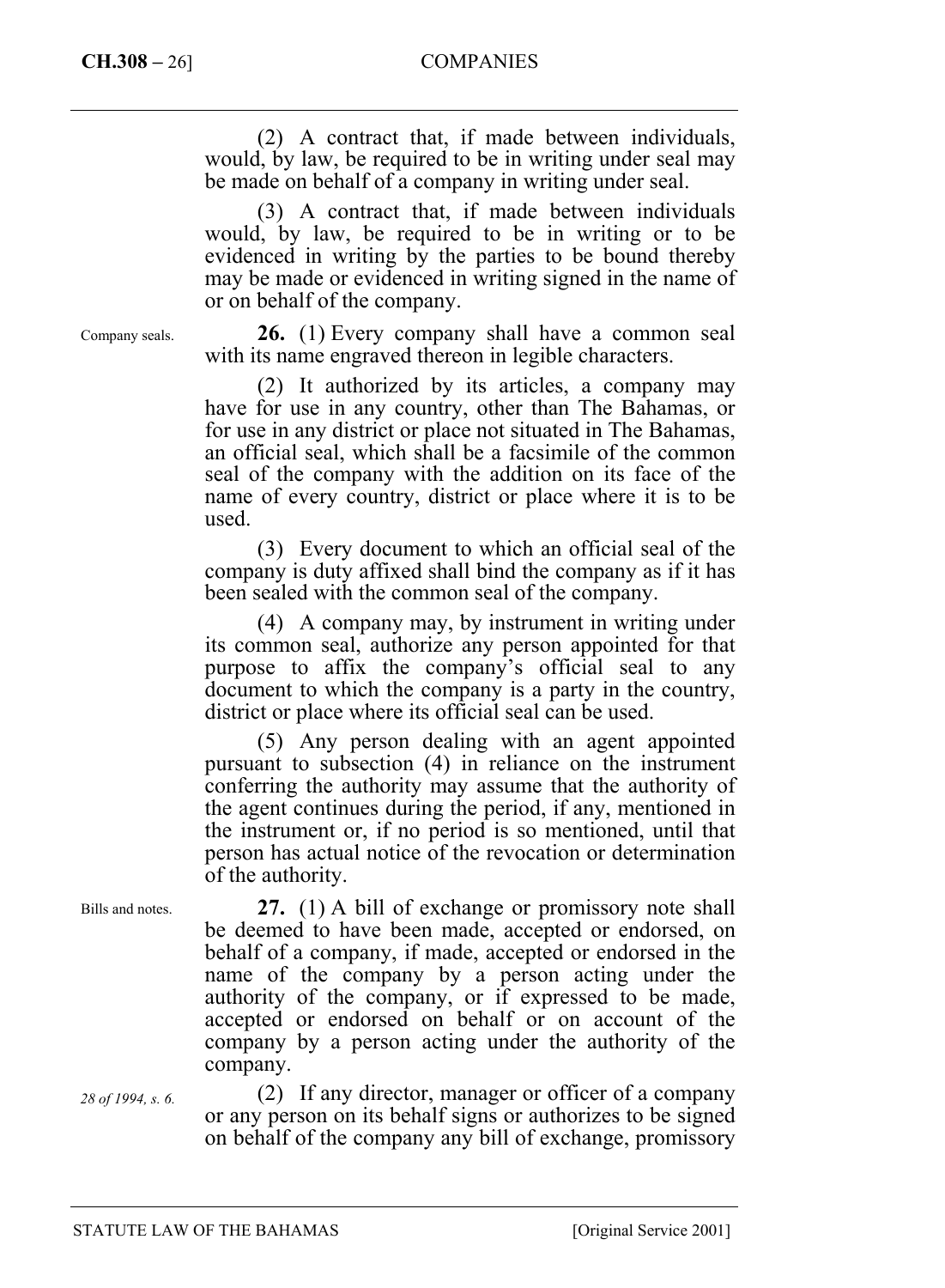## COMPANIES [**CH.308 –** 27

note, endorsement, cheque, order for money or goods, or issues or authorizes to be issued any bills of parcels, invoice, receipt or letter of credit of the company wherein its name is not mentioned, he is guilty of an offence and shall be liable on summary conviction to a fine of five hundred dollars and shall further be personally liable to the holder of any such bill of exchange, promissory note, cheque or order for money or goods for the amount thereof, unless the same is duly paid by the company.

**28.** (1) A company may, in writing under seal, empower any person, either generally or in respect of any specified matter, as its attorney to execute deeds or any other document, agreement or instrument on its behalf in any place within or outside The Bahamas. Power of

(2) A deed or any other document, agreement or instrument executed by a person empowered as provided in subsection (1) shall bind the company and has the same effect as if it were under the company's seal.

29. (1) Subject to this Act, a company may by Alteration of resolution of the members alter the contents of its memorandum.

(2) Subject to this Act and to any conditions contained in its memorandum, a company may by resolution of its members alter or add to its articles.

(3) A company that alters its memorandum under *28 of 1994, s. 7.*  subsection (1) or alters or adds to its articles under subsection (2) shall submit to the Registrar a copy of the resolution of members altering its memorandum or altering or adding to its articles, as the case may be, signed by a director, the secretary or an authorized officer of the company, as a true copy of such resolution and the Registrar shall retain and register such copy of the resolution.

**30.** Subject to section 31, a company may give Permitted loans. financial assistance to any person by means of a loan, guarantee or otherwise —

- (a) in the ordinary course of business, if the lending of money by such a company is not prohibited by any Act in force in The Bahamas;
- (b) on account of expenditures incurred or to be incurred on behalf of the company;

––––––––––––––––––––––––––––––––––––––––––––––––––––––––––––––––––––––––––––

attorney.

memorandum and articles.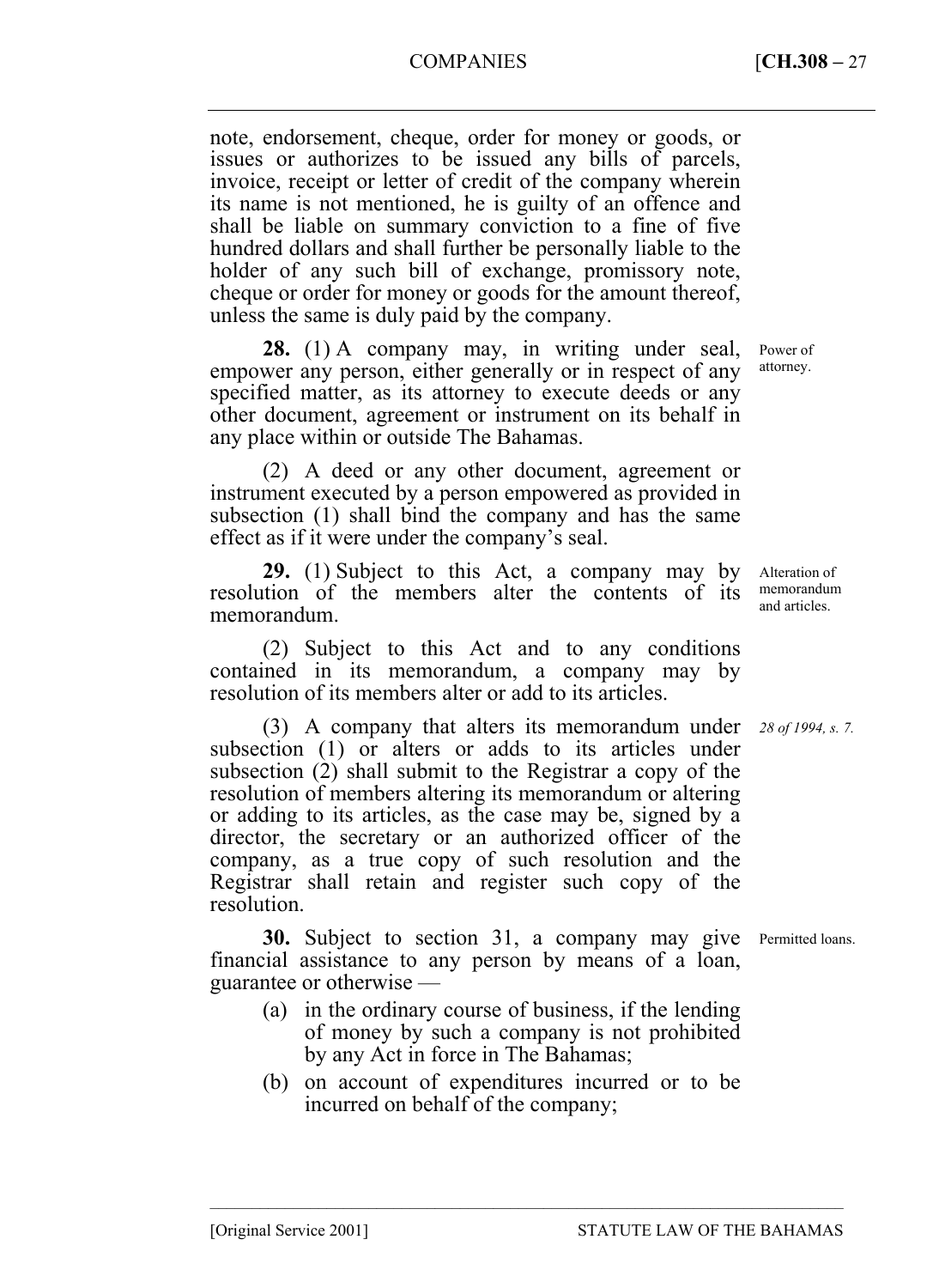- (c) to a parent company, if the company that intends to make the loan or give a guarantee is a subsidiary company of the parent company;
- (d) to a subsidiary company of the parent company; and
- (e) to employees of the company or any of its affiliates for any purpose including —
	- (i) to enable or assist them to purchase or erect living accommodation for their own occupation,
	- (ii) in accordance with a plan for the purchase of shares of the company or any of its affiliates to be held by a trustee, or
	- (iii) to enable or assist them to improve their education or skills or to meet reasonable medical expenses.

**31.** (1) When circumstances prejudicial to the company exist, the company or any company to which it is affiliated shall not, except as permitted by section 30, directly or indirectly give financial assistance, by means of a loan, guarantee or otherwise —

- (a) to a member, director, officer, or employee of the company or affiliated company, or to an associate of any such person for any purpose; or
- (b) to any person for the purpose of, or in connection with, a purchase of a share issued or to be issued by the company or a company with which it is affiliated.

(2) Circumstances prejudicial to the company exist in respect of financial assistance referred to in subsection  $(1)$  when there are reasonable grounds for believing that —

- (a) the company is unable or would, after giving the financial assistance, be unable to pay its liabilities as they become due; or
- (b) the realisable value of the company's assets, excluding the amount of any financial assistance in the form of loan and in the form of assets pledged or encumbered to secure a guarantee, would, after giving the financial assistance, be less than the aggregate of the company's liabilities and issued share capital of all classes.

Prohibited loans.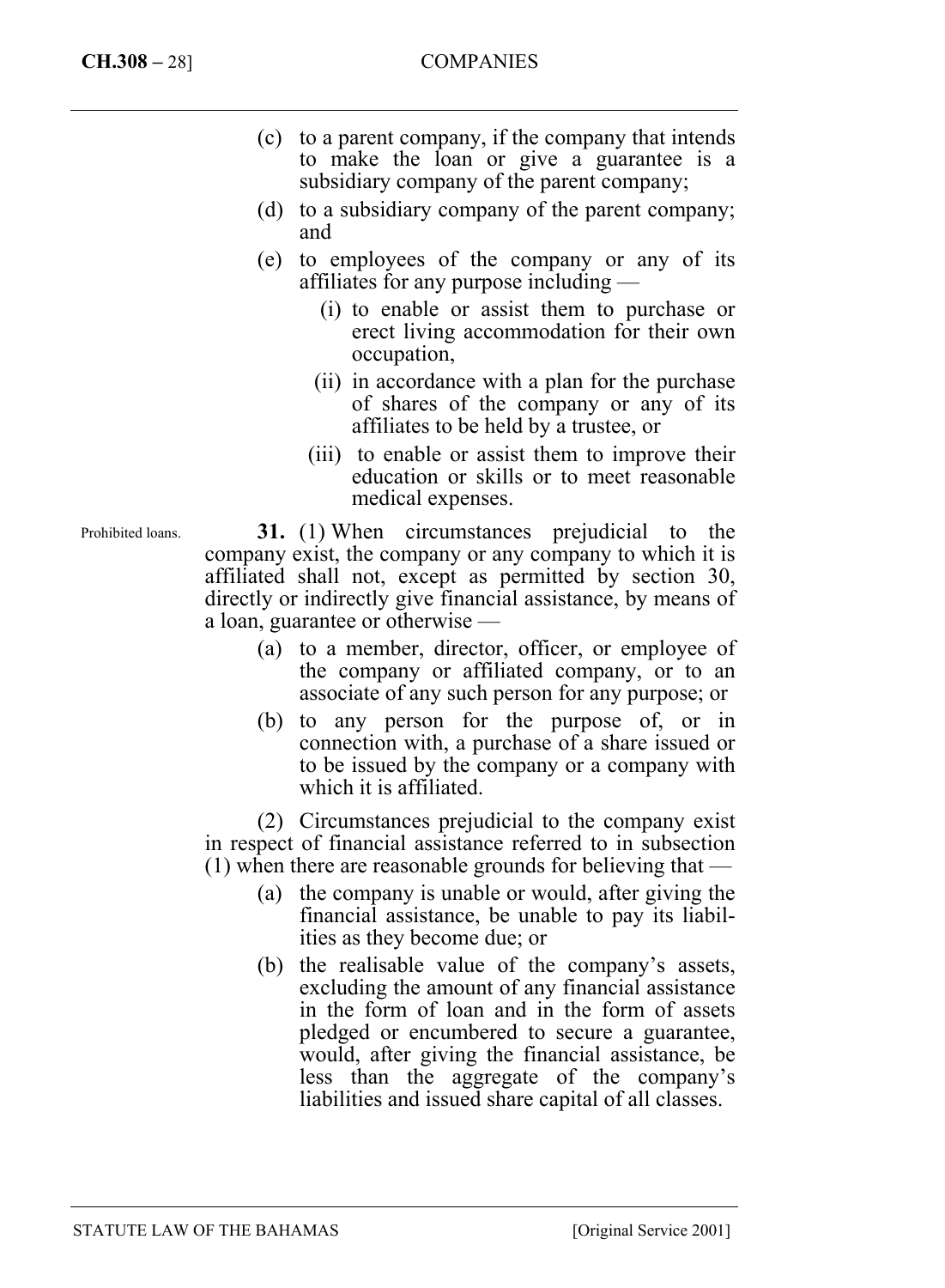**32.** A contract made by a company contrary to section 31 may be enforced by the company or by a borrower for value in good faith without notice of the contravention.

**33.** A company may, from time to time, in writing under its common seal, agree to refer and may refer to arbitration any existing or future difference, question of other matter in dispute between itself and any other company or person; and the parties to the arbitration may delegate to the person to whom the reference is made power to settle any terms or to determine any matter capable of being lawfully settled or determined by the companies themselves or by the directors of other officers of such companies.

**34.** Any summons, notice, order, document or proceedings requiring authentication by a company may be signed by any director, secretary or other authorized officer of the company, and need not be under the common seal of the company, and the same may be in writing or in print, or partly in writing and partly in print.

# **PART III SHARE CAPITAL, SHAREHOLDERS AND RELATED MATTERS**

# *Share Capital*

**35.** (1) The shares or other interest of a shareholder in a company incorporated under this Act are personal property capable of being transferred in the manner prescribed by the articles, and are not of the nature of real property, and each share, unless the articles otherwise provide, shall, in the case of a company having its share capital divided into shares, be distinguishable by its given number.

(2) Any transfer of a share or other interest of a deceased shareholder of a company under this Act made by his personal representative shall, notwithstanding such personal representative may not himself be a shareholder, be of the same validity as if he had been a shareholder at the time of the execution of the instrument of transfer.

(3) Shares may have a nominal or par value or may be of no par value.

––––––––––––––––––––––––––––––––––––––––––––––––––––––––––––––––––––––––––––

Enforcement of prohibited loans.

Power to refer matters to arbitration.

Authentication of summons, notice or proceeding.

Nature of shares and of certain transfers.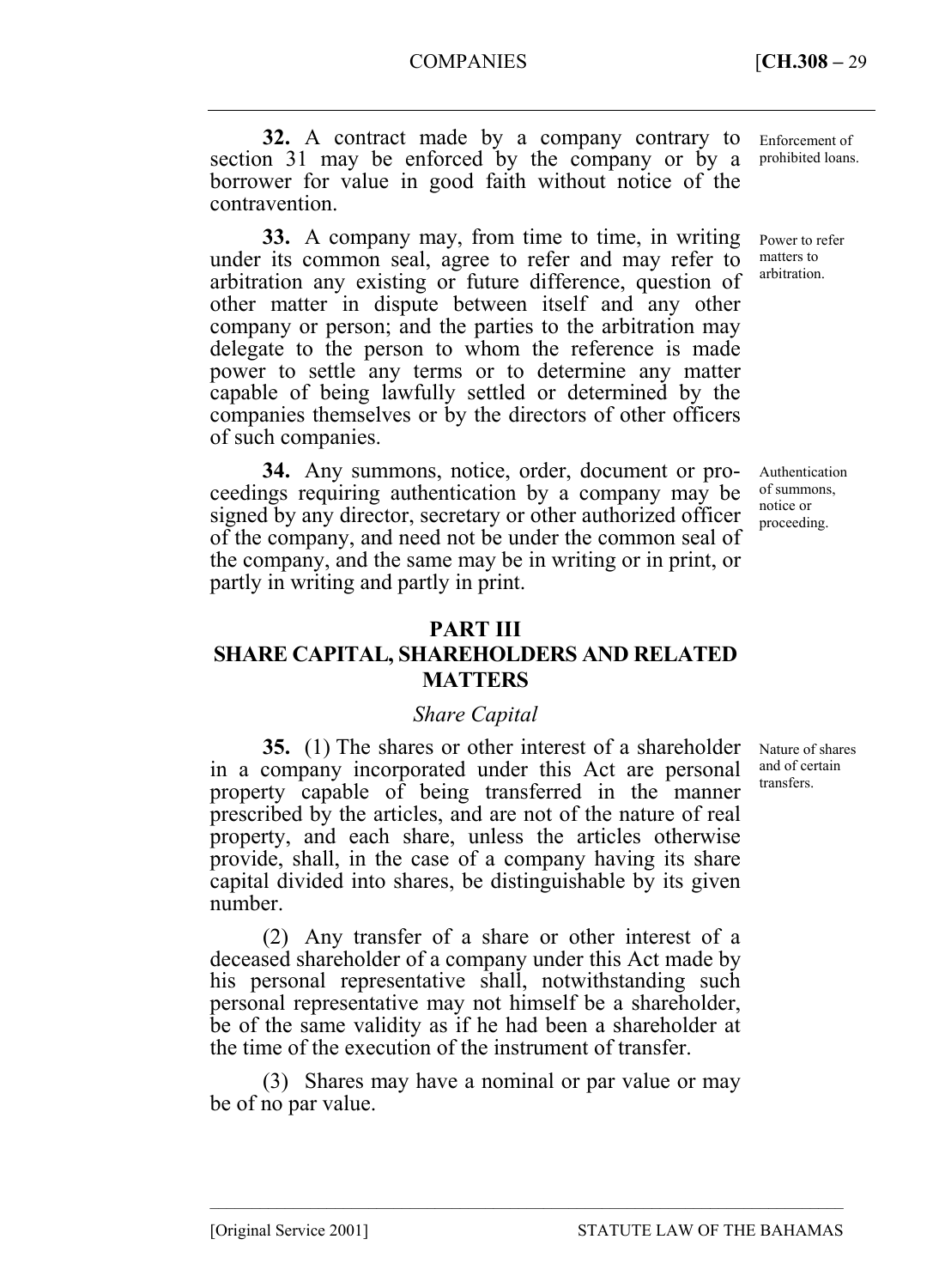*28 of 1994, s. 8.* 

Classes of shares and issue thereof.

(4) Subject to any limitations in its memorandum or articles, a company may issue fractions of a share and unless and to the extent otherwise provided in the memorandum or articles, a fractional share has the corresponding fractional liabilities, limitations, preferences, privileges, qualifications, restrictions, rights and other attributes of a share of the same class or series of shares.

**36.** (1) The articles may provide for the issue of more than one class of shares; and if they so provide, the rights, privileges, restrictions and conditions attaching to each share shall be set out in such articles.

(2) Where there is no such provision in the articles, a company may by resolution of shareholders resolve that all of its shares or, if its capital be divided into shares of different classes, that all of its shares of a particular class rank *pari passu* for all purposes, and in either case either already issued and being fully paid up or thereafter to be issued as fully paid up, need not thereafter have a distinguishing number.

(3) If the articles of a company so provide, no shares of a class of shares may be issued unless the shares have first been offered to the shareholders of the company holding shares of that class; and those shareholders have a pre-emptive right to acquire the offered shares in proportion to their holdings of the shares of that class, at such price and on such terms as those shares are to be offered to others.

(4) Notwithstanding that the articles provide for the pre-emptive rights referred to in subsection (3), the shareholders of the company have no pre-emptive right in respect of shares to be issued by the company —

- (a) for a consideration other than money;
- (b) as a share dividend; or
- (c) pursuant to the exercise of conversion privileges, options or rights previously granted by the company.

**37.** (1) If, in the case of a company, the share capital of which is divided into different classes of shares, provision is made by the memorandum or articles for authorizing the variation of the rights attached to any class of shares in the company, subject to the consent of any

Variation of shareholders' rights.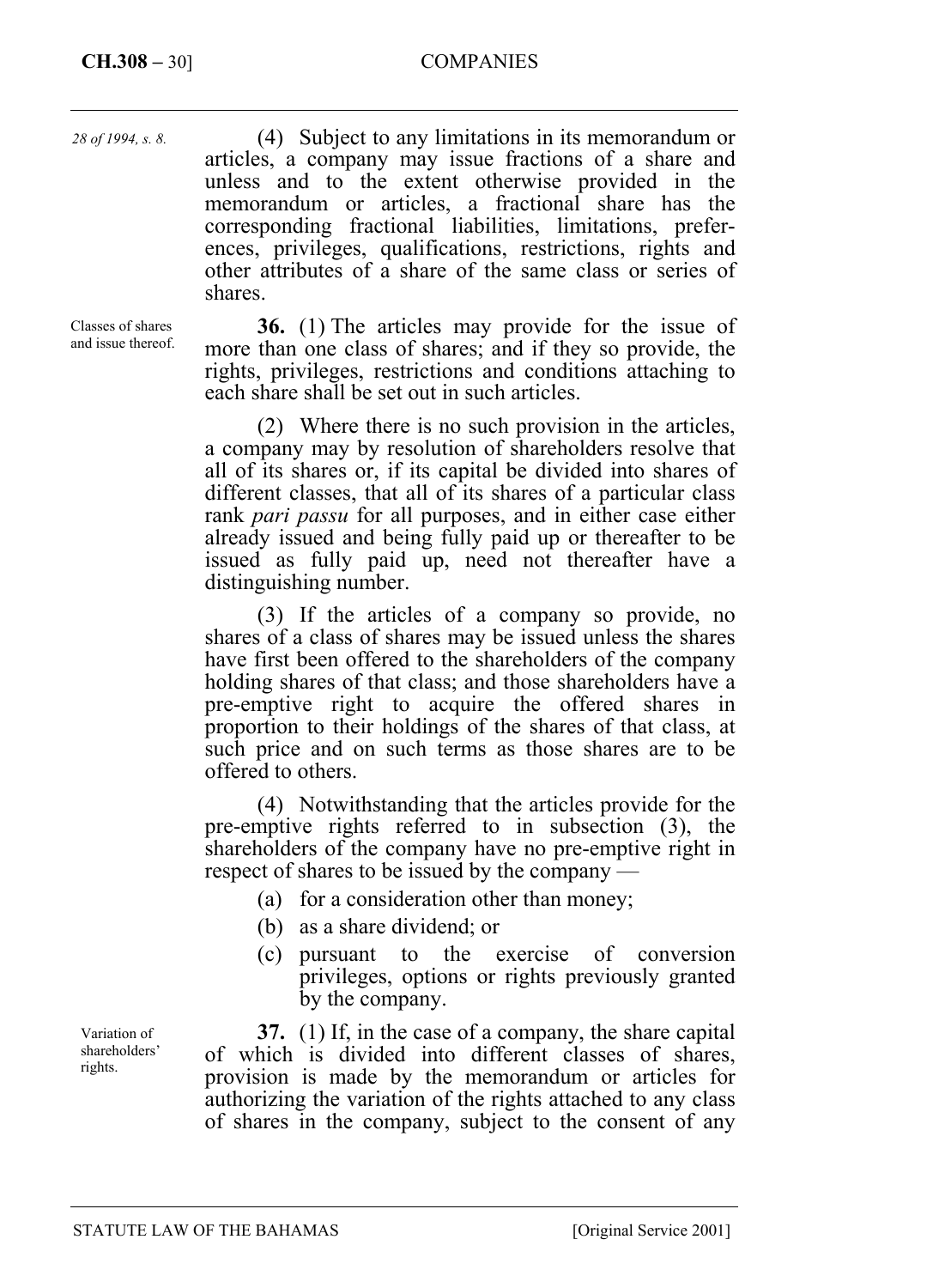## COMPANIES [**CH.308 –** 31

specified proportion of the holders of the issued shares of that class or the sanction of a resolution passed at a separate meeting of the holders of those shares, and in pursuance of such provision the rights attached to any such class of shares are at any time varied, the holders of not less in the aggregate than fifteen per cent of the issued shares of that class, being persons who did not consent to or vote in favour of the resolution for the variation, may apply to the court to have the variation cancelled, and where any such application is made, the variation shall not have effect unless and until it is confirmed by the court.

(2) An application under this section shall be made within twenty-one days after the date on which the consent was given or the resolution was passed, as the case may be, and may be made on behalf of the shareholders entitled to make the application by one or more of their number as they may appoint in writing for the purpose.

(3) On any such application, the court, after hearing the applicant and any other persons who apply to the court to be heard and appear to the court to be interested in the application, may, if it is satisfied, having regard to all the circumstances of the case, that the variation would unfairly prejudice the shareholders of the class represented by the applicant, disallow and shall, if not so satisfied, confirm the variation.

(4) The decision of the court on any such application shall be final.

(5) The company shall within fifteen days after the making of an order by the court on any such application forward a copy of the order to the Registrar, and, if default is made in complying with this provision, the company and every officer of the company who is in default shall be liable to a civil penalty of ten dollars for each day during which the default continues.

(6) In this section, "variation" includes abrogation and "varied" shall be construed accordingly.

**38.** Subject to the articles, shares may be issued at such times and to such persons and for such consideration as the directors may determine.

Share issue.

**39.** (1) A share may not be issued until it is fully or Consideration. partly paid —

––––––––––––––––––––––––––––––––––––––––––––––––––––––––––––––––––––––––––––

(a) in money; or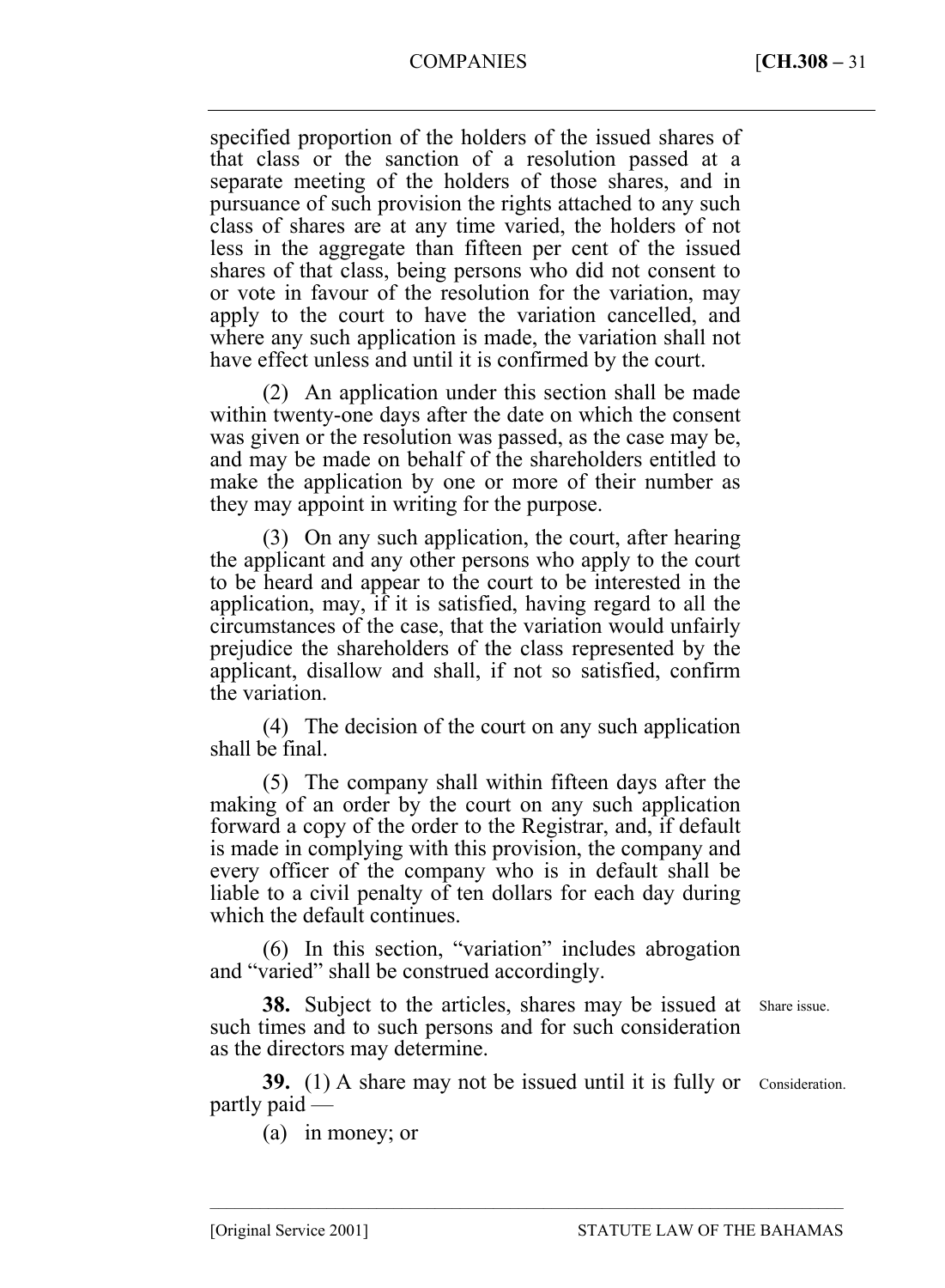(b) in property or for past service that is the fair equivalent of the money that the company would have received if the share had been issued for money.

(2) In determining whether property or past service is the fair equivalent of a money consideration the directors may take into account reasonable charges and expenses of organisation and re-organisation and payments for property and past services expected to benefit the company.

(3) For the purposes of this section "property" does not include a promissory note or a promise to pay.

**40.** (1) No allotment shall be made of any share capital of a company offered to the public for subscription unless the following conditions have been complied with, namely —

- (a) the amount, if any, fixed by the memorandum or articles and named in the prospectus as the minimum subscription upon which the directors may proceed to allotment; or
- (b) if no amount is so fixed and named, then the whole amount of the share capital so offered for subscription,

has been subscribed and the sum payable on application for the amount so fixed and named, or for the whole amount offered for subscription has been paid to and received by the company.

(2) The amount so fixed and named and the whole amount referred to in subsection (1) shall be reckoned exclusive of any amount payable otherwise than in cash and in this Act referred to as the minimum subscription.

(3) The amount payable on application on each share shall not be less than five per cent of the nominal value of the share.

(4) Where the conditions specified in subsection (1) have not been complied with on the expiration of forty days after the first issue of the prospectus, all money received from applicants for shares shall be immediately repaid to them without interest and, if any such money is not repaid within forty-eight days after the issue of the prospectus, the directors of the company are jointly and severally liable to repay that money with interest at the

Restrictions as to allotment.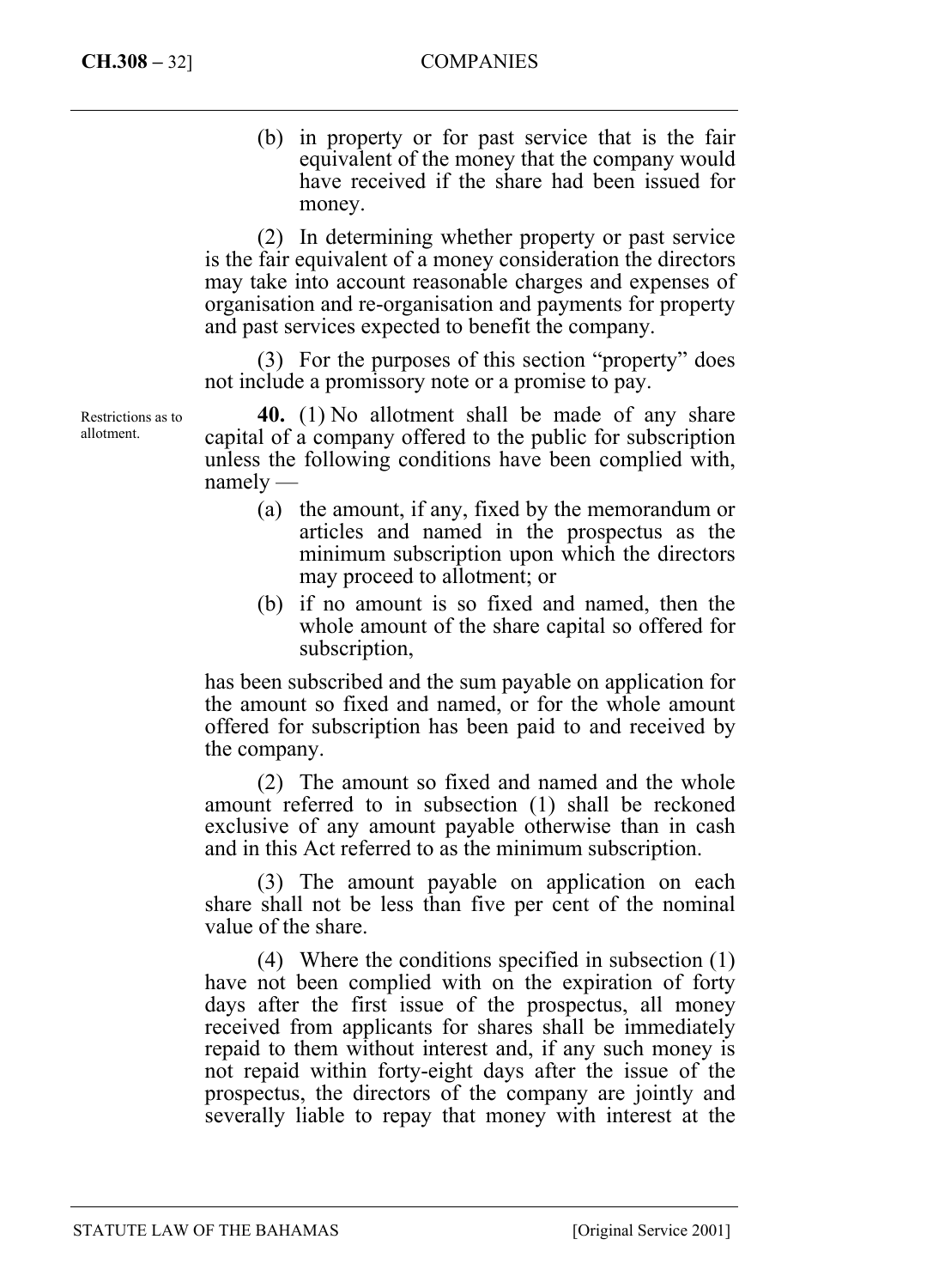current prime rate of interest from the expiration of the forty-eight days; but a director shall not be liable if he proves that the loss of the money was not due to any misconduct or negligence on his part.

(5) Any condition requiring or binding any applicant for shares to waive compliance with any requirement of this section is void.

(6) This section, except subsection (3), shall not apply to any allotment of shares subsequent to the first allotment of shares offered to the public for subscription.

(7) In the case of the first allotment of share capital payable in cash of a company having a share capital which has issued a prospectus but has not proceeded to allot any shares offered to the public for subscription, no allotment may be made unless the minimum subscription, that is to  $say -$ 

- (a) the amount, if any, fixed by the memorandum or articles and named in the prospectus as the minimum subscription upon which the directors may proceed to allotment; or
- (b) if no amount is so fixed and named, then the whole amount of the share capital other than that issued or agreed to be issued as fully or partly paid up otherwise than in cash,

has been subscribed and an amount, not less than five per cent of the nominal amount of each share payable in cash, has been paid to and received by the company.

(8) This section shall not apply to a private company.

**41.** (1) An allotment made by a company to an applicant contrary to section 40 is voidable at the instance of the applicant within thirty days of the holding of the statutory meeting of the company and is so voidable notwithstanding that the company is in the course of being wound up.

(2) A director of a company who knowingly contravenes or permits or authorizes the contravention of any requirement of section 40 with respect to an allotment shall be liable to compensate the company and the allottee respectively for any loss, damages or costs which the company or the allottee may have sustained or incurred as a result of such contravention.

––––––––––––––––––––––––––––––––––––––––––––––––––––––––––––––––––––––––––––

*1 of 1999, s. 98 and Sch.* 

*1 of 1999, s. 98 and Sch.* 

Effect of irregular allotment.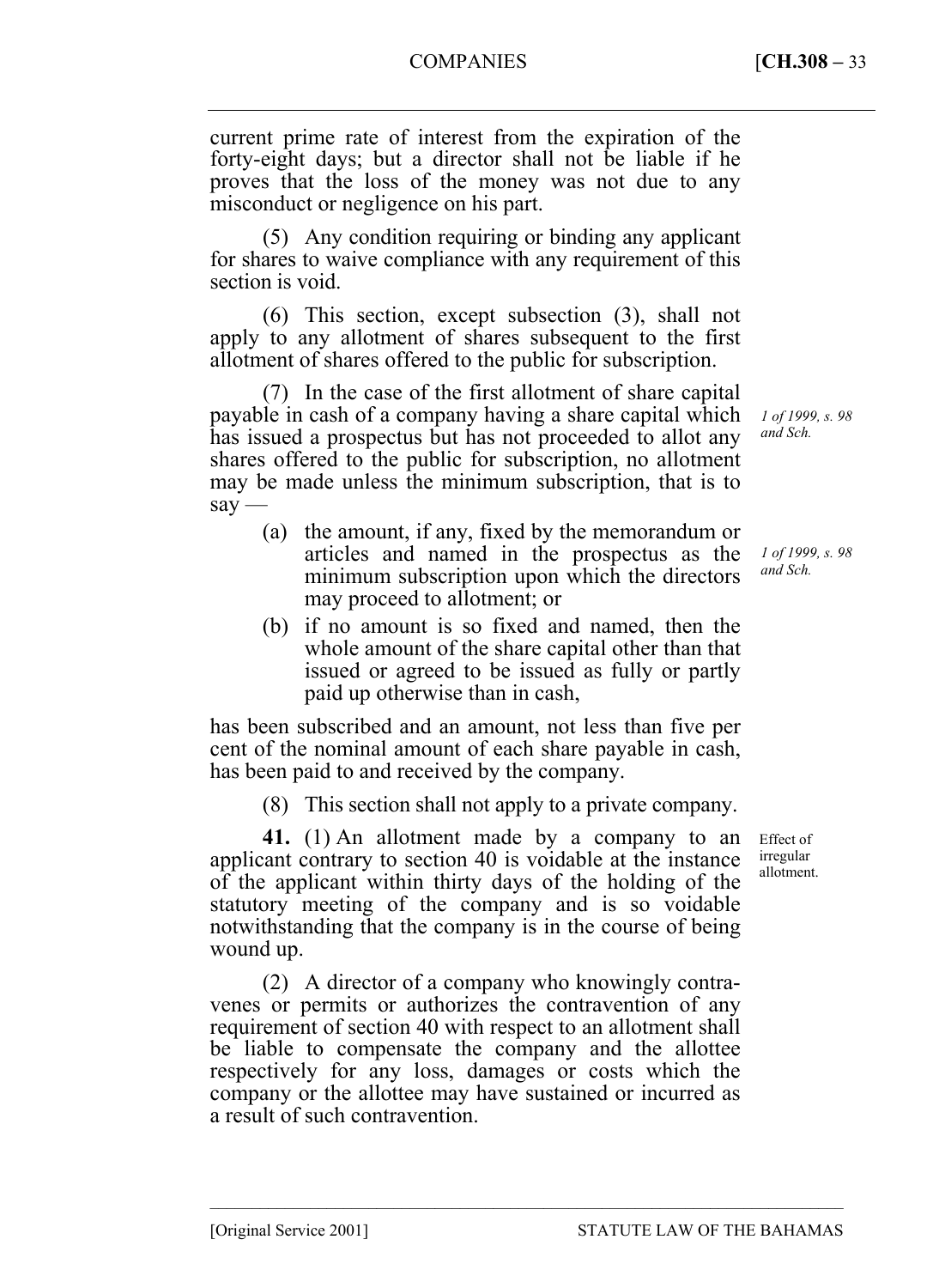(3) Proceedings for the recovery of any such loss, damages or costs may not be commenced after the expiration of two years from the date of the allotment.

(4) For the purposes of this section "statutory meeting of the company" means a meeting held in accordance with section  $70(2)$ .

**42.** (1) A company shall not commence business or exercise any borrowing powers unless —

- (a) shares held subject to the payment of the whole amount thereof in cash have been allotted to an amount not less in the whole than the minimum subscription;
- (b) every director of the company has paid to the company on each of the shares taken or contracted to be taken by him, and for which he is liable to pay in cash, a proportion equal to the proportion payable on application and allotment on the shares offered for public subscription;
- (c) there has been filed with the Registrar a statutory declaration by the secretary or one of the directors in the approved form that the conditions specified in section 40 have been complied with.

(2) The Registrar shall, on filing of the statutory declaration, certify that the company is entitled to commence business, and the certificate shall be conclusive evidence that the company is so entitled.

(3) A contract made by a company before the date at which it is entitled to commence business is provisional only and shall not be binding on the company until that date on which date it shall become binding.

(4) Nothing in this section precludes the simultaneous offer for subscription or allotment of any shares and debentures on the receipt of any money payable on application for debentures.

(5) This section shall not apply to a private company.

**43.** (1) Where a public company limited by shares or a company limited by guarantee and having a share capital makes any allotment of its shares, the company shall within three months thereafter deliver to the Registrar —

Restriction on commencement of business.

*1 of 1999, s. 98 and Sch.* 

*1 of 1999, s. 98 and Sch.* 

Returns as to allotment.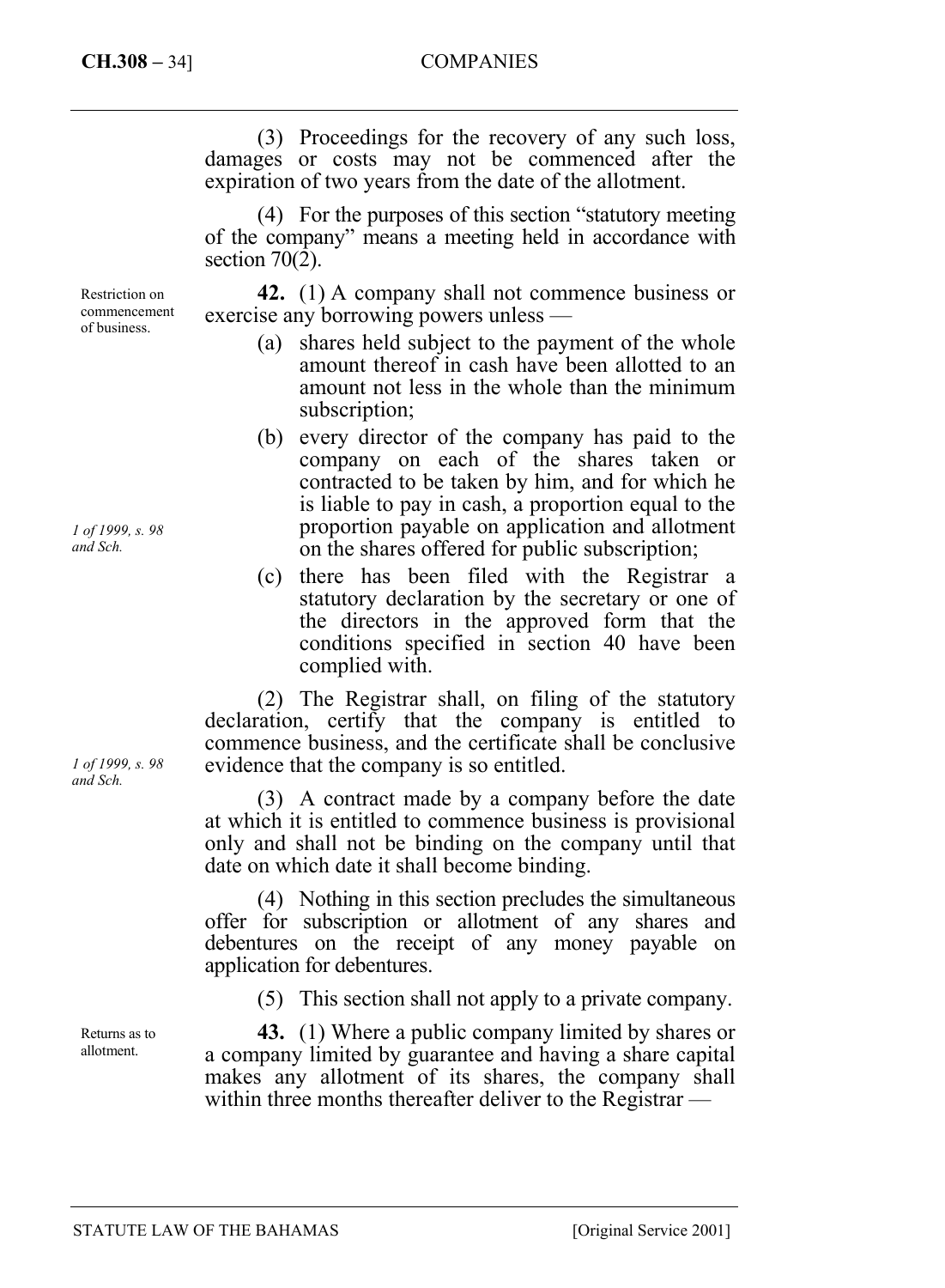- (a) a return of the allotments, stating the number and nominal amount of the shares comprised in the allotment, the names, addresses and description of the allottees and the amount, if any, paid or due and payable on each share; and
- (b) in the case of shares allotted as fully or partly paid up otherwise than in cash, a written contract constituting the title of the allottee to the allotment together with any contract of sale for services or other consideration in respect of which that allotment was made and a return stating the number and nominal amount of shares so allotted, the extent to which they are to be treated as paid up and the consideration for which they have been allotted.

(2) Where such a contract as is referred to in subsection (1) is not in writing, the company shall within three months after the allotment file with the Registrar the prescribed particulars of the contract.

(3) In case of a default in delivering to the Registrar within three months after the allotment any document required to be filed by this section, the company, or any person liable for the default, may apply to the court for relief and the court, if satisfied that the omission to file the document was accidental due to inadvertence or that it is just and equitable to grant relief, may make an order extending the time for the filing of the document for such time as it considers proper.

**44.** (1) Subject to this section and to its memorandum, a company may purchase or otherwise acquire shares issued by it.

(2) A company may not make any payment to purchase or otherwise acquire shares issued by it, if there are reasonable grounds for believing that —

- (a) the company is unable, or would after that payment, be unable to pay its liabilities as they become due, or
- (b) the realisable value of the company's assets would, after that payment, be less than the aggregate of its liabilities and issued share capital of all classes.

––––––––––––––––––––––––––––––––––––––––––––––––––––––––––––––––––––––––––––

(3) A purchase or acquisition of shares under this section shall not be a reduction of share capital within the meaning of this Act.

Acquisition of holding of own shares.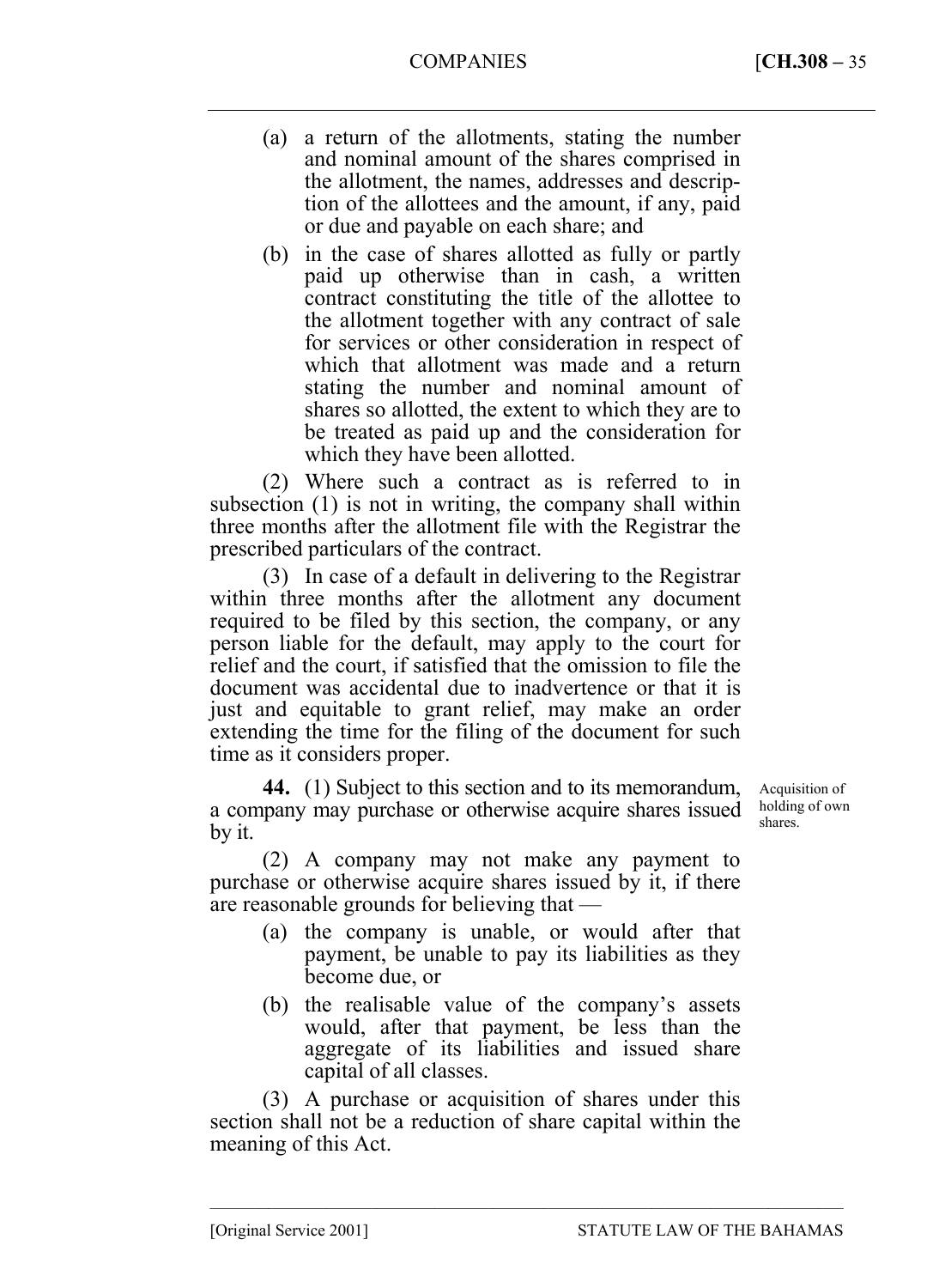## **CH.308 –** 36] COMPANIES

| Cancellation of<br>shares.         | <b>45.</b> Shares or fraction of shares issued by a company<br>and purchased, redeemed or otherwise acquired by the<br>company shall he cancelled, or, if the articles limit the<br>number of authorized shares, the shares or fractions may be<br>restored to the status of authorized, but unissued, shares.                                                                                        |
|------------------------------------|-------------------------------------------------------------------------------------------------------------------------------------------------------------------------------------------------------------------------------------------------------------------------------------------------------------------------------------------------------------------------------------------------------|
| Effect of<br>purchase<br>contract. | <b>46.</b> (1) A contract with a company providing for the<br>purchase of shares of a company is specifically enforceable<br>against the company except to the extent that the company<br>cannot perform the contract without thereby being in<br>breach of section 44.                                                                                                                               |
|                                    | (2) In any action brought on a contract referred to in<br>subsection (1), the company shall have the burden of<br>proving that the performance of the contract is prevented<br>by section 44.                                                                                                                                                                                                         |
|                                    | (3) Until the company has fully performed a<br>contract referred to in subsection $(1)$ , the other party retains<br>the status of a claimant who is entitled $-$                                                                                                                                                                                                                                     |
|                                    | (a) to be paid as soon as the company is lawfully<br>able to do so, or                                                                                                                                                                                                                                                                                                                                |
|                                    | to be ranked in a liquidation subordinate to the<br>(b)<br>rights of creditors but in priority to the share-<br>holders.                                                                                                                                                                                                                                                                              |
| Commission for<br>share purchase.  | 47. (1) The directors of a company acting honestly<br>and in good faith with view to the best interests of the<br>company may authorize the company to pay a commission<br>to any person in consideration of his purchasing or<br>agreeing to purchase shares of the company from the<br>company or from any other person, or procuring or<br>agreeing to procure the purchasers for any such shares. |

(2) A commission authorized under subsection (1) shall not exceed ten per cent of the amount paid or to be paid for the shares.

**48.** (1) Subject to the Exchange Control Regulations Act, a company limited by shares, if so authorized by its articles, may, with respect to fully paid up shares or to stock, issue under its common seal a warrant stating that the bearer is entitled to the shares or stock therein specified and may provide, by coupons or otherwise, for the payment of future dividends on the shares or stock

Matters respecting issue of share warrants. Ch. 360.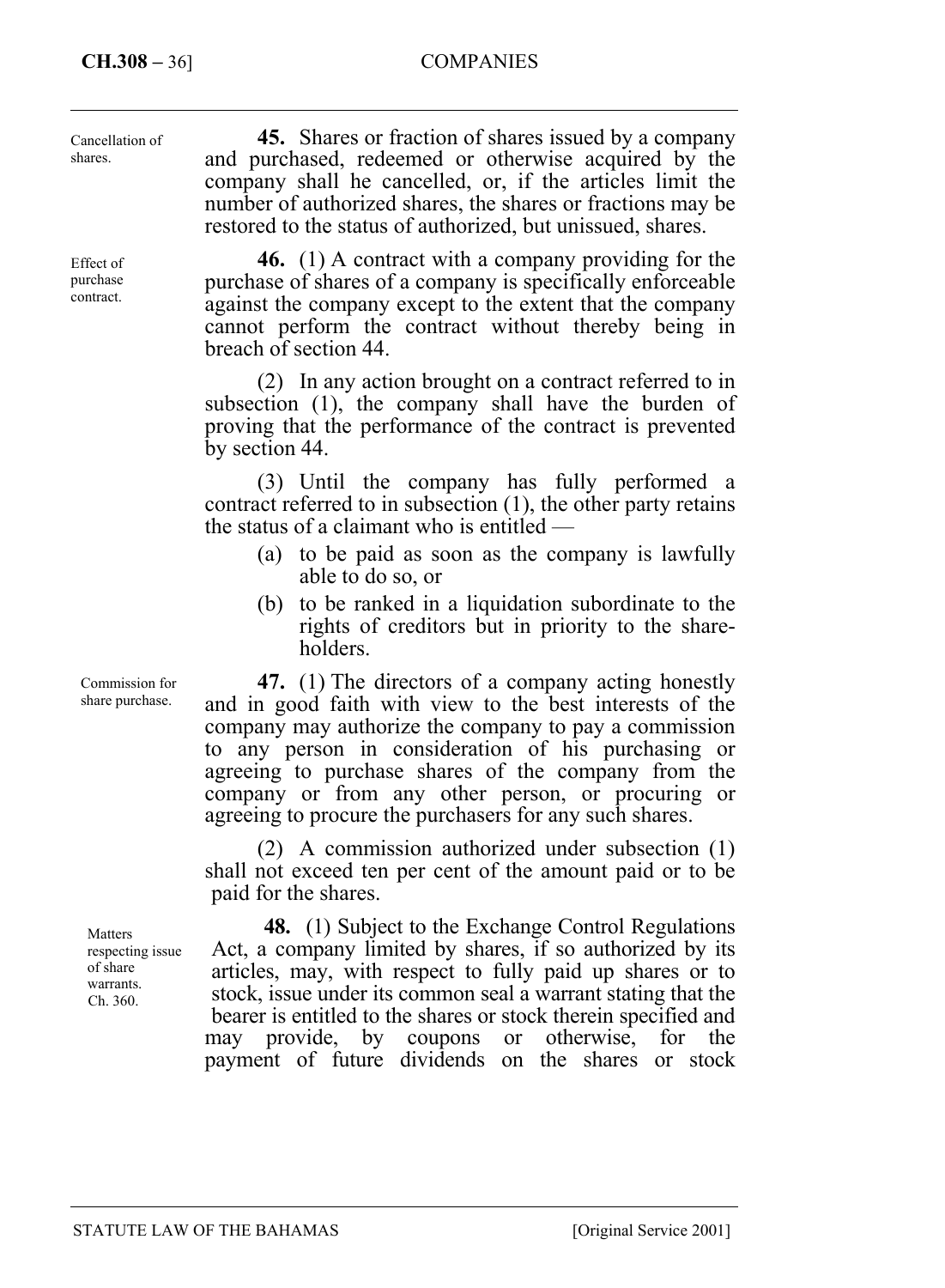included in the warrant, in this Act referred to as a share warrant.

(2) A share warrant entitles the bearer thereof to shares or stock therein specified, and the shares or stock may be transferred by delivery, of the warrant.

(3) The bearer of a share warrant is, subject to the articles, entitled, on surrendering it for cancellation, to have his name entered as a member in the register of members, and the company is responsible for any loss incurred by any person by reason of the company entering in its register the name of the bearer of a share warrant in respect of the shares or stock therein specified without the warrant being surrendered and cancelled.

(4) The bearer of a share warrant may, if the articles so provide, be deemed to be a member of the company within the meaning of this Act, either to the full extent or for any purposes defined in the articles, except that he is not qualified in respect of shares or stock specified in the warrant for being a director or manager of the company, in cases where such a qualification is required by the articles.

(5) On the issue of a share warrant, the company shall strike out of its register of members the name of the member then entered therein as holding the shares or stock specified in the warrant as if he had ceased to be a member and shall enter in the register the following particulars —

- (a) the fact of the issue of the warrant;
- (b) a statement of the shares or stock included in the warrant, distinguishing each share by its number;
- (c) the date of the issue of the warrant.

(6) Until the warrant is surrendered, the particulars specified in subsection (5) shall be deemed to be the particulars required by this Act to be entered in the register of members and on the surrender the date of the surrender shall be entered as if it were the date at which a person ceased to be a member.

**49.** (1) A company having a share capital may, if so authorized by its articles, by a resolution of shareholders —

- (a) increase its share capital by the creation of new shares of such amount as it considers expedient;
- (b) consolidate and divide all or any of its share capital into shares of larger amount than its existing shares;

––––––––––––––––––––––––––––––––––––––––––––––––––––––––––––––––––––––––––––

Alteration of share capital.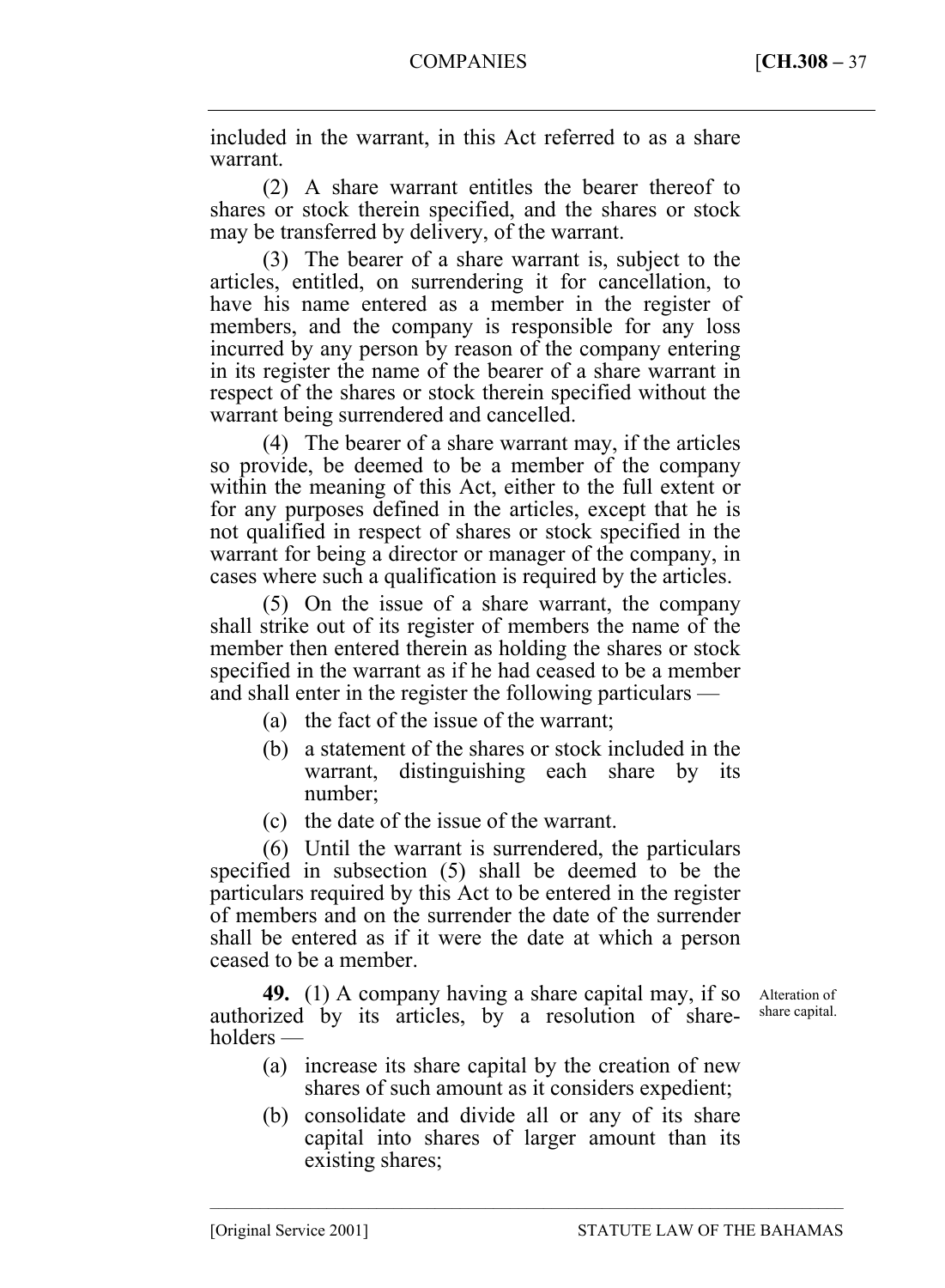- (c) convert all or any of its paid-up shares into stock and reconvert that stock into paid-up shares of any denomination;
- (d) subdivide its shares or any of them into shares of a smaller amount than is fixed by the memorandum so that in the subdivision the proportion between the amount paid and the amount, if any, unpaid on each reduced share shall be the same as it was in the case of the share from which the reduced share is derived;
- (e) cancel shares which at the date of the passing of the resolution in that behalf have not been taken or agreed to be taken by any person or which have been forfeited and diminish the amount of its share capital by the amount of the shares so cancelled.

(2) A cancellation of shares under this section shall not be a reduction of share capital within the meaning of this Act.

**50.** A company limited by shares and a company limited by guarantee and having a share capital, may, if so authorized by its articles, by a resolution or shareholders reduce its share capital in any way, and in particular without prejudice to the generality of the foregoing power,  $may -$ 

- (a) extinguish or reduce the liability on any of its shares in respect of share capital not paid-up;
- (b) either with or without extinguishing or reducing liability on any of its shares, cancel and paid-up share capital which is lost or unrepresented by available assets; or
- (c) either with or without extinguishing or reducing liability on any of its shares, pay off any paid-up share capital which is in excess of the wants of the company,

and may, if and so far as is necessary, alter its memorandum by reducing the amount of its share capital and of its shares accordingly.

**51.** (1) Where a company has passed a resolution reducing its share capital, it shall apply to the court for an order confirming the reduction.

Reduction of share capital.

Application to court for confirming order, objections by creditors and settlement of objecting creditors.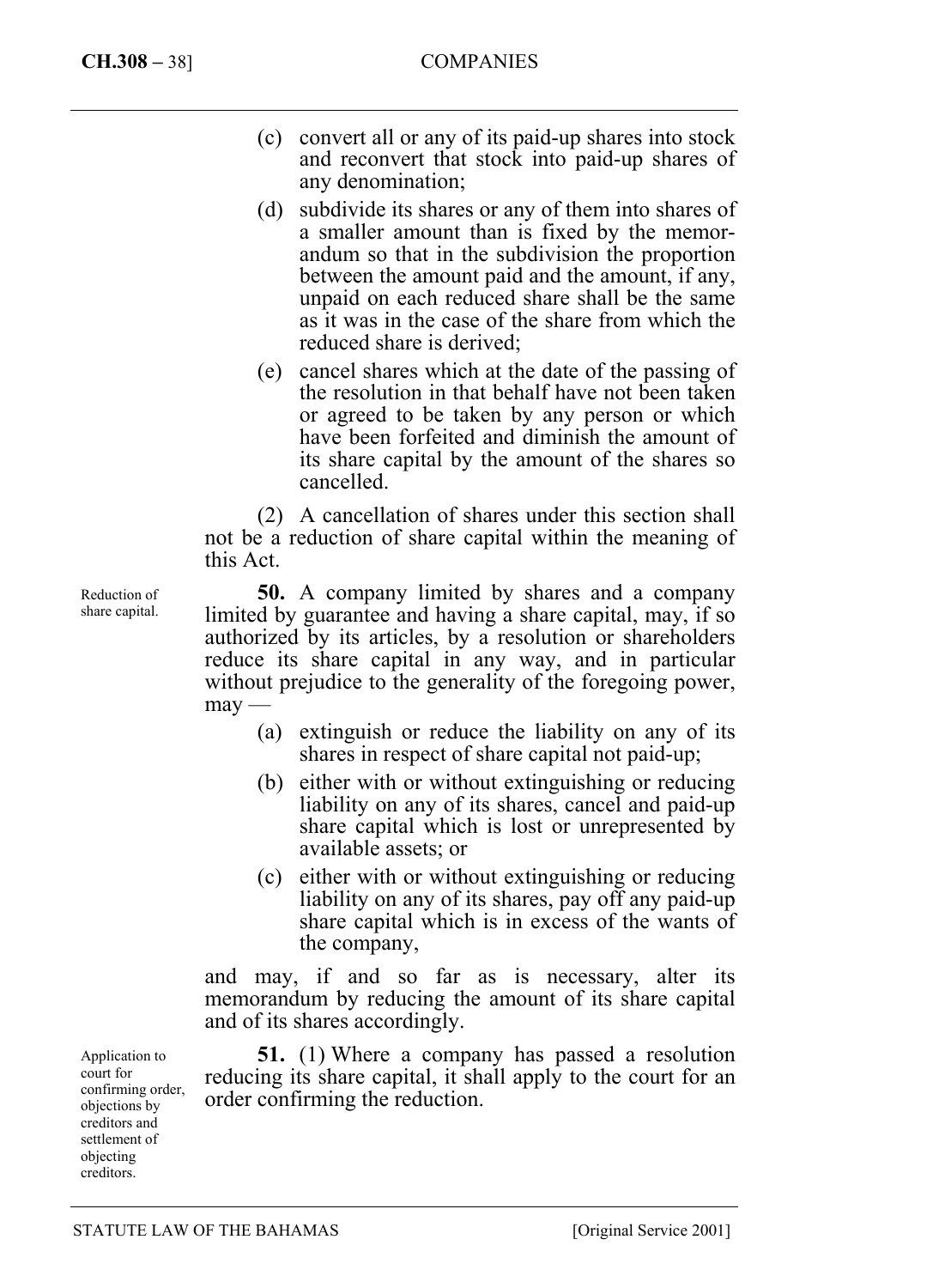COMPANIES [**CH.308 –** 39

(2) Subject to subsection (3), where the proposed reduction of share capital involves either diminution of liability in respect of unpaid share capital or the payment to any shareholder of any paid-up share capital, and in any other case if the court so directs —

- (a) every creditor of the company who at the date fixed by the court shall be entitled to any debt or claim which, if that date were the commencement of the winding up of the company, would be admissible in proof against the company shall be entitled to object to the reduction;
- (b) the court, unless satisfied on affidavit that there are no such creditors, shall settle a list of creditors so entitled to object, and for that purpose shall ascertain, as far as possible without requiring an application from any creditor, the names of those creditors and the nature and amount of their debts or claims, and may publish notices fixing a day within which creditors not entered on the list are to be excluded from the right of objecting to the reduction;
- (c) Where a creditor entered on the list whose debt or claim is not discharged or has not determined does not consent to the reduction, the court may, if it thinks fit, dispense with the consent of that creditor, on the company securing payment of his debt or claim by appropriating, as the court may direct, the following amount —
	- (i) if the company admits the full amount of the debt or claim, or, though not admitting it, is willing to provide for it then the full amount of the debt or claim,
	- (ii) if the company does not admit and is not willing to provide for the full amount of the debt or claim, or if the amount is contingent or not ascertained, then an amount fixed by the court after the like inquiry and adjudication as if the company were being wound up by the court.

––––––––––––––––––––––––––––––––––––––––––––––––––––––––––––––––––––––––––––

(3) The court may, having regard to any special circumstances of the case, direct that subsection (2) shall not apply as regards any class or any classes of creditors.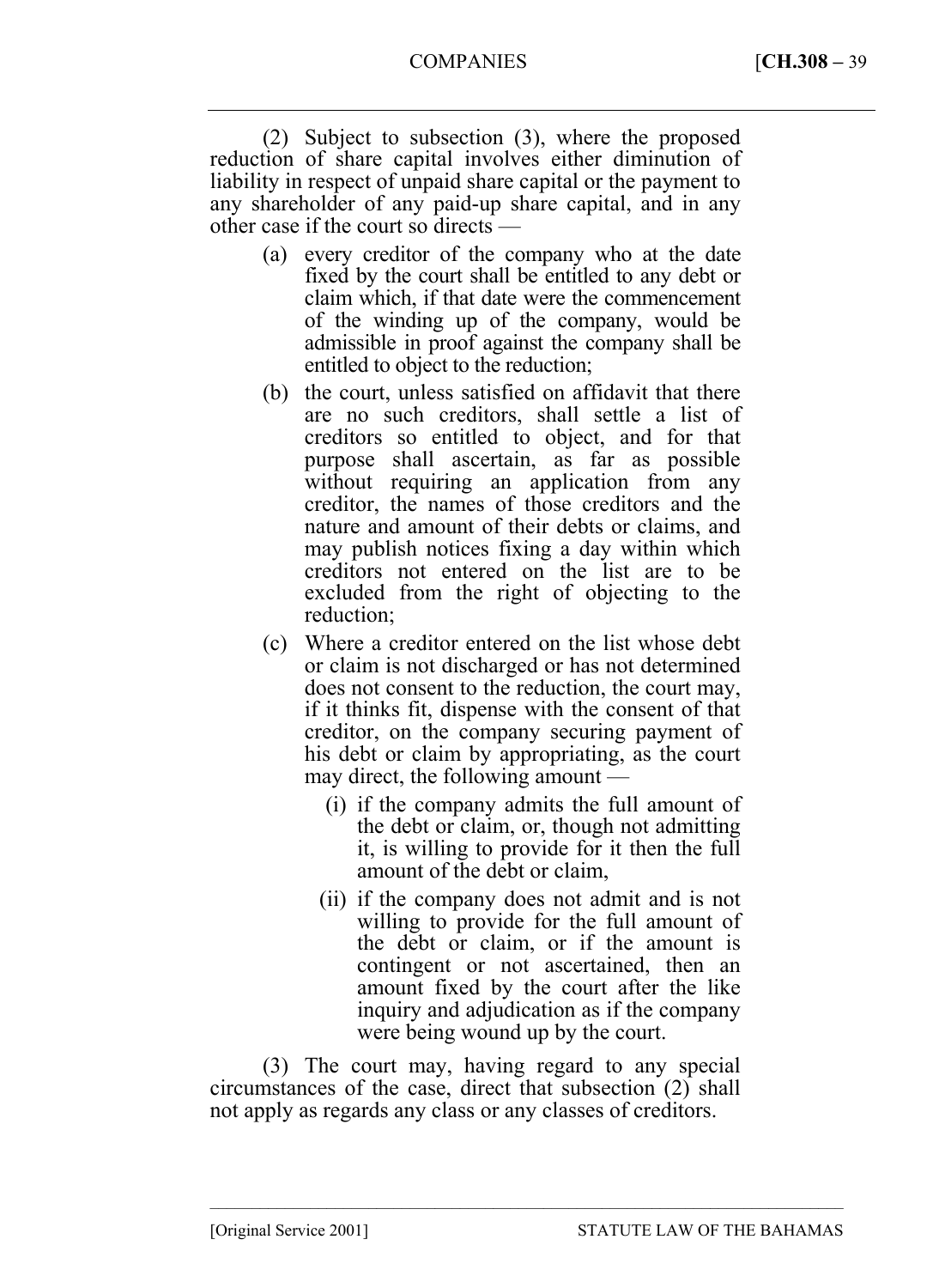#### **CH.308 –** 40] COMPANIES

Order confirming reduction and power of court on making such order.

**52.** (1) The court, if satisfied with respect to every creditor of the company who under section 51 is entitled to object to the reduction that either his consent to the reduction has been obtained or his debt or claim has been discharged or has determined, or has been secured may make any order confirming the reduction on such terms and conditions as it thinks fit.

- (2) Where the court makes any such order, it may —
- (a) if for any special reason it thinks proper so to do, make an order directing that the company shall, during such period, commencing on or at any time after the date of the order, as is specified in the order, add to its name as the last words thereof the words "and reduced"; and
- (b) make an order requiring the company to publish as the court directs the reasons for reduction or such other information in regard thereto as the court may think expedient with a view to giving proper information to the public, and, if the court thinks fit, the causes which led to the reduction.

(3) Where a company is ordered to add to its name the words "and reduced" those words shall, until the expiration of the period, if any, specified in the order, be deemed to be part of the name of the company.

**53.** (1) The Registrar, on production to him of an order of the court confirming the reduction of the share capital of a company, and the delivery to him of a copy of the order and a minute approved by the court showing, with respect to the share capital of the company as altered by the order, the amount of the share capital, the number of shares into which it is to be divided, and the amount of each share, and the amount, if any, at the date of registration deemed to be paid-up on each share, shall register the order and minute.

(2) On the registration of the order and minute, and not before, the resolution for reducing share capital as confirmed by the order so registered shall take effect.

(3) Notice of the registration shall be published in such manner as the court directs.

(4) The Registrar shall certify under his hand the registration of the order and minute, and his certificate

Registration of confirming order and minute of reduction.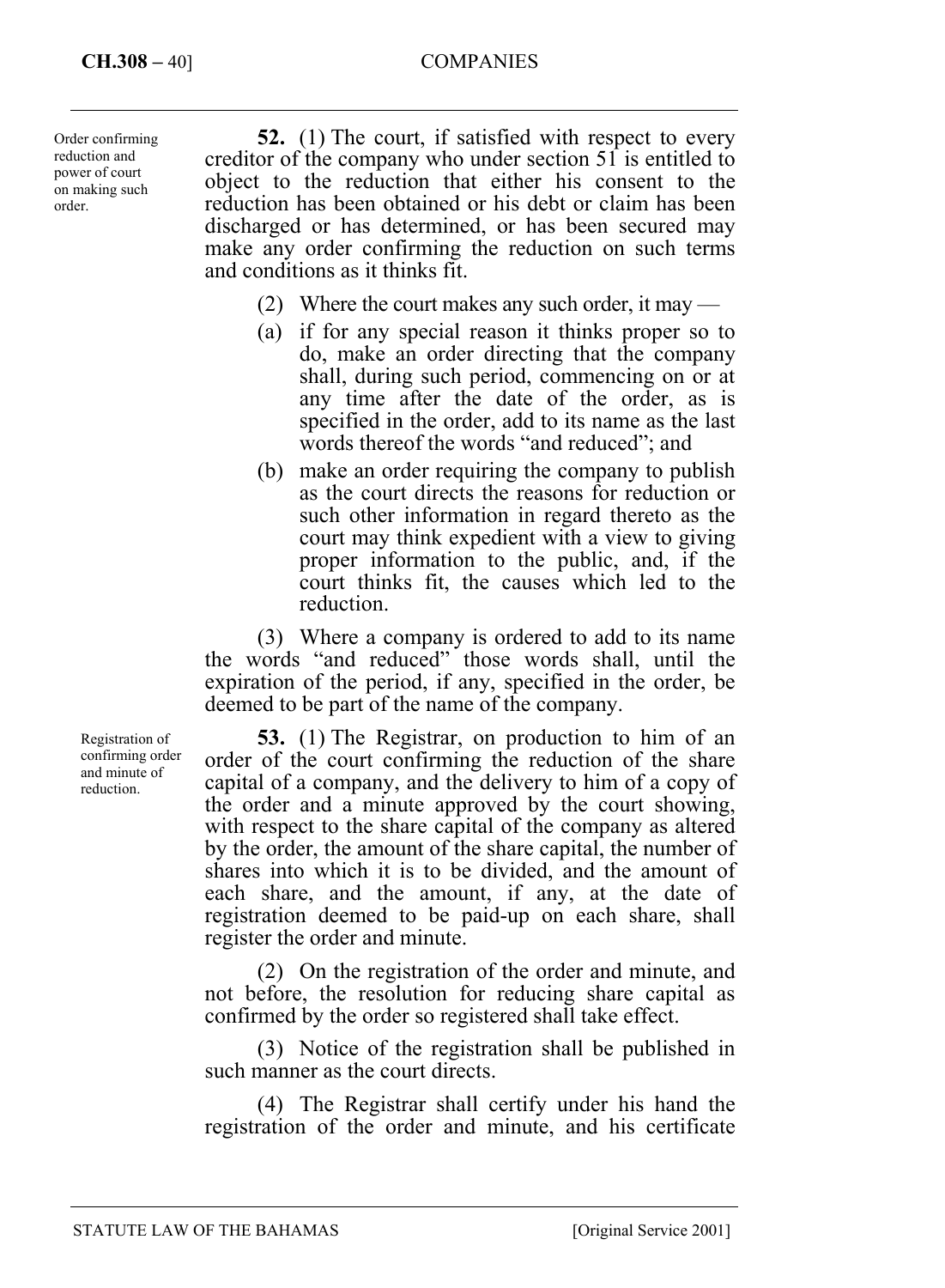shall constitute conclusive evidence that all the requirements of this Act with respect to reduction of share capital have been complied with, and that the share capital of the company is such as is stated in the minute.

(5) The minute when registered shall be deemed to be substituted for the corresponding part of the memorandum, and shall be valid and alterable as if it had been originally contained therein.

(6) The substitution of any such minute for part of the memorandum of the company shall be deemed to be an alteration of the memorandum within the meaning of section 29 of this Act.

**54.** (1) Subject to subsection (2), in the case of a reduction of share capital, a shareholder of the company, past or present, shall not be liable in respect of any share to any call or contribution exceeding in amount the difference, if any, between the amount of the share as fixed by the minute and the amount paid, or the reduced amount if any, which is to be deemed to have been paid, on the share, as the case may be.

(2) If any creditor, entitled in respect of any debt or claim to object to the reduction of share capital, is, by reason of his ignorance of the proceedings for reduction, or of their nature and effect with respect to his claim, not entered on the list of creditors, and immediately after the reduction, the company is unable, within the meaning of the provisions of this Act with respect to winding up by the court, to pay the amount of his debt or claim, then —

- (a) every person who was a shareholder of the company at the date of the registration of the order for reduction and the minute, shall be liable to contribute for the payment of that debt or claim an amount not exceeding the amount, if any, which he would have been liable to contribute if the company had commenced to be wound up on the day before the said date; and
- (b) if the company is wound up, the court, on the application of any such creditor and proof of his ignorance, may if it thinks fit, settle accordingly a list of persons so liable to contribute, and make and enforce calls and orders on the contributories settled on the list, as if they were ordinary contributories in a winding-up.

––––––––––––––––––––––––––––––––––––––––––––––––––––––––––––––––––––––––––––

*S.I. 36/2005.* 

Liability of shareholders in respect of reduced shares.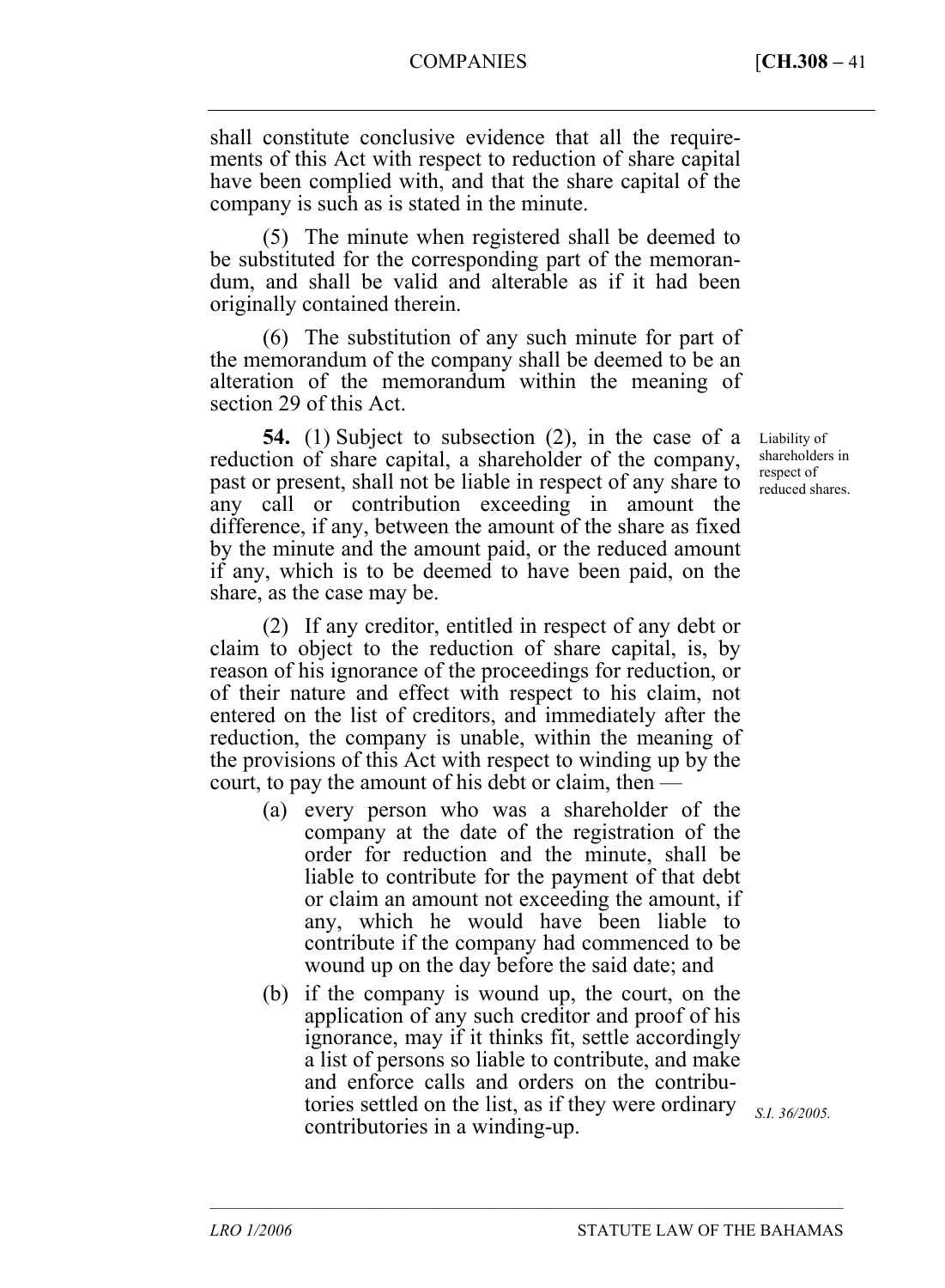(3) Nothing in this section shall affect the rights of the contributories among themselves.

Notice to Registrar concerning changes in share capital.

**55.** Where a company having a share capital has —

- (a) consolidated and divided its share capital into shares of larger amounts than its existing shares;
- (b) converted shares into stock;
- (c) re-converted its shares or any of them;
- (d) subdivided its shares or any of them;
- (e) purchased or otherwise acquired any of its own shares; or
- (f) cancelled any shares, otherwise than in connection with a reduction of share capital under section 50,

the company shall within thirty days after so doing give notice thereof to the Registrar specifying, as the case may be, the shares consolidated, divided, converted, subdivided, purchased or otherwise acquired or cancelled or the stock re-converted, and the Registrar shall register any such particulars.

#### *Members*

**56.** (1) Subject to this section, a company incorporated under this Act shall cause to be kept in writing at its registered office on one or more sheets whether bound or unbound a register of its shareholders, and there shall be entered therein the following particulars —

- (a) the names and addresses and occupations, if any, of the members of the company, with the addition in the case of a company having a capital divided into shares, of a statement of the shares held by each member, distinguishing each share by its number; and of the amount paid, or agreed to be considered as paid, on the shares of each shareholder;
- (b) the date at which the name of any person was entered on the register as a member; and
- (c) the date on which any person ceased to be a member.

(2) The register of members, subject to such restrictions as may be imposed by the directors, may be inspected

Register of members.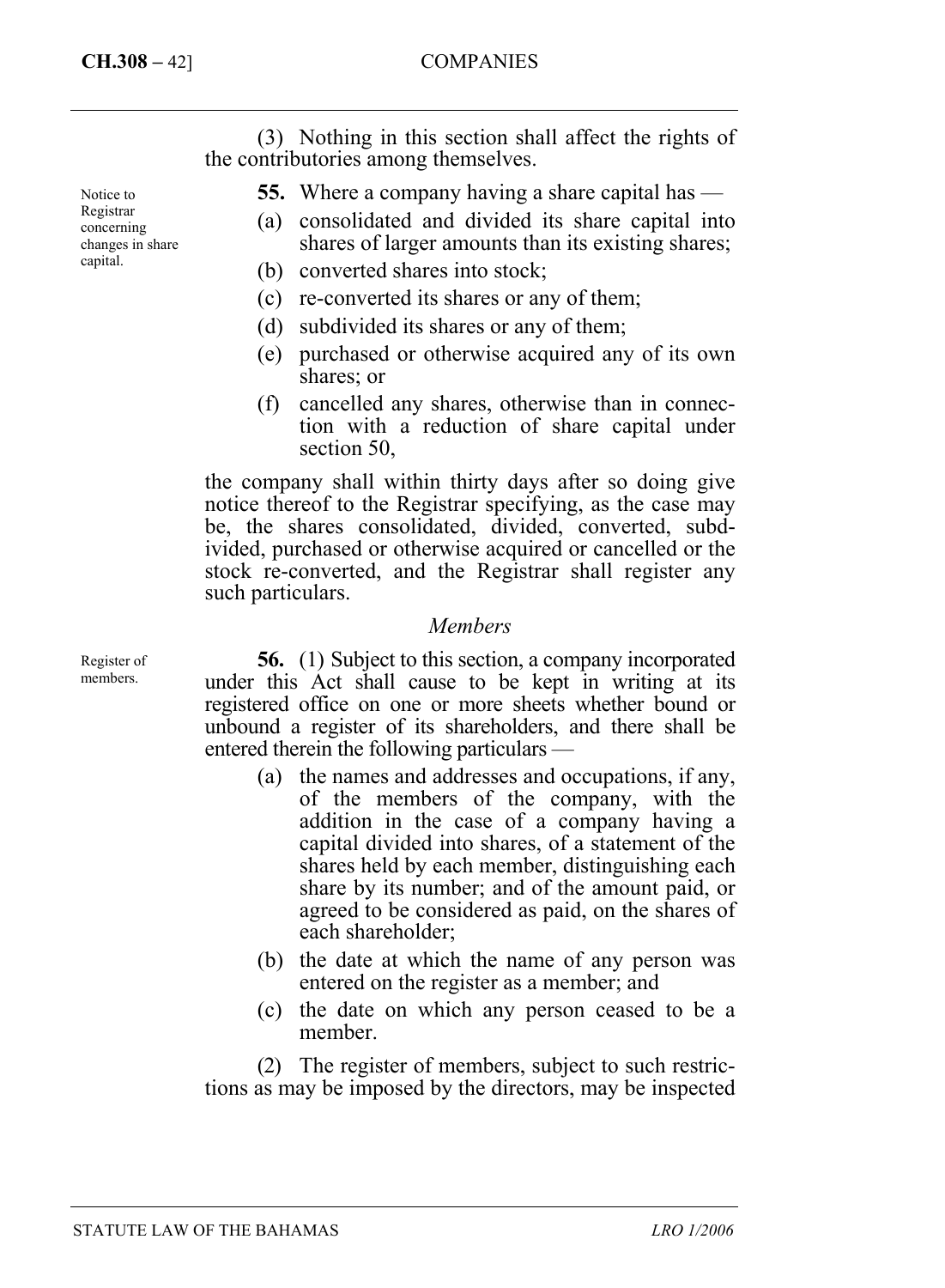by members of the company and any member of the general public upon payment of such fee as may be determined by the directors.

(3) A member of a company may receive a copy of the register, or any part thereof, or of the summary referred to in subsection (1) upon payment to the company of such fee as the directors determine.

(4) The register of members constitutes *prima facie* evidence of any matters which by this Act are directed or authorized to be inserted therein.

(5) The register of members may be in such form as the directors approve but if it is in magnetic, electronic or other data storage form, the company must be able to produce legible evidence of its contents.

**57.** (1) If the name of any person is, without sufficient cause, entered in or omitted from the register of members of any company incorporated under this Act, or if default is made or unnecessary delay takes place in entering on the register the fact that a person has ceased to be a member of the company, the person, the member aggrieved, any other member of the company or the company itself, may by way of motion apply to the court for an order that the register be rectified and the court may in either case grant or refuse the application with or without costs, to be paid by the applicant.

(2) Where the court is satisfied as to the justice of an application pursuant to this section, it may make an order for the rectification of the register, and may direct the company to pay all costs of such motion, application or petition and any damages the party aggrieved may have sustained.

(3) The court may in proceedings under this section decide on any question relating to the title of any person who is a party to such proceedings to have his name entered in or omitted from the register, whether such question arises between two or more members or alleged members, or between any members or alleged members and the company, and generally the court may in any such proceedings decide any question that it may be necessary or expedient to decide for the rectification of the register.

(4) Without prejudice to anything contained in subsection (3), the court may direct an issue to be tried in which any question of law may arise or be raised.

––––––––––––––––––––––––––––––––––––––––––––––––––––––––––––––––––––––––––––

Rectification of register of members.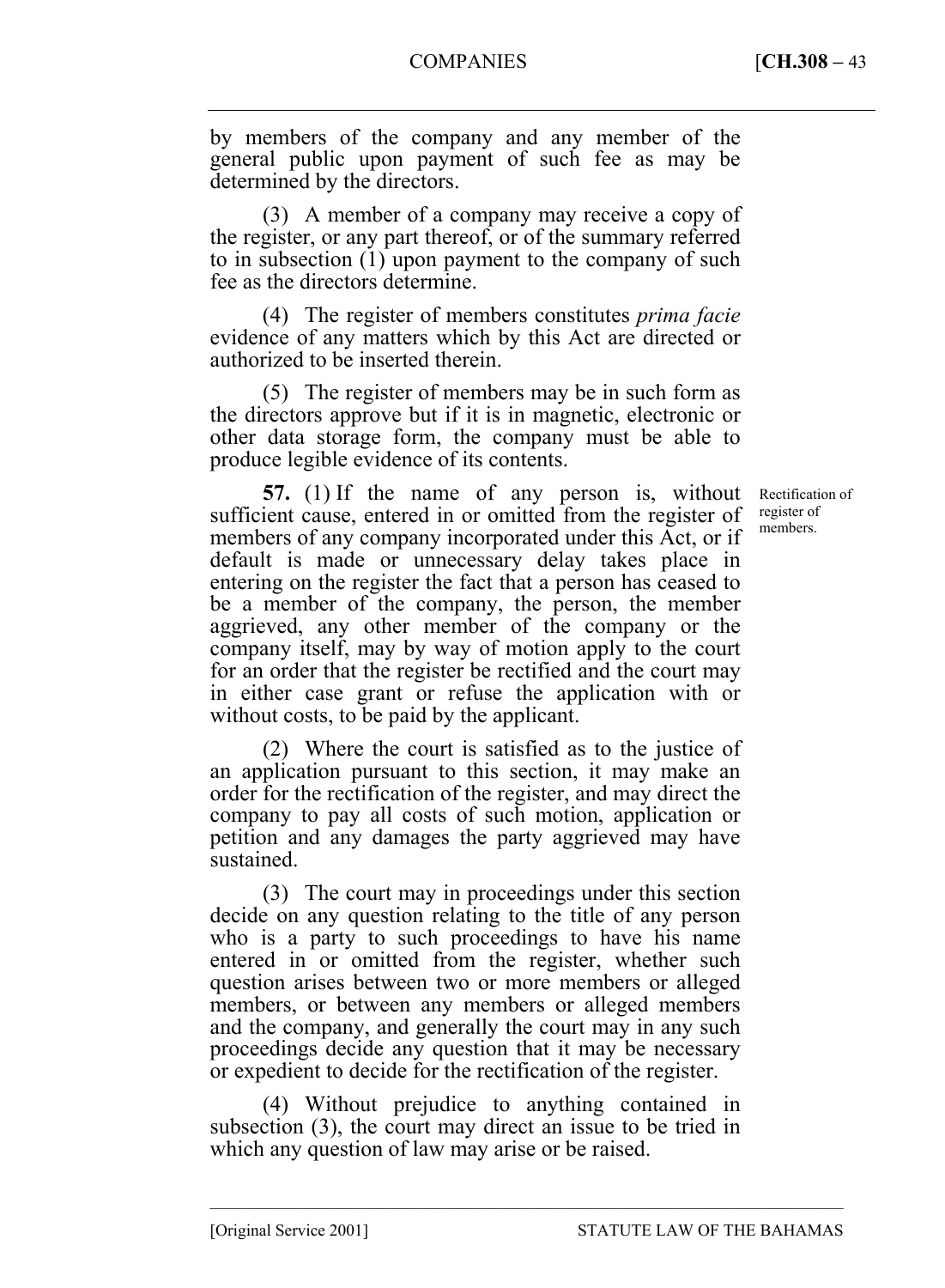Annual list of members and return of capital, shares, call, etc.

#### **CH.308 –** 44] COMPANIES

(5) Where an order for rectification of the register is made, the court may order that a copy be forwarded to the Registrar.

**58.** (1) Every company incorporated under this Act and having its capital divided into shares, shall cause to be made once at least in every year, a list of all persons who, on the fourteenth day succeeding the day on which the ordinary general meeting, or if there is more than one ordinary general meeting in each year, the first such ordinary general meeting is held, are members of the company; and such list shall state the names and addresses and occupations of all the members therein mentioned and the number of shares held by each of them, and shall contain a summary specifying the following particulars —

- (a) the amount of capital of the company, and the number of shares into which it is divided;
- (b) the number of shares taken from the commencement or the company up to the date of the summary;
- (c) the amount of calls made on each share;
- (d) the total number of calls received;
- (e) the total number of calls unpaid;
- (f) the total number of shares forfeited;
- (g) the names, addresses and occupations of the persons who have ceased to be members since the last list was made, and the number of shares held by each of them; and
- (h) the registered number of the company.

(2) The list and summary referred to in subsection (1) shall be contained in a separate part of the register, and shall be completed within seven days after such fourteenth day, and a copy shall be forwarded to the Registrar to be kept by him in his office with the original memorandum.

Returns in respect of beneficial ownership of shares.

**59.** (1) Every company incorporated under this Act, shall, before 1st January in each year after the year in which the company first commenced business, submit to the Registrar a return declaring whether or not sixty per cent of its shares are beneficially owned by Bahamians.

(2) A return under subsection (1) shall be signed by two directors or one director and the secretary.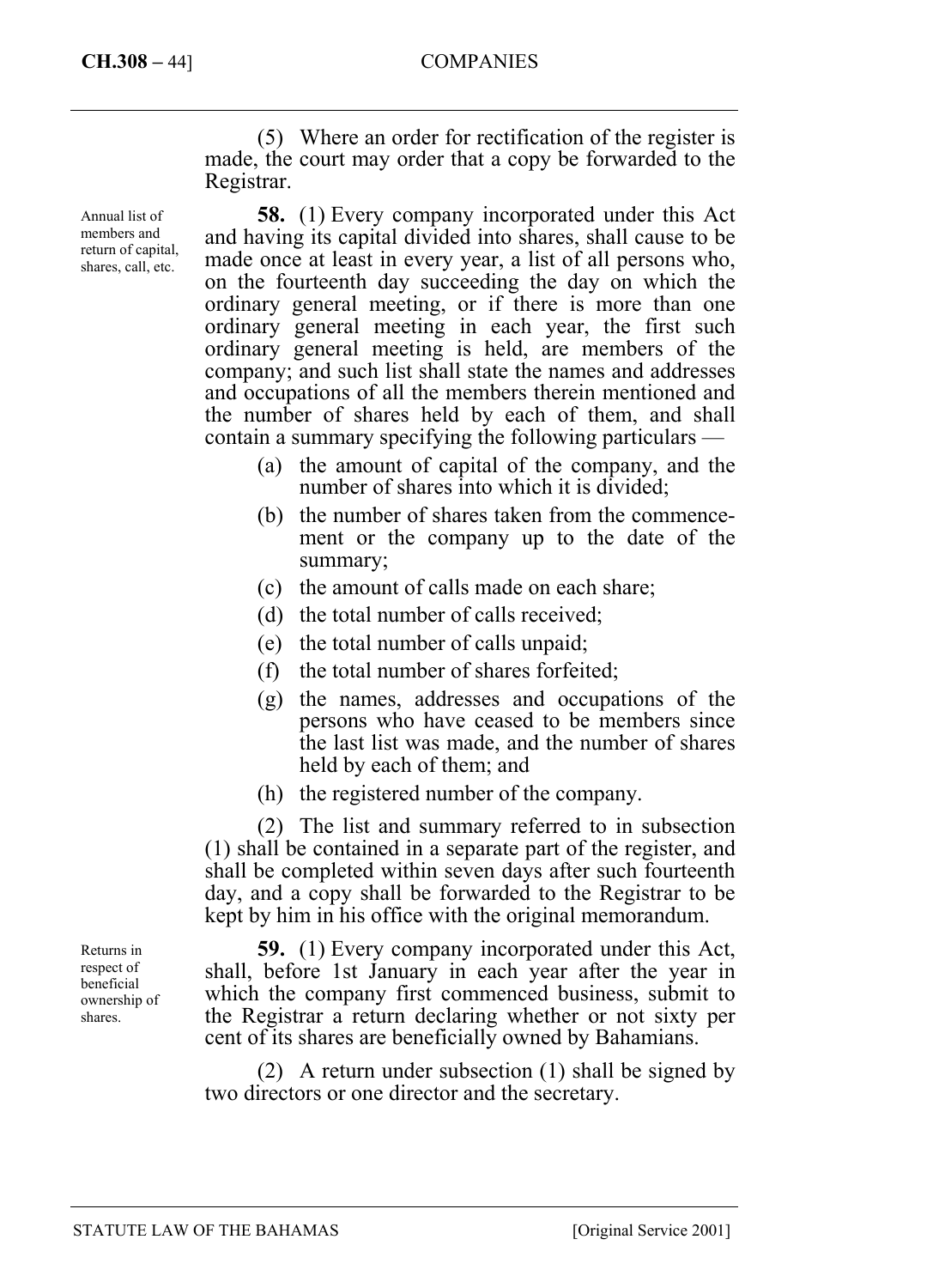#### COMPANIES [**CH.308 –** 45

(3) The Registrar may in any particular case grant an extension of time in order to permit compliance with subsection (1) if he is satisfied that the non-compliance is not wilful, due to circumstances beyond the control of the directors of the company.

#### *Dividends*

**60.** (1) A company may pay a dividend by issuing fully paid up shares of the company and subject to section 61, a company may pay a dividend in money or property.

(2) Subject to any limitations in its memorandum or articles a company may by a resolution of directors, include in the computation of surplus for the payment of a dividend, the net unrealised appreciation of assets of the company, and in the absence of fraud, the decision as to the value of the assets is conclusive unless a question of law is involved.

(3) Where shares are issued as payment of a dividend, the value of the dividend stated as an amount in money shall be added to the capital account maintained or to be maintained for the shares of the class issued as payment of the dividend.

**61.** A company may not declare or pay a dividend if there are reasonable grounds for believing that — Prohibited

- (a) the company is unable or would, after the payment of the dividend be unable to meet its liabilities as they become due; or
- (b) the realisable value of the assets of the company will be less than the sum of its total liabilities, other than deferred taxes, as shown in the books of account and its issued and outstanding share capital.

**62.** Unless otherwise provided in this Act the shareholders of a company shall not, as shareholders, be liable for any act or default of the company.

**63.** Subject to this Act, the articles may provide that Lien on shares. the company has a lien on a share registered in the name of the shareholder or his legal representative for a debt of that shareholder to the company.

––––––––––––––––––––––––––––––––––––––––––––––––––––––––––––––––––––––––––––

Payment of dividends.

dividends.

Immunity of shareholders.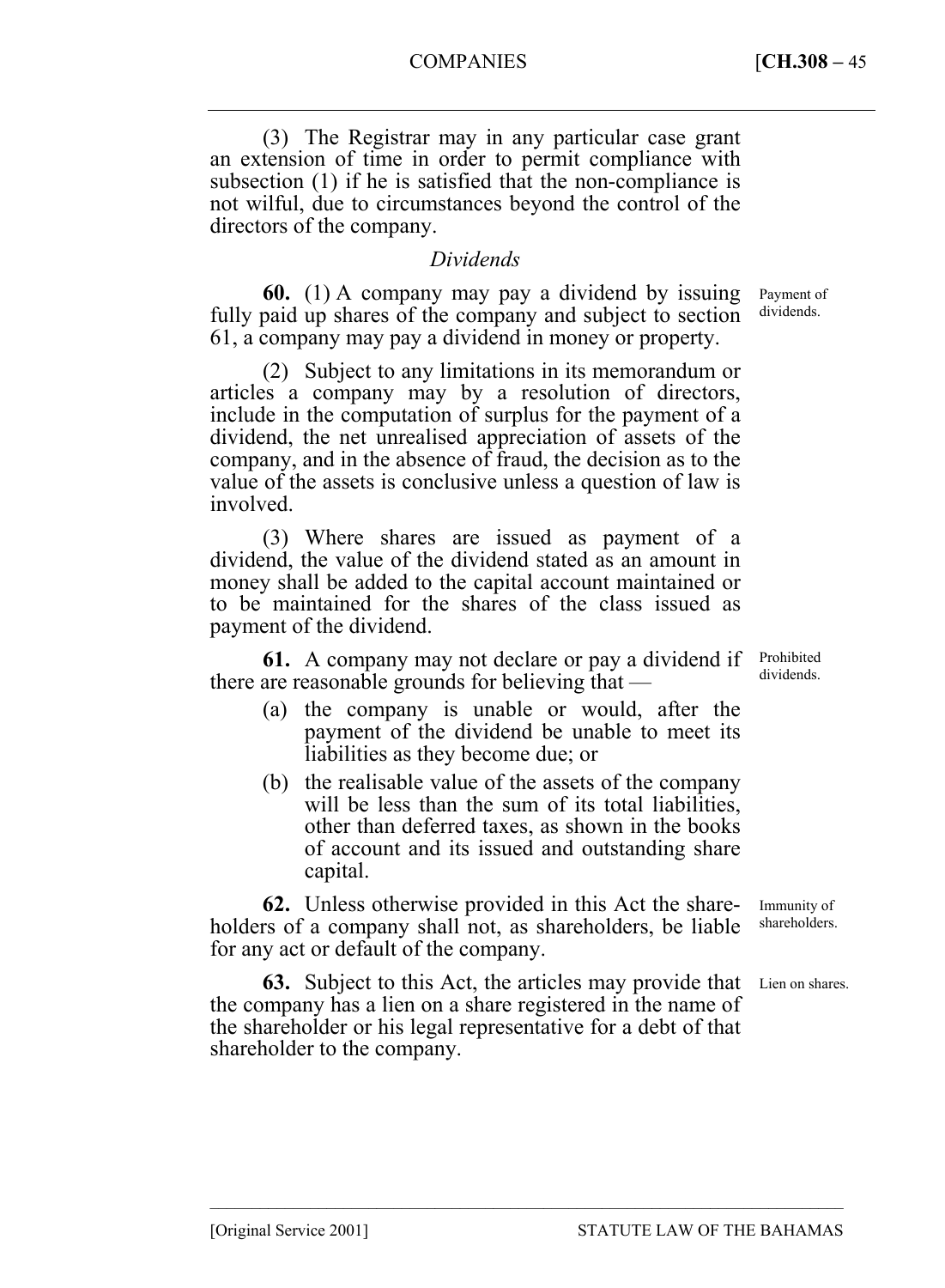Liability of present and past members.

**64.** (1) Subject to subsection (2), where a company incorporate under this Act is being wound up, the present and past members of that company shall be liable to contribute to the company to an amount sufficient for the payment of debts and liabilities of the company, and the costs, charges and expenses of the winding up and for the payment of such sums as may be require for the adjustment of the rights of the contributories amongst themselves, subject to the following qualifications —

- (a) no past member shall be liable to contribute to the assets of the company if he has ceased to be a member for a period of one year or upwards prior to the commencement of the winding up;
- (b) no past member shall be liable to contribute in respect of any debt or liability of the company contracted after the time at which he ceased to be a member;
- (c) no past member shall be liable to contribute to the assets of the company unless it appears to the court that the existing members are unable to satisfy the contributions required to be made by them under this Act;
- (d) in the case of a company limited by shares, no contribution shall be required from any shareholder exceeding the amount, if any, unpaid on the shares in respect of which he shall be liable as a present or past shareholder;
- (e) in the case of a company limited by guarantee, no contribution shall be required from any member exceeding the amount of the undertaking entered into on his behalf by the memorandum;
- (f) nothing contained in this Act shall invalidate any provision in a policy of insurance or other contract whereby the liability of individual members upon such policy or contract is restricted or whereby the funds of the company are alone made liable in respect of such policy or contract; and
- (g) no sum due to any member, in his capacity as a member by way of dividends, profits or otherwise may be deemed to be a debt of the company, payable to such member in a case of competition between himself and any other creditor not being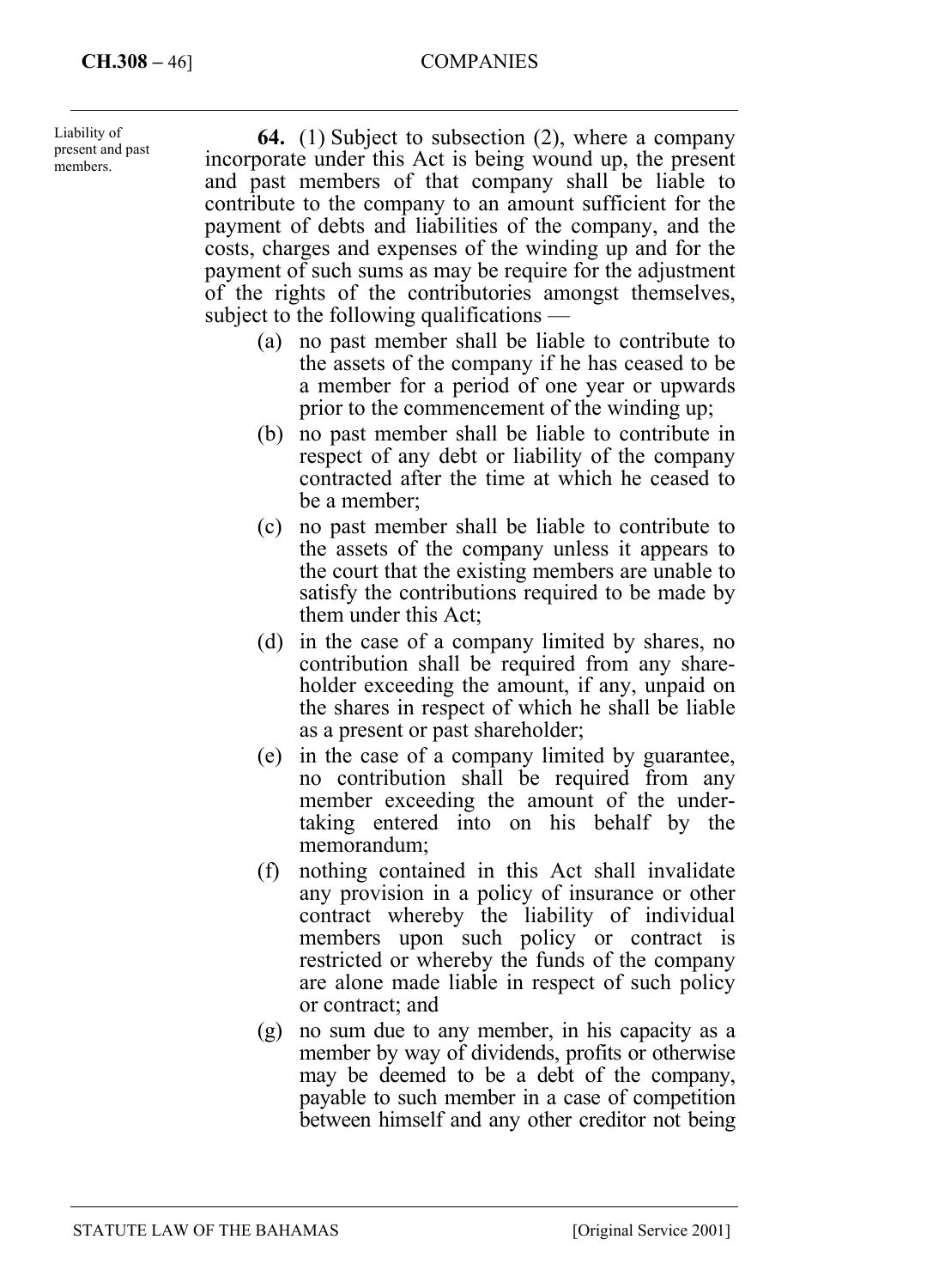a member of the company; but any such sum may be taken into account, for the purpose of the final adjustment of the rights of the contributories amongst themselves.

(2) Where a company is limited both by shares and by guarantee, any person who is a contributory by reason of a holding of shares in the company and of an undertaking entered into on his behalf by the memorandum shall be liable to contribute to the assets of the company notwithstanding subsection  $(1)(d)$  and  $(e)$  and such contributions shall be calculated in the aggregate.

## *Meetings and Proceedings*

**65.** (1) Subject to subsection (2), a general meeting of every company incorporated under this Act shall be held once at the least in every year. General meetings.

(2) Every company limited by shares and every company limited by guarantee and having a share capital shall, within three months from the date of incorporation, hold a general meeting of the members of the company which shall be called "the statutory meeting".

(3) Any such meeting shall be called by the directors of the company.

**66.** (1) Notwithstanding anything contained in the articles, the directors of a company shall, on the requisition of members of the company holding at the date of the deposit of the requisition not less than one-tenth of the paid-up capital of the company which as at the date of the deposit carries the right of voting at general meetings of the company, or in the case of a company not having a share capital, members of the company representing not less than one-tenth of the total voting rights of all the members having at the date of the deposit of the requisition a right to vote at general meetings of the company, immediately proceed duly to convene an extraordinary general meeting of the company.

(2) The requisition shall state the objects of the meeting and shall be signed by the requisitionists and deposited registered at the registered office of the company and may consist of several documents in like form each signed by one or more requisitionists.

*28 of 1994, s. 13.* 

Extraordinary general meeting.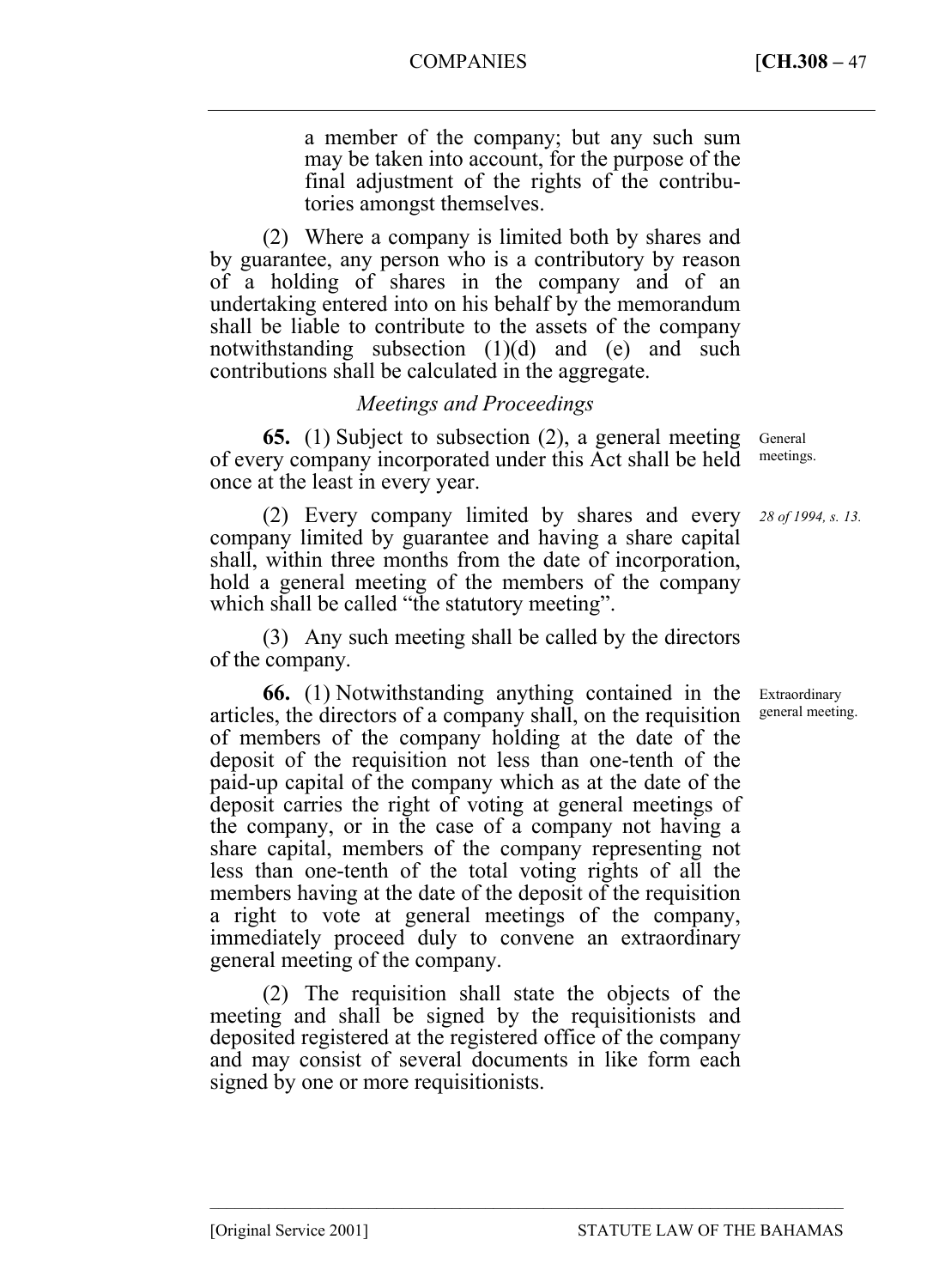#### **CH.308 –** 48] COMPANIES

(3) Where the directors do not proceed to cause a meeting to be held within twenty-one days from the date of the requisition being so deposited, the requisitionists or a majority of them in value, may themselves or by the secretary of the company convene the meeting, but the meeting so convened may not be held after three months from the date of the deposit.

(4) Any meeting convened under this section by the requisitionists shall be convened in the same manner, as nearly as possible, as that in which meetings are to be convened by directors.

**67.** (1) Upon the application to the court by a director of a company or a member of a company who is entitled to vote at a meeting of the company, or by the Register, that court may —

- (a) when for any reason it is impracticable
	- (i) to call a meeting of members in the manner in which meetings of members can be called, or
	- (ii) to conduct the meeting in the manner prescribe by the article and this Act, or
- (b) for any other reason the court considers fit,

order a meeting of members to be called, held and conducted in such a manner as the court may direct.

(2) Without restricting the generality of subsection (1), the court may order that quorum required by the articles or this Act be varied or dispensed which at a meeting called, held and conducted pursuant to this section.

(3) A meeting of the members of a company called, held and conducted pursuant to this section is for all purposes a meeting of members of the company duly called, held and conducted.

**68.** (1) Meetings of members of a company shall be held at such place as is provided by the articles, or, in the absence of any such provision, at a location within The Bahamas as the directors determine.

(2) A member who attends a meeting of members held outside The Bahamas agrees to its being so held unless he attends the meeting for the express purpose of objecting to the transaction of any business on the ground that the meeting is nor lawfully held.

Meetings called by the court.

Place of meetings.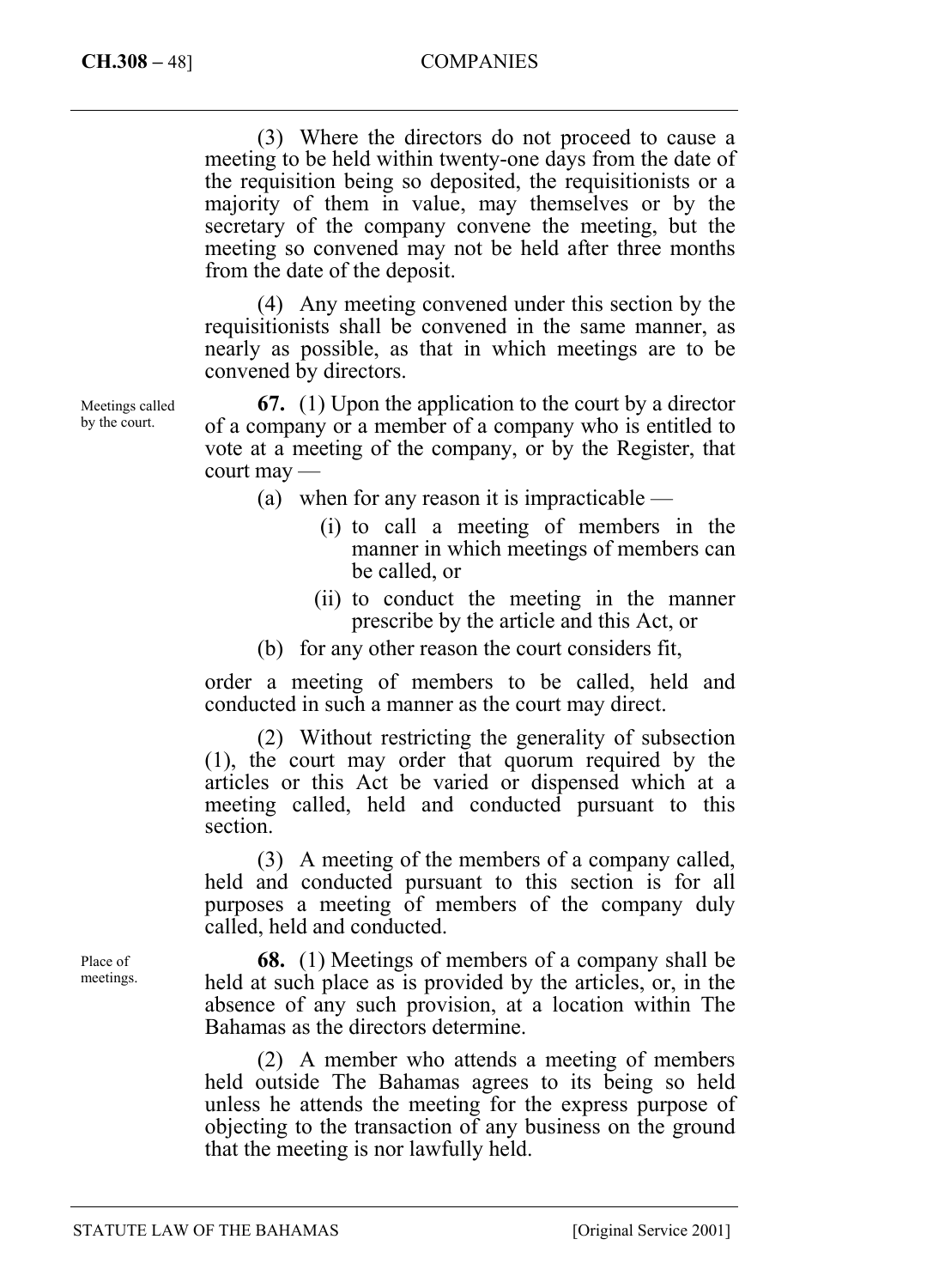**69.** Notwithstanding section 68, if the articles so provide, meetings of members of a company may be outside The Bahamas.

**70.** (1) Unless the articles otherwise provide, a quorum of members shall be present at a meeting of members at the holders of a majority of the shareholders entitled to vote at the meeting are present to person or represented by proxy.

(2) If a quorum is present at the opening of a meeting of members, those so present may, unless the articles otherwise provide, proceed with the business of the meeting, notwithstanding that a quorum is not present throughout the meeting.

(3) If a quorum is not present within thirty minutes of the time appointed for the meeting of members, the meeting stands adjourned to the same day two weeks thereafter, at the same time, and place; and if at the adjourned meeting, a quorum is not present within thirty minutes of the appointed time, the members present constitute a quorum.

**71.** (1) Unless the articles otherwise provide, voting at a meeting of members shall be by a show of hands, except when a poll is demanded by a member or an appointed proxy holder entitled to vote at the meeting.

(2) A shareholder or proxy-holder may demand a poll either before or after any vote by show of hands.

(3) A company incorporated under this Act shall cause minutes of all resolutions and proceedings of general or extraordinary meetings of the company and of directors or managers to be kept in writing, and any such meetings, if purported to be signed by the chairman of the meeting at which such resolutions were passed or proceedings had, or by the chairman of the next meeting may be received as evidence in all legal proceedings.

(4) Until the contrary is proved, every general meeting of the company, or meeting of the directors or managers in respect of the proceedings of which minutes have been so made, shall be deemed to have been duly held and convened and all resolutions passed of proceedings had, to have been duly passed and had and —

––––––––––––––––––––––––––––––––––––––––––––––––––––––––––––––––––––––––––––

Meetings outside The Bahamas.

Quorum at meetings.

Voting at meetings and evidence of meetings.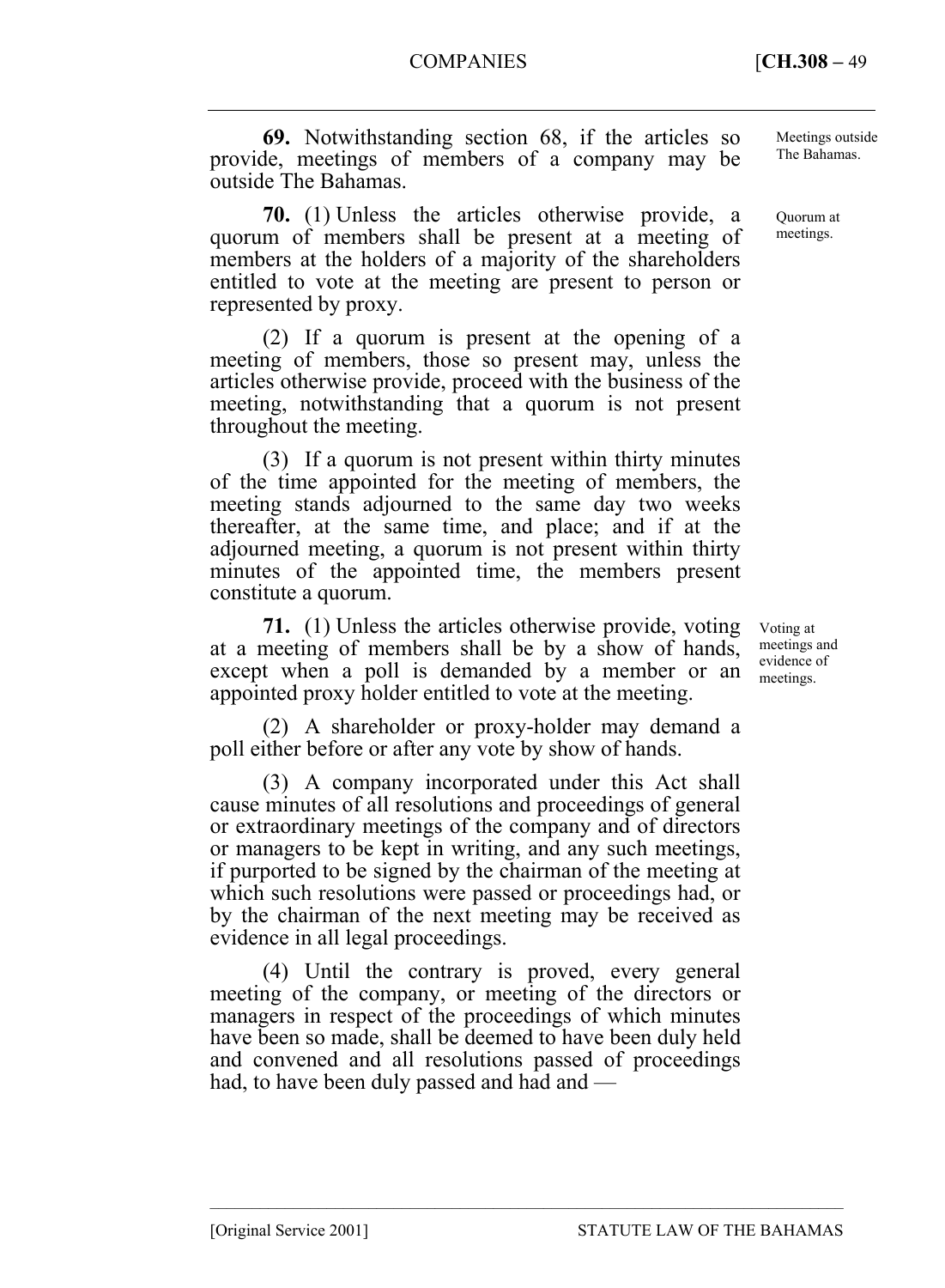- (a) all appointments of directors, managers, or liquidators; and
- (b) all acts done by directors, managers or liquidators,

shall be valid, notwithstanding any defect that may afterwards be discovered in their appointment or qualification.

**72.** (1) When a body corporate or association is a shareholder of a company, the company shall recognise any individual authorized by resolution of directors or other governing body of the body corporate or association to represent it at meetings of shareholders of the company.

(2) An individual who is authorized in the manner specified in subsection (1) may exercise, on behalf of the body corporate or association that he represents, all the powers it could exercise if it were an individual share**holder** 

(3) Unless the articles otherwise provide, where two or more persons hold shares jointly, one of those holders present at the meeting of shareholders may, in the absence of the other, vote the shares; but if two or more persons who are present in person or by proxy vote they shall vote as one on the share held jointly by them.

**73.** (1) All the shareholders of a company among themselves or all the shareholders of a company and a person who is not a shareholder of a company, may by a written agreement restrict in whole or in part, the powers of the directors of the company to manage the business and affairs of the company, and such agreement if not otherwise invalid, shall be valid.

(2) A shareholder who is a party to any unanimous shareholder agreement has all the rights, powers and duties, and incurs all the liabilities of a director of the company to which the agreement relates, to the extent that the agreement restricts the discretion or powers of the directors to manage the business and affairs of the company; and the directors are thereby relieved of their duties and liabilities to the same extent.

(3) If a person who is the beneficial owner of all the issued shares of a company makes a written declaration that restricts in whole or in part the powers of the directors

another body and joint shareholders.

Representative of

Unanimous shareholder agreement.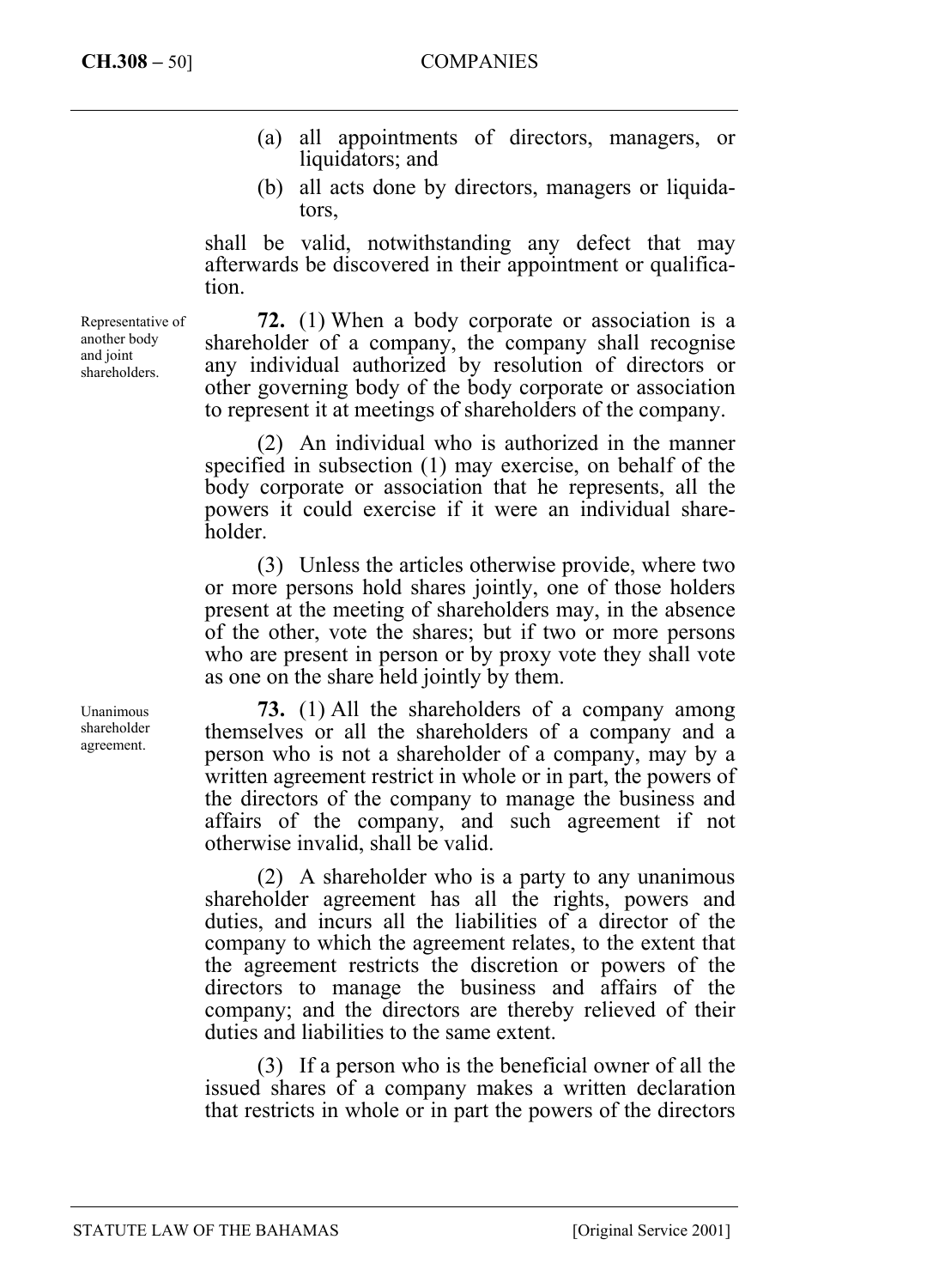to manage the business and affairs of the company, the declaration shall constitute a unanimous shareholder agreement.

(4) Where any unanimous shareholder agreement is executed or terminated, written notice of that fact, together with the date of the execution or termination thereof, shall be filed with the Registrar within fifteen days after the execution or termination.

(5) In this section "shareholder" includes members.

**74.** (1) Subject to subsection (2), any member of a Proxies. company entitled to attend and vote at a meeting of the company shall be entitled to appoint another person, whether a member or not, as his proxy to attend and vote in his stead and a proxy appointed to attend and vote instead of a member shall also have the same right as the member to speak at the meeting.

- (2) Unless the articles otherwise provide —
- (a) subsection (1) shall not apply in the case of a company not having a share capital;
- (b) a member of a company shall not be entitled to appoint more than one proxy to attend on the same occasion; and
- (c) a proxy shall not be entitled to vote except on a poll.

**75.** In every notice calling a meeting of a public company having a share capital there shall appear with reasonable prominence a statement that a member entitled to attend and vote is entitled to appoint a proxy or, where that is allowed, one or more proxies to attend and vote instead of him, and that a proxy need not also be a member; and if default is made in complying with this section as respects the meeting, every officer of the company who is in default shall be liable to a civil penalty of ten dollars for each day during which the default continues.

**76.** Any provision contained in the articles shall be void in so far as it would have effect of requiring the instrument appointing a proxy, or any other document necessary to show the validity of or otherwise relating to the appointment of a proxy, to be received by the company

––––––––––––––––––––––––––––––––––––––––––––––––––––––––––––––––––––––––––––

Special requirement regarding notice of meeting.

Provision relating to validity of proxy appointment.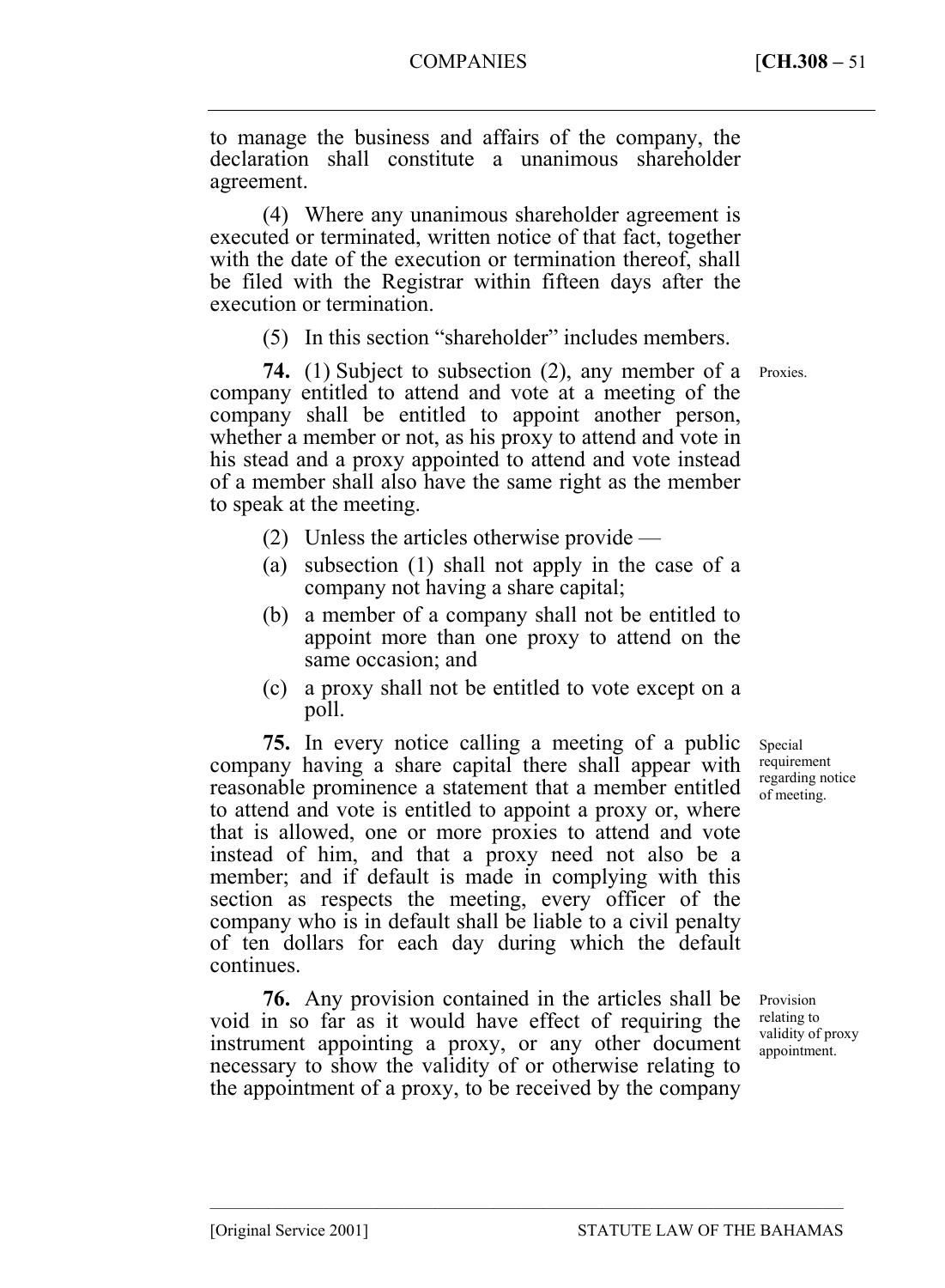#### **CH.308 –** 52] COMPANIES

or any other person more than forty-eight hours before a meeting or adjourned meeting in order that the appointment may be effective thereat.

Revocation of proxy.

**77.** A shareholder of a company may revoke a proxy —

- (a) by depositing an instrument in writing executed by him or his attorney authorized in writing —
	- (i) at the registered office of the company at any time, up to and including the last business day preceding the day of the meeting, or any adjournment of that meeting, at which the proxy is to be used; or
	- (ii) with the chairman of the meeting on the day of the meeting or any adjournment of that meeting; or
- (b) in any other manner permitted by law.

**78.** Sections 74 to 77 shall apply to meetings of any class of members of a company as it applies to general meetings of the company.

## **PART IV**

# **MANAGEMENT OF COMPANIES AND PROTECTION OF CREDITORS AND INVESTORS**

#### *The Directors*

**79.** Subject to any unanimous shareholder agreement the directors of a company shall —

- (a) exercise the powers of the company directly or indirectly through the employees and agents of the company; and
- (b) direct the management of the business and affairs of the company.

**80.** (1) A company shall have at least two directors, but a public company shall have no fewer than three directors, at least two of whom are not officers or employees of the company or any of its affiliates.

(2) Unless the articles otherwise provide, a director need not hold shares issued by the company.

Application of Sections 74 to 77.

company.

Duty to manage

Number of directors and remuneration thereof.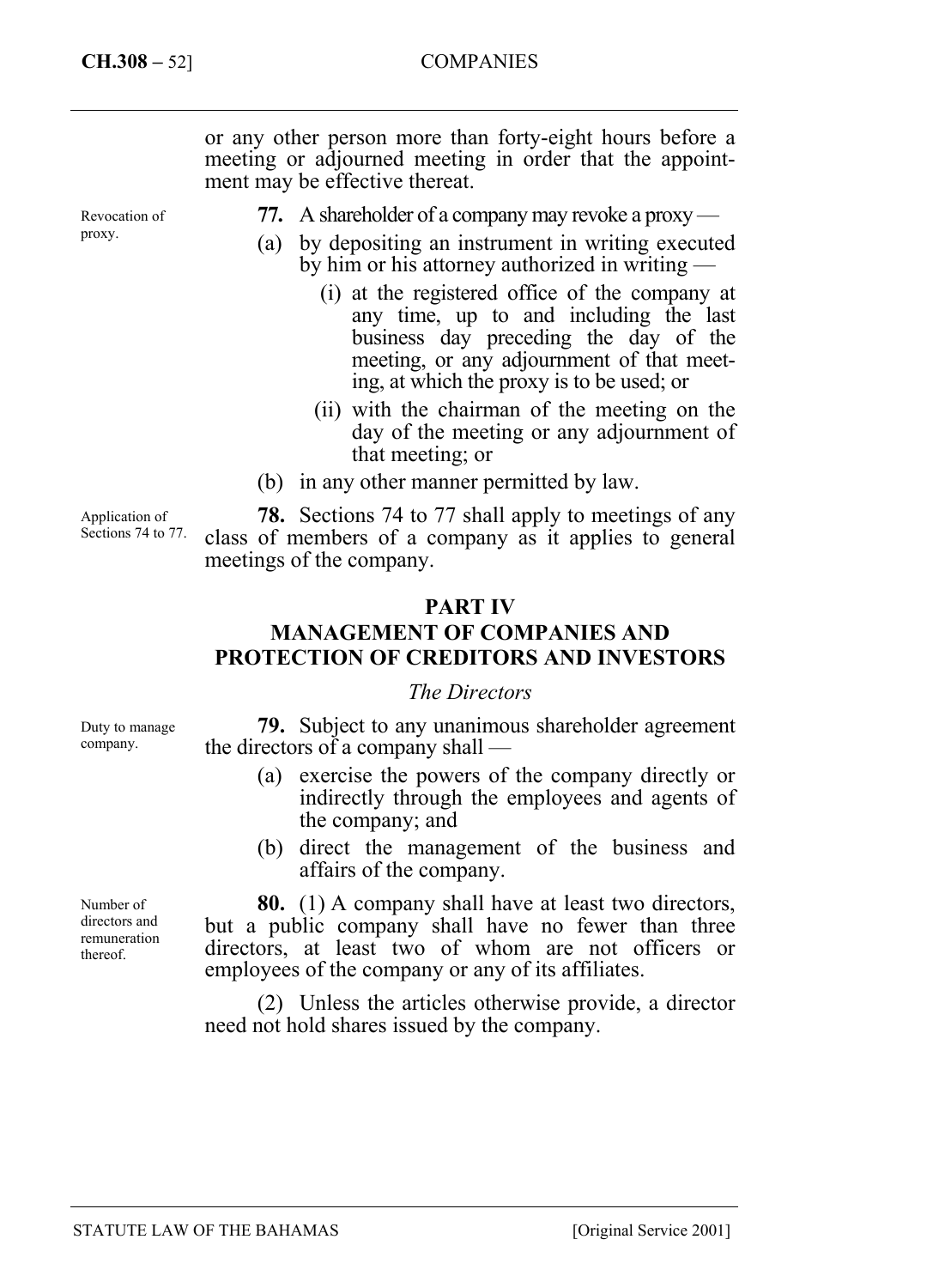(3) Subject to the articles, the directors of a company may fix the remuneration of the directors, officers and employees of the company.

(4) Every company shall keep at its registered office *28 of 1994, s. 14.*  a register of directors and managers containing their names, addresses and occupations and shall send a list of such names, addresses and occupations to the Registrar and any amendments thereto.

**81.** (1) Every director and officer of a company in Duty of care. exercising his powers and discharging his duties shall —

- (a) act honestly and in good faith with a view to the best interests of the company; and
- (b) exercise the care, diligence and skill that a reasonably prudent person would exercise in comparable circumstances.

(2) The duty imposed by subsection (1) on the directors of a company is owed by them to the company alone; and the duty shall be enforceable in the same way as any other fiduciary duty owed to a company by its directors.

(3) Every director and officer of a company shall comply with this Act and with the articles of the company.

(4) The burden of proving that a director or an officer of the company did not act in accordance with any provision of this section shall lie on the person making the allegation.

**82.** (1) An individual who is prohibited by section 3(2) from forming or joining in the formation of a company may not be a director of any company.

(2) When a person is disqualified under section 83 from being a director of a company, that person may not, during that period of disqualification, be a director of any company.

**83.** (1) When, on the application of the Registrar, it is made to appear to the court that a person is unfit to be concerned in the management of a public company, the court may order that without prior leave of the court he may not be a director of the company, or in any way, directly or indirectly, be concerned with the management of the company for such period —

––––––––––––––––––––––––––––––––––––––––––––––––––––––––––––––––––––––––––––

Disqualified directors.

**Directors** disqualified by court.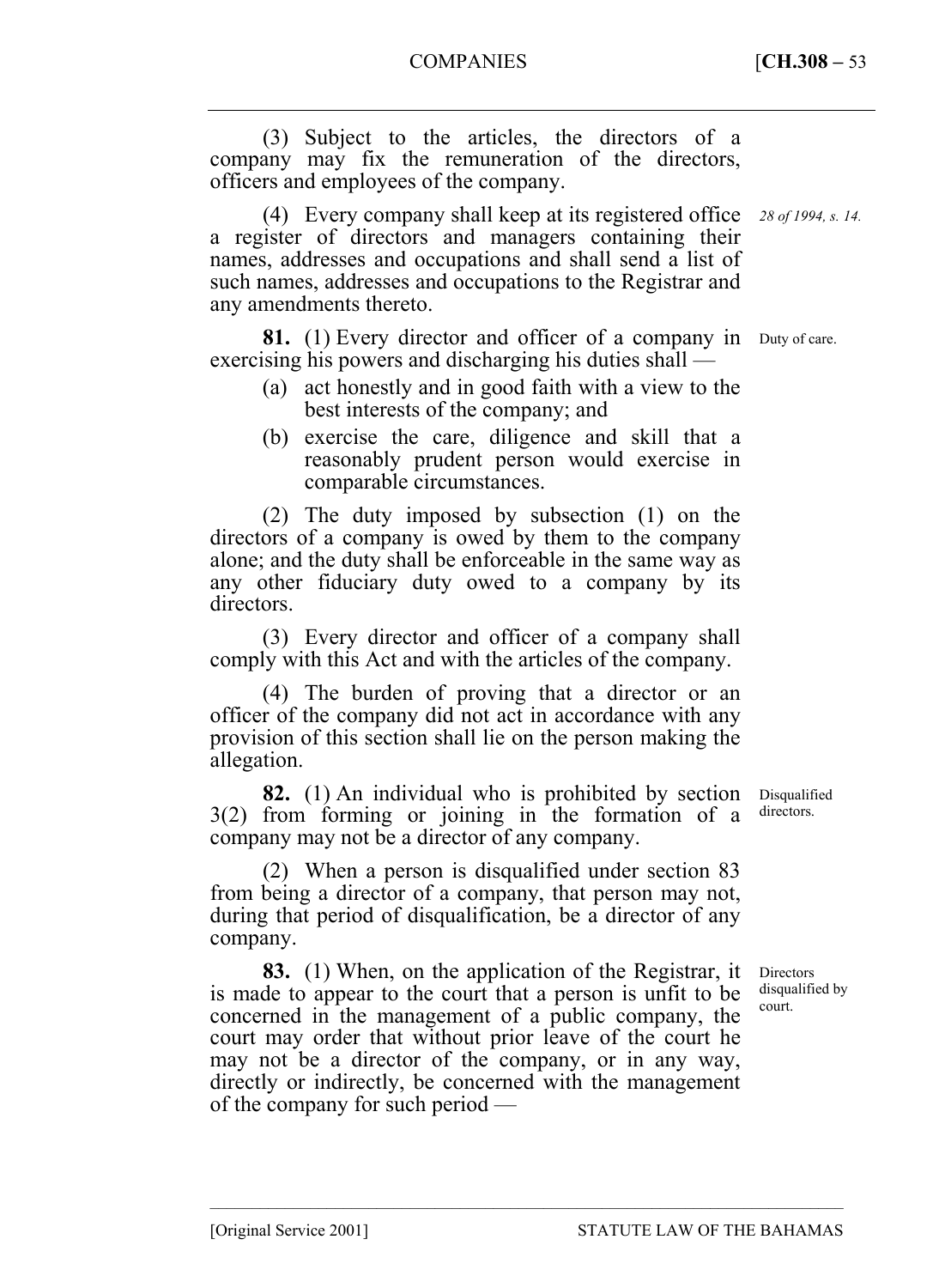- $(a)$  beginning
	- (i) with the date of the order;
	- (ii) if the person is undergoing, or is to undergo a term of imprisonment and the court so directs with the date on which he completes that term of imprisonment or is otherwise released from prison; or
	- (iii) if the person has been adjudged a bankrupt and the court so directs, with the date of his discharge as a bankrupt; and
- (b) not exceeding five years,

as may be specified in the order.

(2) In determining whether or not to make an order under subsection (1), the court shall regard to all the circumstances that it considers relevant, including any previous convictions of the person in The Bahamas or elsewhere for any offence involving fraud or dishonesty or in connection with the promotion, formation management of any body corporate.

(3) Before making an application under this section in relation to any person, the Registrar shall give that person not less than ten days notice of the Registrar's intention to make the application.

(4) On the hearing of an application made by the Registrar under this section or an application for leave under this section to be concerned with the management of a public company, the Registrar and any person concerned with the application may appear and call attention to any matters that are relevant, and may give evidence, call witnesses and be represented by a counsel and attorney.

**84.** (1) At the time of sending articles of incorporation of a public company to the Registrar, the incorporators shall send him, in the approved form, a notice of the names of the persons who have consented to become directors of the company; and the Registrar shall file the notice.

(2) Each director named in the notice referred to in subsection (1) holds office as director of the company from the issue of the certificate of incorporation of the company until the first meeting of the members of the company.

(3) The members of a company shall by a resolution at the first meeting of the company and at each following

Notice of directors.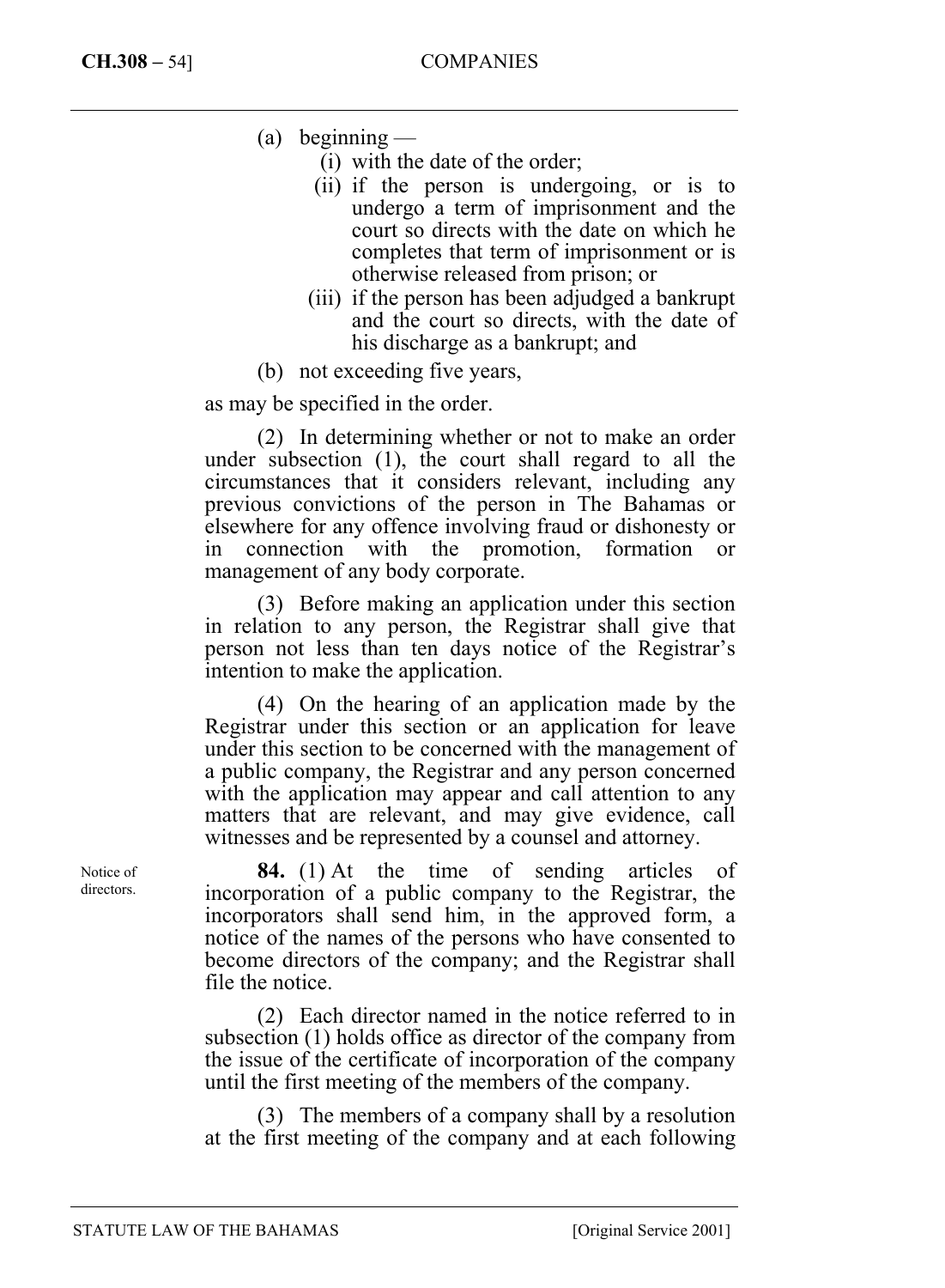annual meeting at which an election of directors shall be required, elect directors to hold office for a term expiring not later than the close of the third annual meeting of the members of the company following the election.

(4) It is not necessary that all the directors of a company elected at a meeting of the company hold office for the same term.

(5) A director who is not elected for an expressly stated term shall cease to hold office at the close of the first annual meeting of the company following his election.

(6) Notwithstanding subsections (2), (3) and (5), if directors are not elected at a meeting of the company, the incumbent directors shall continue in office until their successors are elected.

(7) If a meeting of the company fails, by reason of the disqualification, incapacity or death of any candidates, to elect the number or the minimum number of directors required by the articles of the company, the directors elected at that meeting may exercise all the powers of the directors as if the number of directors so elected constituted a quorum.

**85.** A director of a company shall cease to hold office when  $-$ Termination of office.

- (a) he dies or resigns;
- (b) he is removed in accordance with section 87; or

(c) he becomes disqualified under section 82 or 83.

**86.** The resignation of a director of a company shall become effective at the time his written resignation is sent to the company or at the time specified in the resignation, whichever is later.

**87.** (1) The members of a company may, by a resolution at an extraordinary general meeting, remove any directors from office.

(2) Where the holders of any class or series of shares of a company have an exclusive right to elect one or more directors, a director so elected may only be removed by an ordinary resolution at a meeting of the shareholders of that class or series of shares.

––––––––––––––––––––––––––––––––––––––––––––––––––––––––––––––––––––––––––––

Resignation of director.

Removal of director.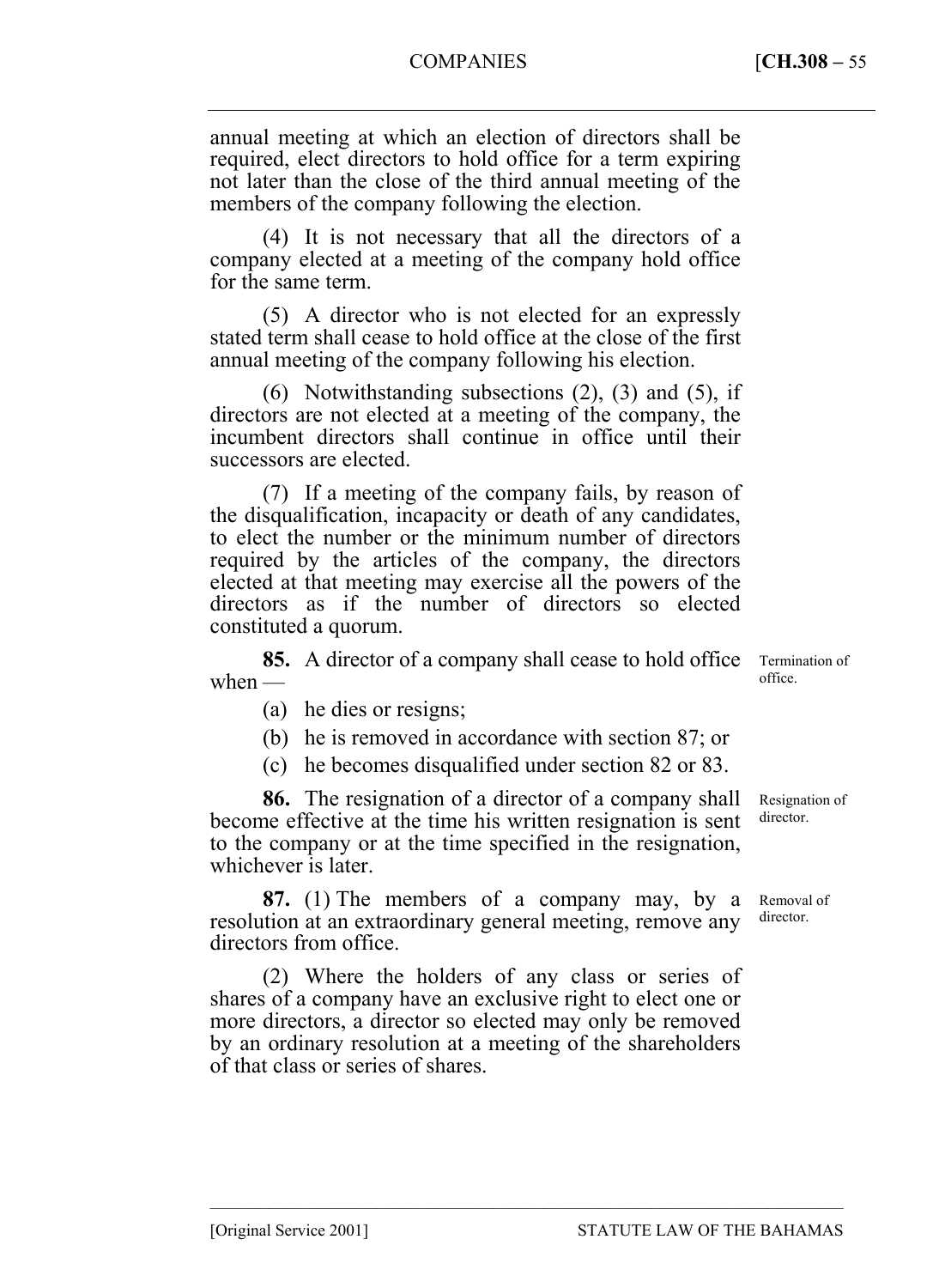(3) Subject to subsection 98(b), a vacancy created by the removal of a director may be filled at the meeting of the members at which the director is removed, or if the vacancy is not so filled, it may be filled pursuant to section 89.

Right to notice.

**88.** (1) A director of a company is entitled to receive notice of, and to attend and be heard at, every meeting of members.

- $(2)$  A director —
- (a) who resigns;
- (b) who receives a notice or otherwise learns of a meeting of members called for the purpose of removing him from office; or
- (c) who receives a notice or otherwise learns of a meeting of directors or members at which another person is to be appointed or elected to fill the office of director, whether because of his resignation or removal, or because his term of office has expired or is about to expire,

may submit to the company a written statement giving the reasons for his resignation or the reasons why he opposes any proposed action or resolution.

(3) The company shall forthwith send a copy of the statement referred to in subsection (2) to the Registrar and to every member entitled to receive notice of any meeting referred to in subsection (1).

(4) No company or person acting on its behalf shall incur any liability by reason only of circulating a director's statement in compliance with subsection (3).

Filling vacancy.

**89.** (1) Subject to subsections (3) and (4), a quorum of directors of a company may fill a vacancy among the directors of the company, except a vacancy resulting from an increase in the number or minimum number of directors or from a failure to elect the number or minimum number of directors required by the articles of the company.

(2) If there is a no quorum of directors, or if there has been a failure to elect the number or minimum number of directors required by the articles, the directors then in office shall forthwith call a special meeting of the company to fill the vacancy; and, if they fail to call a meeting, or if there are no directors then in office, the meeting may be called by any member.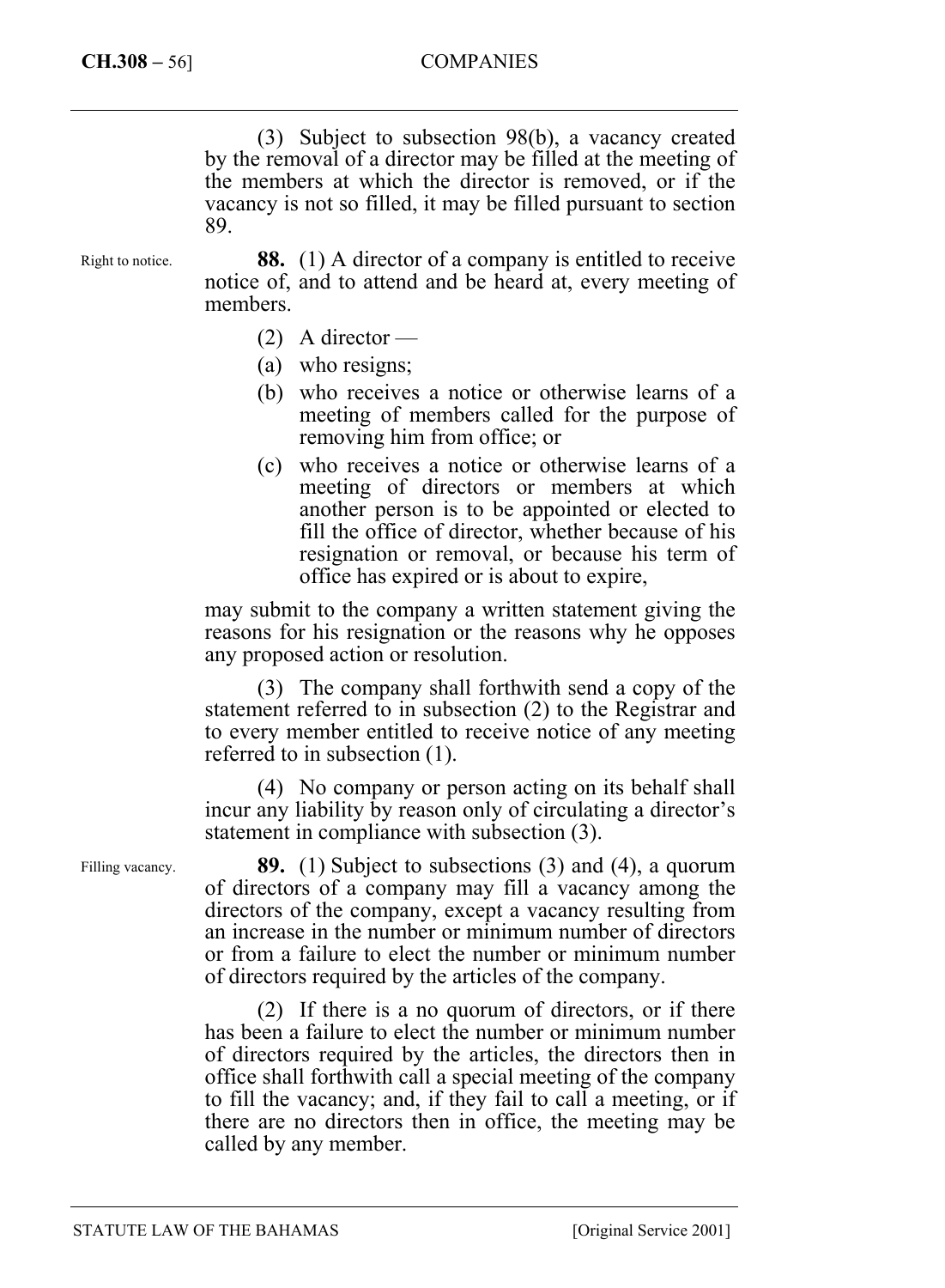(3) Where the holders of any class or series of shares of a company have an exclusive right to elect one or more directors and a vacancy occurs among those directors —

- (a) then, subject to subsection (4), the remaining directors then elected by that class or series may fill the vacancy except a vacancy resulting from an increase in the number of directors for that class or series; or
- (b) if there are no such remaining directors, any holder of shares of that class or series may call a meeting of the holders thereof for the purpose of filling the vacancy.

(4) The articles may provide that a vacancy among the directors be filled only —

- (a) by a vote of the members; or
- (b) by a vote of the holders of any class or series of shares having an exclusive right to elect one or more directors, if the vacancy occurs among the directors elected by that class or series.

(5) A director appointed or elected to fill a vacancy shall hold office for the unexpired term of his predecessor.

**90.** Subject to section 79, the members of a company may amend the articles of the company to increase, or, subject to section 95 to decrease, the number of directors, or the minimum or maximum number of directors; but no decrease shortens the term of an incumbent director.

**91.** (1) Within fifteen days after a change is made among its directors, a company shall send to the registrar a notice in the approved form setting out the change; and the Registrar shall file the notice.

(2) Any interested person, or the Registrar, may apply to the court for an order to require a company to comply with subsection (1); and the court may so order and make any further order it thinks fit.

**92.** Unless the articles otherwise provide, meetings of directors of a company may be held within or outside The Bahamas, and upon such notice as the directors may determine.

(2) Subject to the articles, a majority of the number of directors or minimum number of directors required by the

––––––––––––––––––––––––––––––––––––––––––––––––––––––––––––––––––––––––––––

Change in number of directors.

Notice of change.

Directors' meetings. *28 of 1994, s. 15.*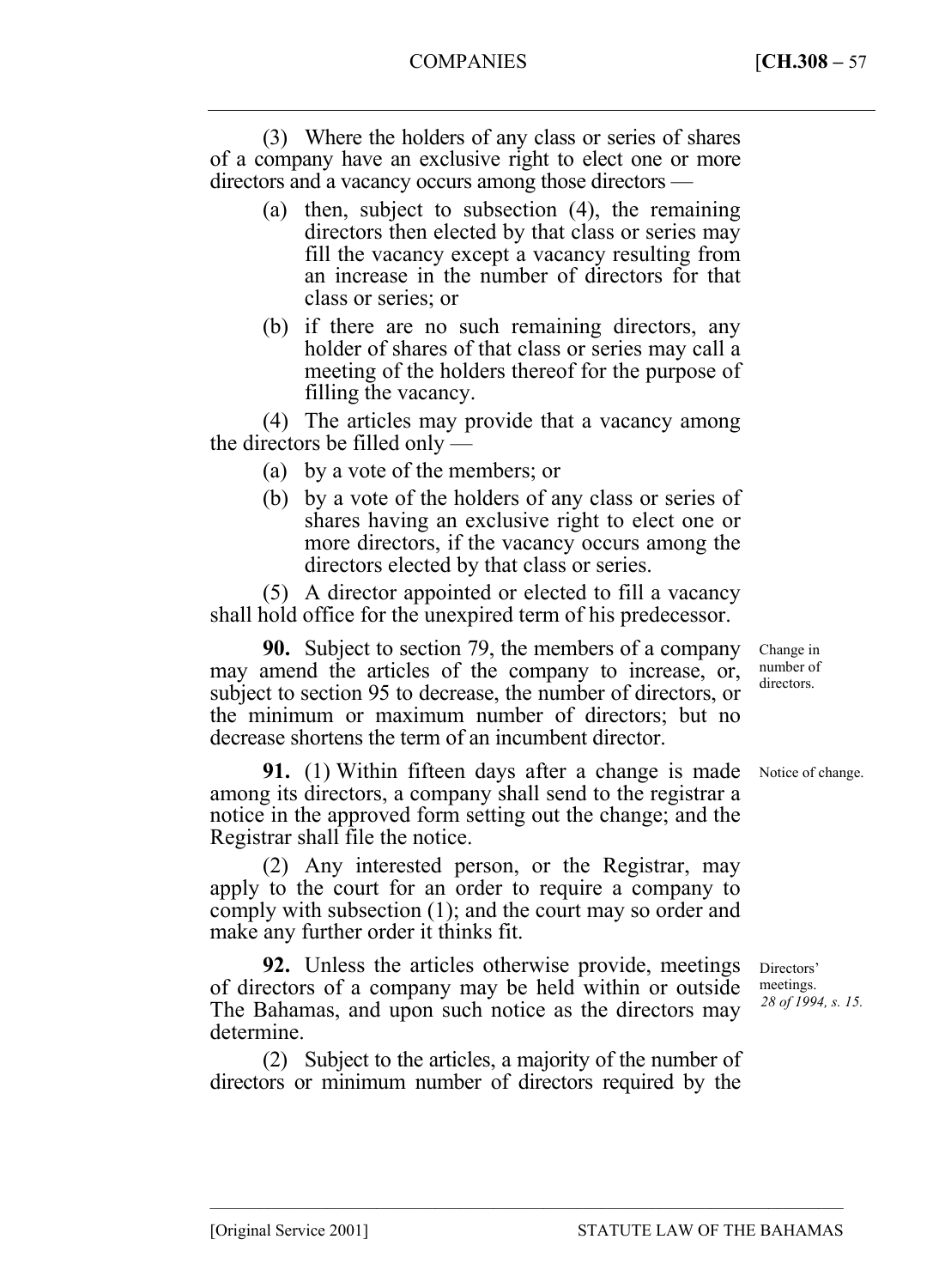#### **CH.308 –** 58] COMPANIES

articles shall constitute a quorum at any meeting of directors; and, notwithstanding any vacancy among the directors, a quorum of directors may exercise all the powers of the directors.

Notice of waiver.

**93.** (1) A notice of a meeting of the directors of a company shall specify any matter relevant to subsection (2) of section 88 that is to be dealt with at the meeting; but unless the articles of the company otherwise provide the notice need not otherwise specify the purpose of or the business to be transacted at the meeting.

(2) A director may, in any manner, waive a notice of a meeting of directors; and attendance of a director at a meeting of directors shall be a waiver of notice of the meeting by the director except when he attends the meeting for the express purpose of objecting to the transaction of any business on the grounds that the meeting is not lawfully called.

**94.** Notice of an adjourned meeting of directors need not be given if the time and place of the adjourned meeting is announced at the original meeting.

**95.** Where a private company has only two directors those directors may constitute a meeting.

**96.** (1) Subject to the articles, a director may, if all the directors of the company consent, participate in a meeting of directors of the company or of a committee of the directors by means of a telephone or such other communication facilities that permit all persons participating in the meeting to hear each other and recognise each other's voice.

(2) A director who participates in a meeting of directors by such means as are described in subsection (1), shall be for the purposes of this Act, present at the meeting.

**97.** Directors of a company may appoint from their number a managing director of a committee of directors and delegate to the managing director or committee any of the powers of the directors:

Provided that such delegation shall not affect the liability of the delegating directors.

Adjourned meeting.

Two director board.

Telephone participation.

Delegation.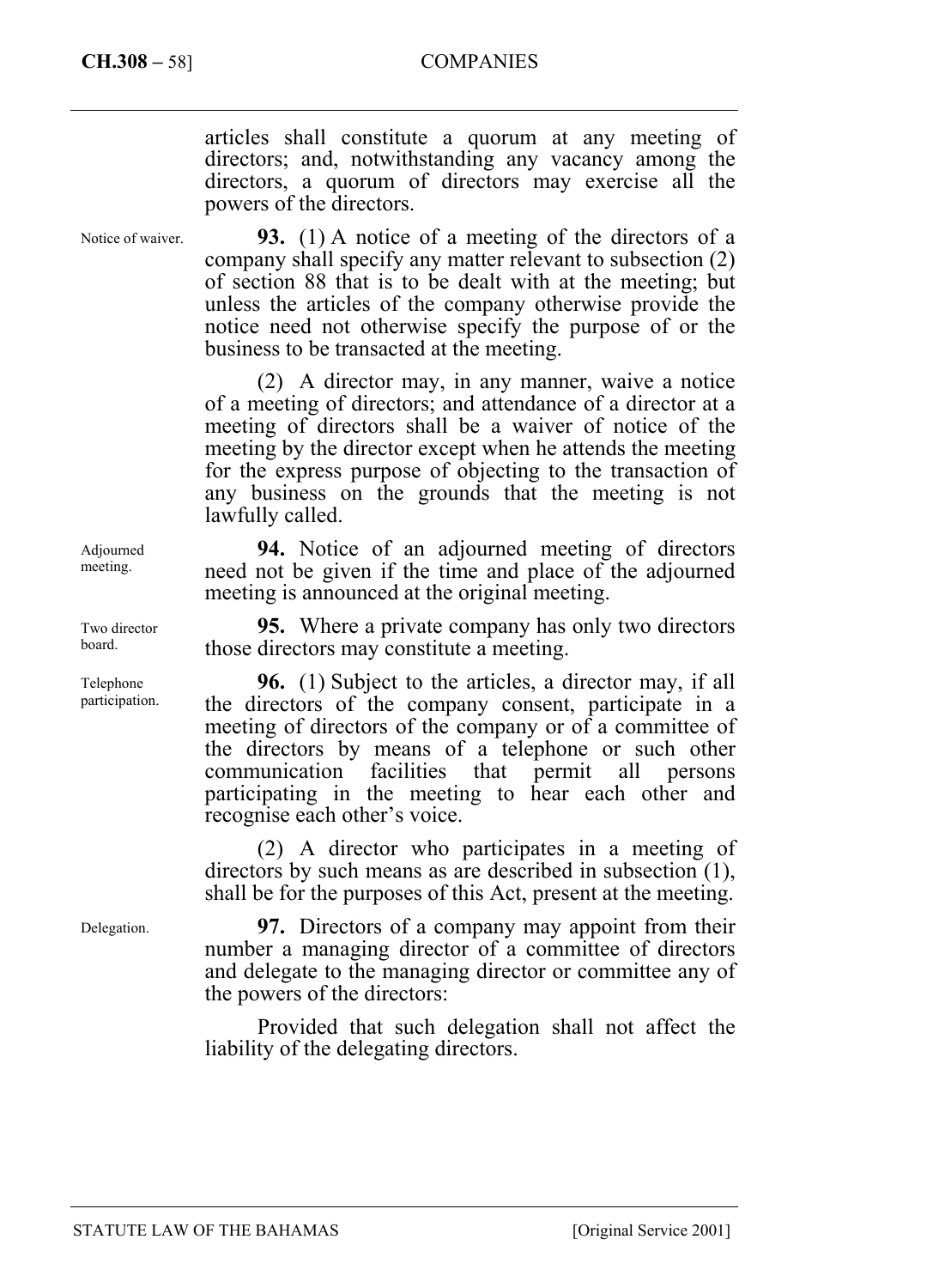**98.** Notwithstanding section 97, no managing director and no committee of directors of a company may —

- (a) submit to the members any question or matter requiring the approval of the members;
- (b) fill a vacancy among the directors by the office of auditor;
- (c) issue shares except in the manner and on the terms authorized by the directors;
- (d) declare dividends;
- (e) purchase, redeem or otherwise acquire shares issued by the company;
- (f) pay a commission referred to in section 47;
- (g) approve any financial statements referred to in section 118; or
- (h) adopt, amend or repeal the articles.

**99.** An act of a director or officer shall be valid notwithstanding any irregularity in his election of appointment, or any defect in his qualification.

**100.** (1) When a resolution in writing is signed by all the directors entitled to vote on that resolution at a meeting of directors or committee of directors —

- (a) the resolution shall be valid as if it has been passed at a meeting of directors or a committee of directors; and
- (b) the resolution shall satisfy all the requirements of this Act relating to meetings of directors or committees of directors.

(2) A copy of every resolution referred to in subsection (1) shall be kept with the minutes of the proceedings of the directors or committee of directors.

# *Liabilities of Directors*

**101.** Directors of a company who vote for or consent to a resolution authorizing the issue of a share under section 39 for a consideration other than money are jointly and severally liable to the company to make good any amount by which the consideration received is less than fair equivalent of the money that the company would have received if the share had been issued for money on the date of the resolution. Liability for share issue.

Limitation of delegated powers.

Validity of acts.

Directors' resolution in writing.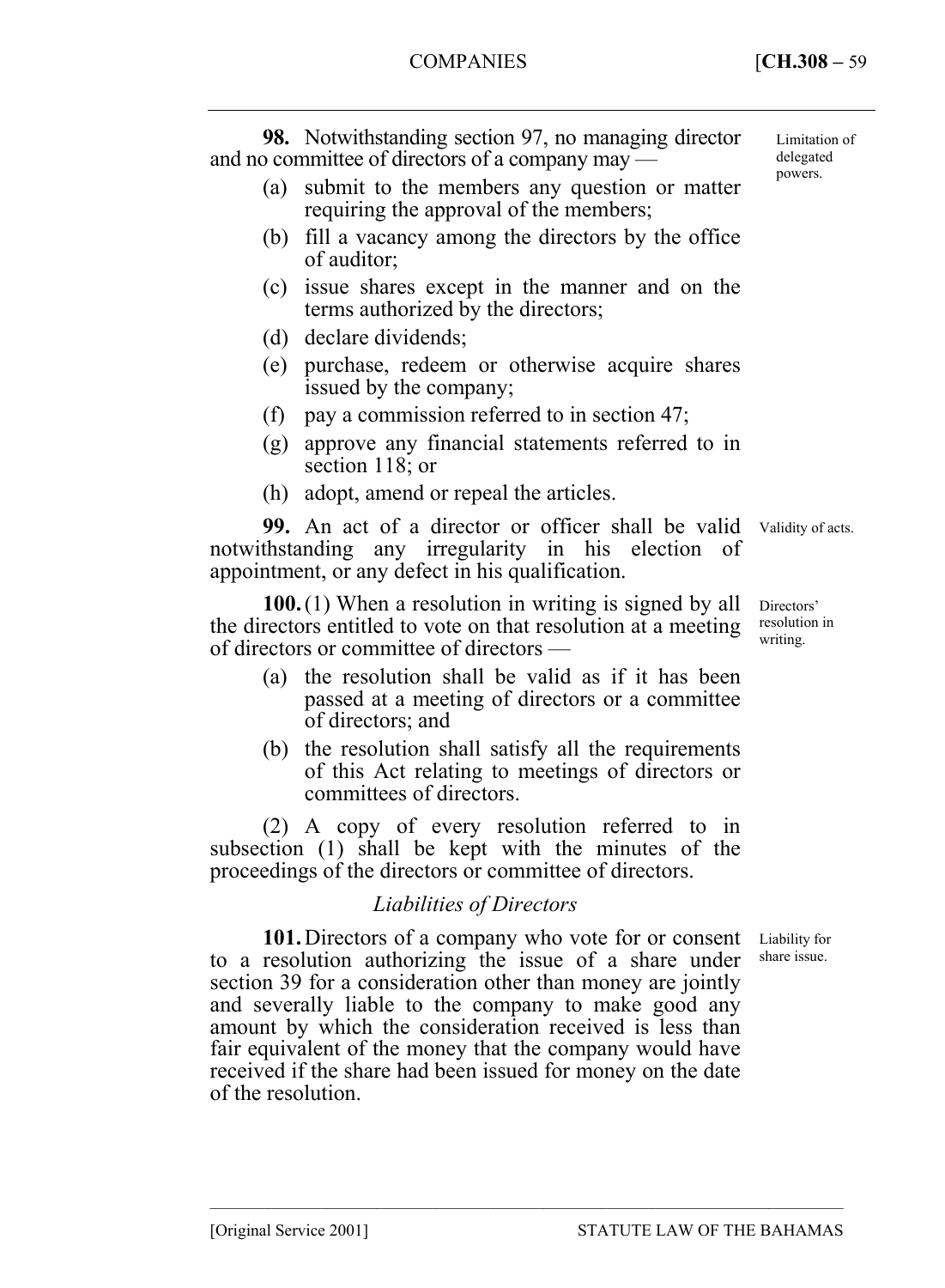#### **CH.308 –** 60] COMPANIES

Liability for other acts.

**102.** Directors of a company who vote for, or consent to, a resolution authorizing —

- (a) a loan prohibited by section 31;
- (b) a purchase, redemption or other acquisition of shares contrary to section 44(2);
- (c) a commission contrary to section 47; or
- (d) a payment of a dividend contrary to section 61 or 63,

shall jointly and severally be liable to restore to the company any amount so distributed or paid and not otherwise recovered by the company.

**103.** A director who has satisfied a judgment founded on a liability under section 101 or 102 shall be entitled to contribution from the other directors who voted for or consented to the unlawful act upon which the judgment was found.

**104.** (1) A director who is liable under section 102 may apply to the court for an order compelling a member or other recipient to pay or deliver to the director any money or property that was paid or distributed to the member or other recipient contrary to section 31, 44, 47, 61 or 63.

(2) In connection with an application under subsection (1), the court may, if it is satisfied that it is equitable to  $d$ o so  $-$ 

- (a) order a member or other recipient to pay or deliver to a director any money or property that was paid or distributed to the member or other recipient contrary to any of the provisions of section 31, 44, 47, 61, or 63;
- (b) order a company to return or issue shares to a person from whom the company has purchased, redeemed or otherwise acquired shares; or
- (c) make any further order it thinks fit.

**105.** A director of a company shall not be liable under section 101 if he did not know and could not reasonably have known that the share was issued for consideration less than the fair equivalent of the money that the company would have received if the share had been issued for money.

Contribution for judgment.

Recovery by action.

Defence to liability.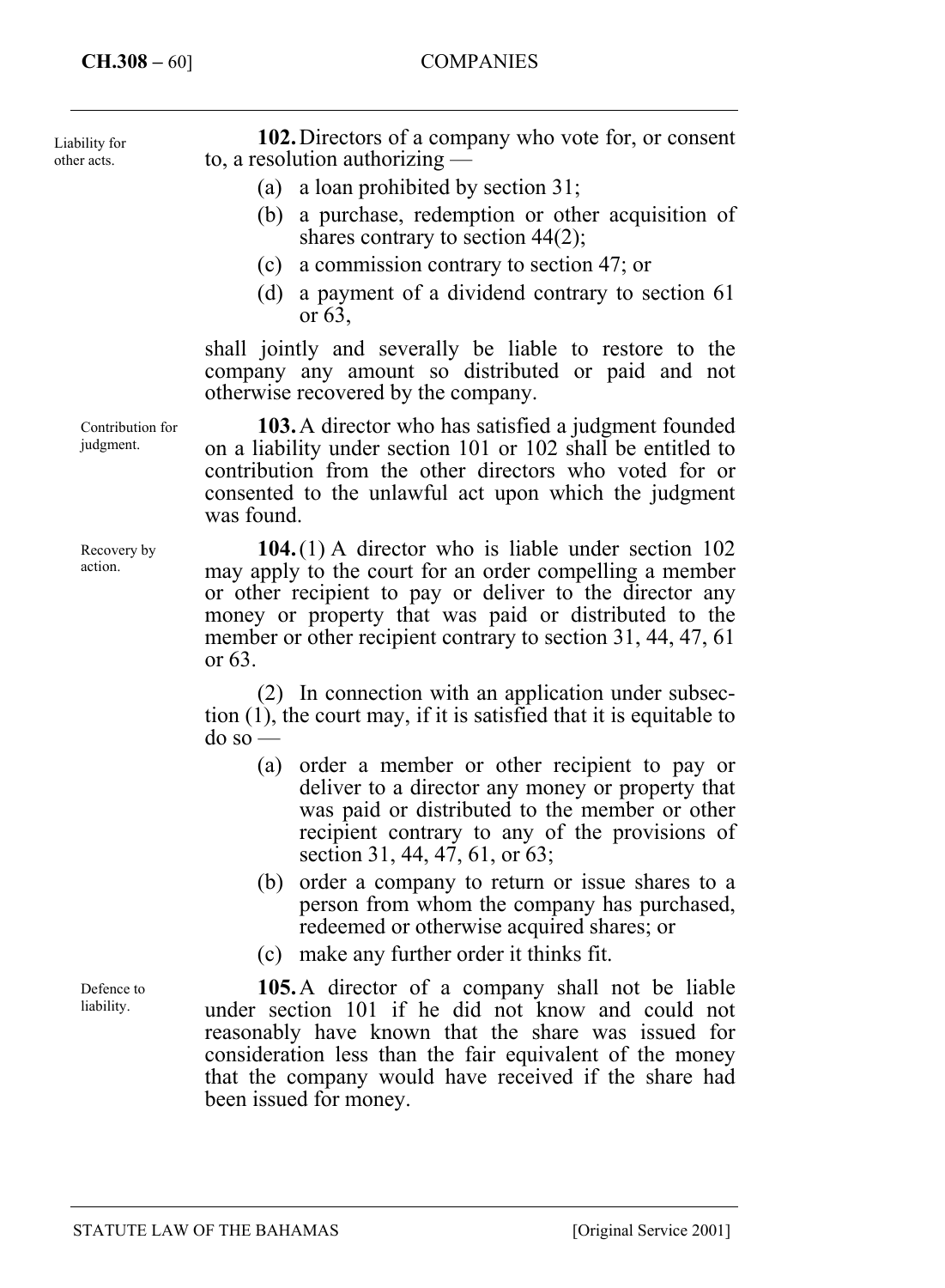COMPANIES [**CH.308 –** 61

**106.** An action to enforce a liability imposed under section 101 or 102 may not be commenced after two years from the date of the resolution authorizing the action complained of. Time limit on liability.

# *Contractual Interest*

**107.** (1) A director or officer of a company —

- (a) who is a party to a material contract or proposed material contract with the company; or
- (b) who is a director or an officer of any body, or has material interest in any body, that is a party to a material contract or proposed material contract with the company,

shall disclose in writing to the company or request to have entered in the minutes of meetings of directors the nature and extent of his interest.

(2) The disclosure required by subsection (1) shall be made, in the case of a director of a company —

- (a) at the meeting at which a proposed contract is first considered;
- (b) if the director was not then interested in a proposed contract, at the first meeting after he becomes so interested;
- (c) if the director becomes interested after a contract is made, at the first meeting after he becomes interested; or
- (d) if a person who is interested in a contract later becomes a director of the company, at the first meeting after he becomes a director.

(3) The disclosure required by subsection (1) shall be made, in the case of an officer of a company who is not a director —

- (a) immediately after he becomes aware that the contract or proposed contract is to be considered, or has been considered at a meeting of directors of the company;
- (b) if the officer becomes interested after a contract is made, immediately after he becomes so interested; or
- (c) if a person who is interested in a contract later becomes an officer of the company, immediately after he becomes an officer.

––––––––––––––––––––––––––––––––––––––––––––––––––––––––––––––––––––––––––––

Interests in contracts and declaration thereof.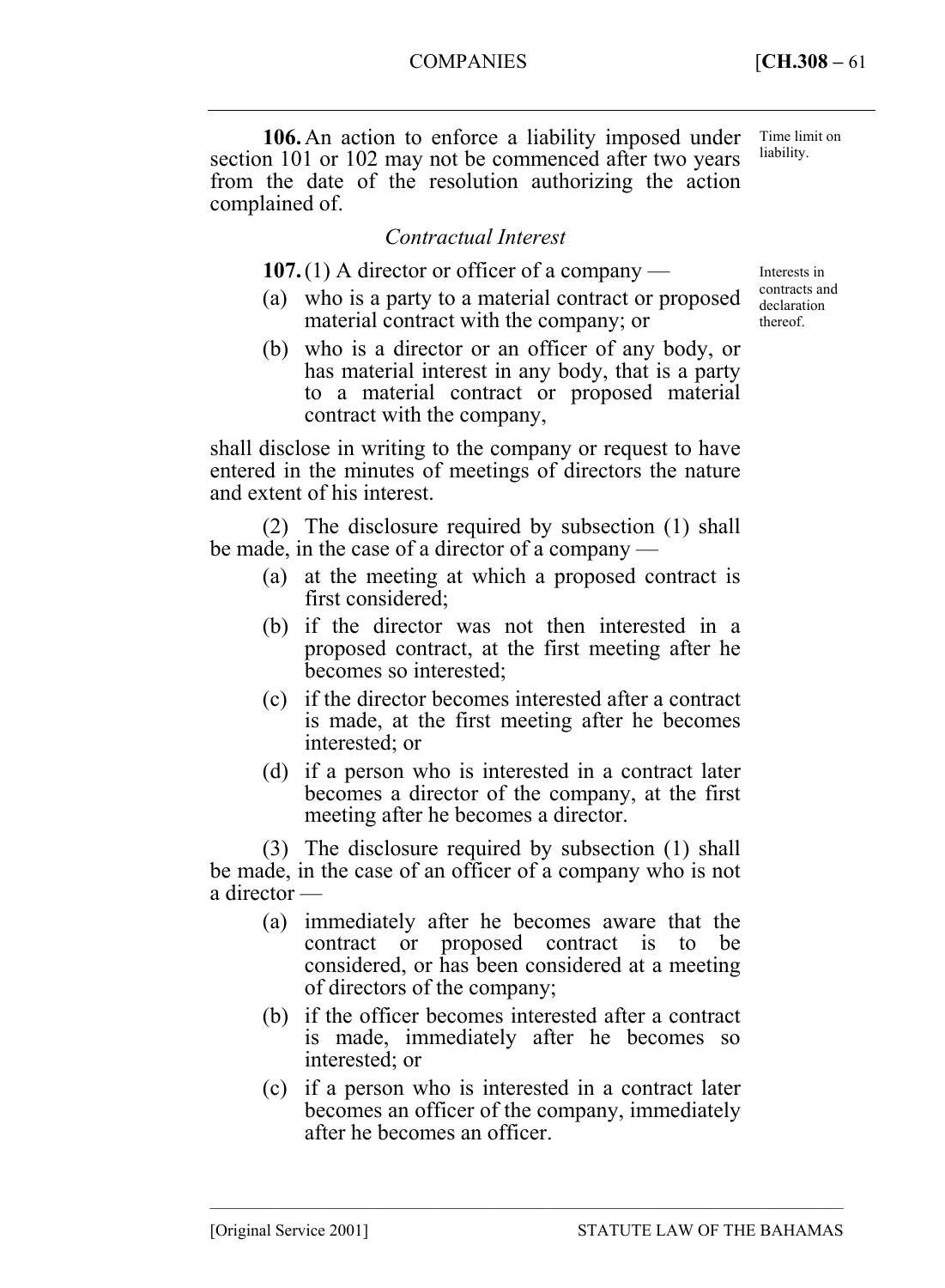(4) If a material contract or a proposed material contract is one that, in the ordinary course of the company's business, would not require approval by the directors or members of the company, a director or officer of the company shall disclose in writing to the company or request to have entered in the minutes of meetings of directors, the nature and extent of his interest immediately after the director or officer becomes aware of the contract or proposed contract.

(5) A director of a company who is referred to in subsection (1) may vote on any resolution to approve a contract that he has an interest in, if the contract —

- (a) is an arrangement by way of security for money loaned to, or obligations undertaken by him, for the benefit of the company or an affiliate of the company;
- (b) is a contract that relates primarily to his remuneration as a director, officer, employee or agent of the company or affiliate of the company;
- (c) is a contract for indemnity or insurance under sections 113 to 117;
- (d) is a contract with an affiliate of the company; or
- (e) is a contract other than one referred to in paragraphs (a) to (d),

but, in the case of a contract described in paragraph (e), no resolution shall be valid unless it is approved by not less than two-thirds of the votes of the members of the company to whom notice of the nature and extent of the director's interest in the contract is declared and disclosed in reasonable detail.

(6) For the purpose of this section, a general notice to the directors of a company by a director or an officer of the company declaring that he is a director or officer of, or has a material interest in, another body, and is to be regarded as interested in any contract with that body shall be a sufficient declaration of interest in relation to any such contract.

Validity of certain contracts.

**108.** A material contract between a company and one or more of its directors or officers, or between a company and another body of which a director or office of the company is a director or officer, or in which he has a material interest, is neither void nor voidable —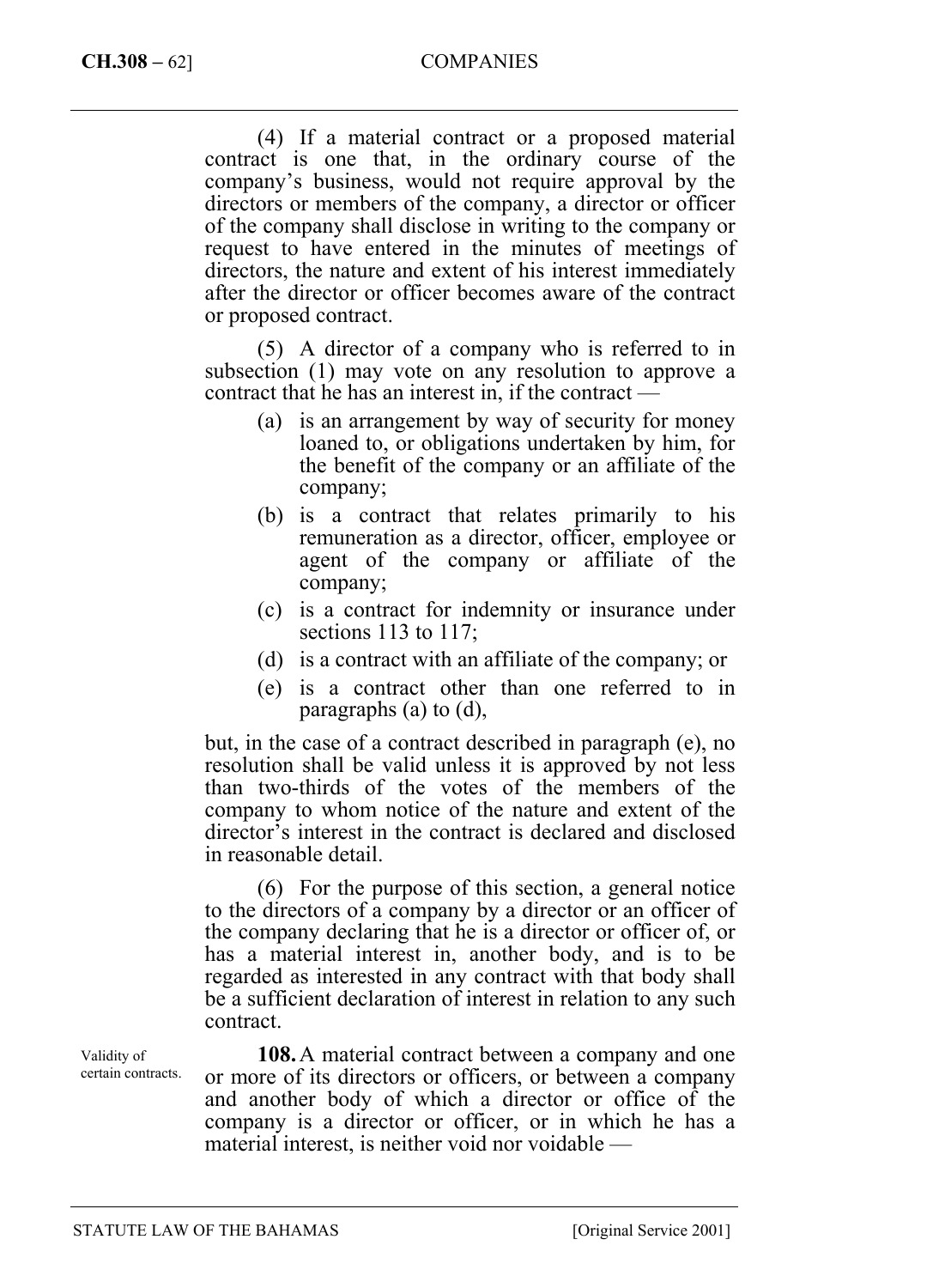- (a) by reason only of that relationship; or
- (b) by reason that a director with an interest in the contract is present at, or is counted to determine the presence of a quorum at, a meeting of directors or a committee of directors that authorized the contract,

if the director or officer disclosed his interest in accordance with subsection  $107(2)$ ,  $(3)$ ,  $(4)$  or  $(6)$  as the case may be, and the contract was approved by the directors or the members and was reasonable and fair to the company at the time it was approved.

**109.** When a director or officer of a company fails to disclose, in accordance with section 107 his interest in a material contract made by the company, the court may, upon the application of the company or member of the company, set aside the contract on such terms as the court thinks fit.

# *Officers of the Company*

**110.** Subject to the articles or any unanimous shareholder agreement —

- (a) the directors of the company may designate the offices of the company, appoint as officers persons of full capacity, specify their duties and delegate to them powers to manage the business and affairs of the company, except powers to do anything referred to in section 98;
- (b) a director of a private company may be appointed to any office of the company;
- (c) and subject to section 80(1), a director of a public company may be appointed to any office of the company; and
- (d) two or more offices of the company may be held by the same person.

## *Borrowing Powers of Directors*

**111.** (1) Unless the articles or any unanimous shareholder agreement relating to the company otherwise provide, the articles are presumed to provide that the directors of the company may, on behalf of the company, without authorization of the members —

––––––––––––––––––––––––––––––––––––––––––––––––––––––––––––––––––––––––––––

Borrowing powers.

Designation of officer, etc.

Setting aside contract.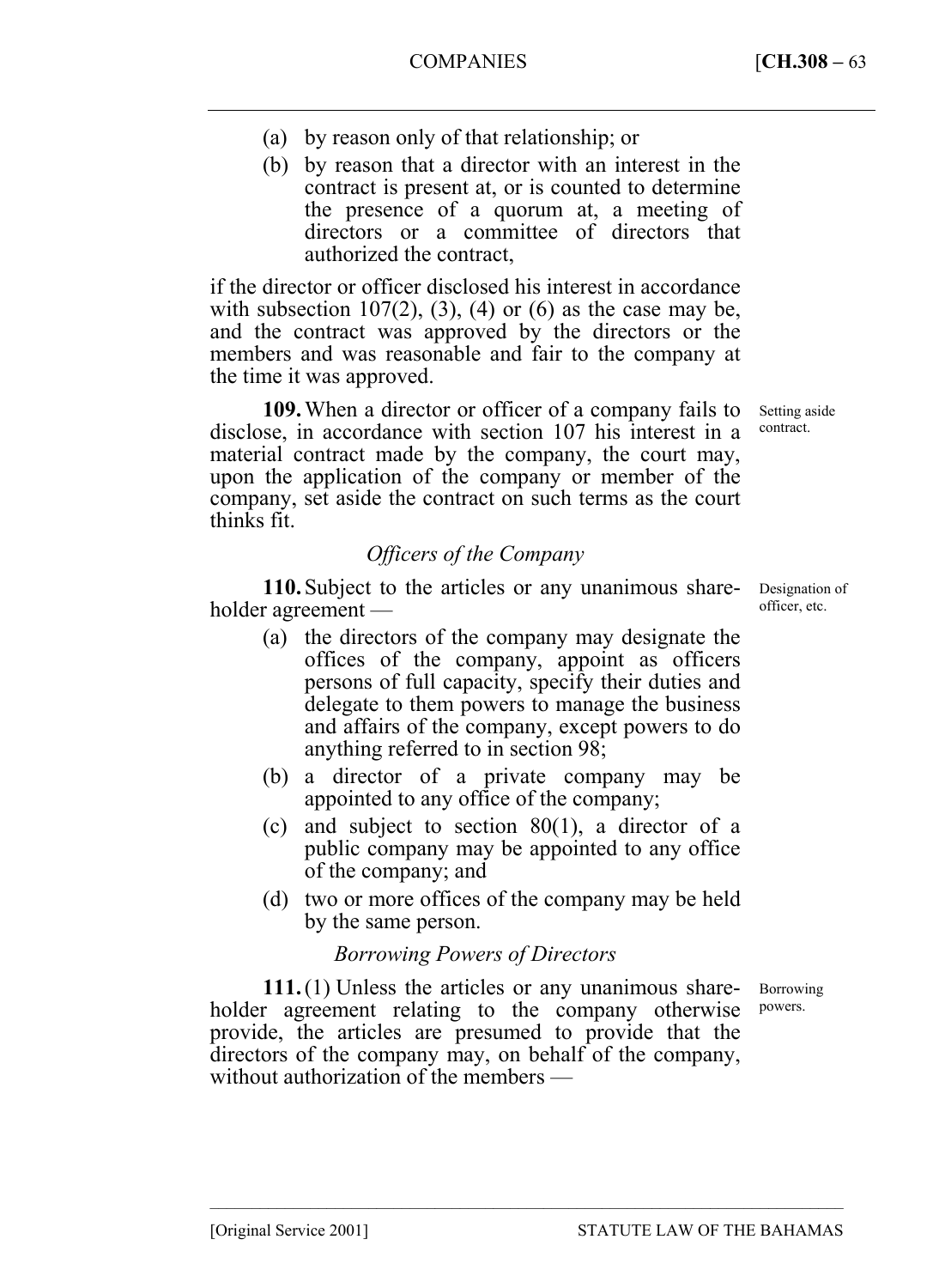- (a) borrow money upon the credit of the company;
- (b) issue, re-issue, sell or pledge debentures of the company;
- (c) give a guarantee to secure performance of an obligation of any person; and
- (d) mortgage, charge, pledge, or otherwise create to secure any obligation of the company a security interest in all or any property of the company that is owned or subsequently acquired by the company.

(2) Unless the articles, or any unanimous shareholder agreement relating to a company otherwise provide, the directors of the company may by resolution delegate the powers mentioned in subsection (1) to a director, a committee of directors or an officer of the company.

(3) For the purposes of this Act "security interest" means any actual or contingent interest in or charge upon any property of a company, by way of mortgage, bond, lien, pledge, or other means, that is created or taken to secure the payment of an obligation of the company.

## *Procedural Matters and Indemnities*

**112.** (1) A director who is present at a meeting of the directors or of a committee of directors consents to any resolution passed or action taken at that meeting, unless —

- (a) he requests that his dissent be or his dissent is entered in the minutes of the meeting;
- (b) he sends his written dissent to the secretary of the meeting before the meeting is adjourned; or
- (c) he sends his dissent by registered post or delivers it to the registered office of the company immediately after the meeting is adjourned.

(2) A director who votes for, or consents to a resolution may not dissent under subsection (1).

(3) A director who was not present at a meeting at which a resolution was passed or action taken shall be presumed to have consented thereto unless, within seven days after he becomes aware of the resolution, he —

(a) causes his dissent to be placed with the minutes of the meetings; or

*28 of 1994, s. 16.* 

Dissenting to resolutions.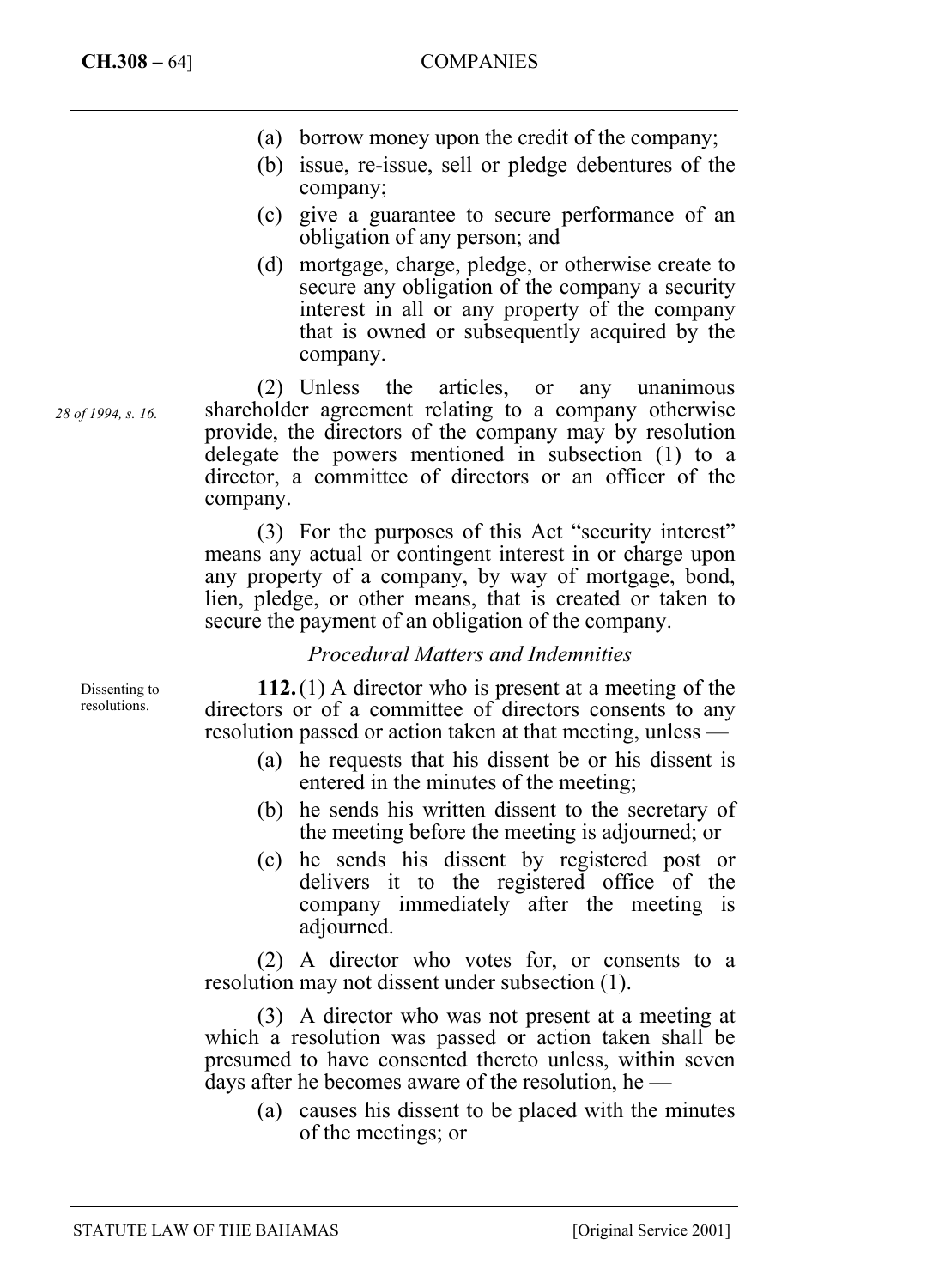(b) send his dissent by registered post or delivers it to the registered office of the company.

(4) A director shall not be liable under section 101 or 103 if he relies in good faith upon —

- (a) financial statements of the company represented to him by an officer of the company; or
- (b) a report of a counsel and attorney, accountant, engineer, appraiser or other person whose profession lends credibility to a statement made by him.

**113.** (1) Except in respect of an action by or on behalf of a company or body corporate to obtain a judgment in its favour, a company may indemnify —

Indemnifying directors.

- (a) a director or officer of the company;
- (b) a former director or officer of the company; or
- (c) a person who acts or acted at the company's request as a director or officer of a body corporate of which the company is or was a member or creditor,

and his legal representatives, against all costs, charges and expenses (including an amount paid to settle an action or satisfy a judgment) reasonably incurred by him in respect of any civil, criminal or administrative action or proceeding to which he is made a party by reason of being, or having been, a director or officer of that company or body corporate.

(2) Subsection (1) shall not apply unless the director or officer to be so indemnified —

- (a) acted honestly and in good faith with a view to the best interest of the company; and
- (b) in the case of a criminal or administrative action or proceeding that is enforced by a monetary penalty, had reasonable grounds for believing that his conduct was lawful.

**114.** A company may with the approval of the court indemnify a person referred to in section 118 in respect of an action —

- Indemnifying other persons.
- (a) by or on behalf of the company or body corporate to obtain a judgment in its favour; and

––––––––––––––––––––––––––––––––––––––––––––––––––––––––––––––––––––––––––––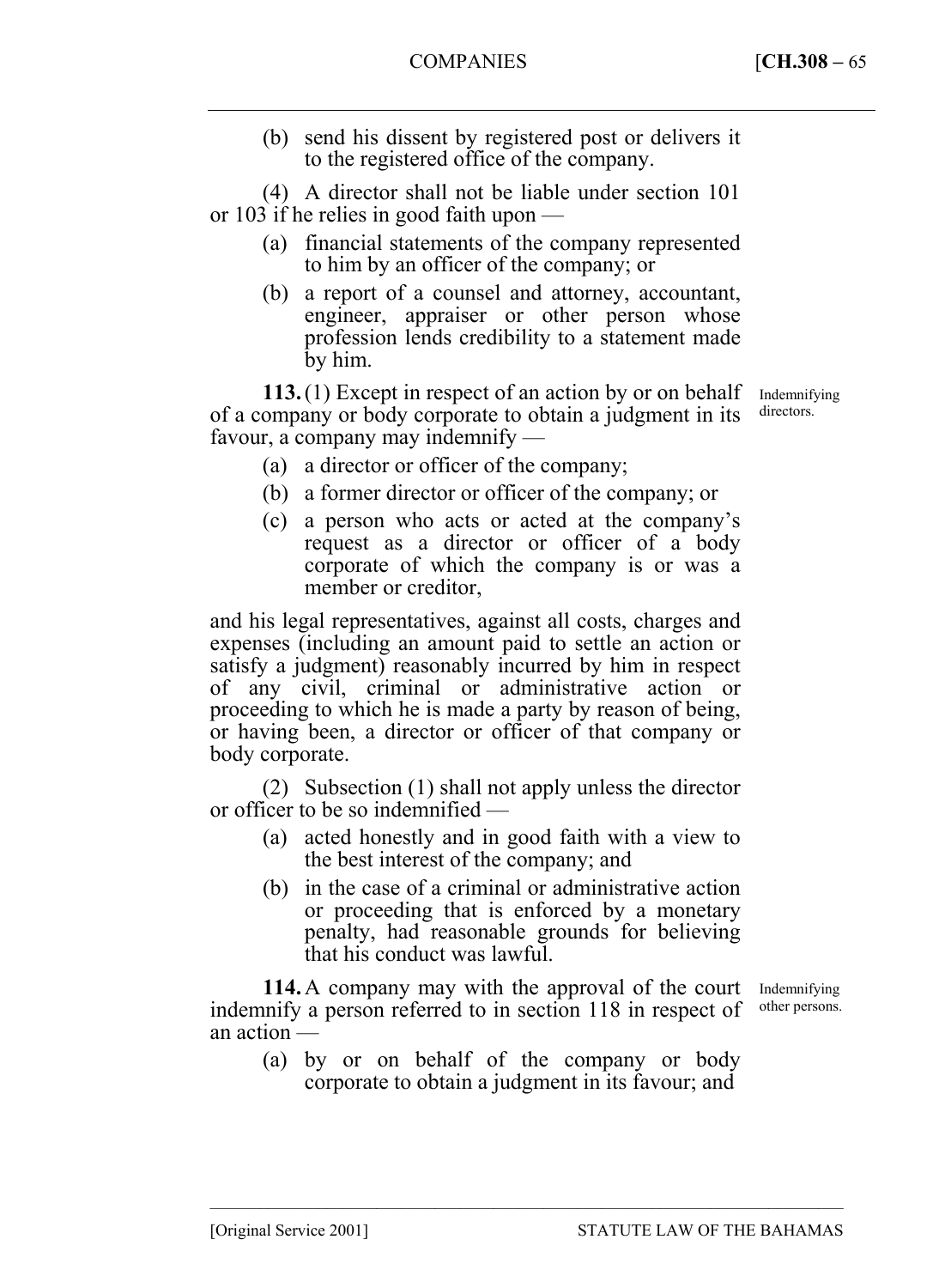Right to indemnify. (b) to which he is made a party by reason of being or having been a director or an officer of the company or body corporate,

against all costs, charges and expenses reasonably incurred by him in connection with the action, if he fulfils the conditions set out in subsection 113(2).

**115.** Notwithstanding anything in section 113 or 114, a person described in section, 113 shall be entitled to indemnity from the company in respect of all costs, charges and expenses reasonably incurred by him in connection with the defence of any civil, criminal or administrative action or proceeding to which he is made a party by reason of being, or having been, a director or officer of the company or body corporate, if the person seeking indemnity —

- (a) was substantially successful on the merits in his defence of the action or proceeding;
- (b) qualified in accordance with the standards set out in section 113 or 114; and
- (c) is fairly and reasonably entitled to indemnity.

**116.** (1) A company or person referred to in section 113 may apply to the court for an order approving an indemnity under section 114, and the court may so order and make any further order it thinks fit.

(2) An applicant under subsection (1) shall give the Registrar notice of the application; and the Registrar may appear and be heard in person or by a counsel and attorney.

(3) Upon an application under subsection (1), the court may order notice to be given to any interested person; and that person may appear and be heard in person or by a counsel and attorney.

**117.** A company may purchase and maintain insurance for the benefit of any person referred to in section 113 against any liability incurred by him in his capacity as a director or officer of the company.

Indemnity approved by court.

Insurance of directors, etc.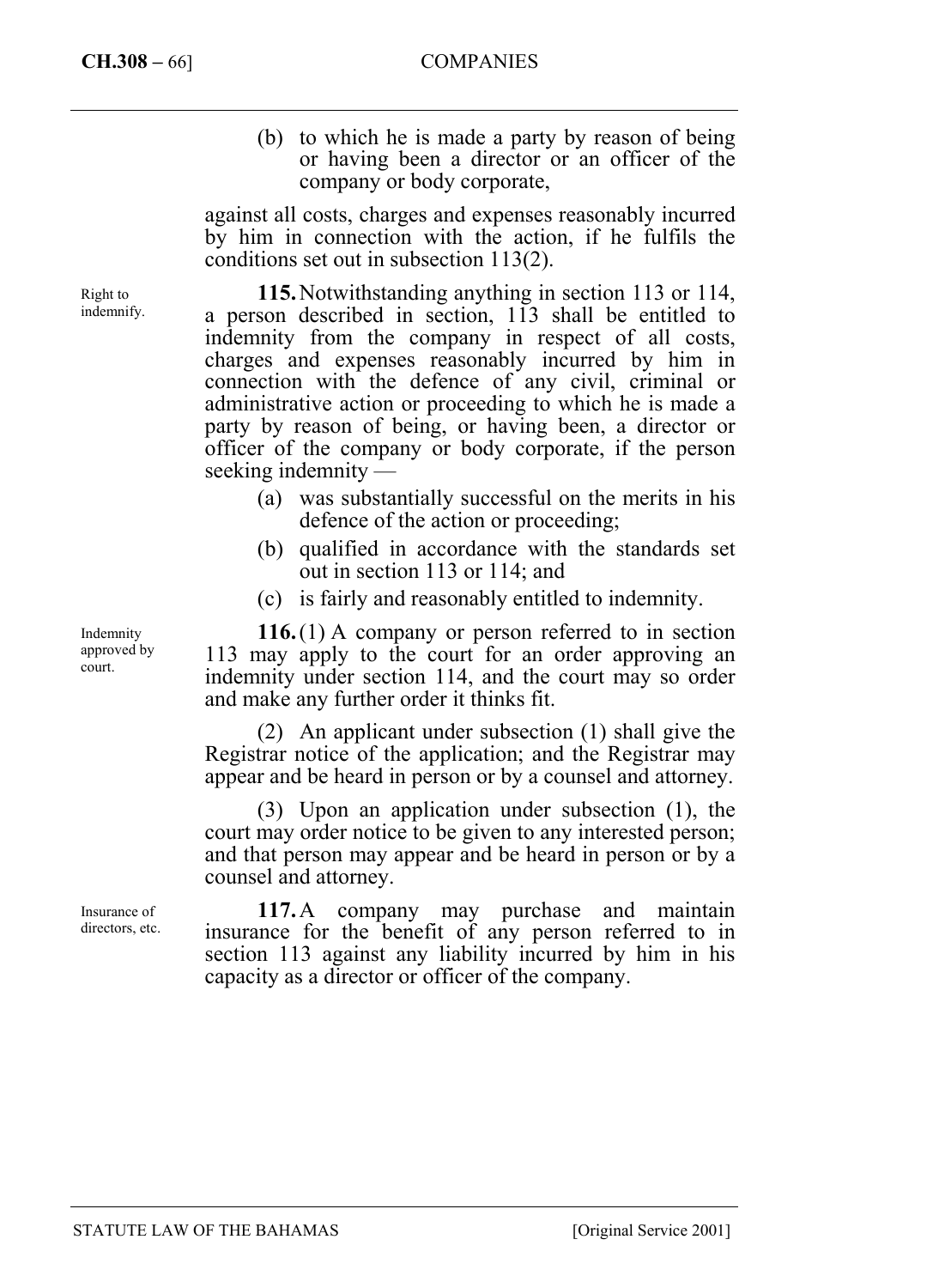# *Financial Disclosure*

118. (1) Subject to this section, the directors of a Annual financial company shall place before the members at every annual general meeting of the members of the company —

- (a) comparative financial statements in the approved form relating separately to —
	- (i) the period that began on the date the company came into existence and ended not more than twelve months after that date, or the period that began immediately after the end of the last period for which the financial statements were prepared and ended not more than twelve months after the beginning of that period, and
	- (ii) the immediately preceding financial year;
- (b) the report of the auditor; and
- (c) any further information respecting the financial position of the company and the results of its operations required by the articles or any unanimous shareholder agreement.

(2) The financial statement required subsection  $(1)(a)(ii)$  may be omitted if the reason for the omission is set out in the financial statement, or in a note thereto, to be placed before the members at an annual meeting.

(3) The Registrar may in any particular case adjust the period relating to which comparable financial statements are to be placed before the members at any annual general meeting.

**119.** Upon the application of a company for authorization to omit from its financial statements any prescribed item, or to dispense with the publication of any particular prescribed financial statement, the Registrar may, if he reasonably believes that disclosure of the information therein contained would be detrimental to the company, permit the omission on such reasonable conditions as he thinks fit.

**120.** The directors of a company shall approve the financial statements referred to in section 118, and the approval shall be evidenced by the signature of one or more directors.

––––––––––––––––––––––––––––––––––––––––––––––––––––––––––––––––––––––––––––

Exemption of certain matters.

Approval of financial statements.

returns.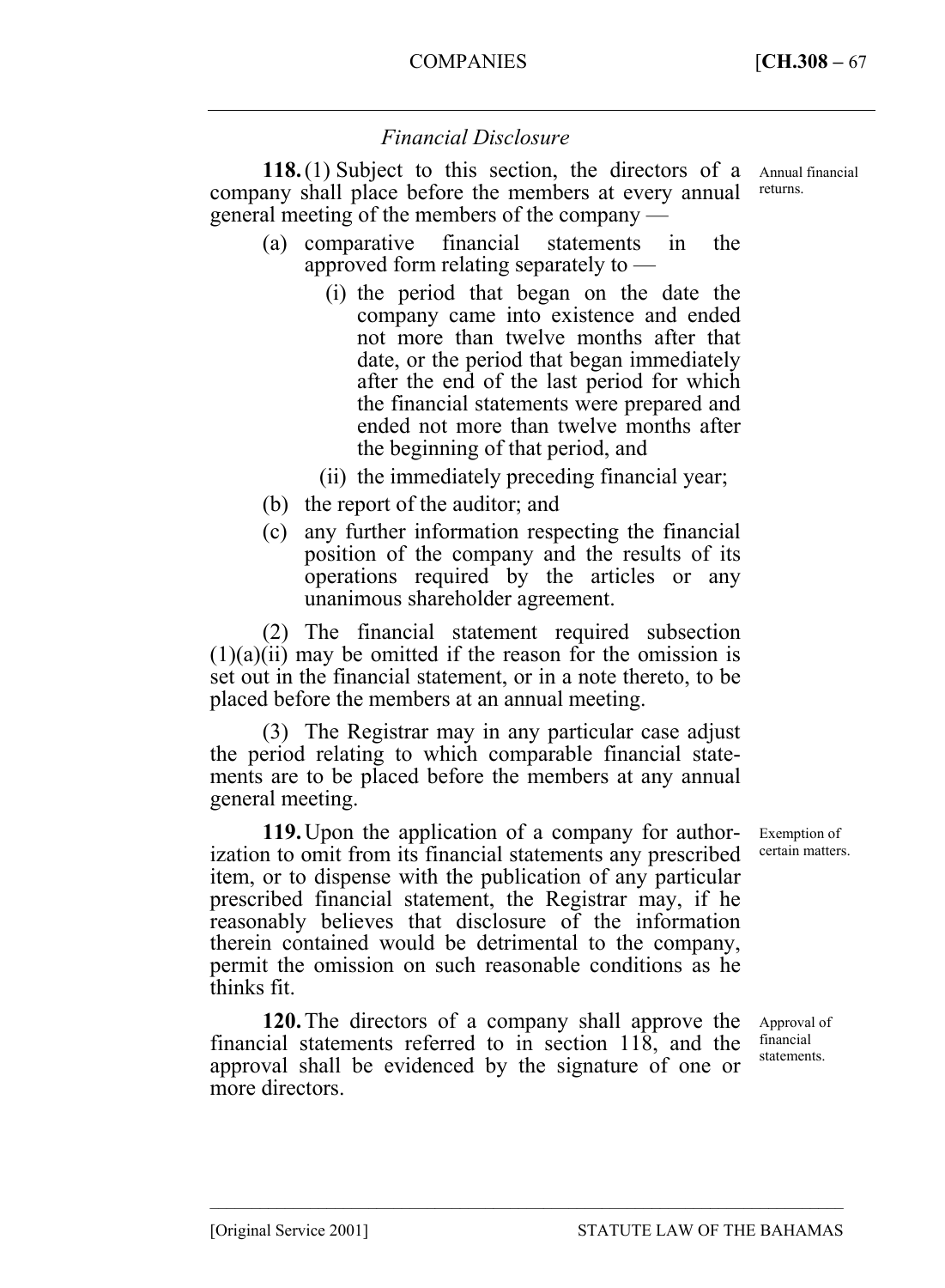**CH.308 –** 68] COMPANIES

**121.** Copies of the financial statements of a company may not be published or circulated without the auditors' report on the company's accounts being appended thereto. **122.** Not less than twenty-one days before each annual meeting of members of a company, the company shall send a copy of the document referred to in section 118 to each member, except to a member who has informed the company in writing that he does not want a copy of those documents. **123.** (1) The Registrar may, at any time, in writing, request from a company a copy of the annual financial statement referred to in section 118 or a copy of the consolidated financial statement referred to in section 120. (2) A request by the Registrar pursuant to subsection (1) shall be complied with within two days after the receipt of the written request. (3) A request under subsection (1) shall be in the approved form. **124.** Sections 118 to 123 shall not apply to private companies. *Auditors*  Auditors' report to be appended to financial statements. Members' copies. Registrar's copies.

**125.** (1) Subject to section 126, the members of a company shall, in each year, by a resolution of members, appoint an auditor to hold office for that year.

(2) Notwithstanding subsection (1), if an auditor is not appointed by the members, the incumbent auditor may continue in office until his successor is appointed.

(3) Where a company does not have an auditor, the court may upon application of a member or the Registrar, appoint and fix remuneration of an auditor, and such as auditor holds office until an auditor shall be appointed under subsection (1).

(4) Subsection (3) shall not apply if the members have resolved under section 126 to dispense with auditors.

(5) The remuneration of the auditor shall be fixed by the directors.

Application of sections 118 to 123.

Appointment of auditor.

*28 of 1994, s. 17.*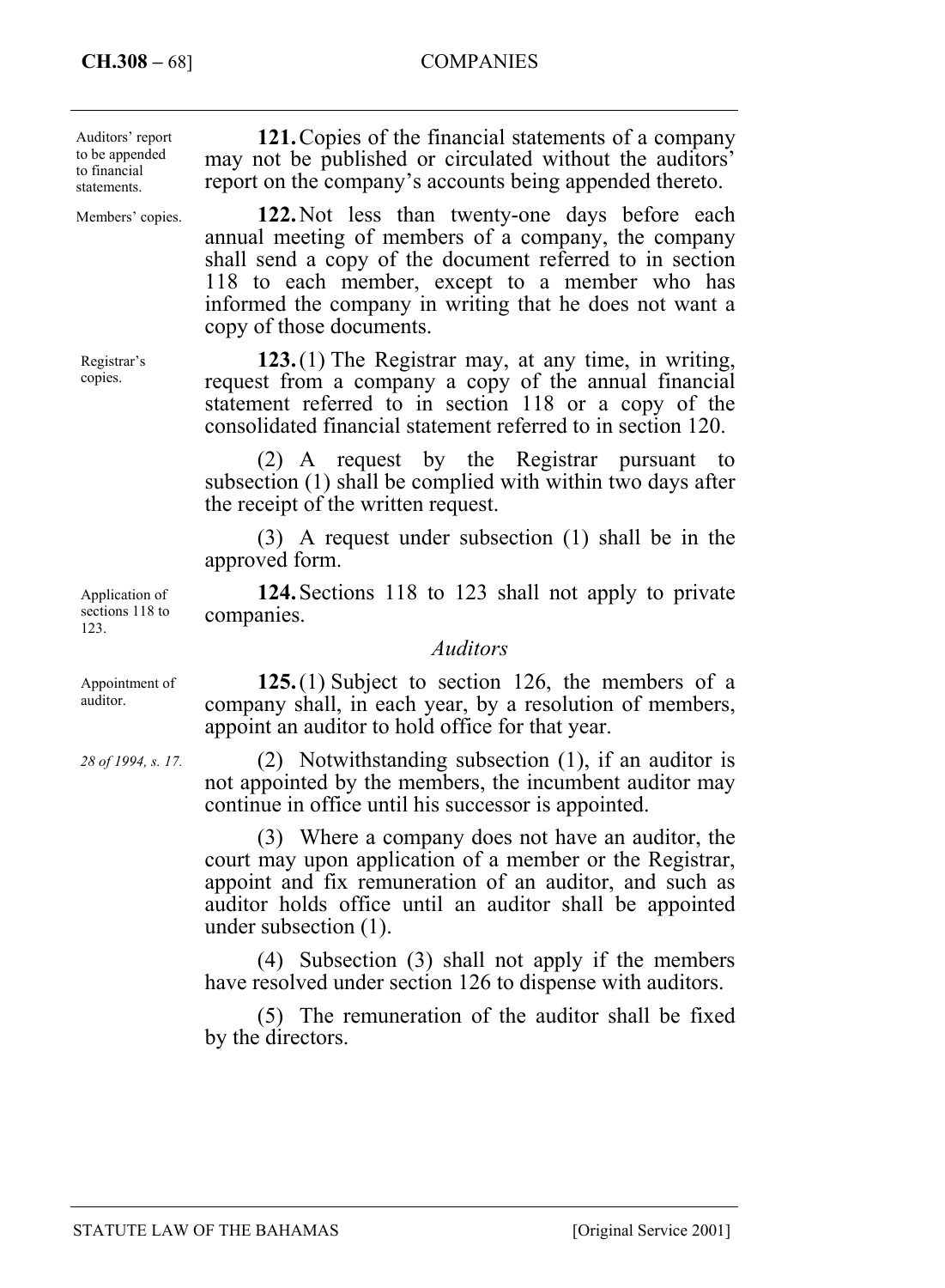**126.** (1) At least ninety percent of the registered shareholders of a private company may resolve not to appoint an auditor. *28 of 1994, s. 18.*  Dispensing with auditors.

(2) A resolution passed under subsection (1) shall be valid until a contrary resolution is passed by at least ninety percent of the registered shareholders of the company.

**127.** (1) An individual shall not be qualified to be an auditor of a company if he is not independent of the company, its affiliated companies, and of the directors and officers of the company and its affiliated companies.

(2) For the purposes of this section, whether or not an individual is independent is a question of fact to be determined having regard to all the circumstances.

(3) An individual shall he presumed not to be independent of a company if he or his business partner —

- (a) is a business partner, a director, an officer or an employee of the company or any of its affiliates, or a business partner of any director, officer or employee of any such company or its affiliates;
- (b) beneficially owns or controls, directly or indirectly, a material interest in the shares or debentures of the company or its affiliates; or
- (c) has been a receiver, receiver-manager, liquidator or trustee in bankruptcy of the company or any of its affiliates within two years of his proposed appointment as auditor of the company.

(4) The provision of corporate secretarial services by or on behalf of an individual or his business partner does not by itself deprive an individual or his partner of his independence for the purposes of this section.

(5) An auditor who becomes disqualified under this section shall subject to subsection (6), resign immediately after he becomes aware of his disqualification.

(6) An interested person may apply to the court for a declaration that an auditor is disqualified under this section and that the office of auditor is vacant.

**128.** (1) Subject to section 125, an individual who satisfies the requirements of subsection (2) shall be qualified for appointment as an auditor.

Auditor's qualifications.

(2) An individual shall be qualified for appointment as an auditor, if —

––––––––––––––––––––––––––––––––––––––––––––––––––––––––––––––––––––––––––––

Disqualified auditors.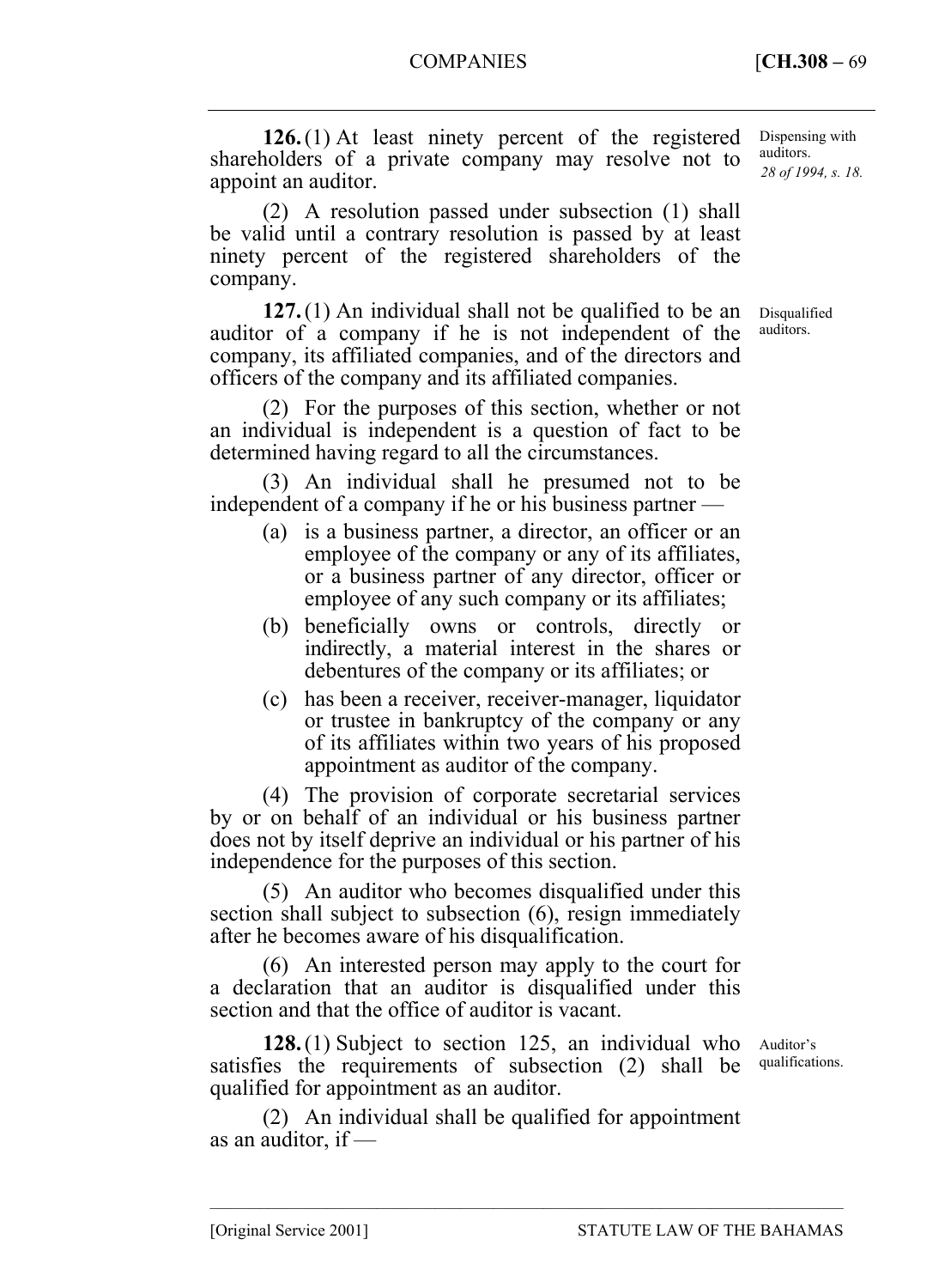- (a) he is a professionally qualified auditor; or
- (b) he is an accountant licensed to practice as such under the Public Accountants Act.

(3) The Minister may, after consultation with a recognised professional body of chartered accountants in The Bahamas, by instrument in writing, authorize any person to be appointed as an auditor of companies, if that person is in the opinion of the Minister suitably qualified for such an appointment by reason of his knowledge and experience.

**129.** (1) Every auditor of a company has a right of access at all times to the books and accounts and vouchers of the company and shall be entitled to require from the directors and officers of the company such information and explanation as may be necessary for the performance of the duties of the auditors.

(2) The auditors are required to make a report to the members on the accounts examined by them and on every balance sheet laid before the company in general meeting during their tenure of office and to state whether, in their opinion, the balance sheet is drawn up in accordance with the national accounting standards approved by a recognised professional body of chartered accountants in The Bahamas so as to give a fair representation of the company's affairs.

**130.** The directors of a company may remove the auditors other than an auditor appointed by the court under section  $125(3)$ .

**131.** (1) Subject to subsection (3), the directors shall immediately fit a vacancy in the office of auditor.

(2) If there is not a quorum of directors, the directors then in office shall within twenty-one days after the vacancy in the office occurs, call a special meeting of the company to fill the vacancy, and if they fail to call such a meeting, or if there are no directors the meeting may be called by any member.

(3) An auditor appointed to fill a vacancy shall hold office for the unexpired term of his predecessor.

**132.** A vacancy in the office of auditor shall occur when an auditor —

- (a) dies or resigns; or
- (b) is removed in accordance with section 130.

Powers and duties of auditors.

Ch. 364.

Removal of auditor.

Filling auditor's vacancy.

Occurrence of vacancy.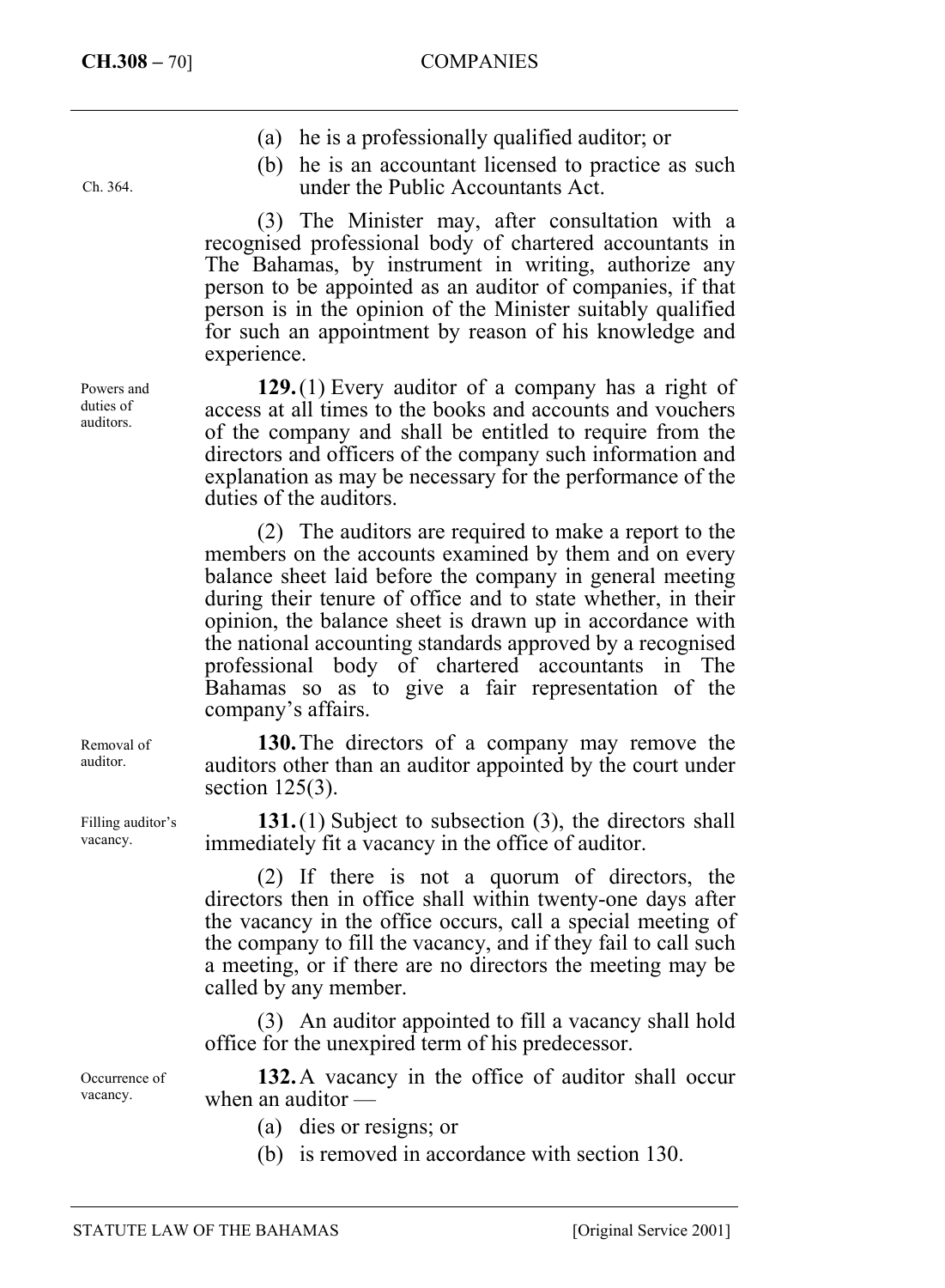**133.** An auditor of a company shall be entitled to receive notice of every meeting of the company and at the expense of the company to attend and be heard at the meeting on matters relating to his duties as an auditor.

**134.** (1) If any member of a company, whether or not he is entitled to vote at a meeting, or a director of a company gives written notice to the auditor of the company, not less than ten days before a meeting of the company, to attend the meeting, the auditor shall attend the meeting at the expense of the company and answer questions relating to his duties as auditor or former auditor of the company.

(2) A member or director who sends a notice referred to in subsection (1) shall concurrently send a copy of the notice to the company.

(3) Subsection (1) shall apply, *mutatis mutandis*, to any former auditor of the company.

**135.** (1) An auditor who —

Statement by auditor.

- (a) resigns;
- (b) receives notice or otherwise learns of a meeting of directors called for the purpose of removing him from office;
- (c) receives a notice or otherwise learns of a meeting of directors or members at which another person is to be appointed to fill the office of auditor, whether because of the resignation or removal of the incumbent auditor or because his term has expired or is about to expire; or
- (d) receives a notice or otherwise learns of a meeting of the company at which a resolution referred to in section 126 is to be proposed,

may submit to the company a written statement giving the reasons for his resignation or the reasons why he opposes any proposed action or resolution.

(2) When it receives a statement referred to in subsection (1), the company shall immediately send a copy of the statement to every member entitled to receive notice of any meeting referred to in section 133 and to the Registrar.

––––––––––––––––––––––––––––––––––––––––––––––––––––––––––––––––––––––––––––

Auditor's compulsory attendance at meeting.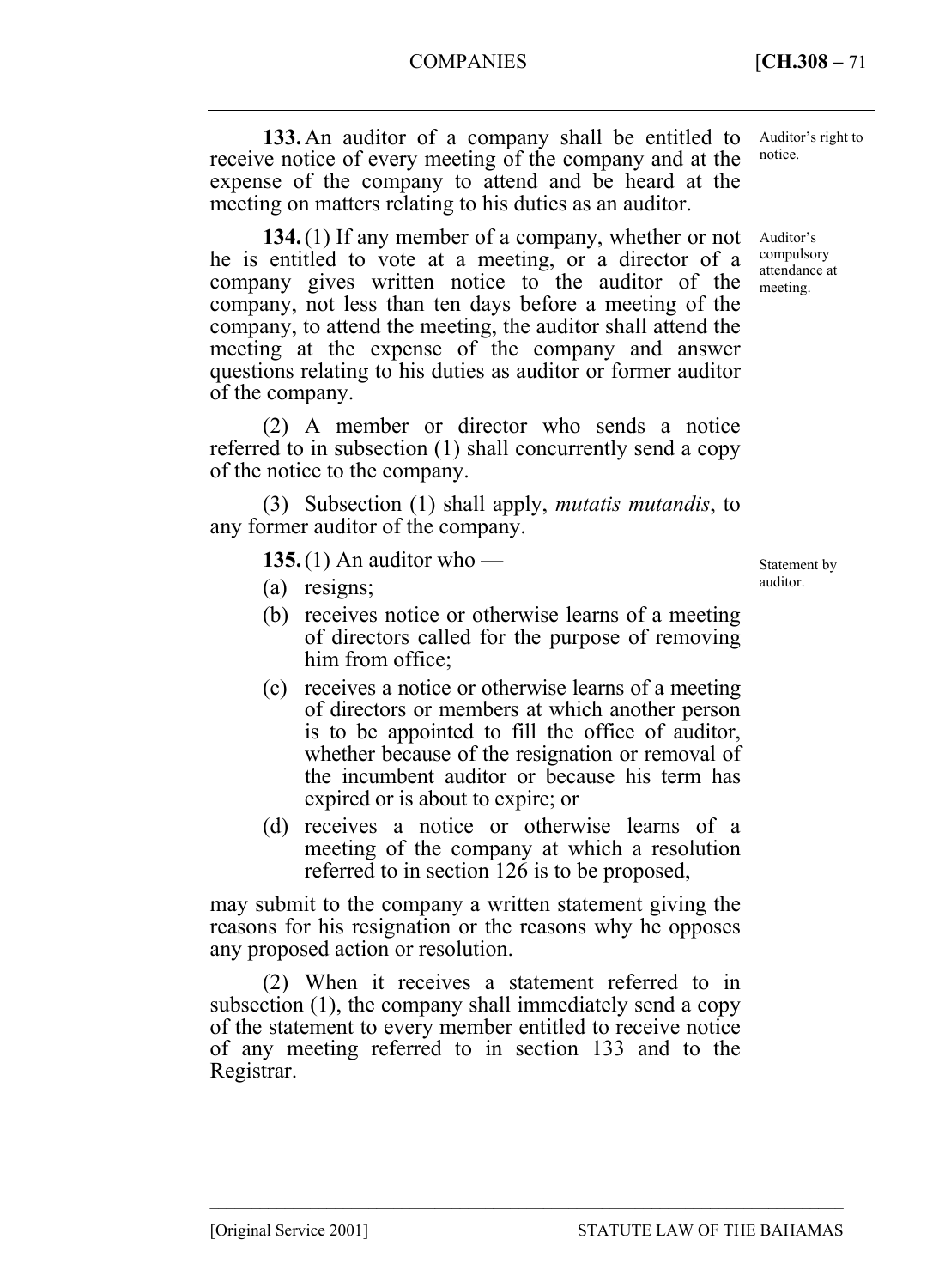#### **CH.308 –** 72] COMPANIES

(3) No individual may accept appointment, consent to be appointed or be appointed auditor of a company if he is replacing an auditor who has resigned, been removed or whose term in office has expired or is about to expire, until the individual has requested and received from the former auditor within a period of sixty days a written statement of the circumstances and the reasons why, in that auditor's opinion, he is to be replaced.

(4) Notwithstanding subsection (3), an individual otherwise qualified may accept appointment or consent to be appointed as auditor of a company if, within fifteen days after making the request referred to in that subsection, he does not receive an interim reply to it.

**136.** (1) A director or officer of a company shall immediately notify the company's auditor of any error or mis-statement of which the director or officer becomes aware in a financial statement that the auditor or former auditor of the company has reported upon.

(2) When the auditor or former auditor of a company is notified or becomes aware of an error or misstatement in a financial statement upon which he has reported to the company and, in his opinion, the error or mis-statement is material he shall inform each director of the company accordingly.

(3) Where under subsection (2) the auditor or a former auditor of a company informs the directors of an error or mis-statement in a financial statement of the company, the directors shall —

- (a) prepare and issue revised financial statements; or
- (b) otherwise inform the members of the error or mis-statement and, if the company is a public company, inform the Registrar of the error or mis-statement in the same manner as the directors inform the members of the error or mis-statement.

**137.** An auditor shall not be liable to any person in an action for defamation based on any act done or not done, or any statement made by him in good faith in connection with any matter he is authorized or required to do under this Act.

Notification of error to auditor.

Non-liability for defamation.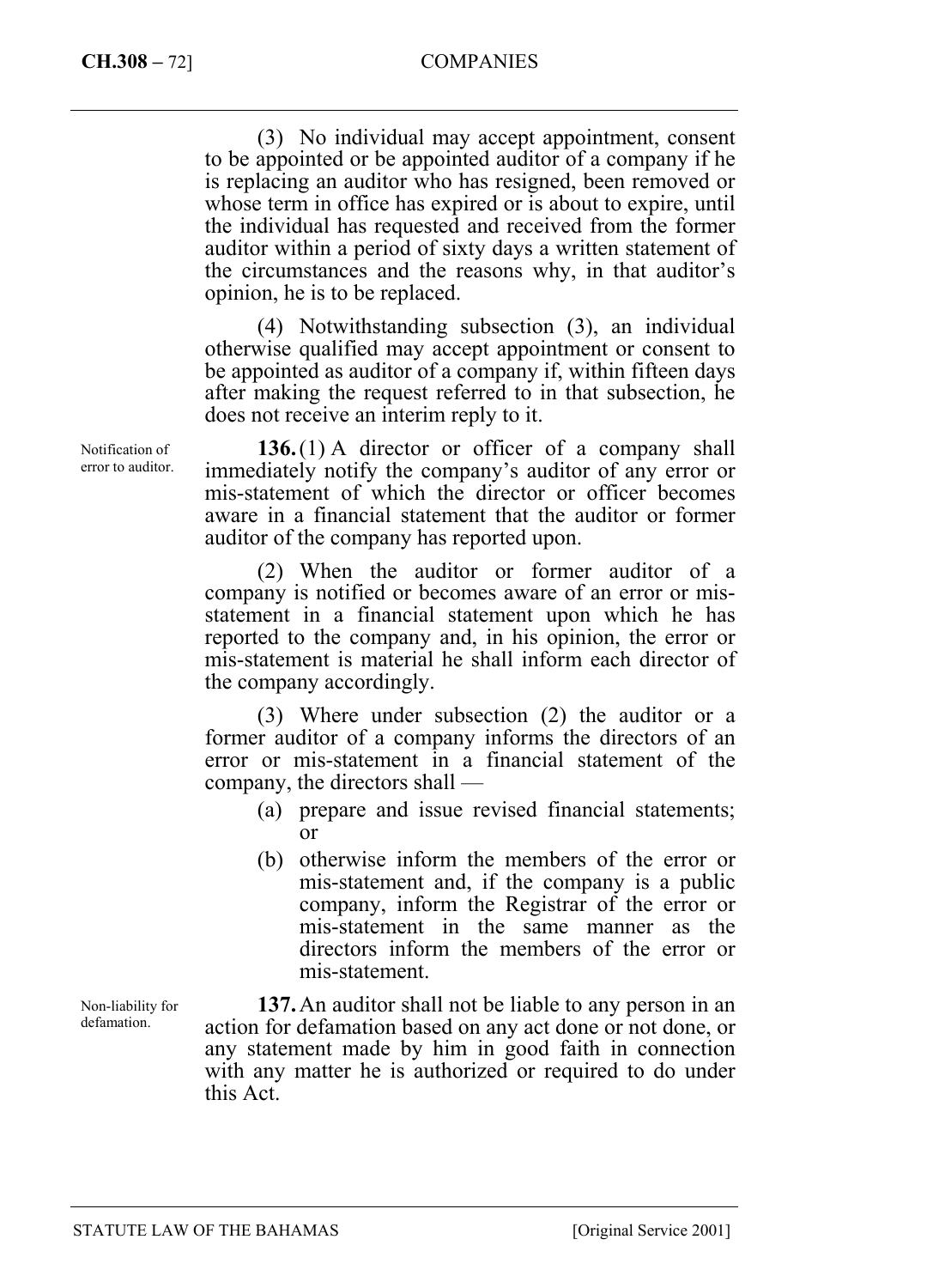Provision as to liability of officers and auditors.

**138.** (1) Subject to this section, any provision, whether contained in the articles of a company or in any contract with a company or otherwise, for exempting any officer of the company or any person, whether an officer of the company or not, employed by the company as auditor from or indemnifying him against any liability which by virtue of any rule of law would otherwise attach to him in respect of any negligence, default, breach of duty or breach of trust of which he may be guilty in relation to the company shall be void.

(2) Nothing in this section shall operate to deprive any person of any exemption or right to be indemnified in respect of anything done or omitted to be done by him while any such provision was in force.

(3) Notwithstanding anything contained in this section, a company may, in pursuance of any such provision referred to in subsection (1), indemnify and such officer or auditor against any liability incurred by him in defending any proceedings, whether civil or criminal in which judgment is given in his favour or in which he is acquitted.

(4) This section shall not apply to private companies.

#### *Receivers*

**139.** (1) Where any person —

- (a) obtains an order for the appointment of a receiver of any of the property of a company;
- (b) who as a debenture holder becomes entitled to realise his security interest and appoints a receiver of any assets of a company pursuant to the instrument creating the debenture; or
- (c) appoints a receiver, pursuant to any Act, instrument or rule of law, of any of the property of a company or enters possession of any property of a company under the powers contained in any charge,

––––––––––––––––––––––––––––––––––––––––––––––––––––––––––––––––––––––––––––

he shall give, within ten days from the date of the order, appointment or entry into possession, notice thereof to the Registrar, who shall cause the same to be filed in the company's file at the Registry.

Appointment and registration of receiver.

*28 of 1994, s. 19.*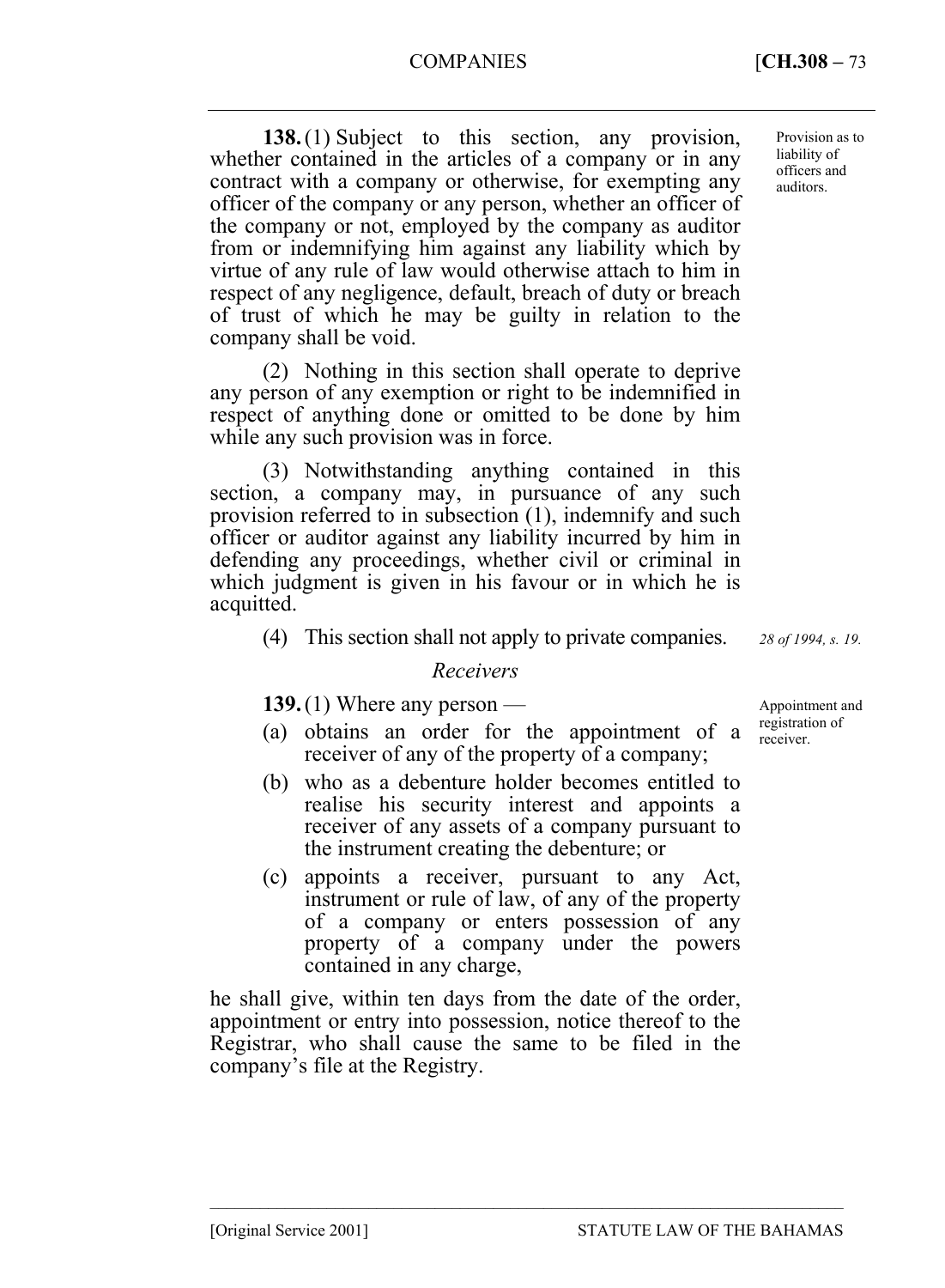- $(2)$  When —
- (a) a person who has been appointed a receiver of property of a company ceases to act as receiver; or
- (b) a person who has entered into possession of any property of a company goes out of possession of that property,

he shall, within ten days of his having done so, give notice of his doing so in the approved form to the Registrar, who shall enter the notice in the company's file at the Registry.

**140.** Where a receiver or a receiver-manager of any assets of a company has been appointed for the benefit of debenture holders, every invoice, order of goods or business letter issued by or on behalf of the company or the receiver, being a document on or in which the name of the company appears, shall contain a notice that a receiver or a receiver-manager has been appointed.

**141.** (1) A person may not be appointed a receiver or receiver-manager of any assets of a company, and may not act as such a receiver or receiver-manager, if the person —

- (a) is a body corporate;
- (b) is an undischarged bankrupt; or
- (c) is disqualified from being a trustee under a trust deed executed by the company or would be so disqualified if a trust deed had been executed by the company.

(2) If a person who was appointed to be a receiver or receiver-manager becomes disqualified under subsection (1) or under any provision contained in a debenture or trust deed, another person may be appointed in his place by the persons who are entitled to make the appointment or by the court; but a receivership is not terminated or interrupted by the occurrence of the disqualification.

(3) This section applies to a person appointed a receiver or receiver-manager whether so appointed before or after the commencement of this Act.

**142.** A receiver of any property of a company may, subject to the rights of secured creditors, receive the income from the property, pay the liabilities connected with the property, and realise the security interest of those

Notice of receivership.

Disqualified receivers.

Functions of receiver.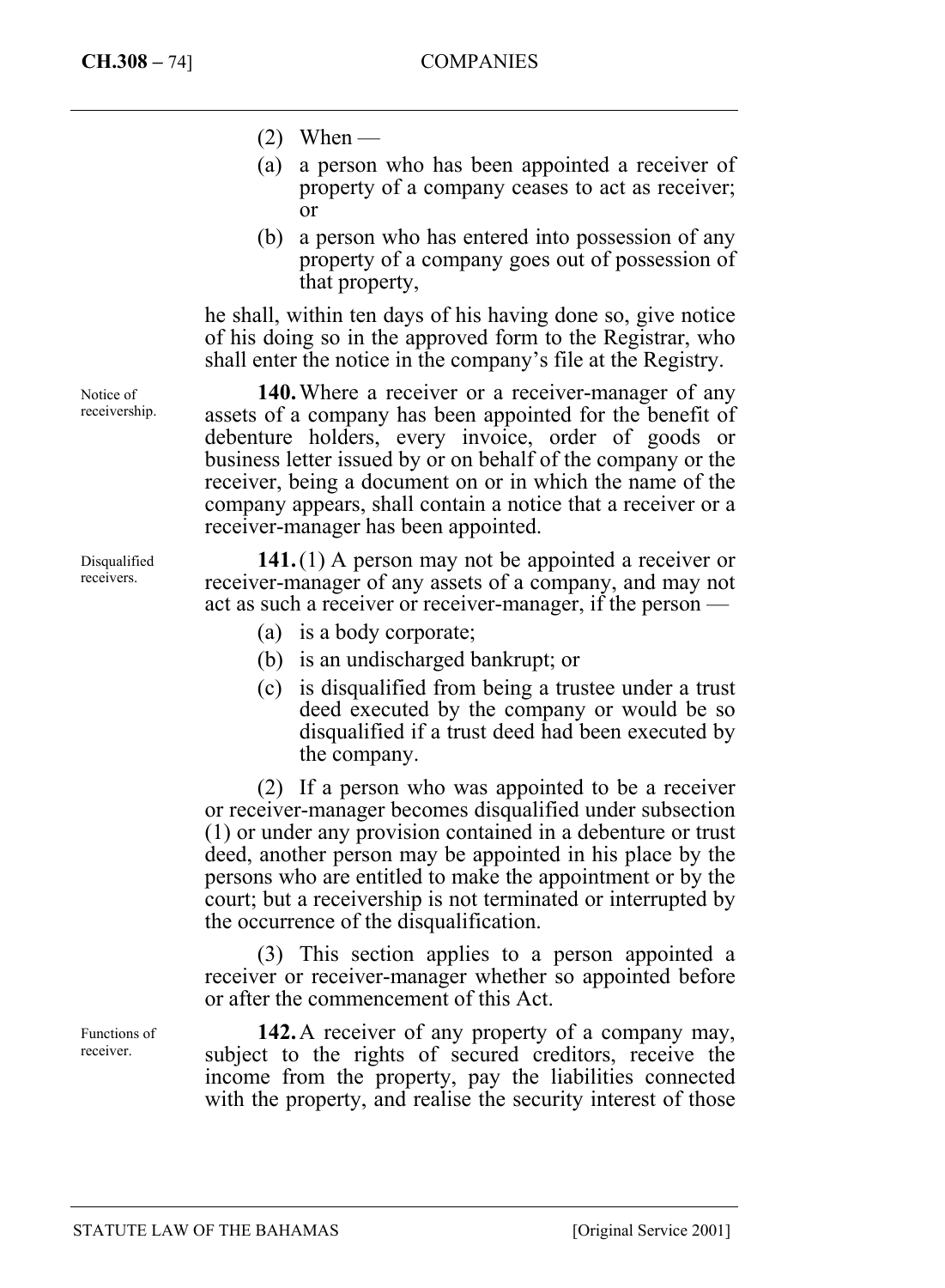on behalf of whom he is appointed; but except to the extent permitted by the court, he may not carry on the business of the company.

**143.** A receiver of a company may, if he is also appointed manager of the company, carry on any business of the company to protect the security interest of those on behalf of whom he is appointed. Functions of receivermanager.

**144.** A receiver or receiver-manager of a company appointed by the court shall act in accordance with the directions of the court. Court appointed

**145.** A receiver or receiver-manager of a company appointed under an instrument shall act in accordance with that instrument and any directions of the court given under section 148.

**146.** (1) A receiver or receiver-manager of a company appointed under an instrument shall —

- (a) act honestly and in good faith; and
- (b) deal with any property of the company in his possession or control in a commercially feasible manner.

(2) The burden of proving that a receiver or receiver-manager of the company did not act in accordance with any provision of this section shall lie on the person making the allegation.

147. A receiver or receiver-manager of a company shall —

- (a) immediately give notice of his appointment to the Registrar and of his discharge;
- (b) take into his custody and control the property in accordance with the court order or instrument under which he is appointed;
- (c) open and maintain a bank account in his name as receiver or receiver-manager of the company for the moneys of the company coming under his control;
- (d) keep detailed accounts of all transactions carried out by him as receiver or receiver-manager;

––––––––––––––––––––––––––––––––––––––––––––––––––––––––––––––––––––––––––––

 $\overline{a}$ 

# receiver.

Receiver under instrument.

Duty of care.

<sup>1</sup> It appears that the word "not" has been inadvertently omitted from the revised version of this Act. The editor has made a decision to retain the word "not", together with this note drawing attention to its retention.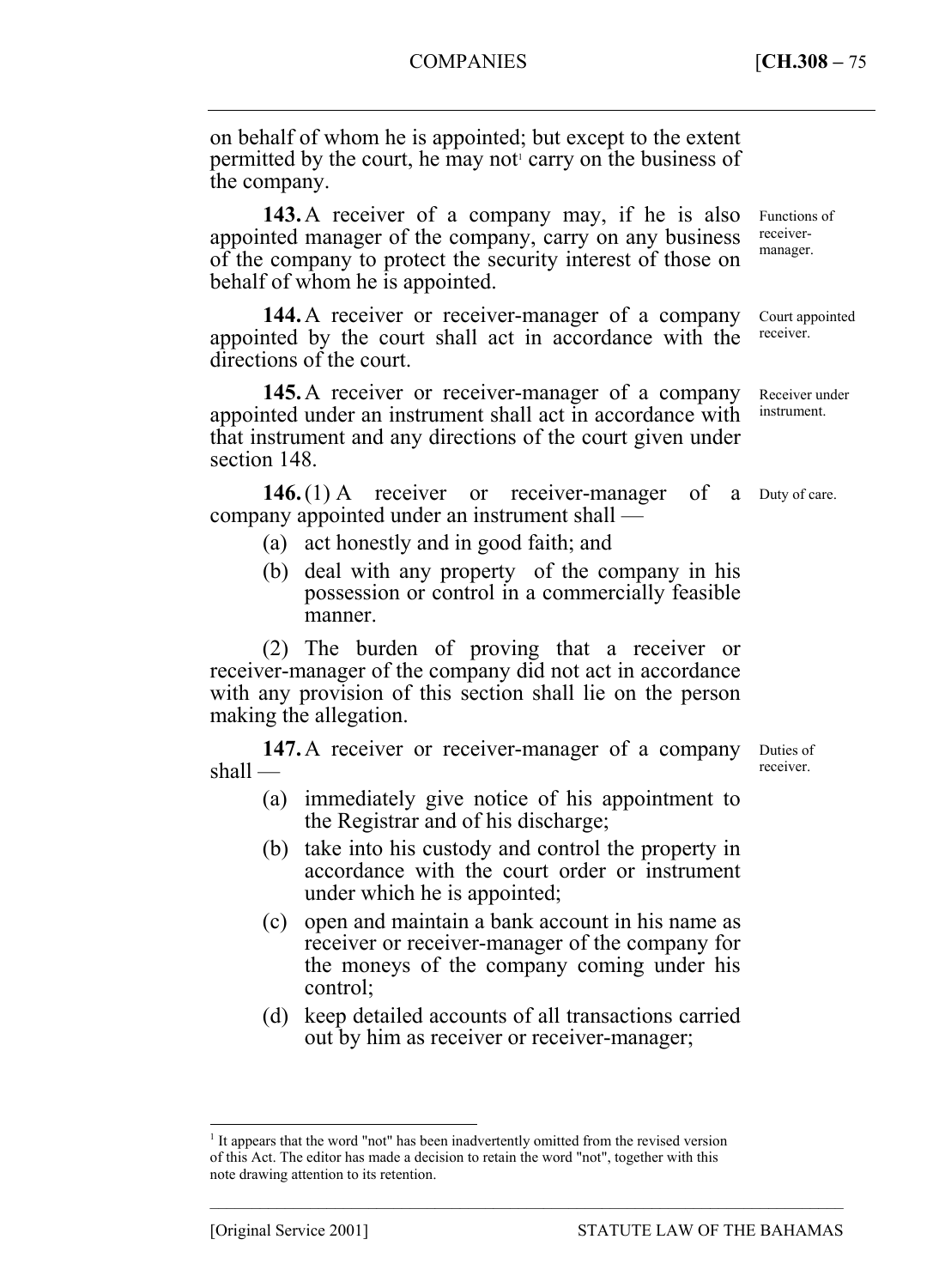- (e) keep accounts of his administration, which shall be available during usual business hours for inspection by the directors of the company;
- (f) prepare financial statements of his administration at such intervals as the court may direct or as his instrument of appointment may require;
- (g) upon completion of his duties, render a final account of his administration, in the form approved for the purposes of paragraph (f); and
- (h) file with the Registrar a copy of any financial statement mentioned in paragraph (f) and any final account mentioned in paragraph (g) within fifteen days of the preparation of the financial statement or rendering of the final account as the circumstances require.

**148.** Upon an application by a receiver or receivermanager of a company, whether appointed by the court or under an instrument, or upon an application by an interested person, the court may make any order it thinks fit, including —

- (a) an order appointing, replacing or discharging a receiver or receiver-manager and approving his accounts;
- (b) an order determining the notice to be given to any person, or dispensing with notice to any person;
- (c) an order declaring the rights of persons before the court or otherwise, or directing any person to do or abstain from doing anything;
- (d) an order fixing the remuneration of a receiver or receiver-manager;
- (e) an order requiring the receiver or receivermanager or a person by or on behalf of whom he is appointed —
	- (i) to make good any default in connection with the receiver or receiver-manager's custody or management of the property and business of the company,
	- (ii) to relieve any such person from any default on such terms as the court thinks fit, and
	- (iii) to confirm any act of the receiver or receiver-manager; and

Directions by court.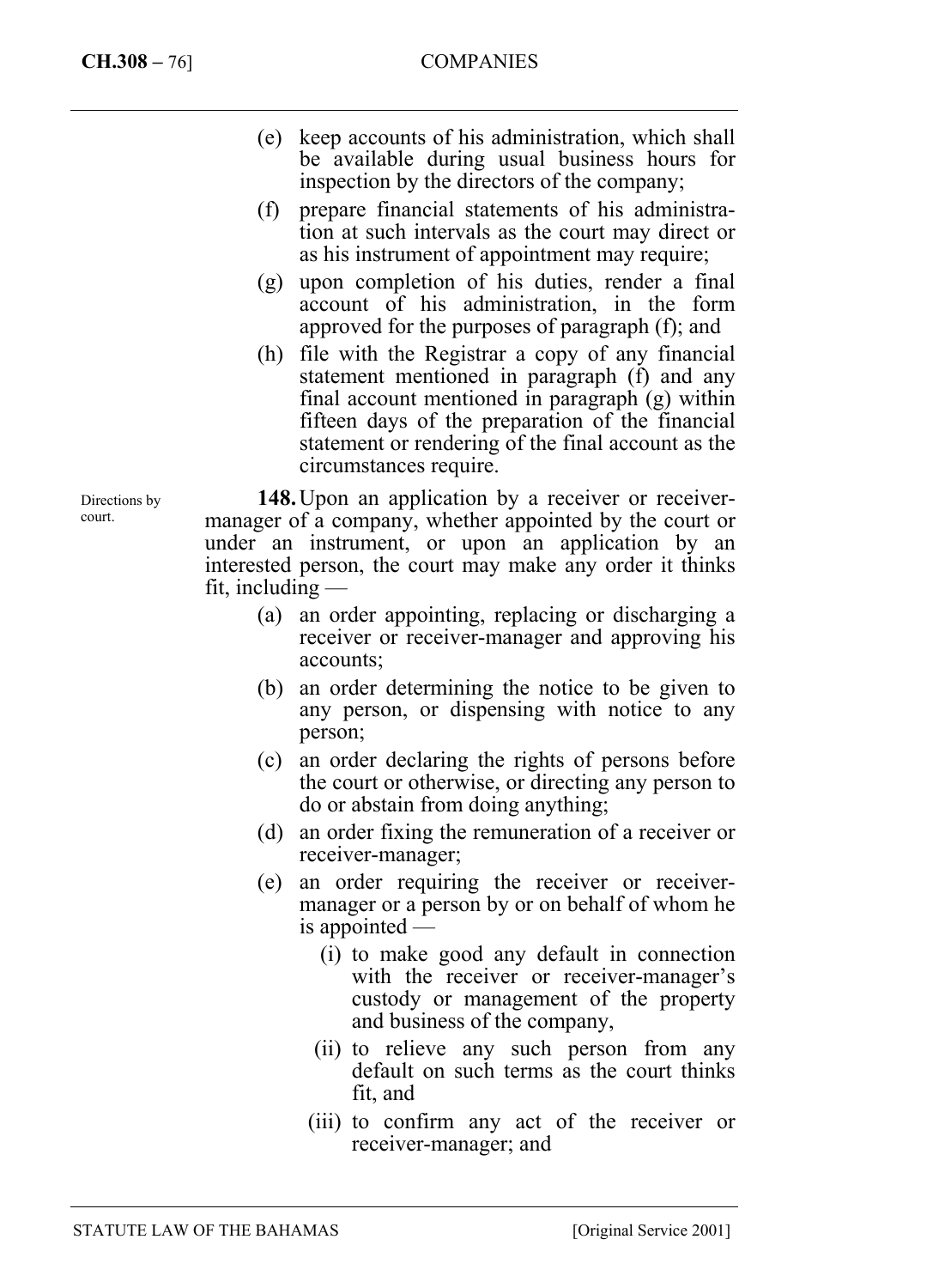(f) an order giving direction on any matter relating to the duties of the receiver or receiver-manager.

**149.** (1) A receiver of assets of a company appointed under section 139 —

- Preparation of statement for
- (a) shall be personally liable on any contract entered into by him in the performance of his functions, except to the extent that the contract otherwise provides; and
- (b) shall be entitled in respect of that liability to an indemnity out of the assets of which he was appointed to be receiver,

but nothing in this section shall limit any right to an indemnity that he would have, apart from this section, or shall limit his liability on a contract entered into without authority, or shall confer any right to indemnity in respect of that liability.

(2) Where the purported appointment of a receiver out of court is invalid because the charge under which the appointment purported to be made is invalid or because, in the circumstances of the case, the power of appointment under the charge was not exercisable or not wholly exercisable, the court may on application made to it  $-$ 

- (a) wholly or to such extent as it thinks fit exempt the receiver from personal liability in respect of anything done or omitted to be done by him, that, if the appointment had been valid would have been properly done or omitted to be done;
- (b) order that the person by whom the purported appointment was made, be personally liable to the extent to which that relief has been granted.

(3) Subsection (1) shall apply to a receiver appointed before or after the commencement of this Act.

**150.** (1) Where a receiver of the whole or substantially the whole, of the assets of a company is appointed under statement for section 139 —

Preparation of receiver.

- (a) the receiver shall immediately send notice to the company of his appointment;
- (b) within fourteen days after the receipt of the notice by the company or such longer period as may be allowed by the receiver, there shall be prepared by the company and submitted to the

––––––––––––––––––––––––––––––––––––––––––––––––––––––––––––––––––––––––––––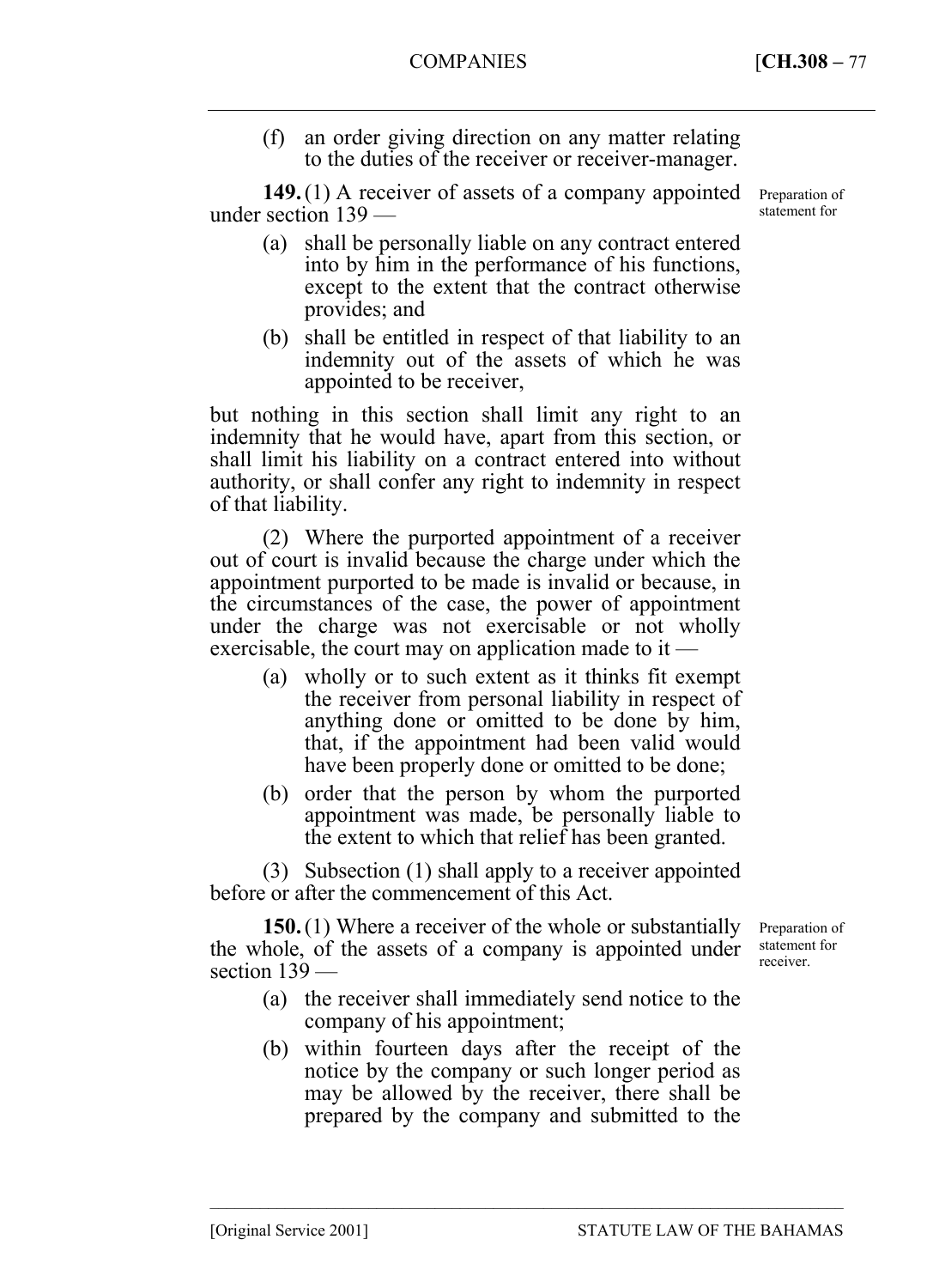receiver a statement in accordance with section 151 as to the affairs of the company; and

- (c) the receiver shall, within two months after the statement, send —
	- (i) to the Registrar and, if the receiver was appointed by the court, to the court, a copy of the statement and of any comments he sees fit to make thereon, and, in the case of the Registrar, also a summary of the statement and of his comments, if any, thereon,
	- (ii) to the company, a copy of those comments or, if the receiver does not see fit to make any comments, a notice to that effect,
	- (iii) to the trustee of the trust deed, a copy of the statement and those comments, if any, and
	- (iv) to the holders of all debentures belonging to the same class as the debentures in respect of which he was appointed, a copy of that summary.
- (2) The receiver shall —
- (a) within two months or such longer period as the court may allow, after the expiration of the period of twelve months from the date of his appointment and after every subsequent period of twelve months; and
- (b) within two months, or such longer period as the court may allow, after he ceases to act as receiver of the assets of the company,

send to the Registrar, and to the holders of debentures belonging to the same class as the debentures in respect of which the receiver was appointed, an abstract in a form approved by the Registrar.

- $(3)$  The abstract shall show —
- (a) the receiver's receipts and payments during the period of twelve months or, if the receiver ceases to act, during the period to which the last preceding abstract related up to the date of his ceasing to act; and
- (b) the aggregate amounts of his receipts and his payments during all preceding periods since his appointment.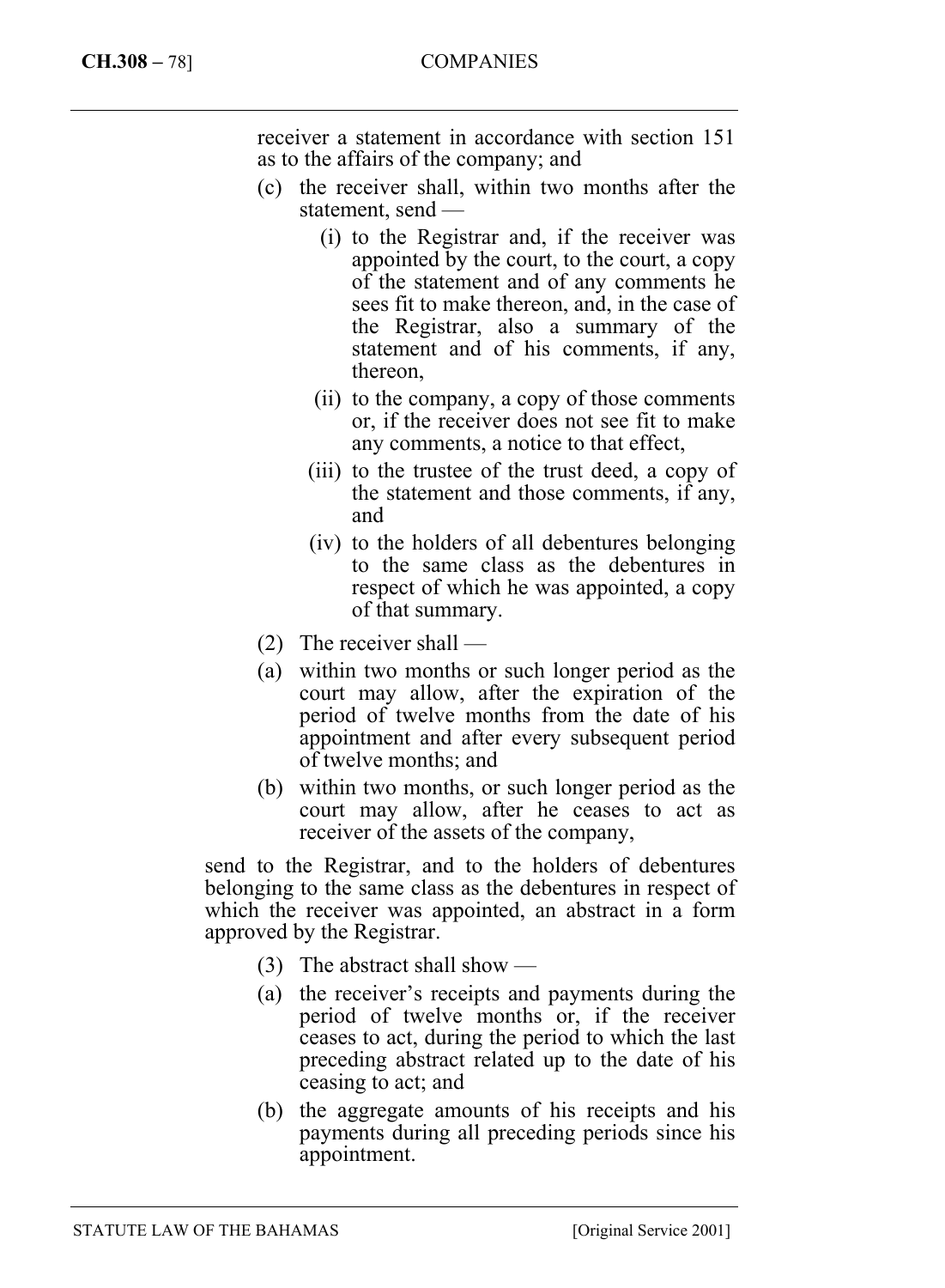#### COMPANIES [**CH.308 –** 79

(4) Subsection (1) shall not apply in relation to the appointment of a receiver to act with an existing receiver, or in place of a receiver who dies or ceases to act, except that, where that subsection applies to a receiver who dies or ceases to act before the subsection has been fully complied with, the references in paragraphs (b) and (c) of that subsection to the receivers include references to his successor and to any continuing receiver.

(5) If the company is being liquidated, this section and section 151 shall apply notwithstanding that the receiver and the liquidator are the same person, but with the necessary modifications.

(6) Nothing in subsection (2) affects the duty of a receiver to render proper accounts of his receipts and payments to the persons to whom, and at the times that, he is required to do so apart from that subsection.

**151.** (1) The statement as to the affairs of a company required by section 150 to be submitted to the receiver or successor shall show, as at the date of the receiver's appointment —

Content of statement.

- (a) the particulars of the company's assets, debts and liabilities;
- (b) the names, addresses and occupations of the company's creditors;
- (c) the security interests held by the company's creditors respectively;
- (d) the dates when the security interests were respectively created; and
- (e) such further information as may required by the receiver.

(2) The statement of the affairs of the company shall be submitted by, and be verified by, the signed declaration of at least one person who is, at the date of the receiver's appointment, a director, and by the secretary of the company at that date, or by such of the persons, hereafter in this subsection mentioned, as the receiver or his successor, subject to the directions of the Registrar, may require to submit and verify the statement namely, persons  $w$ ho —

- (a) are or have officers of the company;
- (b) have taken part in the formation of the company at any time within one year before the date of the receiver's appointment;

––––––––––––––––––––––––––––––––––––––––––––––––––––––––––––––––––––––––––––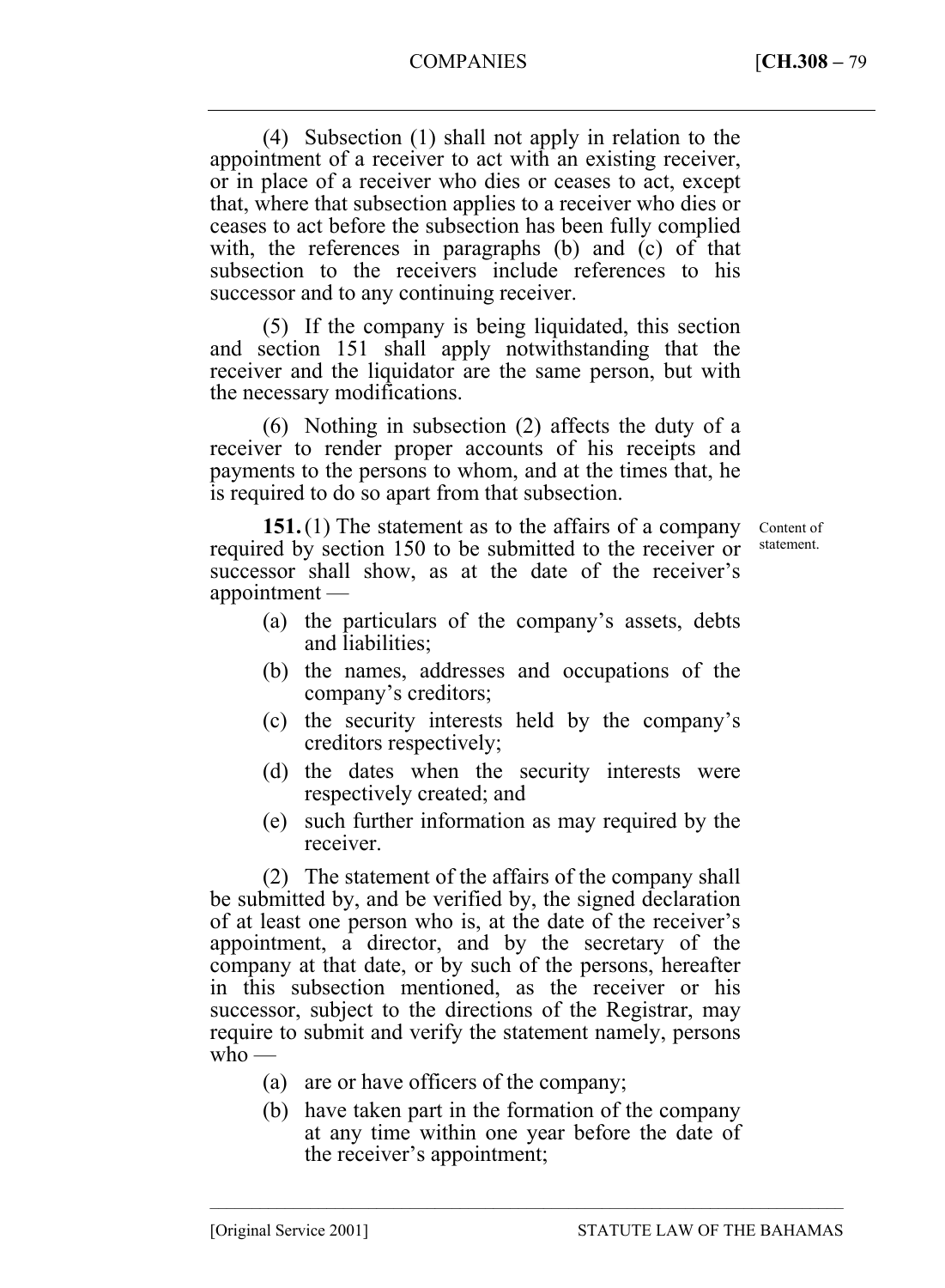- (c) are in the employment of the company, or have been in the employment of the company within that year and, in the opinion of the receiver, are capable of giving the information required; or
- (d) are or have been within that year officers of or in the employment of an affiliated company.

(3) Any person making or verifying the statement of affairs of a company or any part of it shall be allowed and paid by the receiver or his successor out of the receiver's receipts, such costs and expenses incurred in and about the making or verifying of the statement as the receiver or his successor considers reasonable, subject to an appeal to the court.

#### **PART V**

# **MERGER, CONSOLIDATION AND CONSEQUENTIAL MATTERS**

**152.** In this Part —

- "consolidated company" means the new company that results from the consolidation of two or more constituent companies;
- "consolidation" means the uniting of two or more constituent companies into a new company;
- "constituent company" means an existing company that is participating in a merger or consolidation with one or more existing companies;
- "merger" means the merging of two or more constituent companies into one of the constituent companies;
- "surviving company" means the constituent company into which one or more other constituent companies are merged.

**153.** (1) Two or more solvent companies may merge or consolidate in accordance with subsections (3) to (5).

(2) One or more companies may merge or consolidate with one or more companies incorporated under this Act in accordance with subsections (3) to (5) if the surviving company or the consolidated company shall satisfy the requirements of this Act.

Definitions for purposes of Part V.

Merger and consolidation.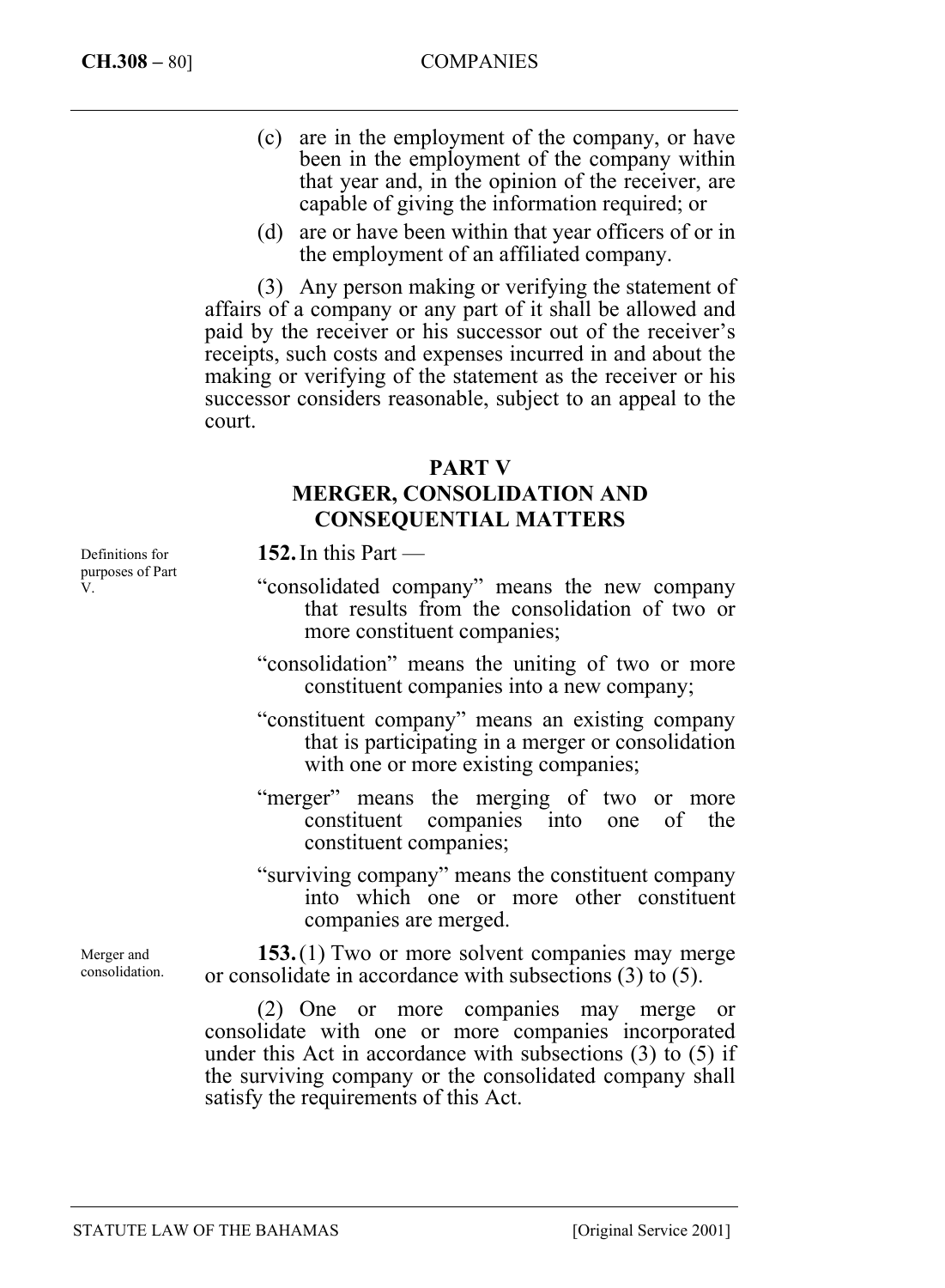COMPANIES [**CH.308 –** 81

(3) The directors of each constituent company that proposes to participate in a merger or consolidation shall approve a written plan of merger or consolidation containing, as the case requires —

- (a) the name of each constituent company and the name of the surviving company or the consolidated company;
- (b) in respect of each constituent company
	- (i) the designation and number of outstanding share of each class or series of shares specifying each such class or series entitled to vote on the merger or consolidation, and
	- (ii) a specification of each such class or series, if any, entitled to vote as a class or series;
- (c) the terms and conditions of the proposed merger or consolidation, including the manner and basis of converting shares in each constituent company into shares, debt obligations or other securities in the surviving company or consolidated company, or money or other property, or a combination thereof;
- (d) in respect of a merger, a statement of any amendment to the memorandum or articles of the surviving company to be brought about by the merger; and
- (e) in respect of a consolidation, everything required to be included in the memorandum and articles for a company except statements as to facts not available at the time the plan of consolidation is approved by the directors.

(4) Some or all of the shares of the same class or series of shares in each constituent company may be converted into a particular or mixed kind of property and other shares of the class or series, or all the shares of other classes or series of shares, may be converted into other property.

(5) The following apply in respect of a merger or consolidation under this section —

(a) the plan of merger or consolidation shall be authorized by a resolution of members and the outstanding shares of a class or series of shares shall be entitled to vote on the merger or

––––––––––––––––––––––––––––––––––––––––––––––––––––––––––––––––––––––––––––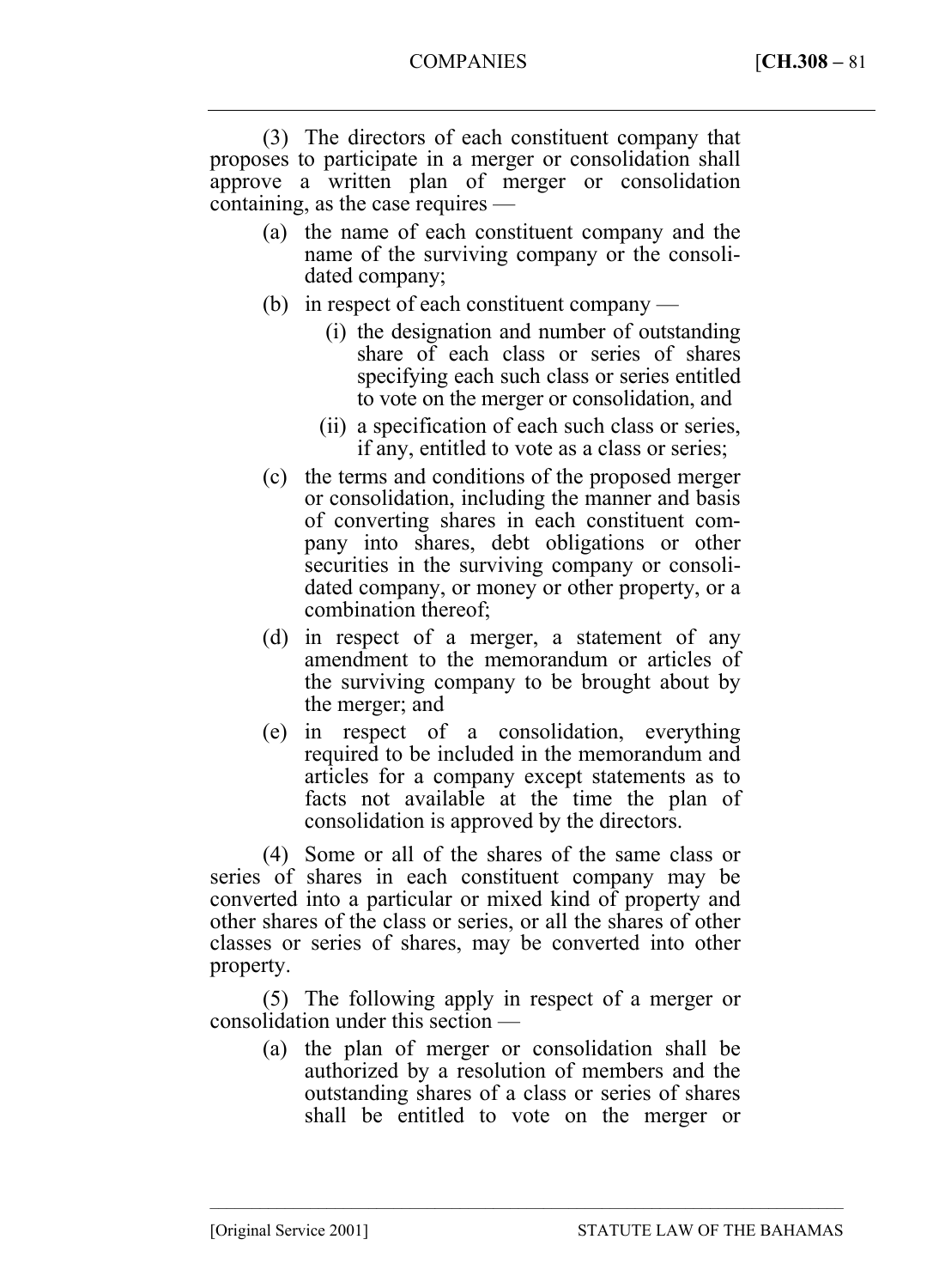#### **CH.308 –** 82] COMPANIES

consolidation as a class or series if the memorandum or articles so provide or if the plan of merger or consolidation contains any provisions that, if contained in a proposed amendment to the memorandum or articles, would entitle the class or series to vote on the proposed amendment as a class or series;

- (b) if a meeting of members is to be held, notice of the meeting, accompanied by a copy of the plan of merger or consolidation, shall be given to each member, whether or not entitled to vote on the merger or consolidation;
- (c) if it is proposed to obtain the written consent of members, a copy of the plan of merger or consolidation shall be given to each member, whether or not entitled to consent to the plan of merger or consolidation;
- (d) after approval of the plan of merger or consolidation by the directors and members of each constituent company, articles of merger or consolidation shall be executed by each company and shall contain —
	- (i) the plan of merger or consolidation and, in the case of consolidation, any statement required to be included in the memorandum and articles of a company incorporated under this Act,
	- (ii) the date on which the memorandum and articles of each constituent company were registered by the Registrar,
	- (iii) the manner in which the merger or consolidation was authorized with respect to each constituent company;
- (e) the articles of merger or consolidation shall be submitted to the Registrar who shall retain and register them in the register of companies;
- (f) upon the registration of the articles of merger or consolidation, the Registrar shall issue a certificate under his hand and seal certifying that the articles of merger or consolidation have been registered.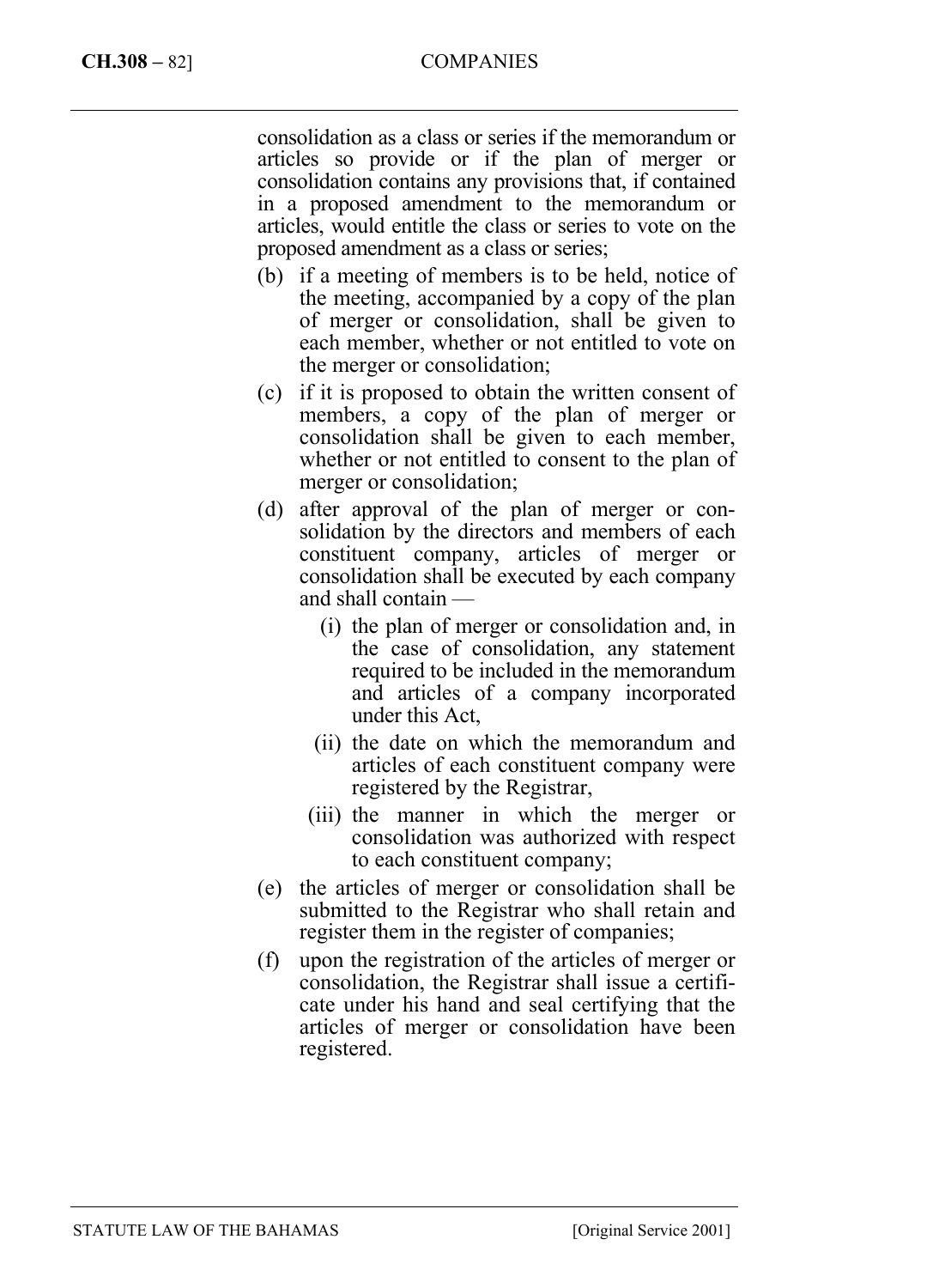(6) A certificate of merger or consolidation issued by the Registrar shall be *prima facie* evidence of compliance with all requirements of this Act in respect of the merger or consolidation.

**154.** (1) A parent company may merge with one or more subsidiary companies without the authorization of the members of any company, in accordance with subsections (2) to (6), if the surviving company is a company incorporated under and shall satisfy the requirements of this Act.

Merger with subsidiary.

(2) The parent company shall approve a written plan of merger containing —

- (a) the name of each constituent company and the name of the surviving company;
- (b) in respect of each constituent company
	- (i) the designation and number of outstanding shares of each class and series of shares, and
	- (ii) the number of shares of each class and series of shares in each subsidiary company owned by the parent company; and
- (c) the terms and conditions of the proposed merger, including the manner and basis of converting shares in each company to be merged into shares, debt obligations or other securities in the surviving company, or money or other property, or a combination thereof.

(3) Some or all of the shares of the same class or series of shares in each company to be merged may be converted into property of a particular or mixed kind and other shares of the class or all shares of other classes or series of shares, may be converted into other property; but, if the parent company is not the surviving company, shares of each class and series of shares in the parent company may only be converted into similar shares of the surviving company.

(4) A copy of the plan of merger or an outline thereof shall be given to every member of each subsidiary company to be merged unless the giving of that copy of outline has been waived by that member.

(5) Articles of merger shall be executed by the parent company and shall contain —

––––––––––––––––––––––––––––––––––––––––––––––––––––––––––––––––––––––––––––

(a) the plan of merger;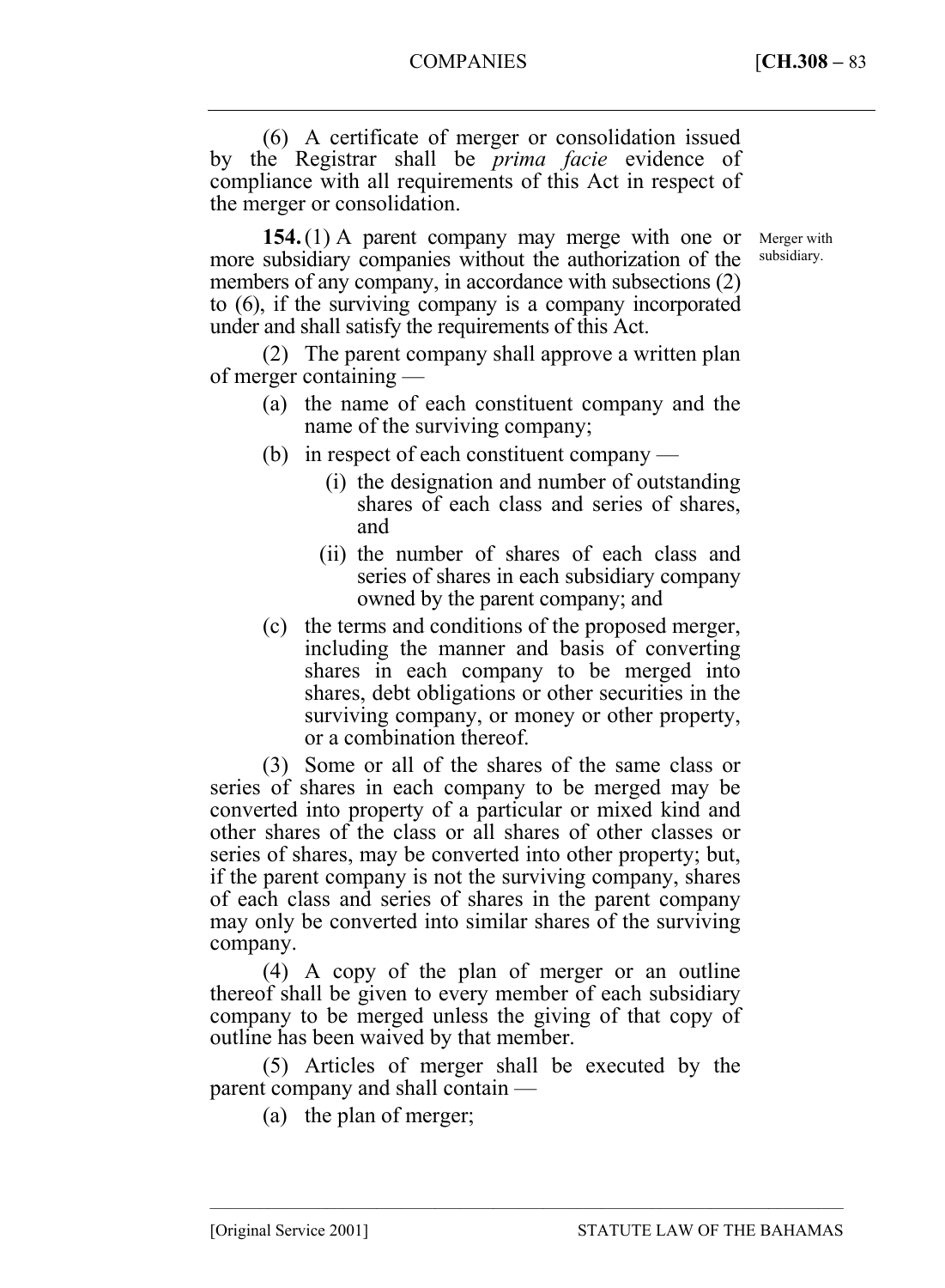- (b) the date on which the memorandum and articles of each constituent company were registered by the Registrar; and
- (c) if the parent company does not own all the shares in each subsidiary company to be merged, the date on which a copy of the plan of merger or an outline thereof was made available to the members of each subsidiary company.

(6) The articles of merger shall be submitted to the Registrar who shall retain and register them in the register of companies.

(7) Upon the registration of the articles of merger, the Registrar shall issue a certificate under his hand and seal certifying that the articles of merger have been registered.

(8) A certificate of merger issued by the Registrar shall be *prima facie* evidence of compliance with all the requirements of this Act in respect of the merger.

**155.** (1) A merger or consolidation shall be effective on the date the articles of merger or consolidation are registered by the Registrar or such date subsequent thereto, not exceeding thirty days, as is stated in the articles of merger or consolidation.

(2) As soon as a merger or consolidation becomes effective —

- (a) the surviving company or the consolidation company insofar as is consistent with its memorandum and articles, as amended or established by the articles of merger or consolidation, has all rights, privileges, immunities, powers, objects and purposes of each of the constituent companies;
- (b) in the case of a merger, the memorandum and articles of the surviving company are automatically amended to the extent, if any, that changes in its memorandum and articles are contained in the articles of merger;
- (c) in the case of a consolidation, the statements contained in the articles of consolidation that are required or authorized to be contained in the memorandum and articles of a company incorporated under this Act, are the memorandum and articles of the consolidated company;

Effect of merger or consolidation.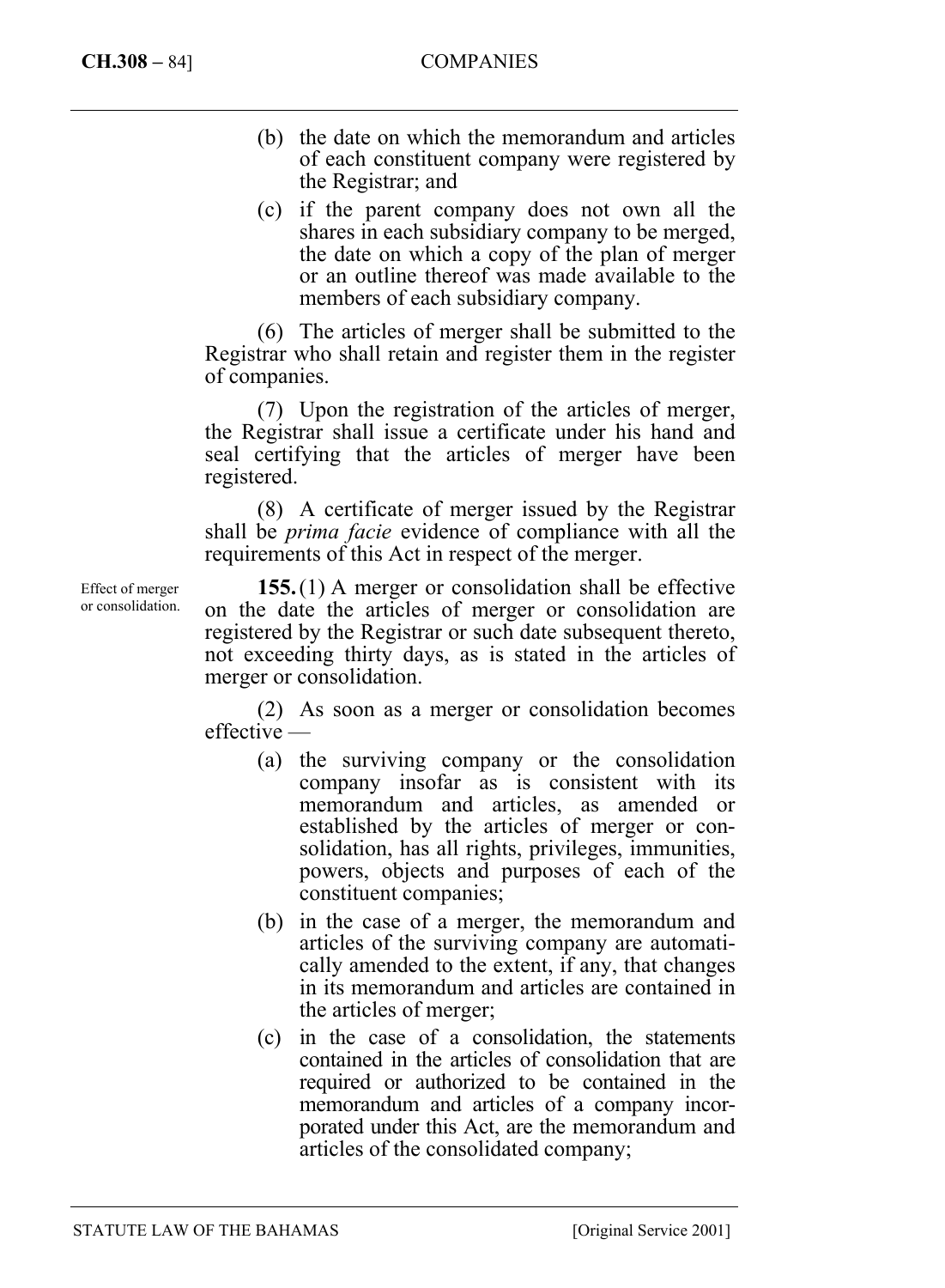- (d) property of every description, including choses in action and the business of each of the constituent companies, shall immediately vest in the surviving company or the consolidation company; and
- (e) the surviving company or the consolidated company shall be liable for all claims, debts, liabilities and obligations of each of the constituent companies.
- (3) Where a merger or consolidation occurs —
- (a) no conviction, judgment, ruling, order, claim, debt, liability or obligation due or to become due, and no cause existing, against a constituent company or against any member, director, officer or agent thereof, shall be released or impaired by the merger or consolidation; and
- (b) no proceedings, whether civil or criminal pending at the time of a merger or consolidation by or against a constituent company, or against any member, director, officer or agent thereof, are abated or discontinued by the merger or consolidation, but —
	- (i) the proceedings may be enforced, prosecuted, settled or compromised by or against the surviving company or the consolidated company or against the member, director, officer or agent, as the case may be, or
	- (ii) the surviving company or the consolidated company may be substituted in the proceedings for a constituent company.

(4) The Registrar shall strike off the register of companies —

- (a) a constituent company that is not the surviving company in a merger; and
- (b) a constituent company that participates in a consolidation.

**156.** Any sale, transfer, lease, exchange or other disposition of more than fifty per cent in value of the assets of a company, if not made in the usual manner or regular course of the business carried on by the company, shall be made as follows —

- Disposition of assets. *28 of 1994, s. 20.*
- (a) the proposed sale, transfer, lease, exchange or other disposition shall be approved by the directors;

––––––––––––––––––––––––––––––––––––––––––––––––––––––––––––––––––––––––––––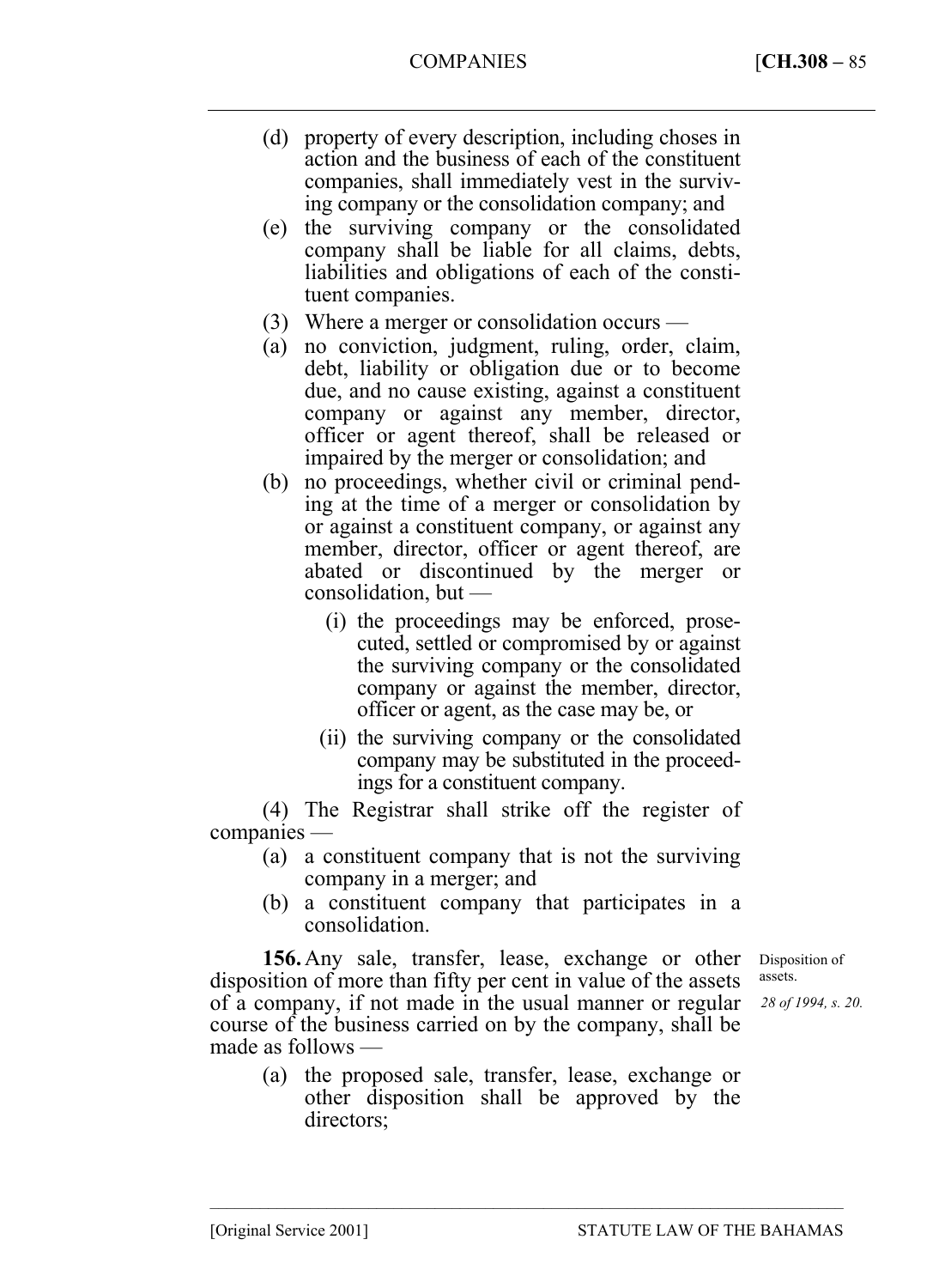- (b) upon approval of the proposed sale, transfer, lease, exchange or other disposition, the directors shall submit the proposal to the members for it to be authorized by a resolution of members;
- (c) if a meeting of members is to be held, notice of the meeting, accompanied by an outline of the proposal, shall be given to each member, whether or not he is entitled to vote on the sale, transfer, lease, exchange or other disposition; and
- (d) if it is proposed to obtain the written consent of members, an outline of the proposal shall be given to each member, whether or not he is entitled to consent to the sale, transfer, lease, exchange or other disposition.

**157.** (1) Subject to any limitations in the memorandum or articles —

- (a) shareholders holding ninety per cent of the votes of the outstanding shares entitled to vote; and
- (b) shareholders holding ninety per cent of the votes of the outstanding shares of each class and series of shares entitled to vote as a class or series,

on merger or consolidation under section 153 may give a written instruction to the company directing the company to redeem the shares held by the remaining shareholders.

(2) Upon receipt of the written instructions referred to in subsection (1), the company shall redeem the shares specified in the written instruction irrespective of whether or not the shares are by their terms redeemable.

(3) The company shall give written notice to each shareholder whose shares are to be redeemed stating the redemption price and the manner in which the redemption is to be effected.

Arrangements.

*28 of 1994, s. 21. 28 of 1994, , s. 21.* 

Redemption of minority shares.

**158.** (1) In this section "arrangement" means —

- (a) a reorganisation or reconstruction of a company;
- (b) a separation of two or more business carried on by a company;
- (c) any combination of any of the circumstances specified in paragraphs (a) and (b).

(2) If the directions of a company determine that it is in the best interests of the company or the creditors or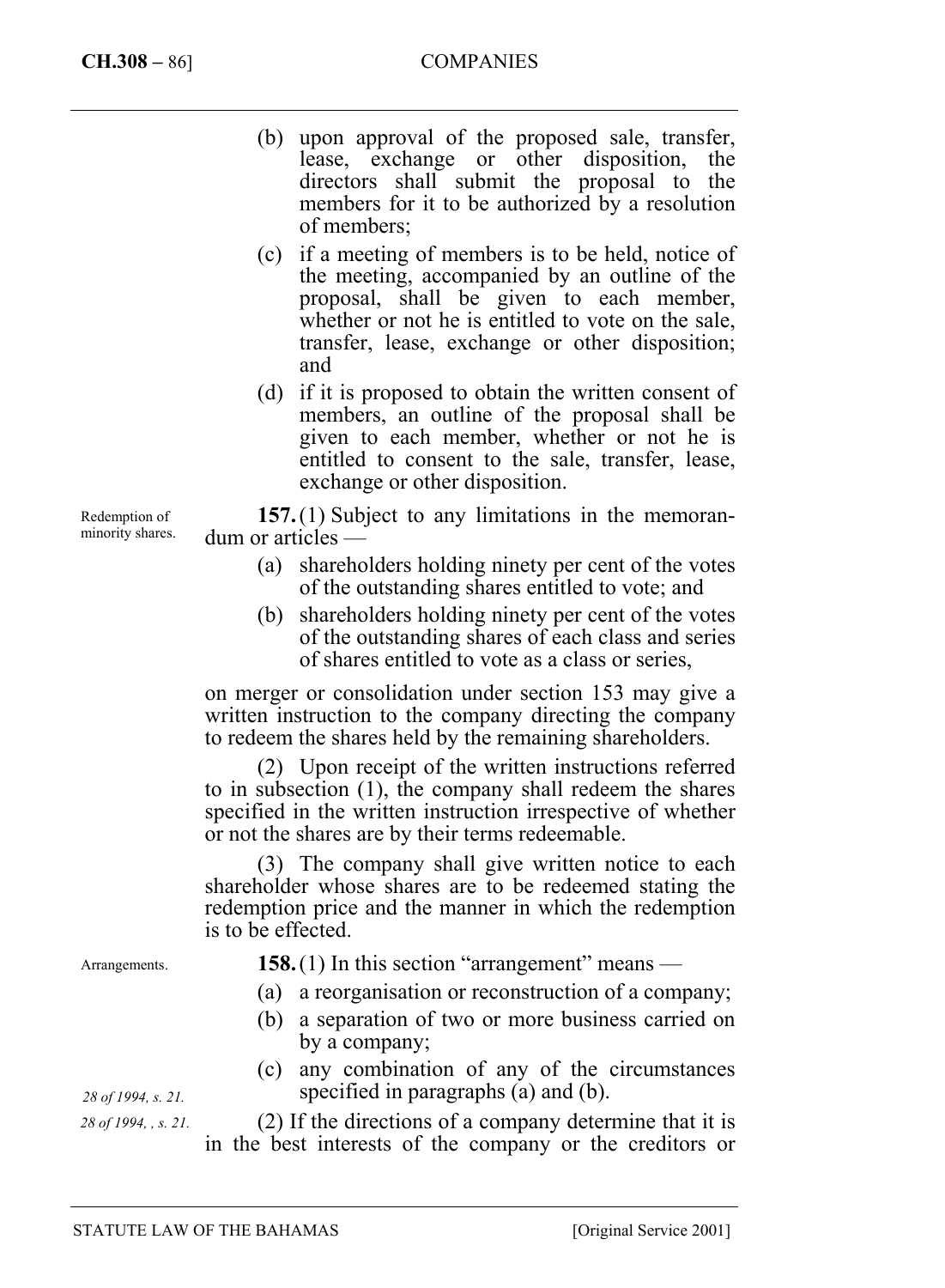members thereof, the directors of the company may by a resolution of directors, approve a plan of arrangement that contains the details of the proposed arrangement.

(3) Upon approval of the plan of arrangement by the members, the company shall make application to the court for approval of the proposed arrangement.

(4) The court may, upon an application made to it under subsection (3), make an interim or final order that is not subject to an appeal unless a question of law is involved, in which case notice of appeal shall be given within twenty days immediately following the date of the order and in making the order the court may —

- (a) determine what notice, if any, of the proposed arrangement is to be given to any person;
- (b) determine whether approval of the proposed arrangement by any person should be obtained and the manner of obtaining the approval;
- (c) determine whether any holder of shares, debt obligations or other securities in the company may dissent from the proposed arrangement and receive payment of the fair value of his shares, debt obligations or other securities under section 159;
- (d) conduct a hearing and permit any interested persons to appear; and
- (e) approve or reject the plan of arrangement as proposed or with such amendments as it may direct.

(5) Where the court makes an order approving a plan of arrangement, the directors of the company, if they are still desirous of executing the plan, shall confirm the plan of arrangement as approved by the court whether or not the court has directed any amendments to be made thereto.

(6) The directors of the company, upon confirming the plan of arrangement, shall —

- (a) give notice to the persons to whom the order of the court requires notice to be given; and
- (b) submit the plan of arrangement to those persons for such approval, if any, as the order of the court requires.

––––––––––––––––––––––––––––––––––––––––––––––––––––––––––––––––––––––––––––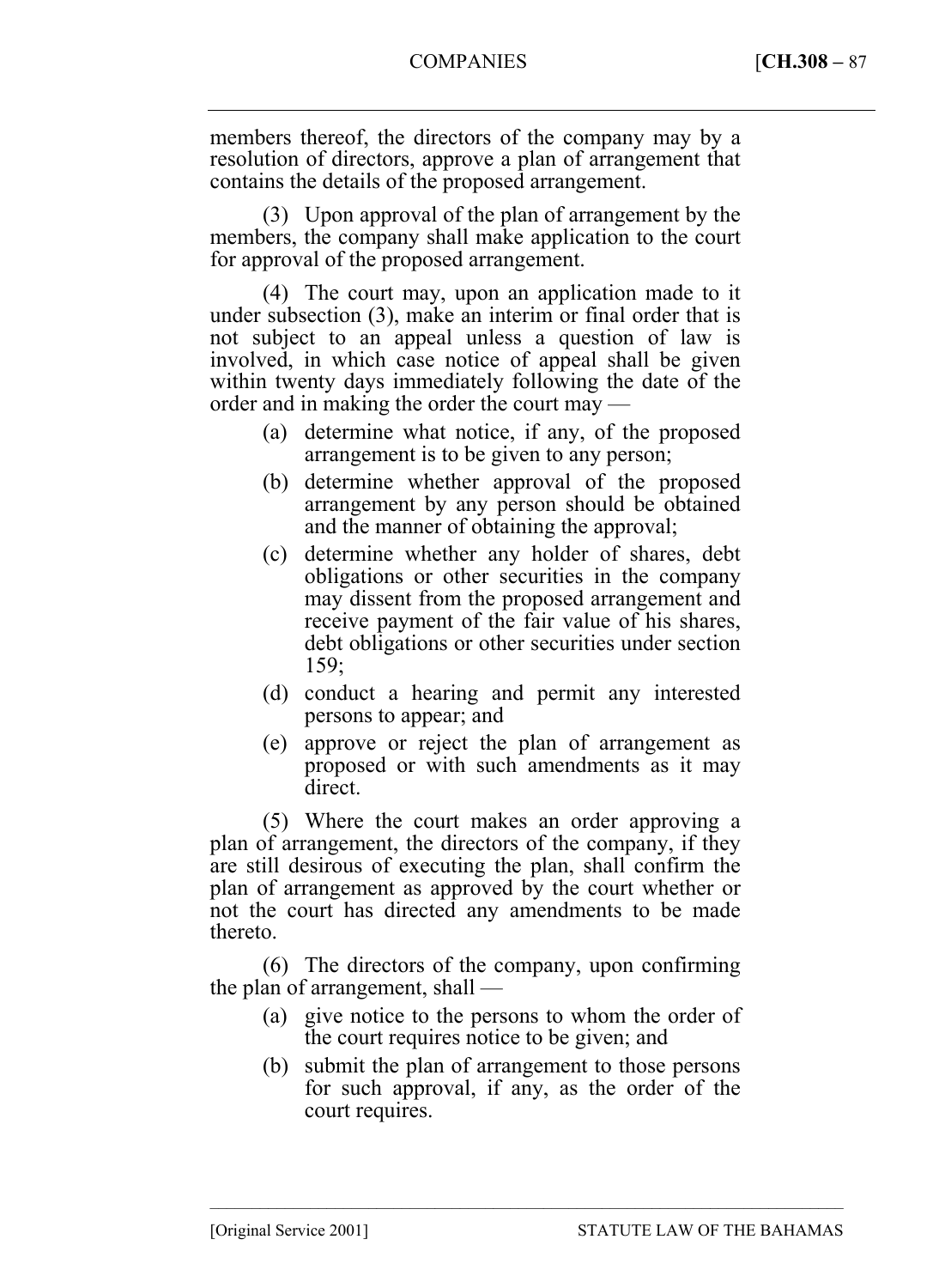#### **CH.308 –** 88] COMPANIES

(7) After the plan of arrangement has been approved by those persons by whom the order of the court may require approval, articles of arrangement shall be executed by the company and shall contain —

(a) the plan of arrangement;

- (b) the order of the court approving the plan of arrangement; and
- (c) the manner in which the plan of arrangement was approved, if approval was required by the order of the court.

(8) The articles of arrangement shall be submitted to the Registrar who shall retain and register them in the register of companies.

(9) Upon registration of the articles of arrangement, the Registrar shall issue a certificate under his hand and seal, certifying that the articles of arrangement have been registered.

(10) A certificate of arrangement issued by the Registrar shall be *prima facie* evidence of compliance with all requirements of this Act in respect of the arrangement.

(11) An arrangement shall be effective on the date the articles of arrangement are registered by the Registrar or on such date subsequent thereto not exceeding thirty days, as is stated in the articles of arrangement.

**159.** (1) A member of a company shall be entitled to payment of the fair value of his shares upon dissenting  $from -$ 

- (a) a merger, if the company is a constituent company, unless the company is the surviving company and the member continues to hold the same or similar shares;
- (b) a consolidation if the company is a constituent company;
- (c) any sale, transfer, lease, exchange or other disposition of more than fifty per cent of the assets or business of the company, if not made in the usual or regular course of the business carried on by the company, but not including —
	- (i) a disposition pursuant to an order of the court having jurisdiction in the matter,

Rights of dissenters.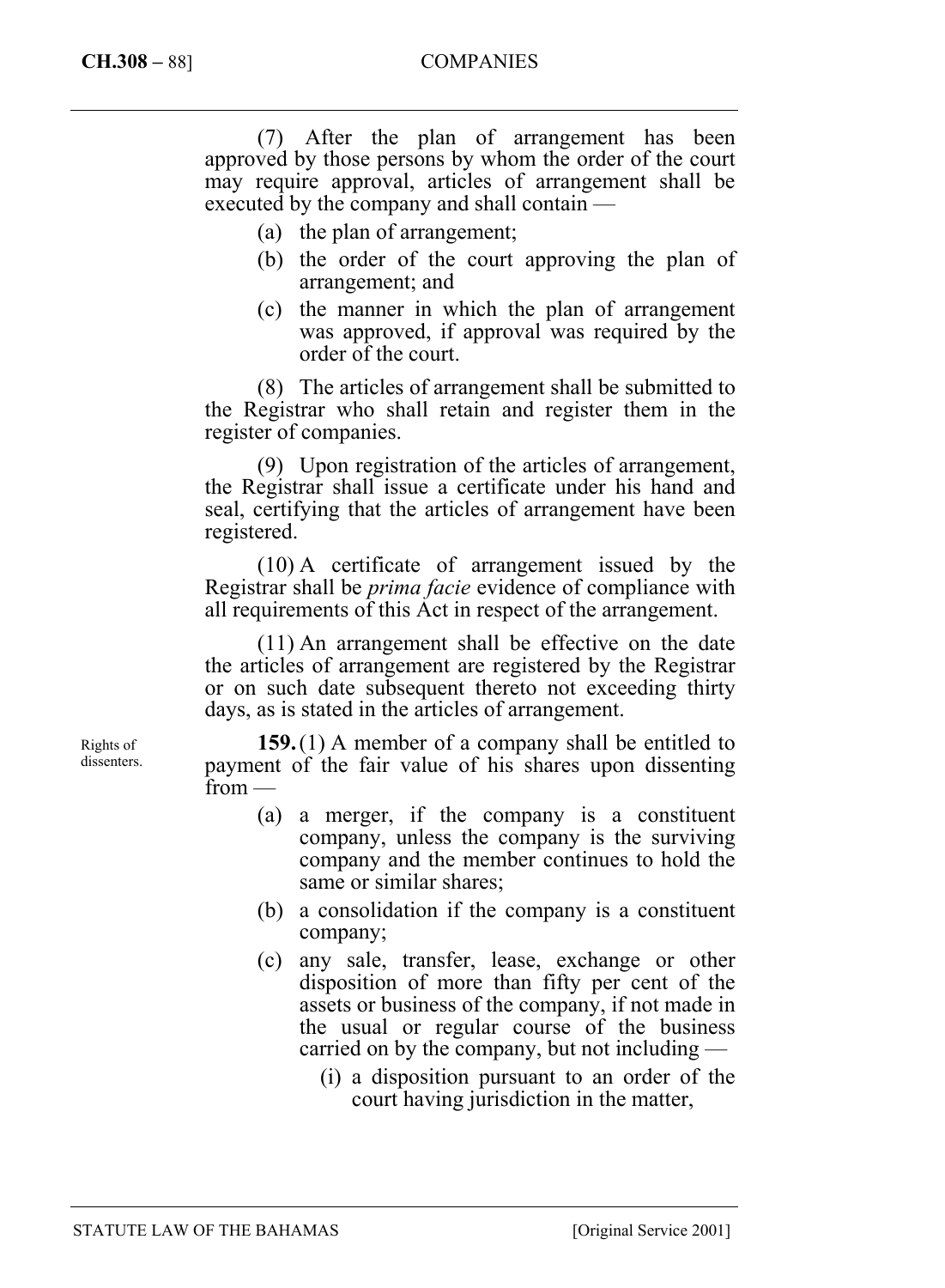- (ii) a disposition for money on terms requiring all or substantially all net proceeds to be distributed to the members in accordance with their respective interests within one year after the date of disposition, or
- (iii) a transfer pursuant to the power described in section 36;
- (d) a redemption of his shares by the company pursuant to section 157; and
- (e) an arrangement, if permitted by the court.

(2) A member who desires to exercise his entitlement under subsection (1) shall give to company, before the meeting of members at which the action is submitted to a vote, or at the meeting before the vote, written objection to the action; but an objection shall not be required from a member to whom the company did not give notice of the meeting in accordance with this Act or where the proposed action is authorized by written consent of members without a meeting.

(3) An objection under subsection (2) shall include a statement that the member proposes to demand payment for his shares if the action is taken.

(4) Within twenty days immediately following the date on which the vote of members authorizing the action is taken, or the date on which written consent of members without a meeting is obtained, the company shall give written notice of the authorization or consent to each member who gave written objection or from whom written objection was not required, except those members who voted for, or consented to in writing, the proposed action.

(5) A member to whom the company was required to give notice and who elects to dissent shall, within twenty days immediately following the date on which the notice referred to in subsection (4) is given, give to the company a written notice of his decision to elect to dissent, stating —

- (a) his name and address;
- (b) the number and classes or series of shares in respect of which he dissents; and
- (c) a demand for payment of the fair value of his shares,

––––––––––––––––––––––––––––––––––––––––––––––––––––––––––––––––––––––––––––

and a member who elects to dissent from a merger under section 154 shall give to the company a written notice of his decision to elect to dissent within twenty days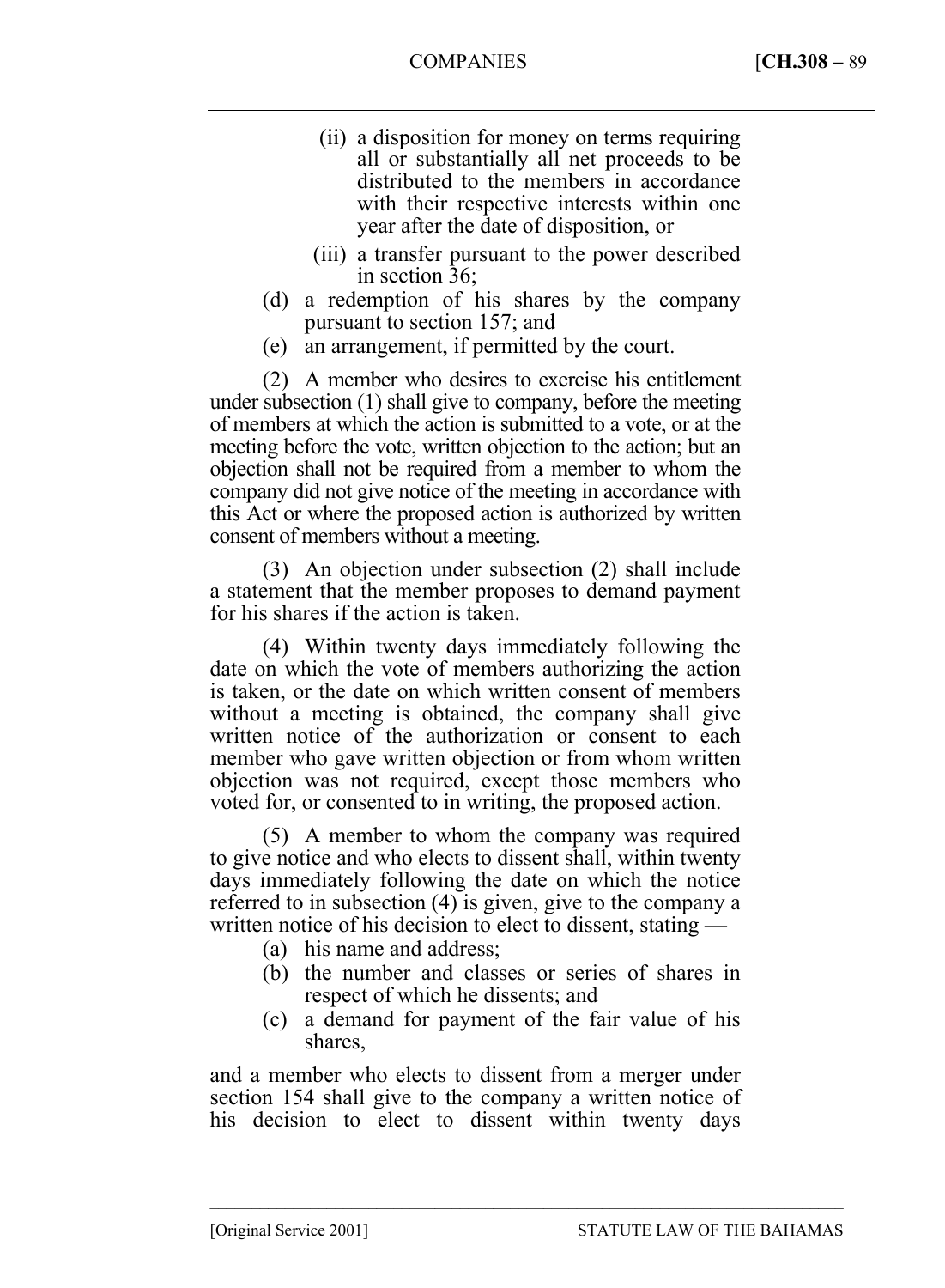immediately following the date on which the copy of the plan of merger or an outline thereof is given to him in accordance with section 153.

(6) A member who dissents shall do so in respect of all shares that he holds in the company.

(7) Upon the giving of a notice of election to dissent, the member to whom the notice relates shall cease to have any of the rights of a member except the right to be paid the fair value of his shares.

(8) Within seven days immediately following the date of the expiration of the period within which members may give their notices of election to dissent, or within seven days immediately following the date on which the proposed action is put into effect, whichever is later, the company or, in the case of a merger or consolidation, the surviving company or the consolidated company, shall make a written offer to each dissenting member to purchase his shares at a specified price that the company determines to be their fair value; and if, within thirty days immediately following the date on which the offer is made the company making the offer and the dissenting member agree upon the price to be paid for his shares the company shall pay to the member the amount in money upon the surrender of the certificates representing his shares.

(9) If the company and a dissenting member fail, within the period of thirty days referred to in subsection (8), to agree on the price to be paid for the shares owned by the member, within twenty days immediately following the date on which the period of thirty days expire, the following shall apply —

- (a) the company and the dissenting member shall each designate an appraiser;
- (b) the two designated appraiser together shall designate a third appraiser;
- (c) the three appraisers shall fix the fair value of the shares owned by the dissenting member as of the close of business on the day prior to the date on which the vote of members authorizing the action was taken or the date on which written consent of members without a meeting was obtained, excluding any appreciation or depreciation directly or indirectly induced by the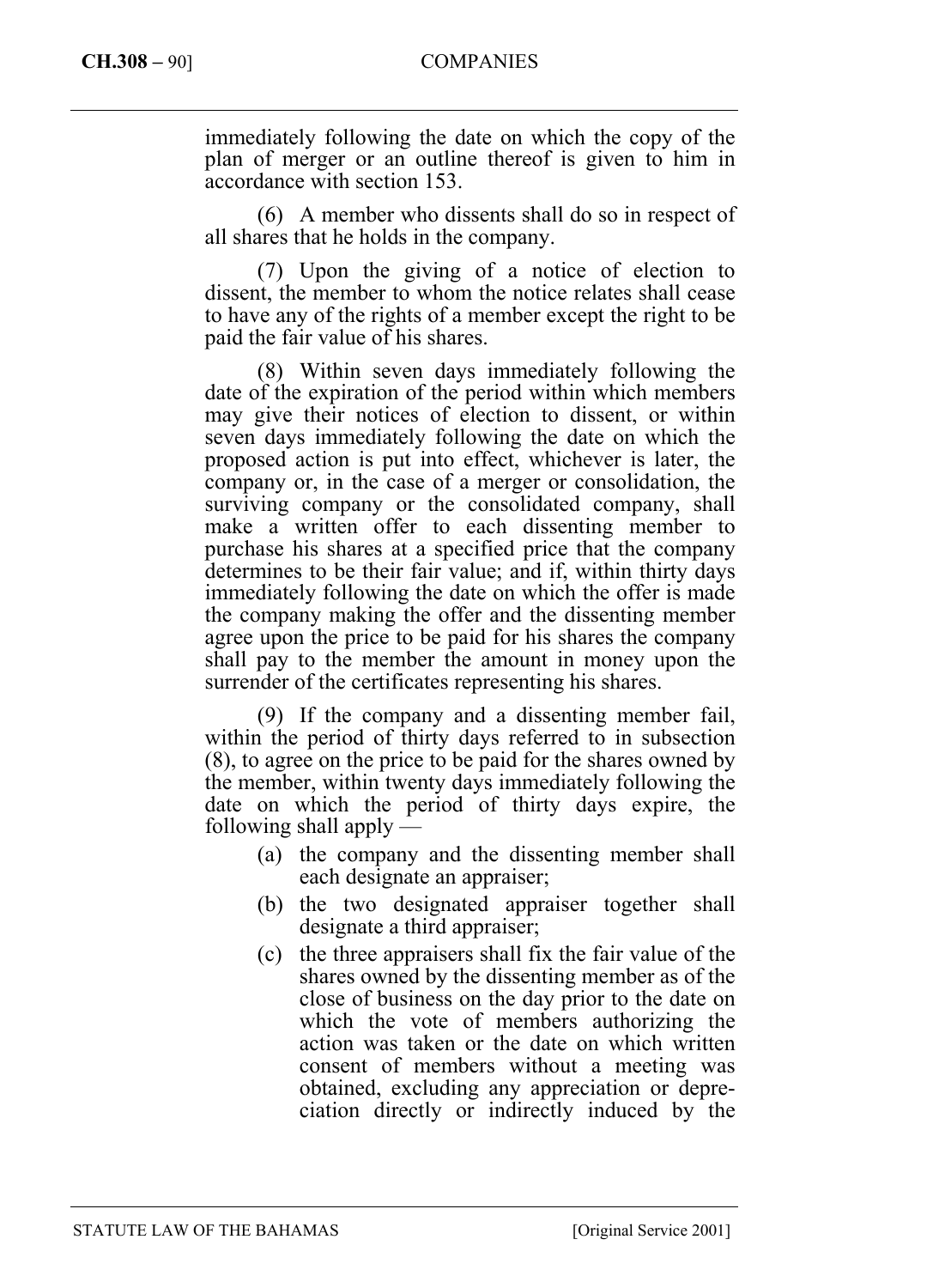action or its proposal, and that value is binding on the company and the dissenting member for all purposes; and

(d) the company shall pay to the member the amount in money upon the surrender by him of the certificates representing his shares.

(10) Shares acquired by the company pursuant to subsection (8) or (9) shall be cancelled, but if the shares are shares of a surviving company, they shall be available for reissue.

(11) The enforcement by a member of his entitlement under this section shall exclude the enforcement by the member of a right to which he would otherwise be entitled by virtue of his holding shares, except that this section shall not exclude the right of the member to institute proceedings to obtain relief on the ground that the action is illegal.

### **PART VI INCORPORATION AND REGISTRATION OF OTHER COMPANIES**

# *Incorporation of Companies without Share Capital*

**160.** Sections 161 to 169 shall apply to non-profit companies only.

Application of sections 161 to 169. *28 of 1994, s. 22.*  memorandum.

161. The memorandum of a non-profit company shall Form of state —

- (a) the restrictions on the undertaking that the company is to carry on;
- (b) that the company has no authorized share capital and is to be carried on without pecuniary gain to its members and that any profits or other accretions to the company are to be used in furthering its undertaking;
- (c) if the undertaking of the company is of a social nature the address in full of the club house or similar building maintained by the company; and
- (d) that each first director becomes a member of the company upon its incorporation.

––––––––––––––––––––––––––––––––––––––––––––––––––––––––––––––––––––––––––––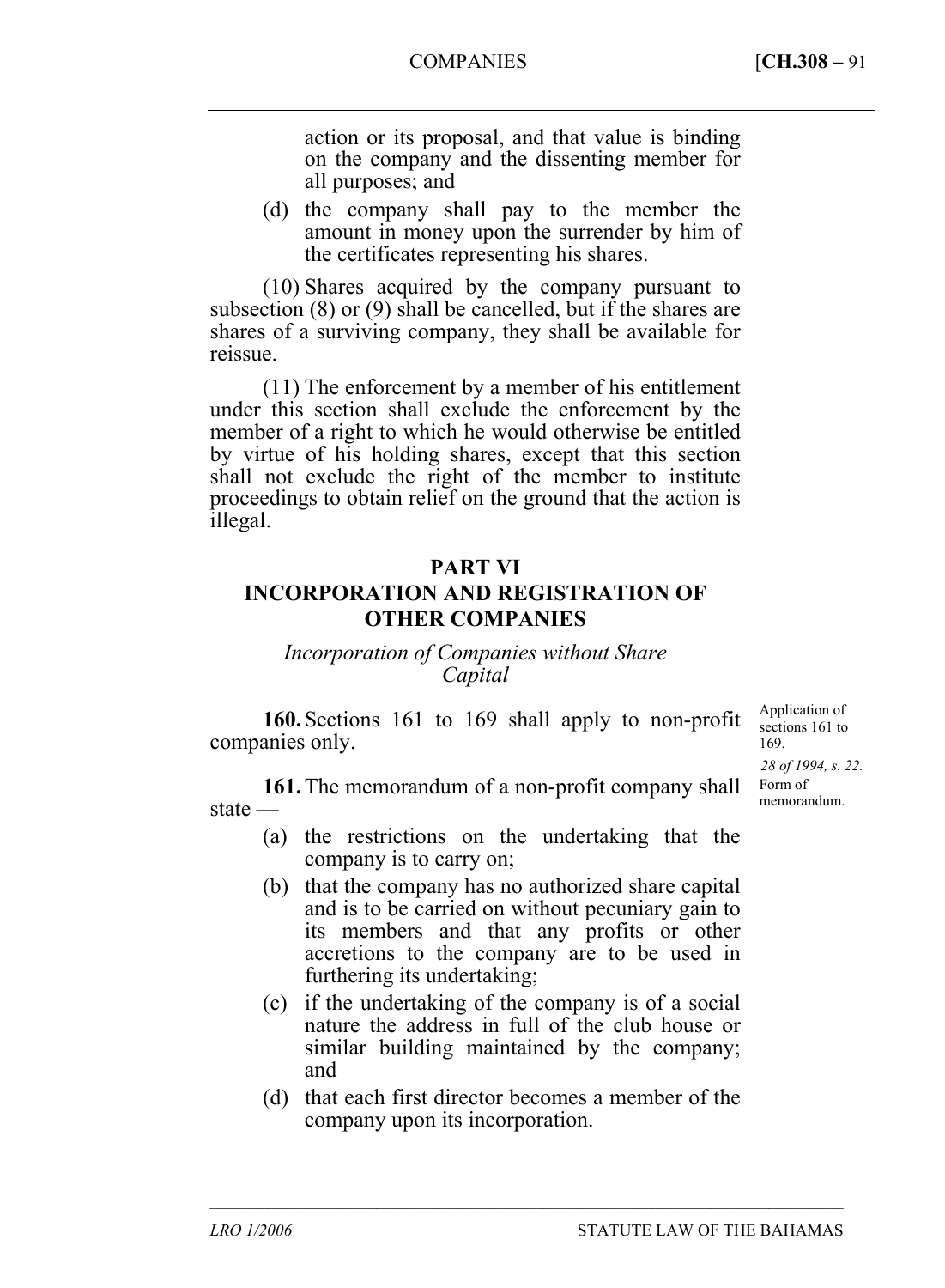# **CH.308** – 92] COMPANIES

| By-laws.<br>Second Schedule.          | 162. The directors of a non-profit company may<br>make by-laws to provide for the matters specified in the<br>Second Schedule.                                                                                                                                                                                                          |
|---------------------------------------|-----------------------------------------------------------------------------------------------------------------------------------------------------------------------------------------------------------------------------------------------------------------------------------------------------------------------------------------|
| Directors.                            | 163. A non-profit company shall have no fewer than<br>three directors and its articles may provide for individuals<br>becoming directors by virtue of their holding some office<br>outside the company.                                                                                                                                 |
| Unlimited<br>membership.              | <b>164.</b> Unless the articles otherwise provide, there shall<br>be no limit to the membership of a non-profit company.                                                                                                                                                                                                                |
| Classes of<br>membership.             | 165. The articles of a non-profit company may<br>provide for more than one class of membership; in which<br>case, the designation of and the terms and conditions<br>attaching to each class of shares shall be specified.                                                                                                              |
| Admission to<br>membership.           | 166. Subject to the articles of a non-profit company<br>persons may be admitted to membership in the company by<br>a resolution of directors; but the articles may provide -<br>that the resolution shall be ineffective until<br>(a)<br>confirmed by the members in general meeting;<br>and                                            |
|                                       | that members can be admitted by virtue of<br>(b)<br>holding some office outside the company.                                                                                                                                                                                                                                            |
| Voting.                               | 167.(1) Subject to subsection $(2)$ , each member of<br>each class of members of a non-profit company shall have<br>one vote.                                                                                                                                                                                                           |
|                                       | (2) The articles of a non-profit company may<br>provide that each member of a specified class shall have<br>more than one vote or shall have no vote.                                                                                                                                                                                   |
| Transfer of<br>members'<br>interests. | <b>168.</b> (1) Unless the articles of a non-profit company<br>otherwise provide, the interest of a member in such a<br>company shall not be transferable, and shall lapse and<br>cease to exist upon his death or when he shall cease to be a<br>member by resignation or otherwise in accordance with the<br>articles of the company. |
|                                       | (2) Where the articles of a non-profit company<br>provide that the interest of a member shall be transferable,<br>any restriction on such interest shall be void.                                                                                                                                                                       |
| Dissolution and<br>distribution.      | 169.(1) The articles of a non-profit company may<br>provide that, upon dissolution, the remaining property of<br>the company shall be distributed among the members or                                                                                                                                                                  |
|                                       |                                                                                                                                                                                                                                                                                                                                         |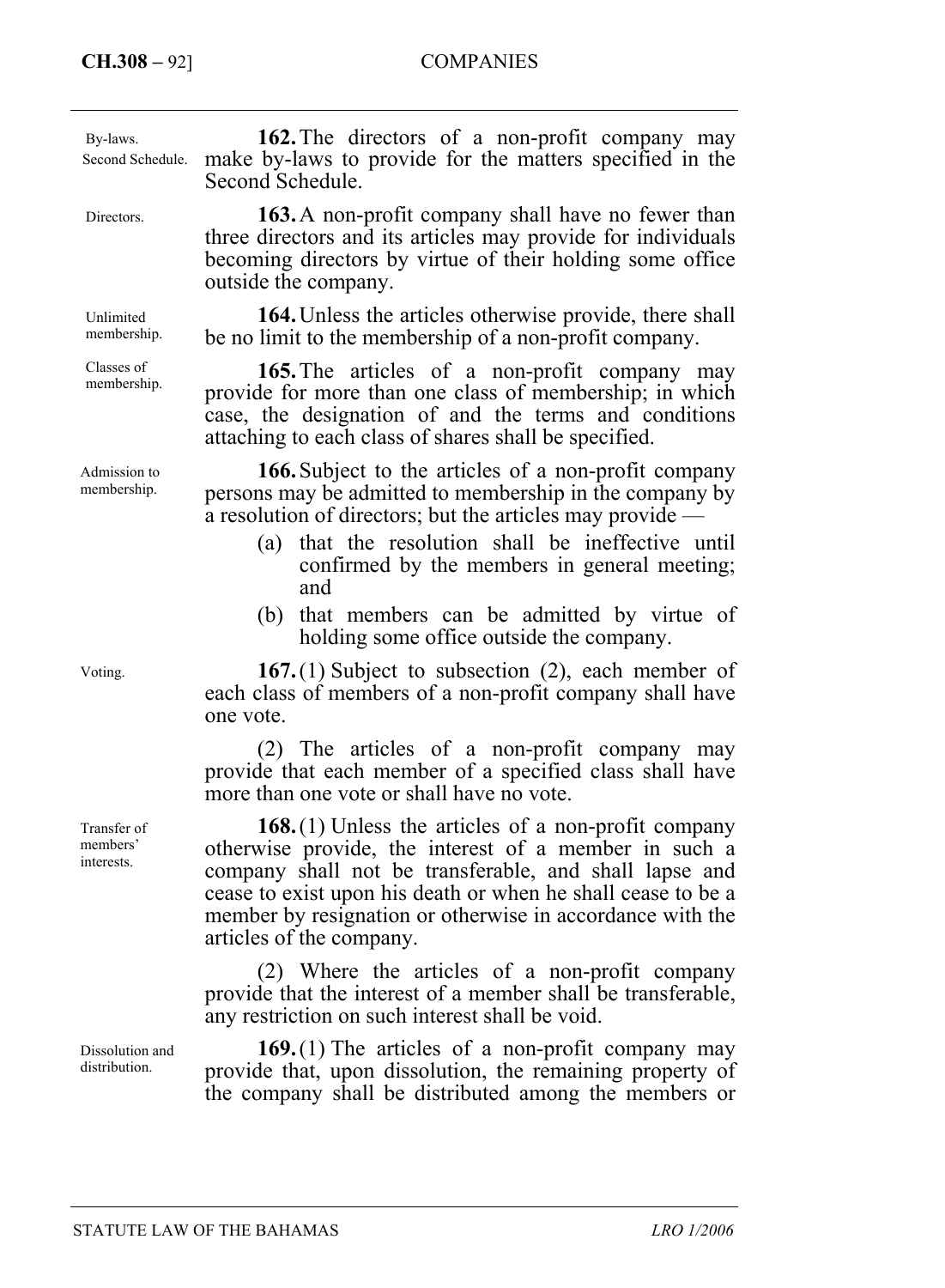among the members of a class or classes of members or to one designated organisation or more, or to any combination thereof.

(2) Where the articles of a non-profit company do not provide for a distribution of its remaining property in accordance with subsection (1), the company shall, by a resolution of directors, after payment of all debts and liabilities, distribute or dispose of the remaining property to any organization in The Bahamas the undertaking of which is charitable or beneficial to the company at large.

(3) Where the articles do not contain a provision for the distribution of remaining property to the members, the articles may not be amended so to provide.

# *Registration of Foreign Companies*

**170.** In this Part —

Interpretation.

- "foreign company" means any incorporated or unincorporated body formed under the laws of a country other than The Bahamas;
- "undertaking" means, in relation to a foreign company, any business or undertaking carried on by a foreign company.

**171.** (1) A foreign company carries on an undertaking in The Bahamas if —

- (a) it maintains a warehouse or place of business in The Bahamas;
- (b) it is licensed or registered or required to be licensed or registered under the laws of The Bahamas whereby it is entitled to do business or to sell shares or debentures of its own issue; or
- (c) in any other manner, it carries on any undertaking in The Bahamas.

––––––––––––––––––––––––––––––––––––––––––––––––––––––––––––––––––––––––––––

(2) For the purposes of subsection (1), where a foreign company is listed with a telephone number in The Bahamas under the name of the foreign company in a telephone directory published for use in The Bahamas, the foreign company is presumed, in the absence of evidence to the contrary, to be carrying on an undertaking in The Bahamas.

Carrying on business in The Bahamas.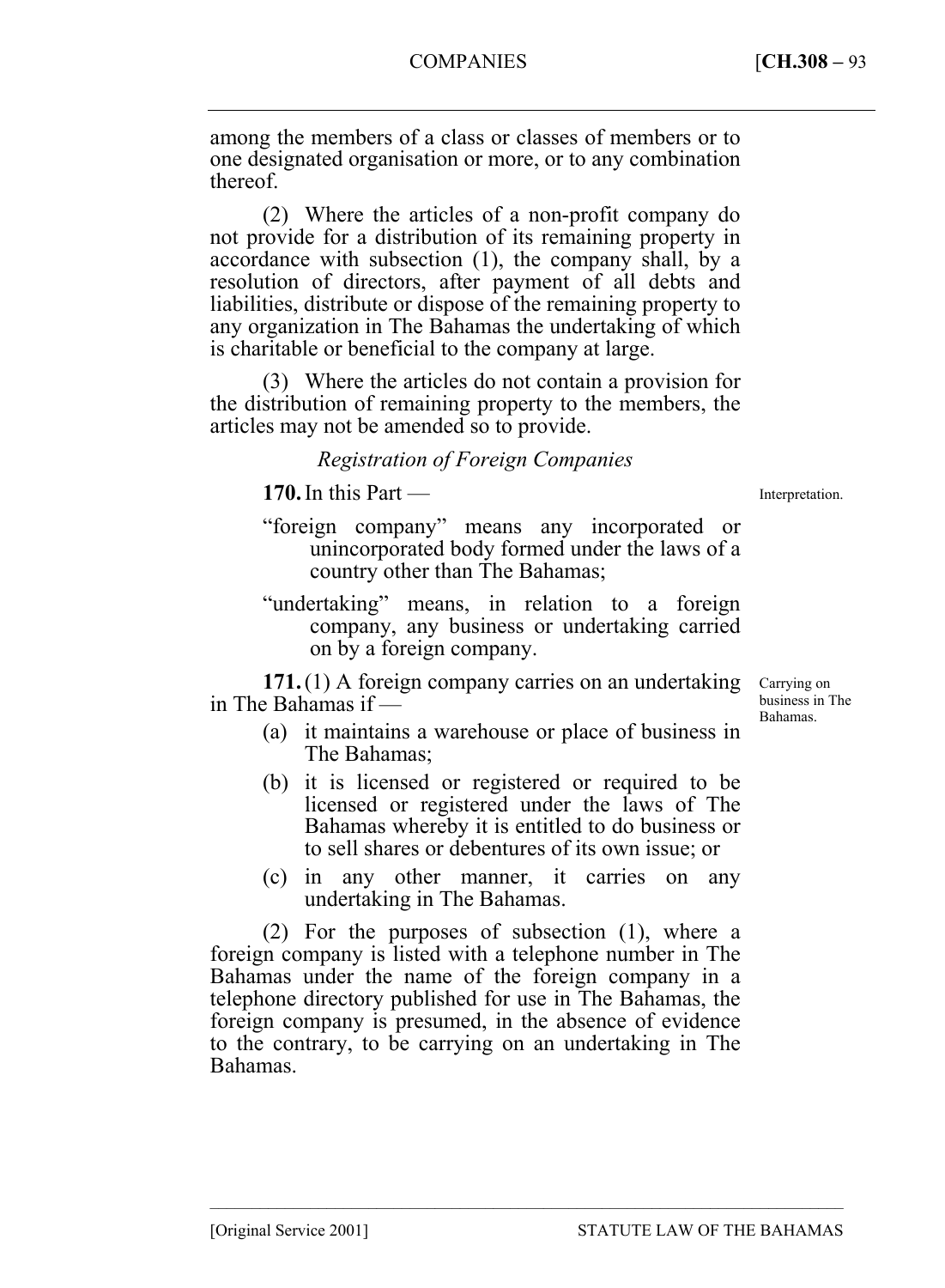### **CH.308 –** 94] COMPANIES

**172.** (1) Subject to subsection (2), no foreign company may begin to carry on any undertaking in The Bahamas until it is registered under this Act. (2) Subject to section 173, a foreign company, upon payments of the prescribed fee, shall be entitled to be registered under this Act for any lawful undertaking. Registration of foreign companies.

> (3) This section shall not apply to a foreign company that carried on an undertaking in The Bahamas prior to the commencement of this Act.

**173.** (1) In order to register under this Act, a foreign company shall file with the Registrar a statement in the approved form setting out —

- (a) the name of the company;
- (b) the jurisdiction in which the company was incorporated;
- (c) the date of its incorporation;
- (d) the manner in which it was incorporated;
- (e) the particulars of its corporate instruments;
- (f) the period, if any, fixed by its corporate instruments for the duration of the company;
- (g) the extent, if any, to which the liability of the shareholders or members of the company is limited;
- (h) the undertaking that the company will carry on in The Bahamas;
- (i) the date on which the company intends to commence any of its undertakings in The Bahamas;
- (j) the authorized, subscribed and paid up or stated capital of the company and the shares that the company is authorized to issue and their nominal or par value, if any;
- (k) the full address of the principal office of the company outside The Bahamas;
- (l) the full address of the principal office of the company in The Bahamas; and
- (m) the full names, addresses and occupations of the directors of the company.

(2) The statement for the purposes of subsection (1) shall be accompanied by —

Requirements for registration of foreign company.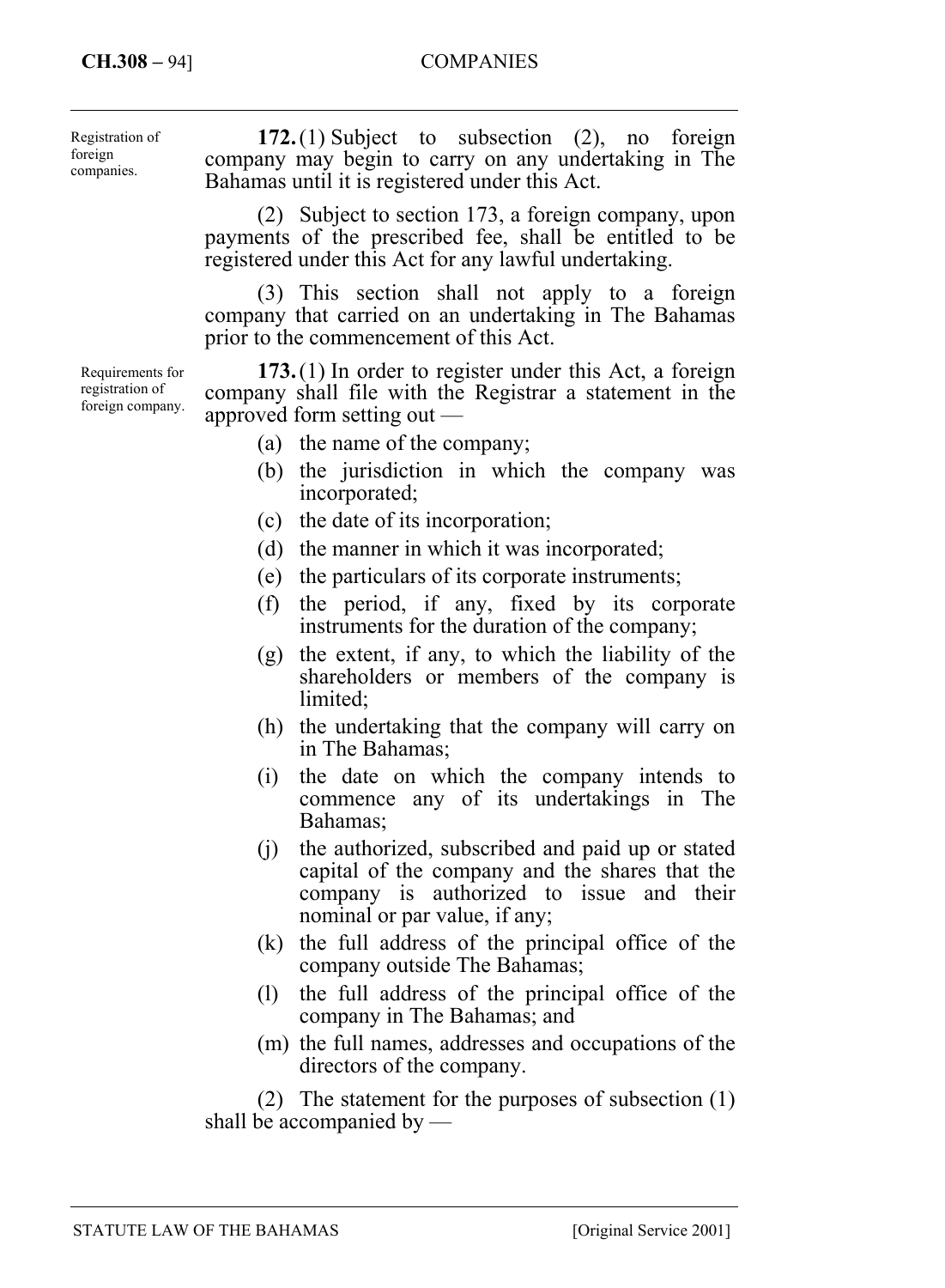- (a) a statutory declaration by at least one director of the company that verifies on behalf of the company the particulars set out in the statement;
- (b) a certified copy of the corporate instruments of the company;
- (c) a statutory declaration by a counsel and attorney that this section has been complied with;
- (d) the prescribed fees.

(3) Where the statement required by this section is not in the English language, a notarially certified translation of that document shall be provided unless the Registrar otherwise directs.

**174.** (1) When the Registrar has, in respect of a foreign company, received all the required documents and the prescribed fees, the Registrar shall —

- (a) issue a certificate showing that the company has been registered as a foreign company under this Act; and
- (b) publish in the *Gazette* a notice of the registration of the company as a foreign company.

(2) A certificate of registration issued under this Act to a foreign company shall be conclusive proof of the registration of the company on the date shown on the certificate and any other facts that the certificate purports to certify.

**175.** Subject to this Part and any other law of The Bahamas, a foreign company that is registered under this Act may carry on its undertaking in The Bahamas in accordance with its certificate of registration and may exercise its corporate powers within The Bahamas.

**176.** A foreign company that is registered under this Act has the same capacity as a company incorporated under this Act and the provisions of this Act, except those relating to incorporation, shall apply, *mutatis mutandis*, to foreign companies.

**177.** (1) Subject to any regulations made by the Minister respecting foreign companies, the Minister may suspend or revoke the registration of a foreign company for failure to comply with any requirements of this Part or

––––––––––––––––––––––––––––––––––––––––––––––––––––––––––––––––––––––––––––

*28 of 1994, s. 23.* 

Certificate of registration.

Effect of registration.

Capacity of foreign company. *28 of 1994, s. 24.* 

Suspension of registration.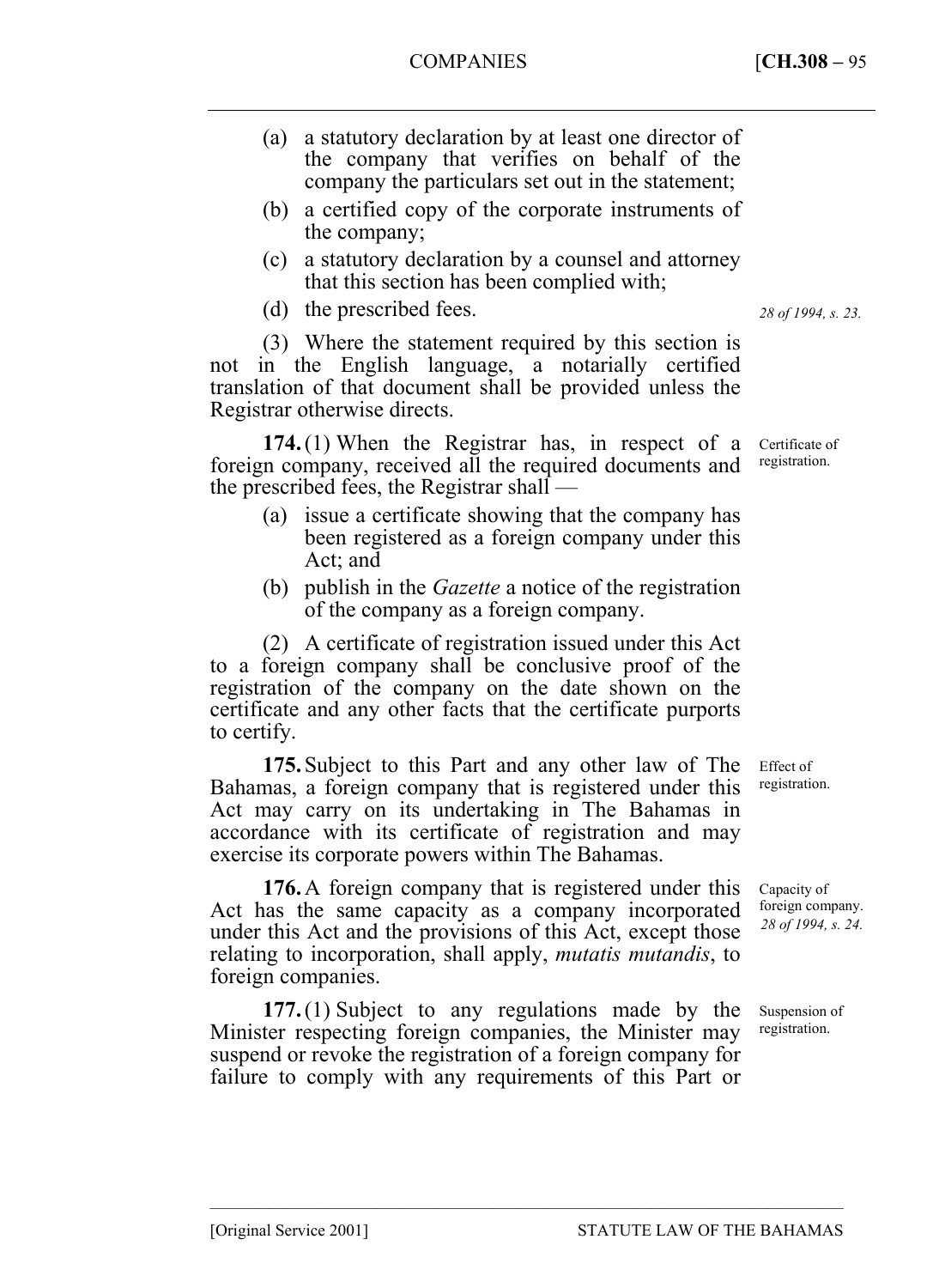#### **CH.308 –** 96] COMPANIES

for any other prescribed cause; and the Minister may subject to those regulations, remove a suspension or cancel a revocation.

(2) The rights of the creditors of a foreign company shall not be affected by the suspension or revocation of its registration under this Act.

(3) The Registrar shall immediately publish in the *Gazette* a notice of any suspension or revocation of a foreign company under this Act.

**178.** (1) When a foreign company ceases to carry on its undertaking in The Bahamas, the company shall file a notice to that effect with the Registrar, who shall thereupon cancel the registration of the company under this Act.

(2) If a foreign company ceases to exist and the Registrar is made aware of that circumstance by evidence satisfactory to him, the Registrar may cancel the Registration of the company under this Act.

**179.** (1) Subject to subsection (3), where the registration of a foreign company has been cancelled under section 178, the Registrar may revive the registration of a foreign company under this Act if the company files with him such documents as he may require and pays the prescribed fee.

(2) The registration of a foreign company is revived when the Registrar issues a new certificate of registration to the company.

(3) The Registrar may not revive the registration of a foreign company the registration of which was suspended or revoked by the Minister under section 177.

**180.** (1) A foreign company registered under this Act and carrying on an undertaking in The Bahamas shall paint or affix its name and place of business, in a conspicuous place in easily legible letters, and keep that information so painted and affixed, on the outside of its registered office in The Bahamas and every office or place in The Bahamas in which it carries on its undertaking.

(2) A foreign company carrying on any undertaking in The Bahamas, in the transaction of its undertaking in The Bahamas, shall have its name mentioned in legible characters in —

Cancellation of registration.

Revival of registration.

*28 of 1994, s. 25.* 

Name display.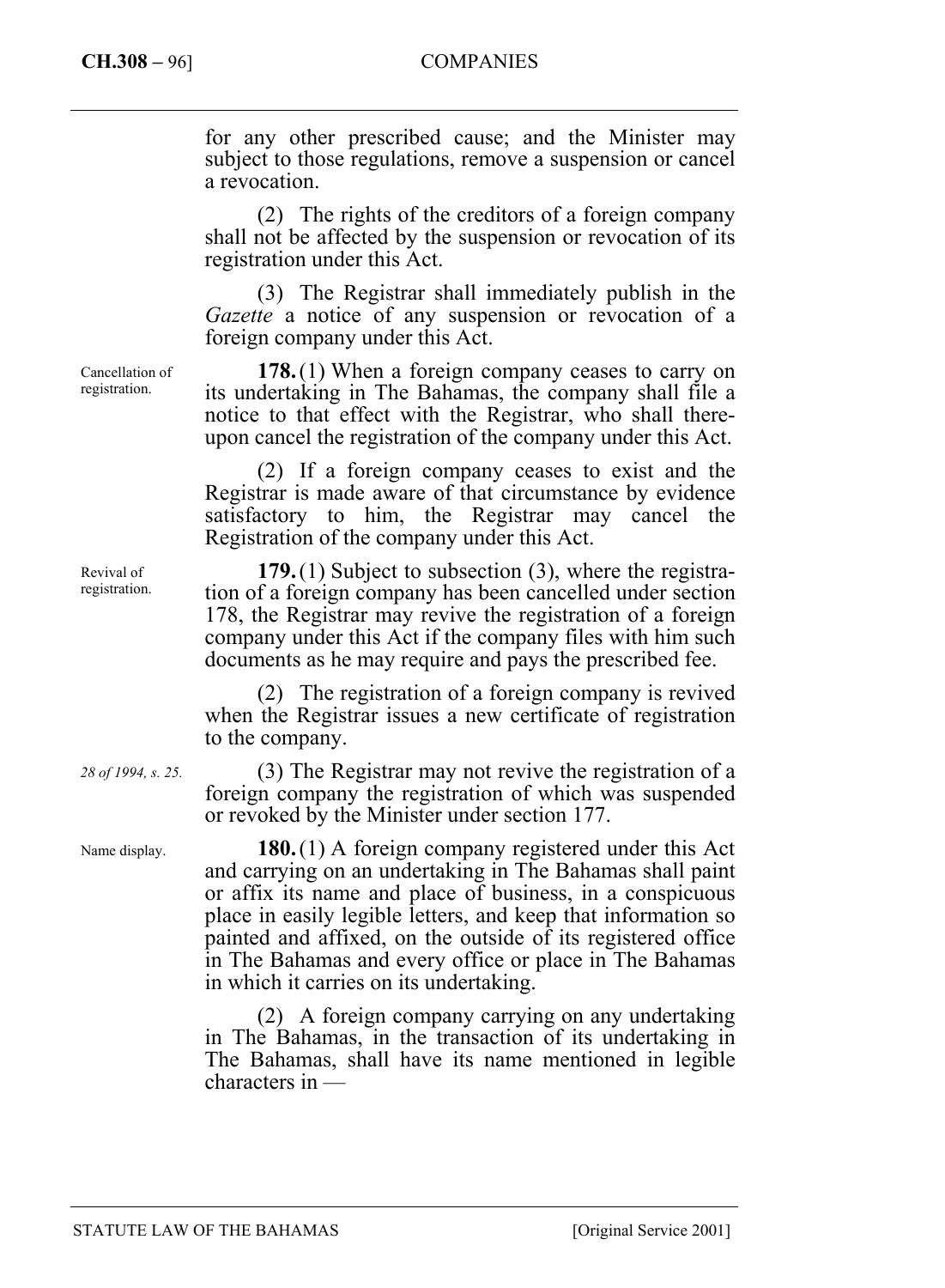- (a) all notices, advertisements and other official publications;
- (b) all bills of exchange, promissory notes, endorsements, cheques and orders for money or goods purporting to be signed by or on behalf of the company; and
- (c) all bills of parcels, invoices, receipts and letters of credit of the company.

**181.** A foreign company that is registered under this Act shall maintain a registered office in The Bahamas and the address of that office shall be notified to the Registrar.

182.(1) The Registrar may, at any time, make a Returns. written demand for information concerning a foreign company and such information shall be furnished within twenty-one days of the demand signed by at least one director of the company.

(2) The Registrar may cancel the registration of a foreign company for failure to comply with a demand under subsection (1) where he is satisfied that his demand has been received and there has been wilful default in complying therewith.

### **PART VII WINDING UP OF COMPANIES**

# *Preliminary*

**183.** For the purposes of this Part "contributory" means every person liable to contribute to the assets of a company under this Act in the event of that company being wound up and includes any person alleged to be a contributor in proceedings for determining the persons who are to be deemed contributories and in all proceedings prior to the final determination of such persons.

**184.** (1) The liability of any person to contribute to the assets of a company under this Act, in the event of such company being wound up, shall be deemed to create a debt of the nature of a specialty accruing due from such person at the time when his liability commenced, but payable at the time or respective times when calls are made for enforcing such liability.

Registered office.

Definition of "contributory".

Nature of liability of contributory.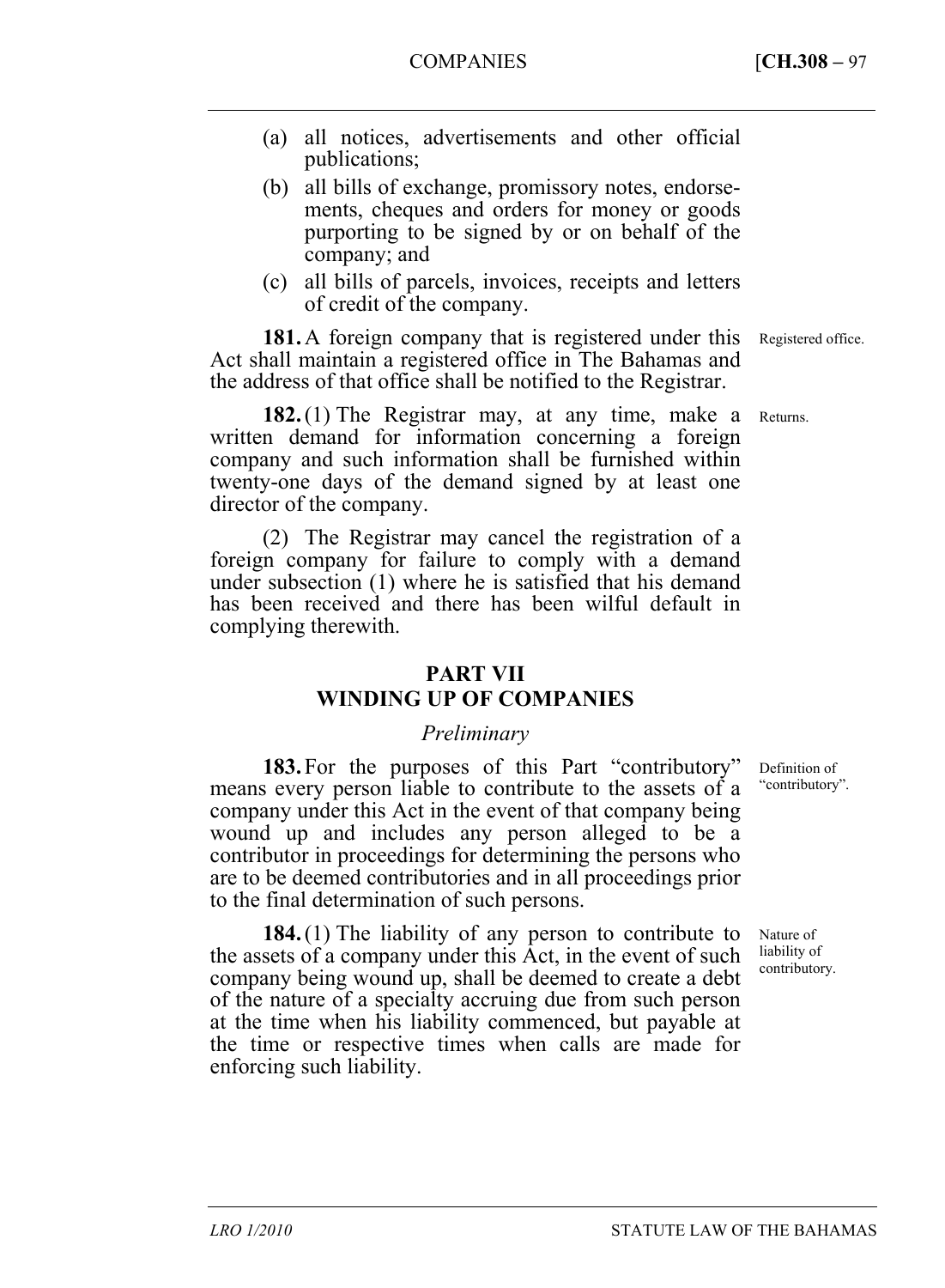Contributories in case of death.

Contributories in case of bankruptcy.

#### **CH.308 –** 98] COMPANIES

(2) Without affecting subsection (1), where a contributory is bankrupt, the estimated value of his liability to future calls, as well as calls already made may be proved against his estate.

**185.** Where any contributory dies either before or after he has been placed on the list of contributories, his personal representatives, heirs, and devisees shall be liable in the due course of administration to contribute to the assets of the company in discharge of the liability of such deceased contributory and such personal representatives, heirs, and devisees shall be deemed to be contributories accordingly.

**186.** Where any contributory becomes bankrupt, either before or after he has been placed on the list of contributories, his assignees shall be deemed to represent such bankrupt for all the purposes of the winding up, and shall be deemed to be contributories, accordingly, and may be called upon to admit to proof against the estate of such bankrupt, or otherwise to allow to be paid out of his assets in due course of law, any monies due from such bankrupt in respect of his liability to contribute to the assets of the company being wound up.

### *Winding-up by Court*

**187.** A company under this Act may be wound up by the court in the following circumstances —

- (a) when the company has passed a resolution requiring the company to be wound up by the court;
- (b) when the company does not commence its business within a year from its incorporation, or suspends its business for a period of one year;
- (c) when the members are reduced in number to less than two;
- (d) when the company is unable to pay its debts;
- (e) if the court is of the opinion that it is just and equitable that the company should be wound up; or
- (f) if the Central Bank petitions for the winding up of a bank whose licence has been suspended; or
- (g) if the Commission or Statutory Administrator, under the Insurance Act or the External Insurance Act, petitions for the winding up of an insurance company.

Circumstances giving rise to winding-up by court.

*13 of 2009, s. 2.*

*13 of 2009, s. 2.* 

Ch. 347. Ch. 348.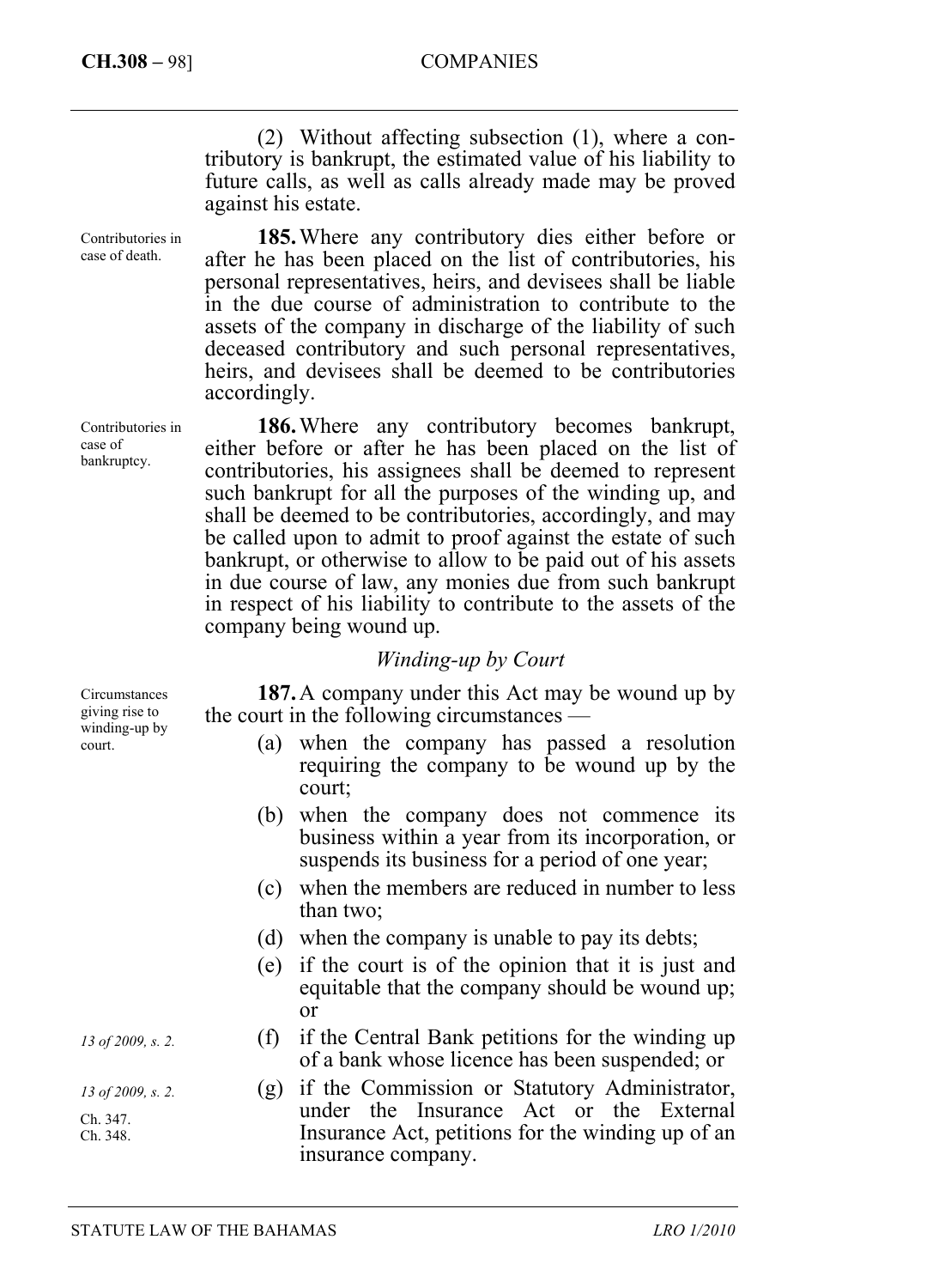**188.** A company under this Act shall be deemed to be unable to pay its debts where —

- (a) a creditor, by assignment or otherwise, to whom the company is indebted, in a sum exceeding one thousand dollars then due, has served on the company, at its registered office, a demand under his hand requiring the company to pay the sum due, and the company has for three weeks thereafter neglected to pay such sum, or to secure or compound for the same to the reasonable satisfaction of the creditor;
- (b) execution or other process issued on a judgment, decree, or order obtained in any court in favour of any creditor in any proceeding instituted by such creditor against the company, is returned unsatisfied in whole or in part;
- (c) it is proved to the satisfaction of the court that the company is unable to pay its debts; or
- (d) it is proved to the satisfaction of the court that the value of the company's assets is less than the amount of its liabilities, having regard to its contingent and prospective creditors.

**189.** Any application to the court for the winding up of a company under this Act shall be by petition; and such petition may be presented by the company, a director, or by any one or more creditors, a contributory of the company, or by all or any of the above parties, together or separately; and every order which may be made on any such petition shall operate in favour of all the creditors and all the contributories of the company in the same manner as if it had been made upon the joint petition of a creditor and a contributory.

**190.** Any judge of the court may do in chambers any act which the court is authorized to do in a winding up by the court.

**191.** A winding up of a company by the court shall be deemed to commence at the time of the presentation of the petition for the winding up.

**192.** The court may, at any time after the presentation of a petition for winding up a company under this Act, and before making an order for winding up the company, upon

––––––––––––––––––––––––––––––––––––––––––––––––––––––––––––––––––––––––––––

Company when deemed unable to pay its debts.

Application for winding up to be made by petition.

Power of court.

Commencement of winding up.

Court may grant injunction.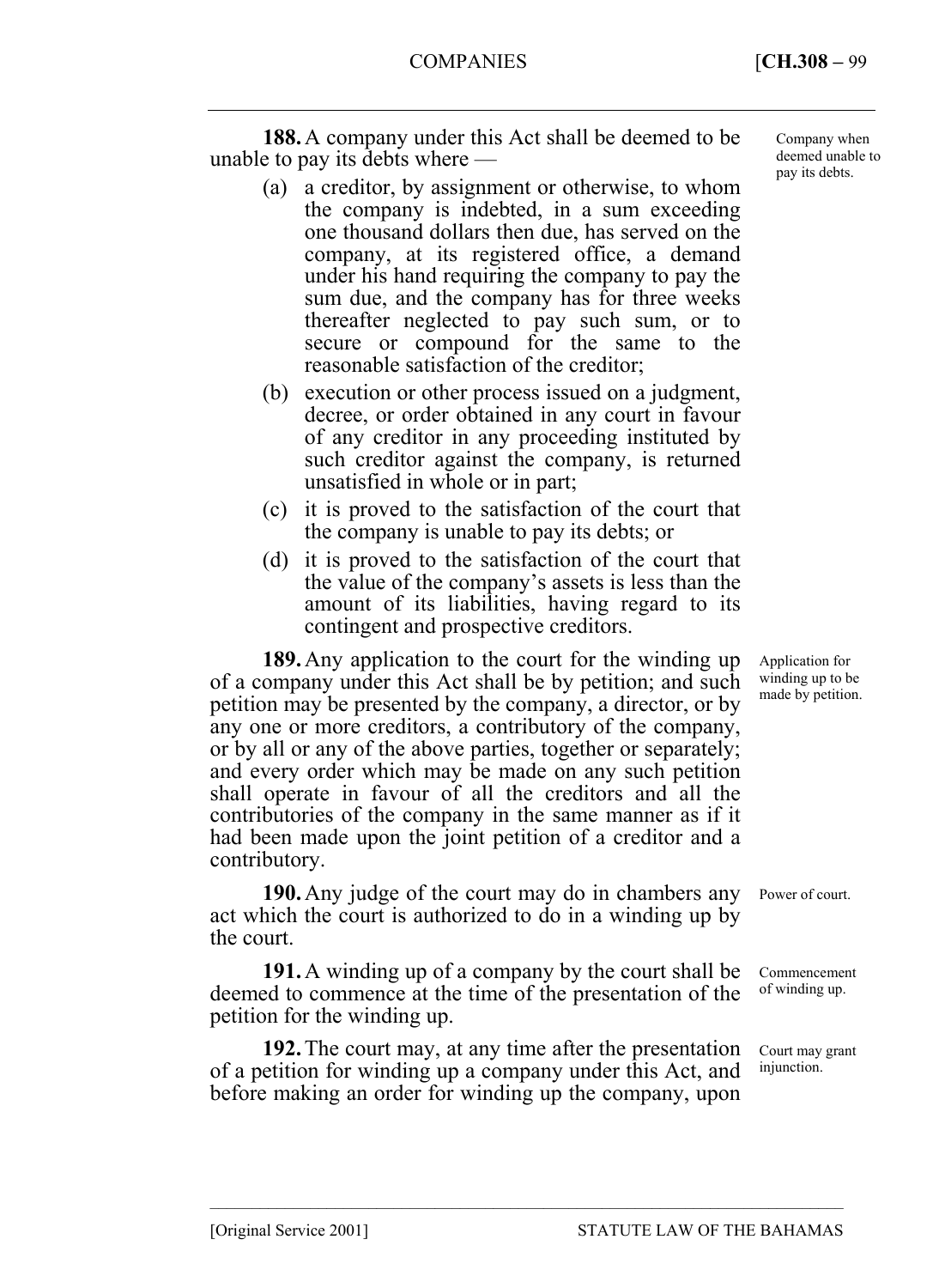the application of the company, or of any creditor or contributory of the company, restrain further proceedings in any action, suit or proceeding against the company, upon such terms as the court thinks fit; the court may also at any time after the presentation of such petition, and before the first appointment of liquidators, appoint provisionally an official liquidator of the estate and effects of the company.

Course to be pursued by court.

Actions and suits to be stayed.

Copy of order to be forwarded to Registrar.

Power of court to stay proceedings.

Effect of order on share capital of company limited by guarantee.

Court may have regard to wishes of creditors or contributories.

**193.** Upon hearing the petition the court may dismiss the same with or without costs, may adjourn the hearing conditionally or unconditionally, and may make any interim order, or any other order that it deems just.

**194.** When an order has been made for winding up a company under this Act, or a provisional liquidator has been appointed, no suit, action, or other proceedings shall be proceeded with or commenced against the company except with the leave of the court, and subject to such terms as the court may impose.

**195.** When an order has been made for winding up a company under this Act, a copy of such order shall be forwarded by the company to the Registrar who shall make a minute thereof in the register of companies.

**196.** The court may at any time after an order has been made for winding up a company, upon the application by motion of any creditor or contributory of the company, and upon proof to the satisfaction of the court that all proceedings in relation to such winding up ought to be stayed, make an order staying the same, either altogether or for a limited time, on such terms and subject to such conditions as it deems fit.

**197.** When an order has been made for winding up a company limited by guarantee and having a capital divided into shares, any share capital that may not have been called up shall be deemed to be assets of the company, and to be a debt of the nature of a specialty due to the company from each member to the extent of any sums that may be unpaid on any shares held by him, and payable at such time as may be appointed by the court.

**198.** (1) Subject to subsection (2), the court may, as to all matters relating to the winding up, have regard to the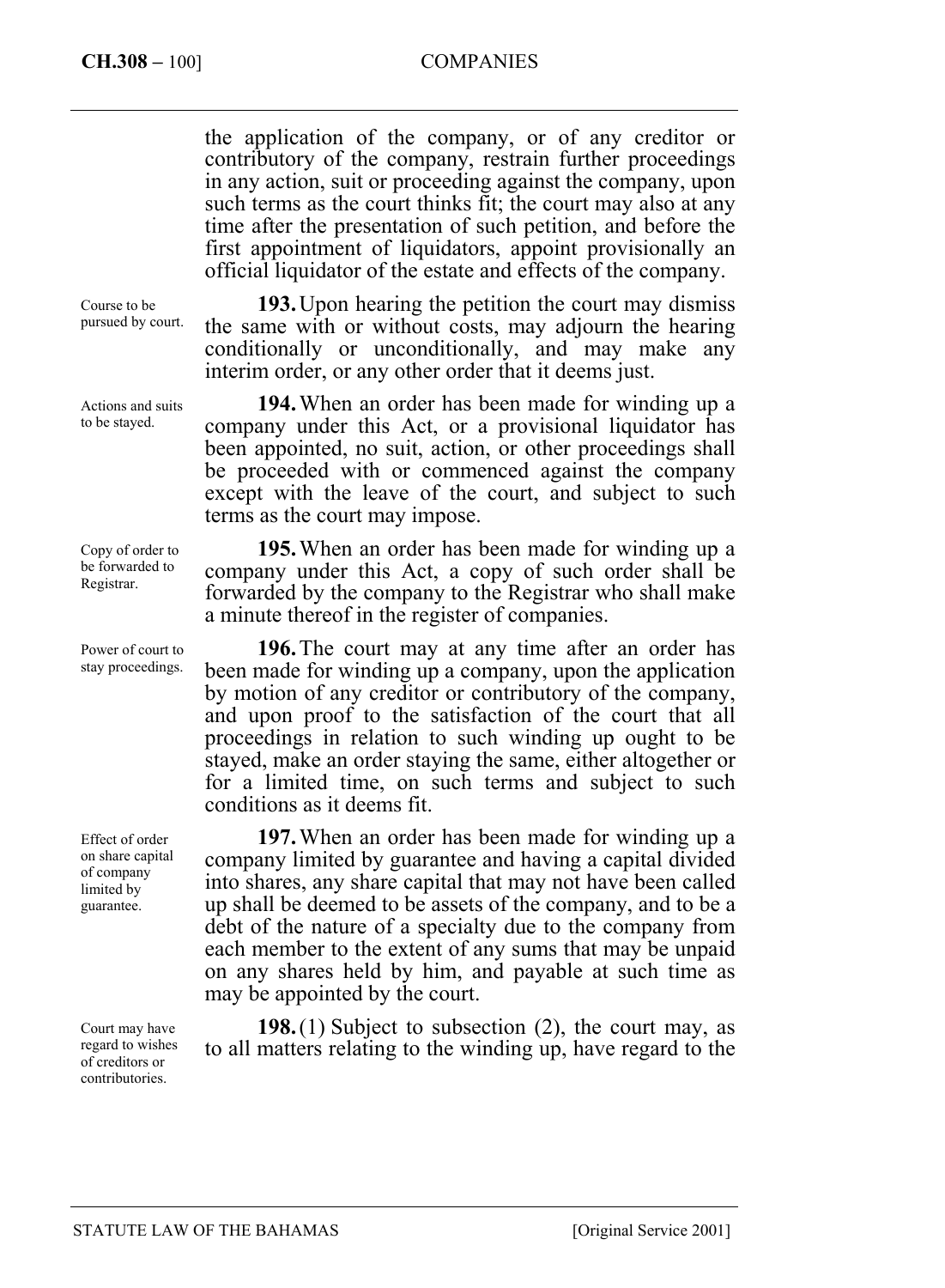wishes of the creditors or contributories, as proved to it by any sufficient evidence, and may, if it thinks it expedient, direct meetings of the creditors or contributories to be summoned, held, and conducted in such manner as the court directs, for the purpose of ascertaining their wishes, and may appoint a person to act as chairman of such meeting, and to report the result of such meeting to the court.

(2) Without affecting subsection (1), in the case of creditors, regard is to be had to the value of the debts due to each creditor, and in the case of contributories to the number of votes conferred on each contributory by the regulation of the company.

# *Official Liquidators*

**199.** (1) For the purpose of conducting the proceedings in winding up a company, and assisting the court therein, there may be appointed a person to be called an official liquidator; and the court having jurisdiction may appoint such person, either provisionally or otherwise, as it thinks fit, to the office of official liquidator; but in either case, if more persons than one are appointed to the office of official liquidator, the court may declare whether any act hereby required or authorized to be done by the official liquidator is to be done by all or any one or more of such persons, and the court may also determine whether any and what security is to be given by any official liquidator on his appointment.

(2) If no official liquidator is appointed or during any vacancy in such appointment, all the property shall be deemed to be in the custody of the court.

**200.** (1) Any official liquidator may resign or be removed by the court on due cause shown; and any vacancy in the office of official liquidator appointed by the court shall be filled by the court.

(2) There shall be paid to the official liquidator such salary or remuneration, by way of percentages or otherwise, as the court may direct; and if more liquidators than one are appointed such remuneration shall be distributed amongst them in such proportions as the court shall direct.

––––––––––––––––––––––––––––––––––––––––––––––––––––––––––––––––––––––––––––

Appointment of official liquidator.

Registrations, removals, etc.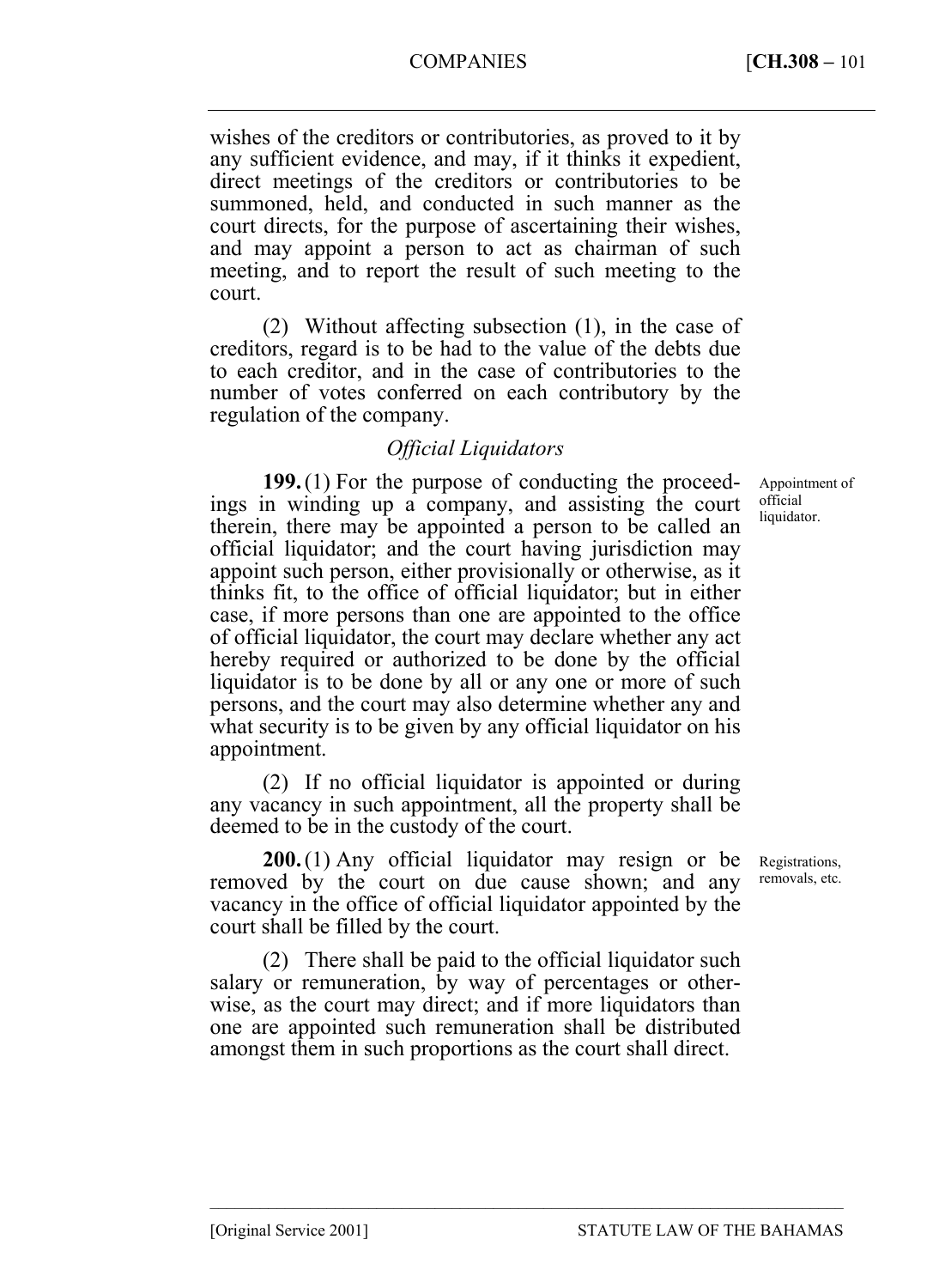**201.** The official liquidator shall be described by the style of the official liquidator of the particular company in respect of which he is appointed, and not by his individual name; and he shall take into his custody, or under his control, all the property, effects, and things in action to which the company is or appears to be entitled, and shall perform such duties in reference to the winding up of the company as may be imposed by the court. **202.** (1) The official liquidator may, with the approval of court, do any or all of the following — (a) bring or defend any action, suit, or prosecution, or other legal proceedings, civil or criminal, in Style and duties of official liquidator. Powers of official liquidator.

- the name and on behalf of the company; (b) carry on the business of the company, so far as may be necessary for the beneficial winding up of the same;
- (c) sell the real and personal property, effects, and things in action of the company by public auction or private contract with power to transfer the whole thereof to any person or company, or to sell the same in parcels;
- (d) do all acts and execute, in the name and on behalf of the company, all deeds, receipts, and other documents, and for that purpose use, when necessary, the company's seal;
- (e) prove, rank, claim and draw a dividend, in the matter of the bankruptcy or insolvency of any contributory, for any balance against the estate of such contributory, and take and receive dividends in respect of such balance, in the matter of bankruptcy or insolvency as a separate debt due from such bankrupt or insolvent, and rateably with the other separate creditors;
- (f) draw, accept, make and endorse any bill of exchange or promissory note in the name and on behalf of the company, also to raise upon the security of the assets of the company from time to time any requisite sum or sums of money; and drawings, accepting, making or endorsing of every such bill of exchange or promissory note on behalf of the company shall have the same effect with respect to the liability of such company as if such bill or note had been drawn,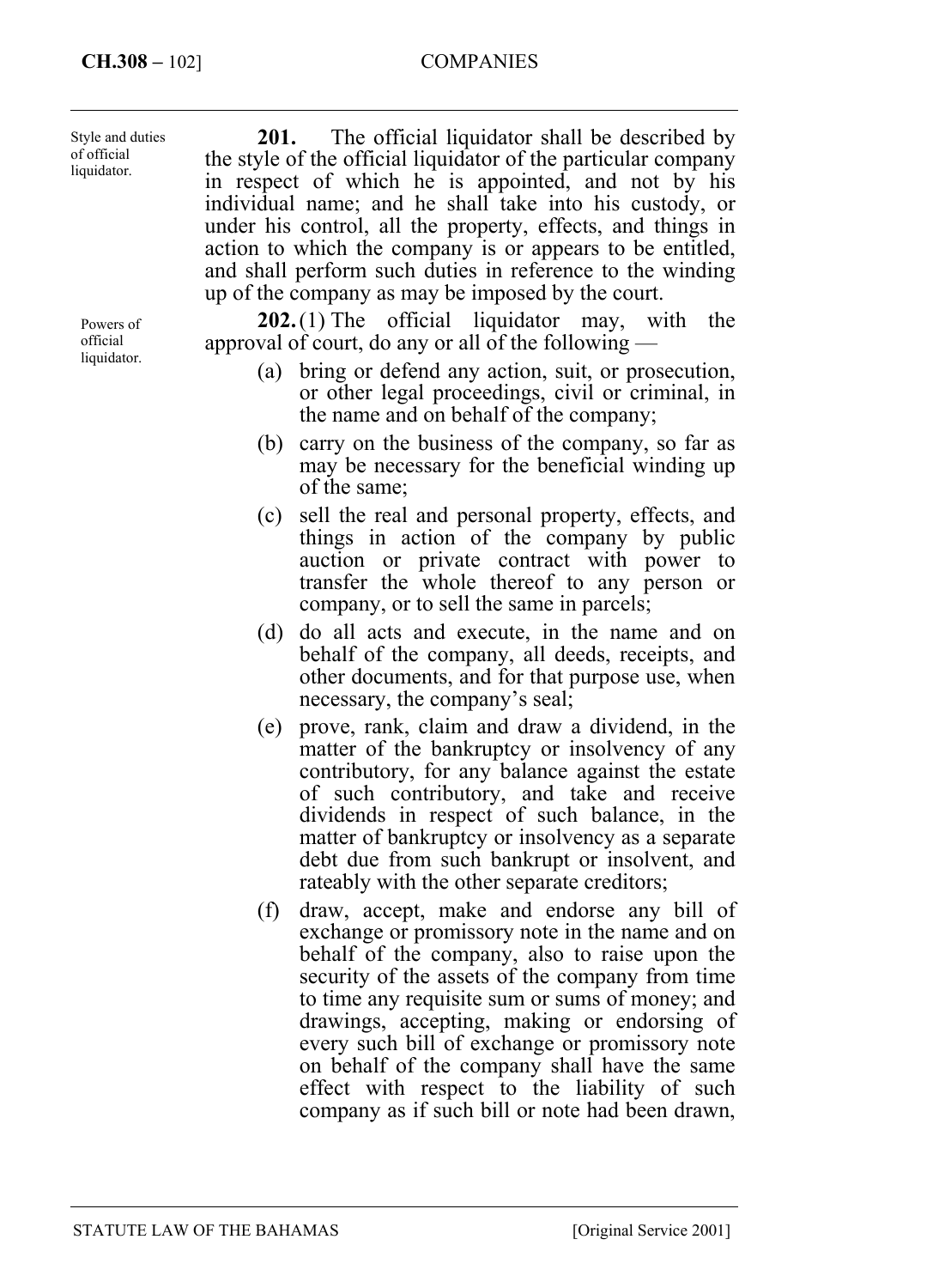accepted, made, or endorsed by or on behalf of such company in the course of carrying on the business thereof;

- (g) take out, if necessary, in his official name, letters or administration to any deceased contributory, and do in his official name any other act that may be necessary for obtaining payment of any monies due from a contributory or from his estate, and which act cannot be conveniently done in the name of the company; and in all cases where he takes out letters of administration, or otherwise uses his official name for obtaining payment of any monies due from a contributory, such monies shall for the purposes of enabling him to take out such letters or recover such monies, be deemed to be due to the official liquidator himself; and
- (h) do and execute all such other things as may be necessary for winding up the affairs of the company and distributing its assets.

(2) Any instrument or transaction effecting the transfer of any real property, by the official liquidator shall be subject to stamp duty as specified in the Stamp Act.

**203.** The court may provide by any order that the official liquidator may exercise any of the above powers without the approval or intervention of the court, and where an official liquidator is provisionally appointed may limit and restrict his powers by the order appointing him.

**204.** (1) Where a company is being wound up by the court the court may on the application of the liquidator, by order, direct that all or any part of the property belonging to the company or held by trustees on its behalf shall vest in the liquidator by his official name, whereupon the property to which the order relates shall vest accordingly.

(2) The liquidator may, after giving such indemnity, if any, as the court may direct, bring or defend in his official name any action or other legal proceeding which relates to that property or which is necessary to bring or defend for the purpose of effectually winding up the company and recovering its property.

––––––––––––––––––––––––––––––––––––––––––––––––––––––––––––––––––––––––––––

*23 of 1999, s. 2.* 

Ch. 370.

Discretion of official liquidator.

Vesting of property in liquidator.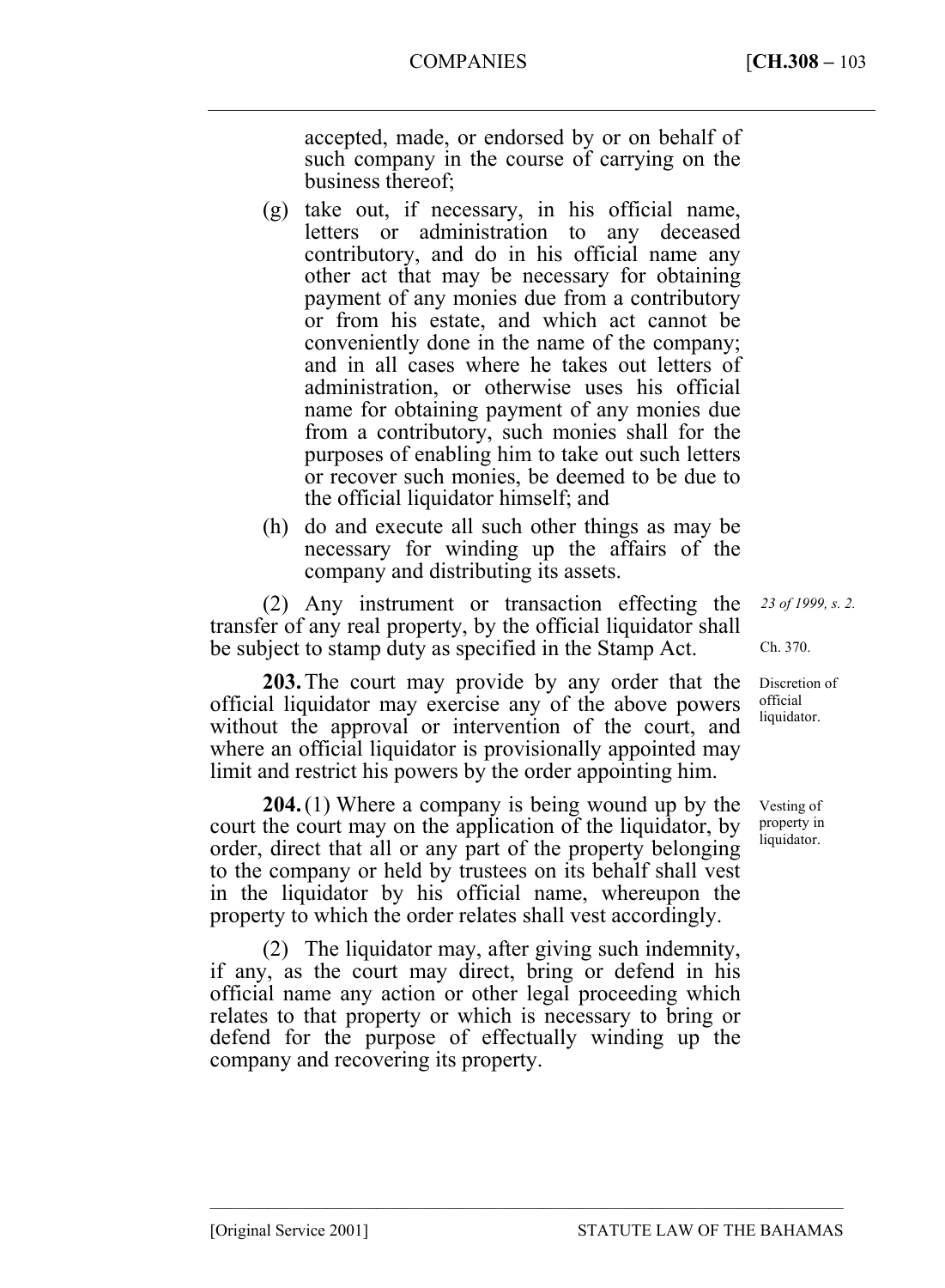| sistance for<br>uidator.                          | <b>205.</b> The official liquidator may, with the approval of<br>the court, appoint a counsel and attorney to assist him in<br>the performance of his duties.                                                                                                                                                                                                                                                                                                                                                       |
|---------------------------------------------------|---------------------------------------------------------------------------------------------------------------------------------------------------------------------------------------------------------------------------------------------------------------------------------------------------------------------------------------------------------------------------------------------------------------------------------------------------------------------------------------------------------------------|
|                                                   | <b>Ordinary Powers of Court</b>                                                                                                                                                                                                                                                                                                                                                                                                                                                                                     |
| ollection and<br>pplication of<br>sets.           | 206. As soon as may be after making an order for<br>winding up the company, the court shall settle a list of<br>contributories, with power to rectify the register of<br>members in all cases where such rectification is required in<br>pursuance of this Act, and shall cause the assets of the<br>company to be collected, and applied in discharge of its<br>liabilities.                                                                                                                                       |
| rovisions as to<br>presentative<br>ontributories. | 207. In settling the list of contributories the court<br>shall distinguish between persons who are contributories in<br>their own right and persons who are contributories as being<br>representatives of or being liable for the debts of others;<br>and it shall not be necessary, where the personal<br>representative of any deceased contributory is placed on<br>the list, to add the heirs or devisees of such contributory,<br>but such heirs or devisees may be added as and when the<br>court thinks fit. |
| ower of court to<br>quire delivery<br>f property. | <b>208.</b> The court may, at any time after making an<br>order for winding up a company, require any contributory<br>for the time being settled on the list of contributories,<br>trustee, receiver, banker, or agent, or officer of the                                                                                                                                                                                                                                                                           |

for the time being settled on the list of contributories, trustee, receiver, banker, or agent, or officer of the company to pay, deliver, convey, surrender, or transfer forthwith, or within such time as the court directs, to or into the hands of the official liquidator, any sum or balance, books, papers, estate, or effects which happen to be in his hands for the time being, and to which the company is *prima facie* entitled.

**209.** (1) Subject to subsections (2) and (3), the court may, at any time after making an order for winding up the company, make an order on any contributory for the time being settled on the list of contributories, directing payment to be made, in respect of any monies due from him or from the estate of the person whom he represents to the company exclusive of any monies which he or the estate of the person whom he represents may be liable to contribute by virtue of any call made or to be made by the court pursuant to this Act.

Assistance for liqu

Collection and application of assets.

Provisions as to representative contributories.

Power of court to require delivery of property.

Power of court to order payment of debts by contributory.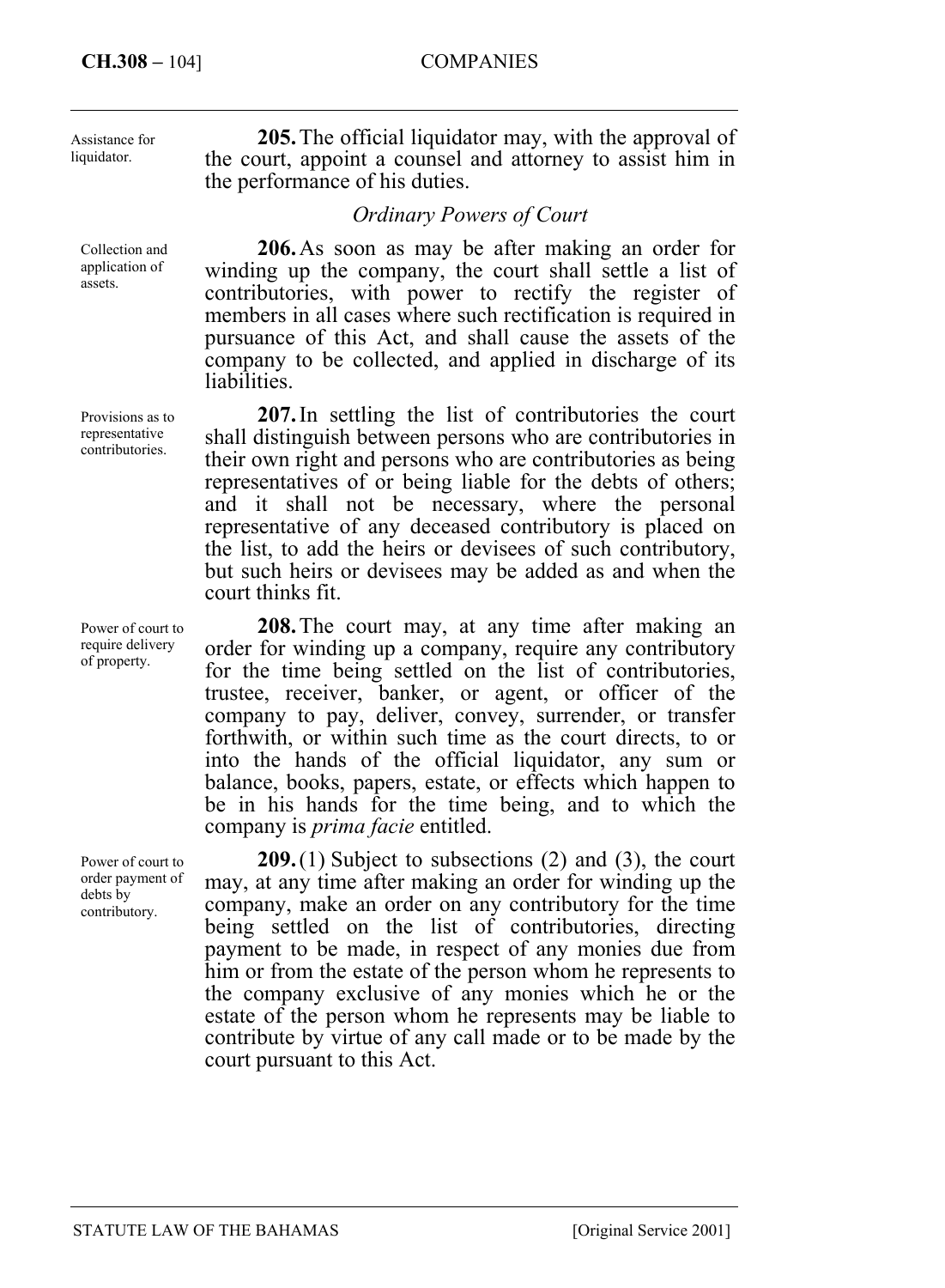COMPANIES [**CH.308 –** 105

(2) The court may, in making such order when the company is not limited, allow to such contributory by way of set-off any monies due to him or the estate which he represents from the company on any independent dealing or contract with the company, but not any monies due to him as a member of the company in respect of any dividend or profit.

(3) When all the creditors of any company whether limited or unlimited are paid in full, any monies due on account whatever to any contributory from the company may be allowed to him by way of set-off against any subsequent call.

**210.** The court may, at any time after making an order for winding up a company, and either before or after it has ascertained the sufficiency of the assets of the company, make calls on and order payment thereof by all or any of the contributories for the time being settled on the list of contributories, to the extent of their liability, for payment of all or any sums it deems necessary to satisfy the debts and liabilities of the company, and the costs, charges, and expenses of winding it up, and for the adjustment of the rights of the contributories amongst themselves, and it may, in making a call, take into consideration the probability that some of the contributories upon whom the same is made may partly or wholly fail to pay their respective portions of the same.

**211.** The court may order any contributory, purchaser, or other person from whom money is due to the company to pay the same into a bank to the account of the official liquidator, instead of to the official liquidator and such order may be enforced in the same manner as if it had directed payment to the official liquidator.

**212.** All monies, bills, notes and other securities paid and delivered into a bank in the event of a company being wound up by the court shall be subject to such order and regulations for the keeping of the account of such monies and other effects, and for the payment and delivery in, or investment and payment and delivery out of, the same as the court may direct.

**213.** If any person made a contributory as personal representative of a deceased contributory makes default in paying any sum ordered to be paid by him, proceedings

––––––––––––––––––––––––––––––––––––––––––––––––––––––––––––––––––––––––––––

Power of court to make calls.

Power of court to order payment into bank.

Regulation of account with court.

> Representative contributory not paying monies ordered.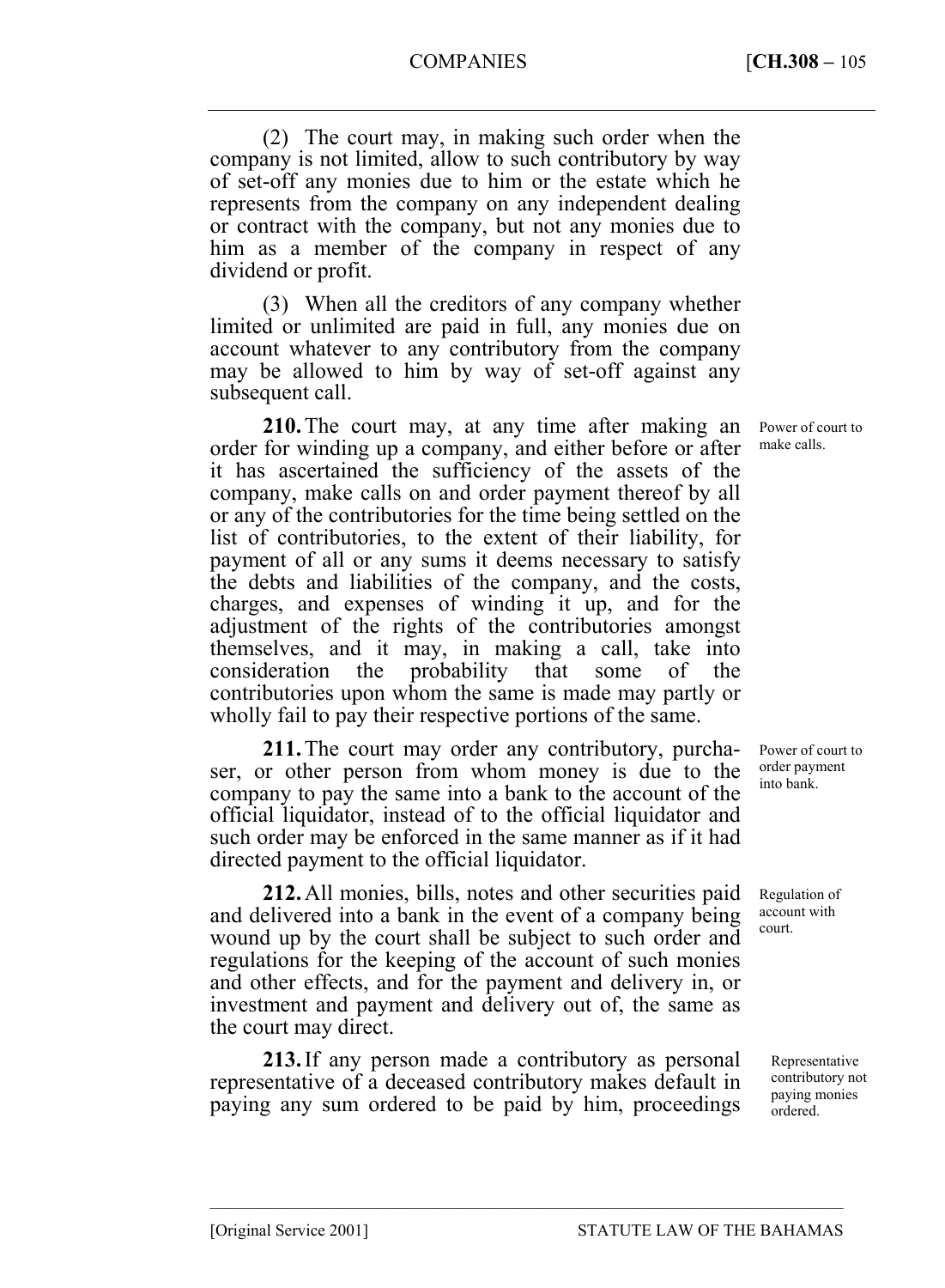evidence.

may be taken for administering the personal and real

estates of such deceased contributory, or either of such estates, and of compelling payment of the monies due. **214.** Any order made by the court pursuant to this Act upon any contributory shall, subject to the provisions for appealing against such order, be conclusive evidence that the monies, if any, thereby appearing to be due or ordered to be paid are due, and all other pertinent matters stated in such order are to be taken to be truly stated as against all persons, and in all proceedings, with the exception of proceedings taken against the real estate of any deceased contributory, in which case such order shall only be *prima facie* evidence for the purpose of charging his real estate, unless his heirs or devisees were on the list of contributories at the time of the order being made. Order conclusive

> **215.** The court may fix a day on or within which creditors of the company are to prove their debts or claims, or to be excluded from the benefit of any distribution made before such debts are proved.

**216.** The court shall adjust the rights of the contributories amongst themselves, and distribute any surplus that may remain amongst the parties entitled thereto.

**217.** The court may, in the event of the assets being insufficient to satisfy the liabilities, make an order as to the payment out of the estate of the company of the costs, charges, and expenses incurred in winding up any company in such order of priority as the court thinks just.

**218.** When the affairs of the company have been completely wound up, the court may make an order that the company be dissolved from the date of such order, and the company shall be dissolved accordingly.

**219.** Any order so made shall be reported by the official liquidator to the Registrar who shall make a minute in the register of companies of the dissolution of such company.

### *Extraordinary Powers of Court*

**220.** The court may, after it has made an order for winding up the company, summon before it any officer of the company or person known or suspected to have in his

Creditors not proving in time.

Court to adjust rights.

Court to order costs.

Dissolution of company.

Registrar to make minute of dissolution.

Power of court to summon persons.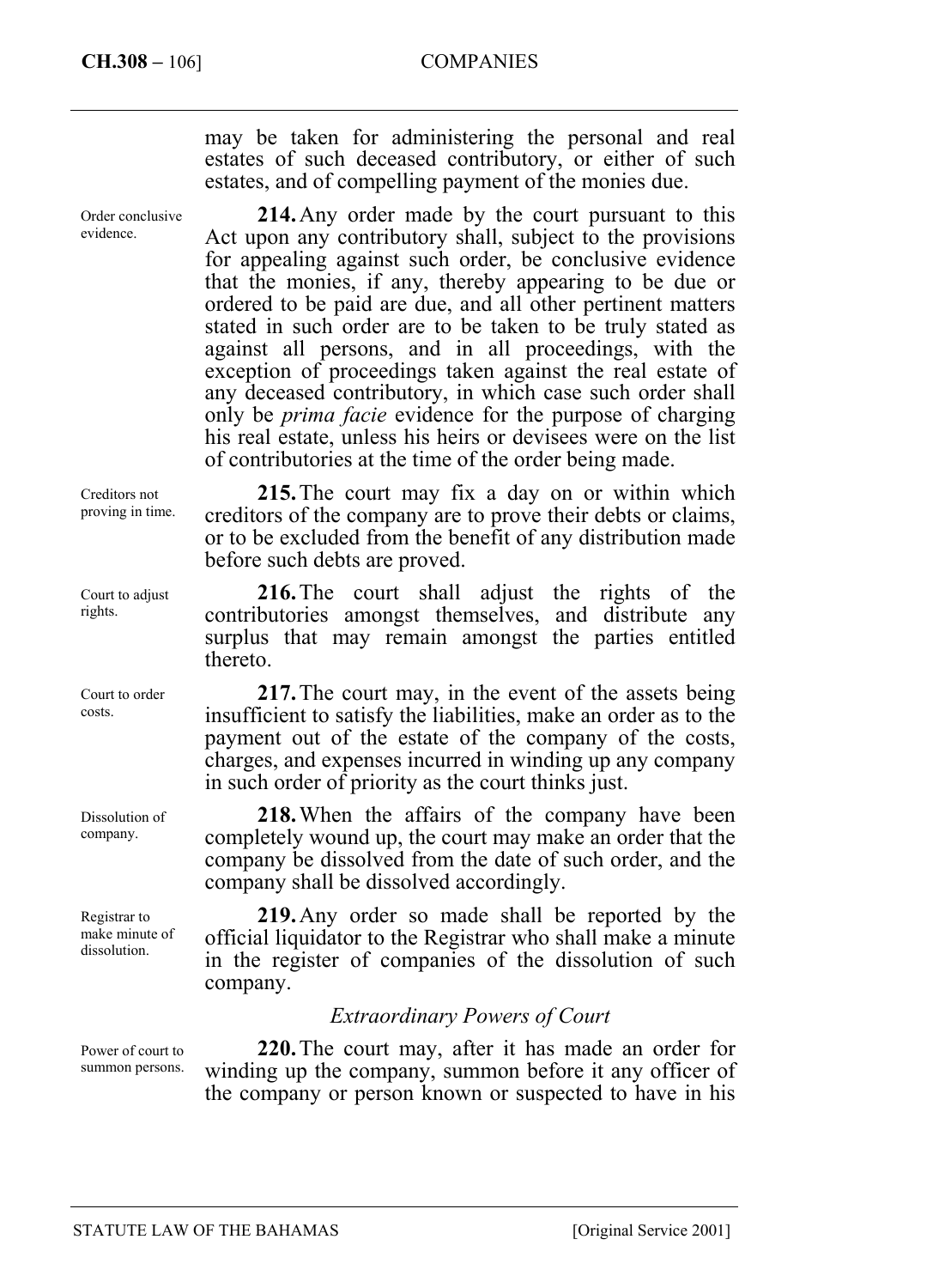possession any of the estate or effects of the company, or supposed to be indebted to the company, or any person whom the court may deem capable of giving information concerning the trade, dealings, estate or effects of the company; and the court may require any such officer or person to produce any books, papers, deeds, writings or other documents in his custody or power relating to the company; and if any person so summoned, after being tendered a reasonable sum for his expenses, refuses to come before the court at the time appointed, having no lawful impediment (made known to the court at the time of its sitting, and allowed by it), the court may cause such person to be apprehended, and brought before the court for examination; but in cases where any person claims any lien on papers, deeds or writings or documents produced by him, such production shall be without prejudice to such lien, and the court shall have jurisdiction in the winding up to determine all questions relating to such lien.

**221.** The court may examine upon oath, either orally or upon written interrogatories, any person appearing or brought before it concerning the affairs, dealings, estate or effects of the company, and may reduce into writing the answers of every such person, and require him to subscribe the same.

**222.** The court may, at any time before or after it has made an order for winding up a company, upon proof being given that there is probable cause for believing that any contributory to such company is about to leave The Bahamas or otherwise abscond, or to remove or conceal any of his goods or chattels, for the purpose of evading payment of calls, or for avoiding examination in respect of the affairs of the company, cause such contributory to be arrested, and his books, papers, monies securities for monies, goods, and chattels to be seized, and him and them to be safely kept until such time as the court may order.

**223.** Any powers conferred on the court by this Act shall be deemed to be in addition to and not in restriction of any other powers subsisting of instituting proceedings against any contributory, or the estate of any contributory, or against any debtor of the company for the recovery of any call or other sums due from such contributory, or debtor, or his estate, and such proceedings may be instituted accordingly.

––––––––––––––––––––––––––––––––––––––––––––––––––––––––––––––––––––––––––––

Examination of parties by court.

Power of arrest.

Powers of court cumulative.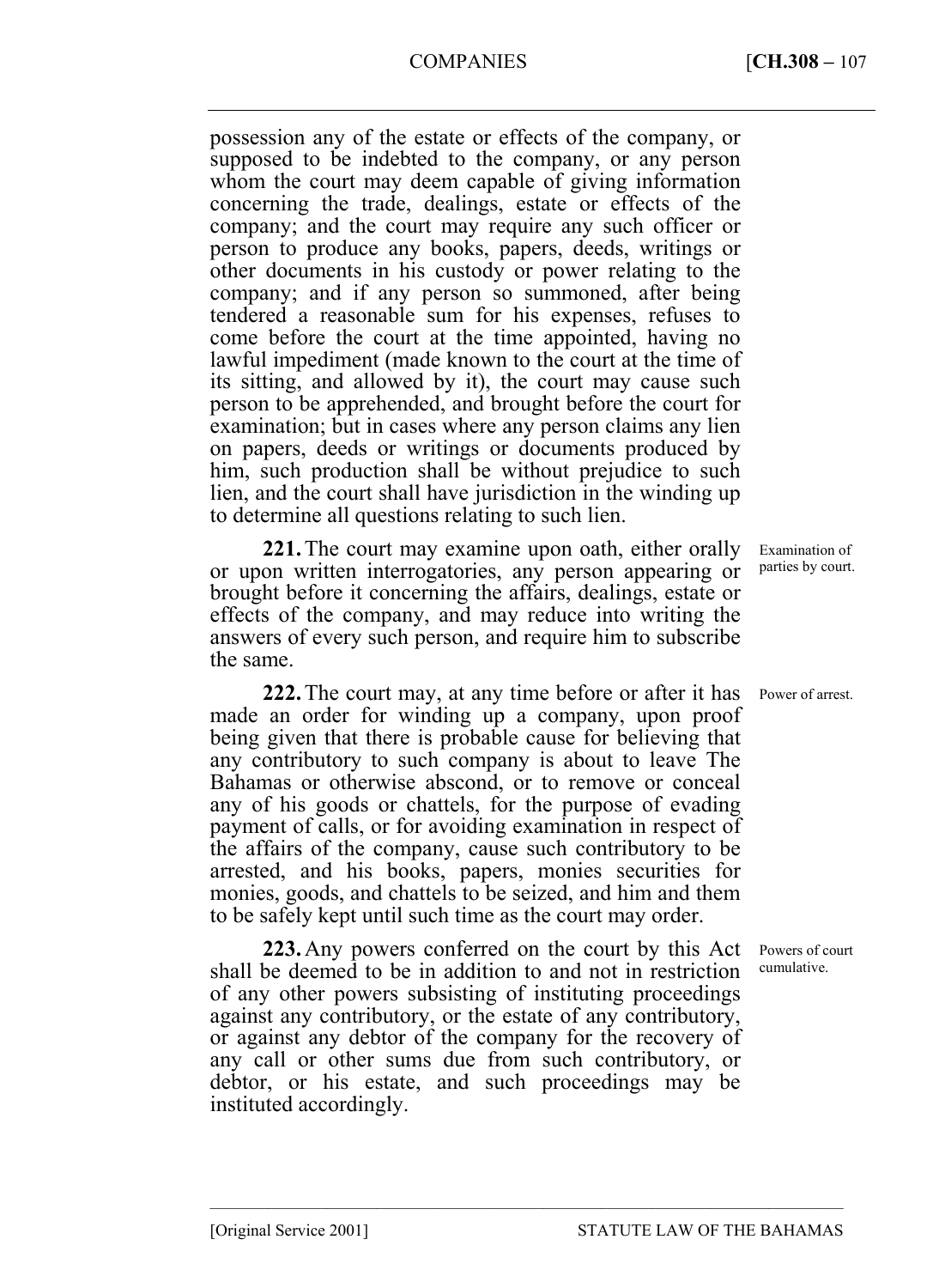| Power to enforce<br>orders.                | 224. All orders made by the court under this Act<br>may be enforced in the same manner in which orders of                                                                                                                                                                                                                                                               |
|--------------------------------------------|-------------------------------------------------------------------------------------------------------------------------------------------------------------------------------------------------------------------------------------------------------------------------------------------------------------------------------------------------------------------------|
|                                            | such court made in any suit pending therein may be<br>enforced.                                                                                                                                                                                                                                                                                                         |
|                                            | Voluntary Winding Up of Company                                                                                                                                                                                                                                                                                                                                         |
| Circumstances<br>under which               | 225. A company incorporated under this Act may be<br>wound up voluntarily where —                                                                                                                                                                                                                                                                                       |
| company may be<br>wound up<br>voluntarily. | (a) the period, if any, fixed for the duration of the<br>company by the articles shall expire, or<br>whenever the event, if any, shall occur, upon the<br>occurrence of which it is provided by the articles<br>that the company is to be dissolved, and the<br>members of the company have passed a<br>resolution requiring the company to be wound<br>up voluntarily; |
| 28 of 1994, s. 27.                         | (b) a resolution requiring the company to be wound<br>up voluntarily has been passed by a majority of<br>not less than three-fourths of such members of<br>the company for the time being entitled<br>according to the articles to vote as may be<br>present in person or by proxy at any general<br>meeting of which notice specifying the intention                   |

to propose such resolution had been duly given; or (c) the members of the company have passed a resolution to the effect that it has been proved to their satisfaction that the company cannot by reason of its liabilities continue its business, and

**226.** A voluntary winding up shall be deemed to commence at the time of the passing of the resolution authorizing such winding up.

that it is advisable to wind up the same.

**227.** Whenever a company is wound up voluntarily the company shall, from the date of the commencement of such winding up, cease to carry on its business, except in so far as may be required for the beneficial winding up thereof, and all transfers of shares except transfers made to or with the sanction of the liquidators, or alteration in the status of the members of the company taking place, after the commencement of such winding up are void, but its corporate state and all its corporate powers shall, notwithstanding it is otherwise provided by its regulations, continue until the affairs of the company are wound up.

Commencement of voluntary winding up.

Effect of voluntary winding up.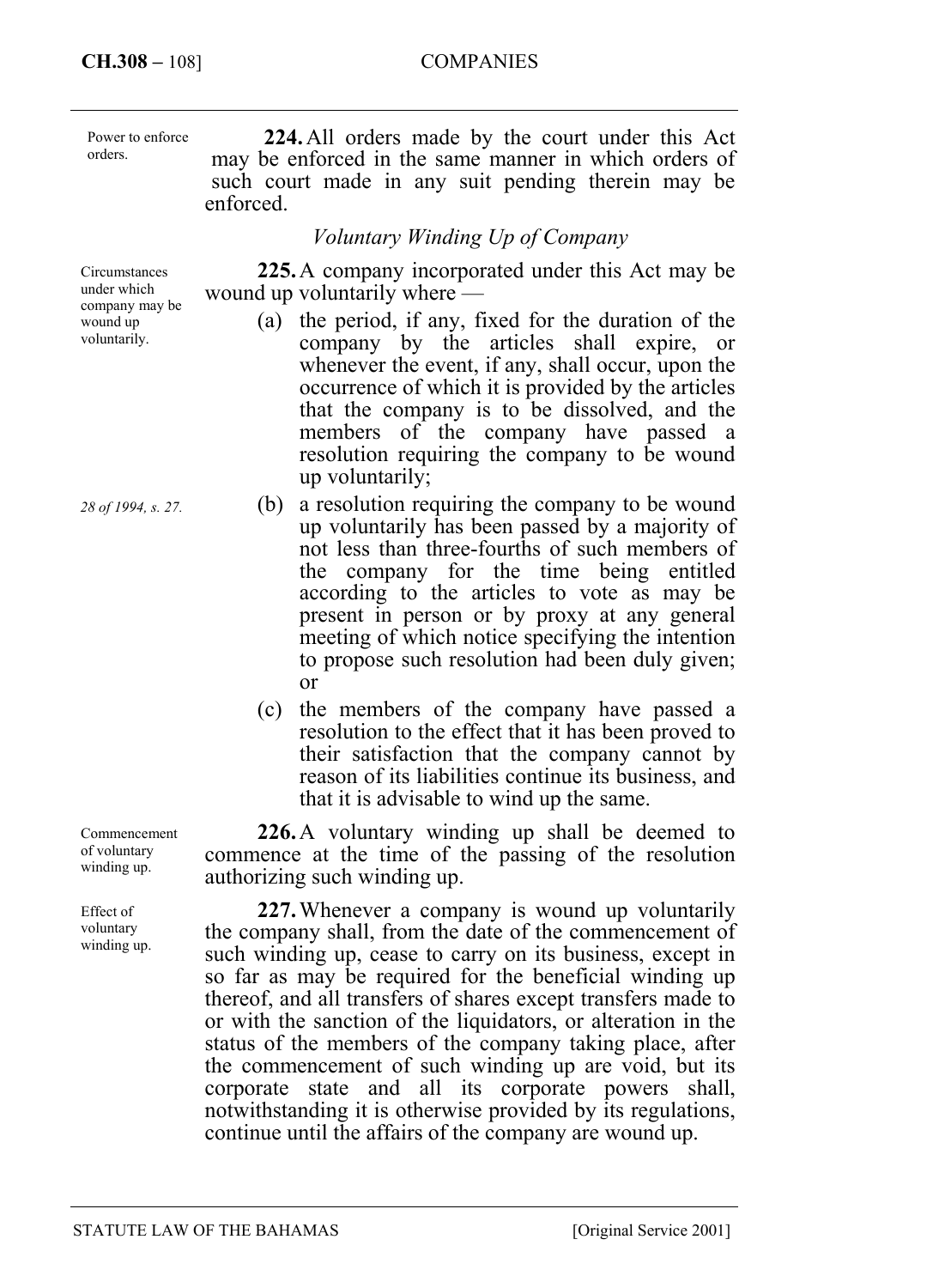**228.** Notice of any resolution passed for winding up a company voluntarily shall be published in the *Gazette*.

**229.** The following consequences ensue upon the voluntary winding up of a company —

- (a) the property of the company shall be applied in satisfaction of its liabilities *pari passu* and, subject thereto, shall, unless it be otherwise provided by the articles, be distributed amongst the members according to their rights and interests in the company;
- (b) a liquidator shall be appointed for the purpose of winding up the affairs of the company and distributing the property;
- (c) the company in general meeting shall appoint such person as it thinks fit to be the liquidator, and may fix the remuneration to be paid to them;
- (d) upon the appointment of a liquidator, all the powers of the directors shall cease, except in so far as the company in general meeting may approve the continuance of such powers;
- (e) if several liquidators are appointed, every power hereby given may be exercised by such one or more of them as may be determined at the time of their appointment, or in default of such determination by any number not less than two;
- (f) a liquidator may, without the approval of the court, exercise all powers by this Act given to the official liquidator;
- (g) a liquidator may exercise the powers given to the court of settling the list of contributories of the company, and any list so settled shall be *prima facie* evidence of the liability of the persons named therein to be contributories.

**230.** (1) A liquidator may at any time after the passing of the resolution for winding up the company, and before they have ascertained the sufficiency of the assets of the company, call on all or any of the contributories for the time being settled on the list of contributories to the extent of their liability to pay all or any sums they deem necessary to satisfy the debts and liabilities of the company, and the costs, charges, and expenses of winding it up, and for the adjustment of the rights of the contributories amongst

––––––––––––––––––––––––––––––––––––––––––––––––––––––––––––––––––––––––––––

Notice of resolution to wind up.

Consequences of voluntary winding up.

Special powers and duties of liquidator.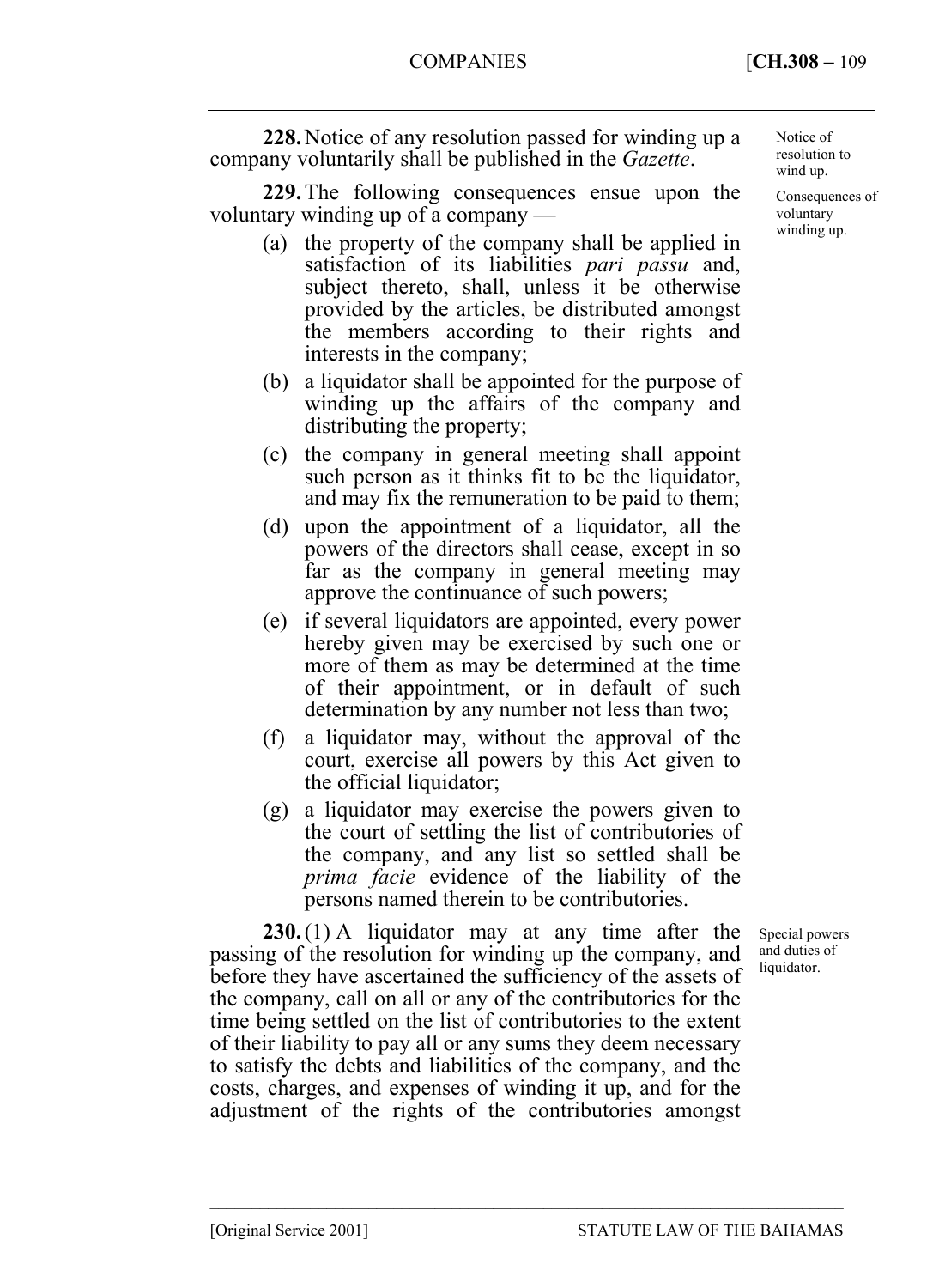themselves; and the liquidators may in making a call take into consideration the probability that some of the contributories upon whom the same is made may partly or wholly fail to pay their respective portions of the same.

(2) Until the affairs of the company are completely wound up, a liquidator shall keep both the members of the company and the Registrar informed of the state of affairs of the company by filing with the Registrar periodic statements of receipts and disbursements and such statements shall be made available to the members.

**231.** Where a company limited by guarantee, and having a capital divided into shares, is being wound up voluntarily, any share capital that may not have been called up shall be deemed to be assets of the company, and to be a specialty debt due from each member to the company to the extent of any sums that may be unpaid on any shares held by him, and payable at such time as may be appointed by the liquidator.

**232.** A company about to be wound up voluntarily, or in the course of being wound up voluntarily, may by resolution, delegate to its creditors, or to any committee of its creditors the power of appointing liquidators, or any of them, and supplying any vacancies in the appointment of liquidators or may by a like resolution enter into any arrangement with respect to the powers to be exercised by the liquidators, and the manner in which they are to be exercised; and any act done by the creditors pursuant to such delegated power, has the same effect as if it had been done by the company.

**233.** Any arrangement entered into between a company about to be wound up voluntarily and its creditors is binding on the company if approved by a resolution of its members, and on the creditors if acceded to by threefourths in number and value of the creditors if acceded to by such right of appeal in accordance with section 234.

**234.** Any creditor or contributory of a company that has entered into any arrangement with its creditors may, within three weeks from the date of the completion of such arrangement, appeal to the court against such arrangement and the court may thereupon, as it thinks just, amend, vary or confirm any such arrangement.

Effect of winding up on share capital of company limited by guarantee.

Power of company to delegate authority to appoint liquidator.

Arrangement when binding on creditors.

Power of creditor or contributory to appeal.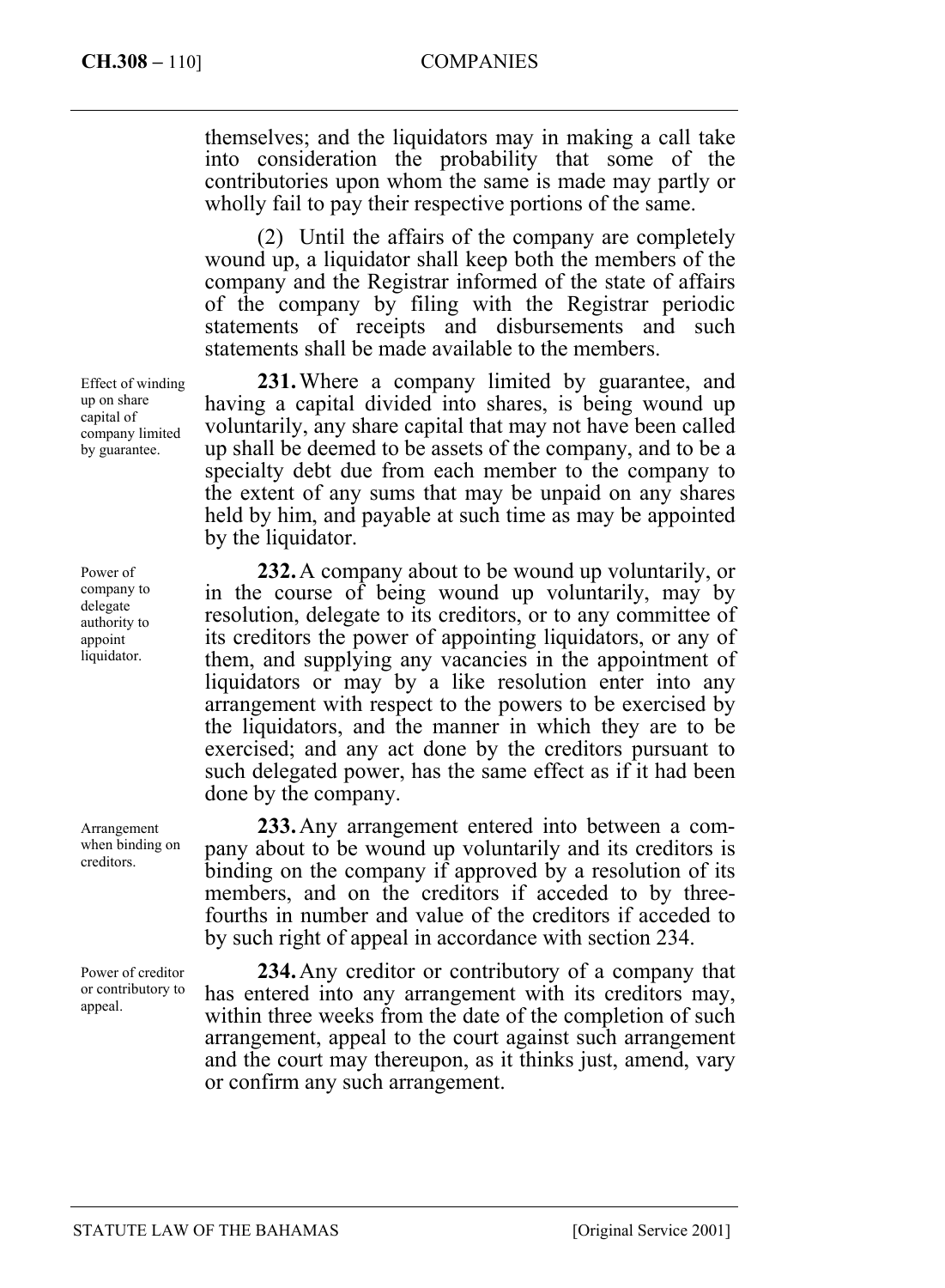**235.** Where a company is being wound up voluntarily the liquidators or any contributory of the company may apply to the court to determine any question arising in the matter of such winding up, or to exercise, as respects the enforcing of calls, or in respect of any other matter, all or any of the powers which the court might exercise if the company were being wound up by the court; and the court if satisfied that the determination of such question, or the required exercise of power will be just and beneficial, may accede, wholly, or partially, to such application on such terms and subject to such conditions as the court thinks fit, or it may make such other order, interlocutor or decree on such application as the court thinks just.

**236.** Where a company is being wound up voluntarily, the liquidator may from time to time during the continuance of such winding-up summon general meeting of the company for the purpose of obtaining the approval of the company by resolution or for any other purpose they think fit; and in the event of the winding up continuing for more than one year the liquidator shall summon a general meeting of the company at the end of the first year of each succeeding year from the commencement of the winding-up or as soon thereafter as may be convenient and shall lay before such meeting an account showing their acts and dealing and the manner in which the winding up has been conducted during the preceding year.

**237.** If any vacancy occurs in the office of liquidator appointed by the company by death, resignation, or otherwise, the company in general meeting may, subject to any arrangement they may have entered into with their creditors fill such vacancy, and a general meeting for the purpose of filling such vacancy may be convened by the continuing liquidator, if any, or by any contributory of the company, and shall be deemed to have been duly held if held in manner prescribed by the articles of the company, or in such other manner as may, on application by the continuing liquidator, if any or by any contributory of the company, be determined by the court.

**238.** If there is no liquidator acting in the case of a voluntary winding-up, the court may, on the application of a contributory, appoint a liquidator; and the court may, on due cause shown, remove any liquidator, and appoint another liquidator to act in the matter of a voluntary winding up.

––––––––––––––––––––––––––––––––––––––––––––––––––––––––––––––––––––––––––––

Power of liquidators or contributories in voluntary winding up to apply to court.

> Power of liquidator to call general meeting.

Power to fill vacancy of liquidator.

Power of court to appoint liquidators.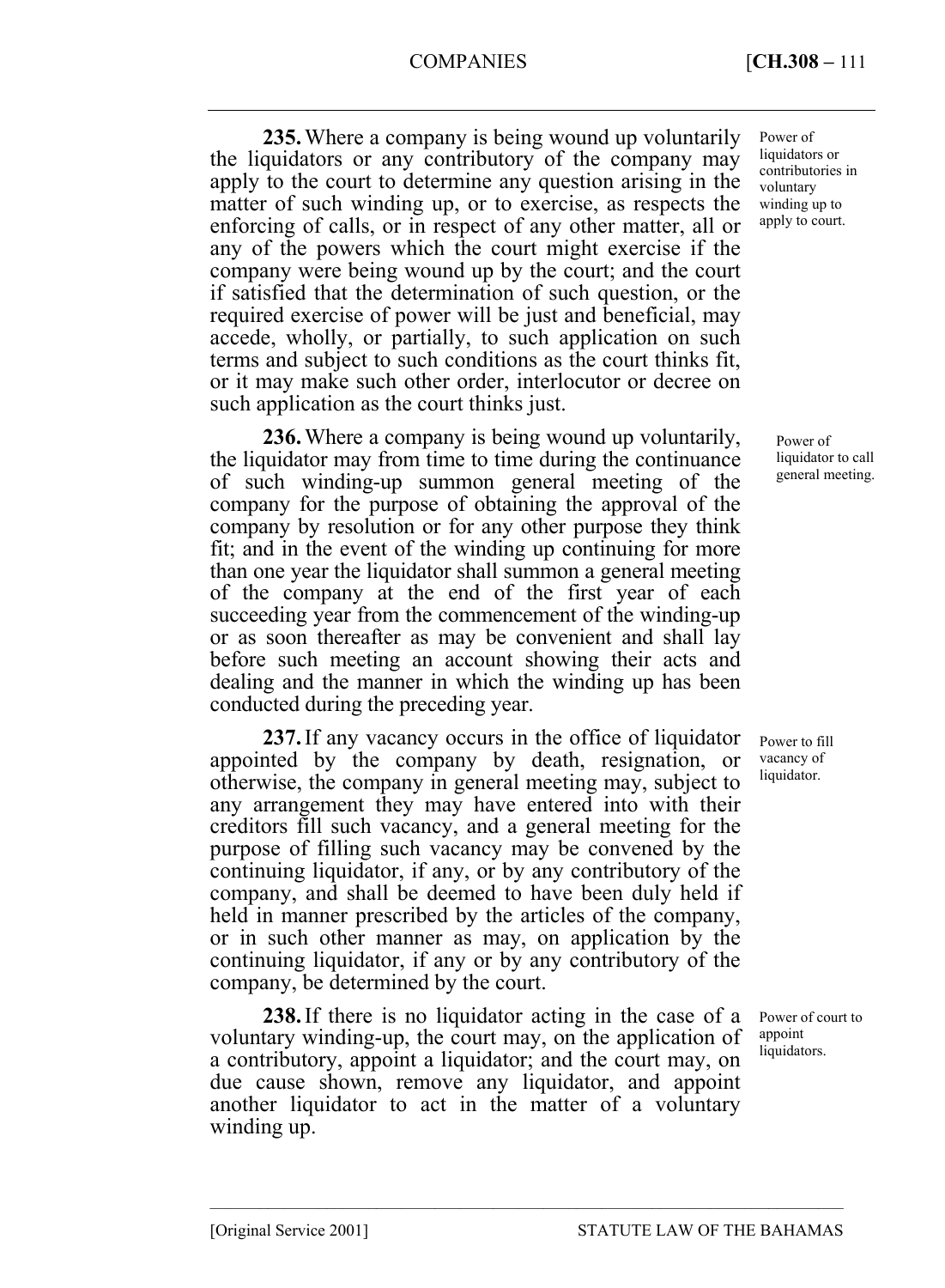Liquidators on conclusion of winding-up to make up an account.

> Liquidator to report meeting to Registrar.

Costs of voluntary liquidation.

Saving of rights of creditors.

Power of court to adopt proceedings of voluntary winding-up.

**239.** (1) As soon as the affairs of the company are fully wound up, the liquidator shall make up an account showing the manner in which such winding-up has been conducted, and the property of the company disposed of; and they shall call a general meeting of the company for the purpose of having the account laid before them and hearing any explanations that may be given by the liquidator.

(2) The meeting shall be called by advertisement, specifying the time, place and object of such meeting; and such advertisement shall be published one month, at least, prior to the meeting.

**240.** (1) The liquidator shall make a return to the Registrar of such meeting having been held, and of the date at which the same was held, and on the expiration of three months from the date of the registration of such return the company shall be deemed to be dissolved.

(2) Notification of a dissolution shall be notified in the *Gazette* and in any local newspaper as the Registrar shall determine.

**241.** All costs, charges and expenses properly incurred in the voluntary winding up of a company, including the remuneration of the liquidator, shall be payable out of the assets of the company in priority to all other claims.

**242.** The voluntary winding up of a company does not constitute a bar to the right of any creditor or contributory of such company to have the same wound up by the court, if the court is of the opinion that the rights of such creditor or contributory will be prejudiced by a voluntary winding up.

**243.** Where a company is in the course of being wound up voluntarily, and proceedings are taken for the purpose of having the same wound up by the court, the court may, if it thinks fit, notwithstanding that it makes an order directing the company to be wound up by the court, provide in such order or in any other order for the adoption of all or any of the proceedings taken in the course of the voluntary winding up.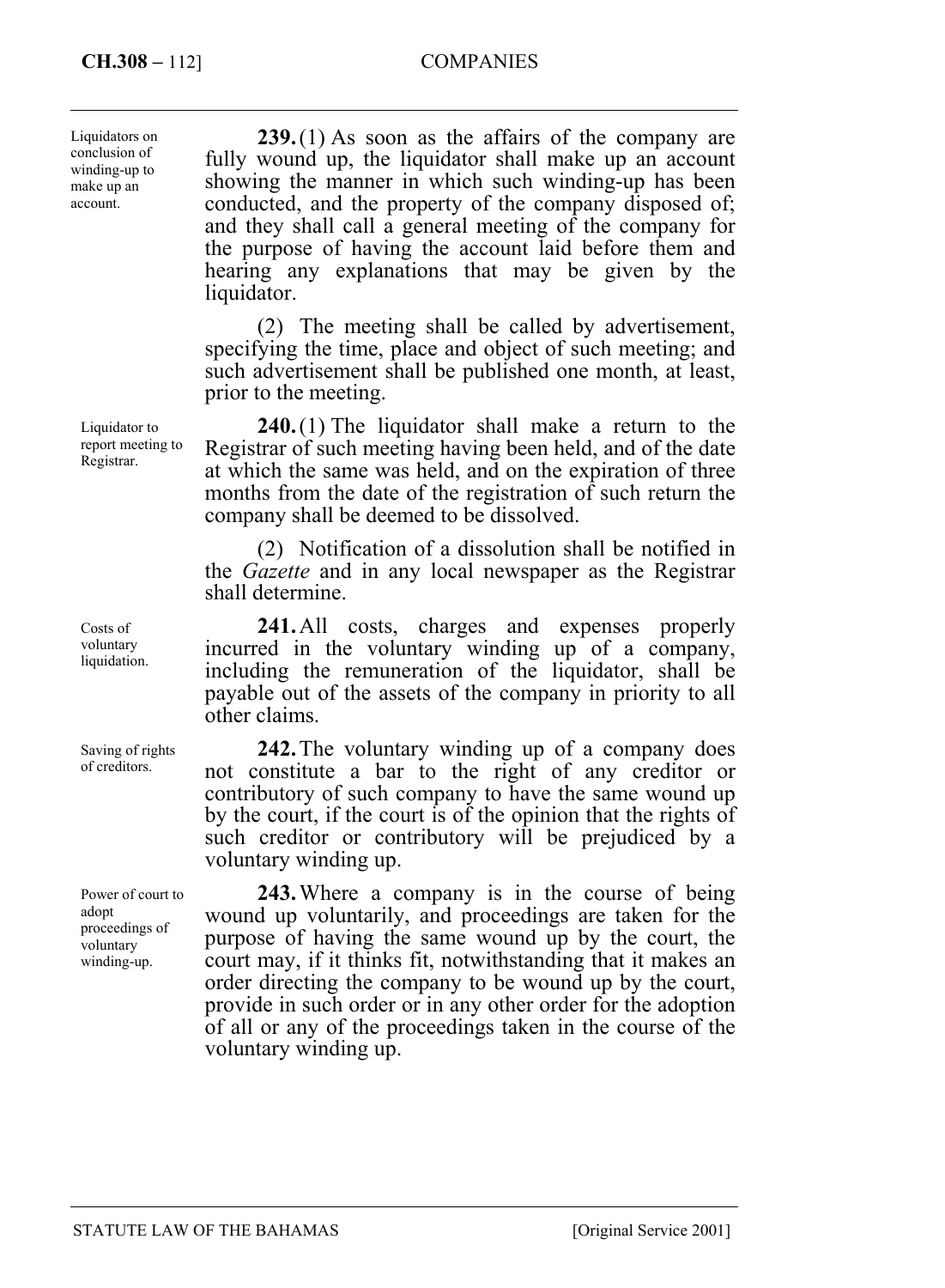# *Winding up subject to the Supervision of the Court*

**244.** When a resolution has been passed by a company to wind up voluntarily, the court may make an order directing that the voluntary winding up should continue, but subject to such supervision of the court, and with such liberty for creditors, contributories or others, to apply to the court, and generally upon such terms and subject to such conditions as the court thinks just.

**245.** (1) A petition, praying wholly or in part that a voluntary winding up should continue, but subject to the supervision of the court, and which winding up is hereinafter referred to as a winding up subject to the supervision of the court, shall, for the purpose of giving jurisdiction to the court over suits and actions, be deemed to be a petition for winding up the company by the court.

(2) The court may, in the case of creditors, have regard to the value of the debts due to each creditor and in the case of contributories to the number of votes conferred on each contributory by the regulations of the company.

**246.** (1) Subject to subsection (2), the court may, in determining whether a company is to be wound up altogether by the court or subject to the supervision of the court, in the appointment of liquidators, and in all other matters relating to the winding up subject to supervision, have regard to the wishes of the creditors or contributories as proved to it by any sufficient evidence, and may direct meetings of the creditors or contributories to be summoned, held, and regulated in such manner as the court directs for the purpose of ascertaining their wishes, and may appoint a person to act as chairman of any such meeting, and to report the result of such meeting to the court.

(2) The court may, in the case of creditors, have regard to the value of the debts due to each creditor and in the case of contributories to the number of votes conferred on each contributory by the regulations of the company.

**247.** (1) Subject to subsection (2), where any order is made by the court for a winding up subject to the supervision of the court, the court may, in such order or in any subsequent order, appoint any additional liquidators, and any liquidator so appointed by the court shall have the

––––––––––––––––––––––––––––––––––––––––––––––––––––––––––––––––––––––––––––

Power of court on application to direct winding up subject to supervision.

Petition for winding-up subject to supervision.

Court may have regard to wishes of creditors.

Powers of court to appoint additional liquidators in winding-up subject to supervision.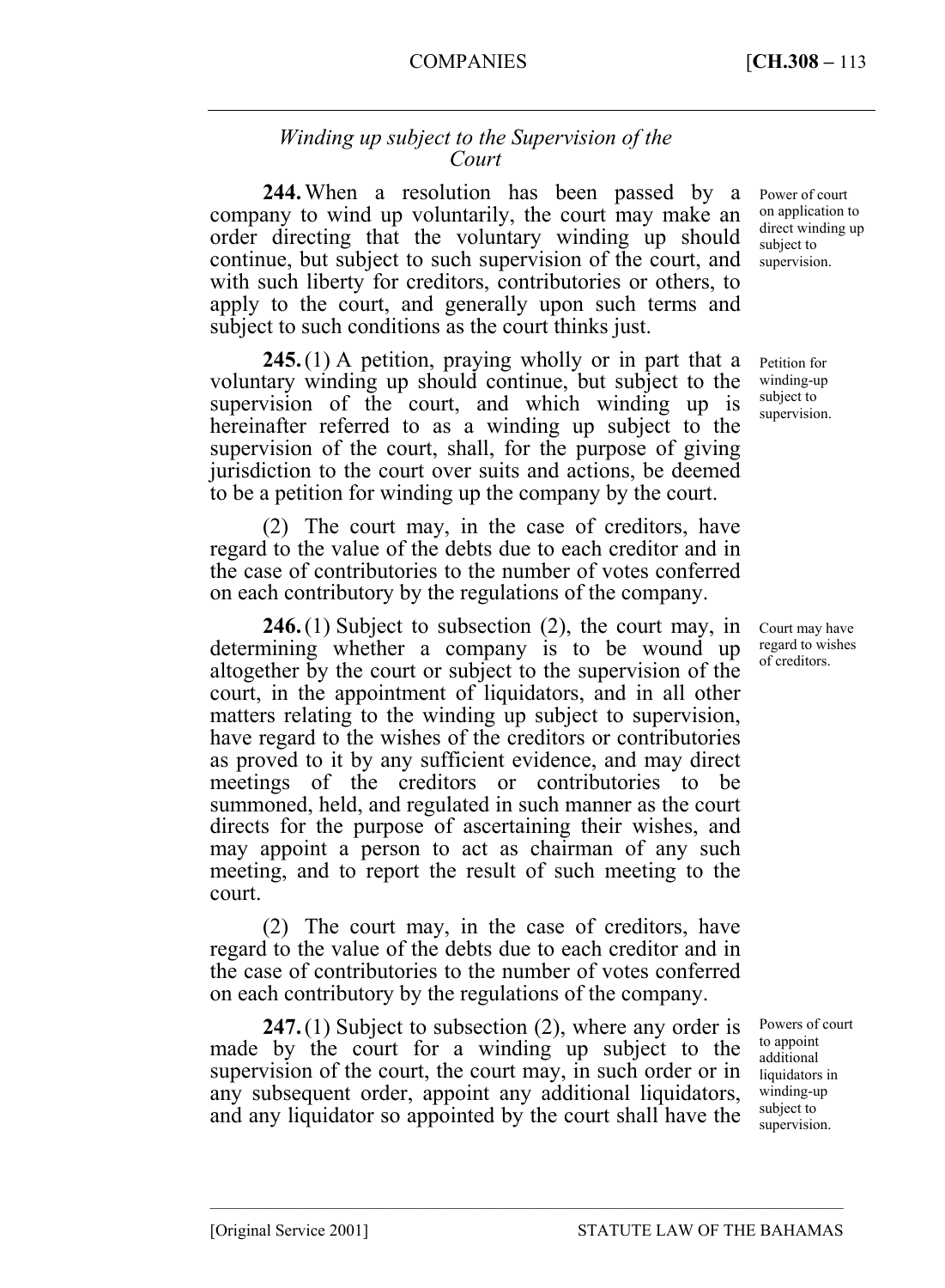same powers, be subject to the same obligations, and in all respects stand in the same position as if they had been appointed by the company.

(2) The court may from time to time remove any liquidator so appointed by the court and fill any vacancy occasioned by such removal or by death or resignation.

Effect of order of court for winding up subject to supervision.

**248.** (1) Where an order is made for a winding up subject to the supervision of the court, the liquidators appointed to conduct such winding up may, subject to any restrictions imposed by the court, exercise all their powers, without the approval or intervention of the court, in the same manner as if the company were being wound up altogether voluntarily; but any order made by the court for a winding up, subject to the supervision of the court, shall for all purposes, including the staying of actions, suits and other proceedings, be deemed to be an order of the court, for winding up the company by the court, and shall confer full authority on the court to make calls, or to enforce calls made by the liquidators, and to exercise all other powers which it might have exercised if an order had been made for winding up the company altogether by the court.

(2) For the purposes of the construction of the provisions whereby the court is empowered to direct any act or thing to be done to or in favour of the official liquidators, the expression "official liquidators" shall be deemed to include the liquidators conducting the windingup subject to the supervision of the court.

**249.** Where any order has been made for the winding up of a company subject to the supervision of the court, and such order is afterwards superseded by an order directing the company to be wound up compulsorily, the court may in such order, or in any subsequent order, appoint the voluntary liquidators, either provisionally or permanently, and either with or without the addition of any other persons, to be official liquidators.

# *Supplemental Provisions*

**250.** Where any company is being wound up by the court or subject to the supervision of the court all dispositions of the property, effects, and things in action of the company and every transfer of shares, or alteration in the status of the members of the company made between

Appointment of voluntary liquidators to office of official liquidators.

Dispositions after the commencement of winding up to be rendered void.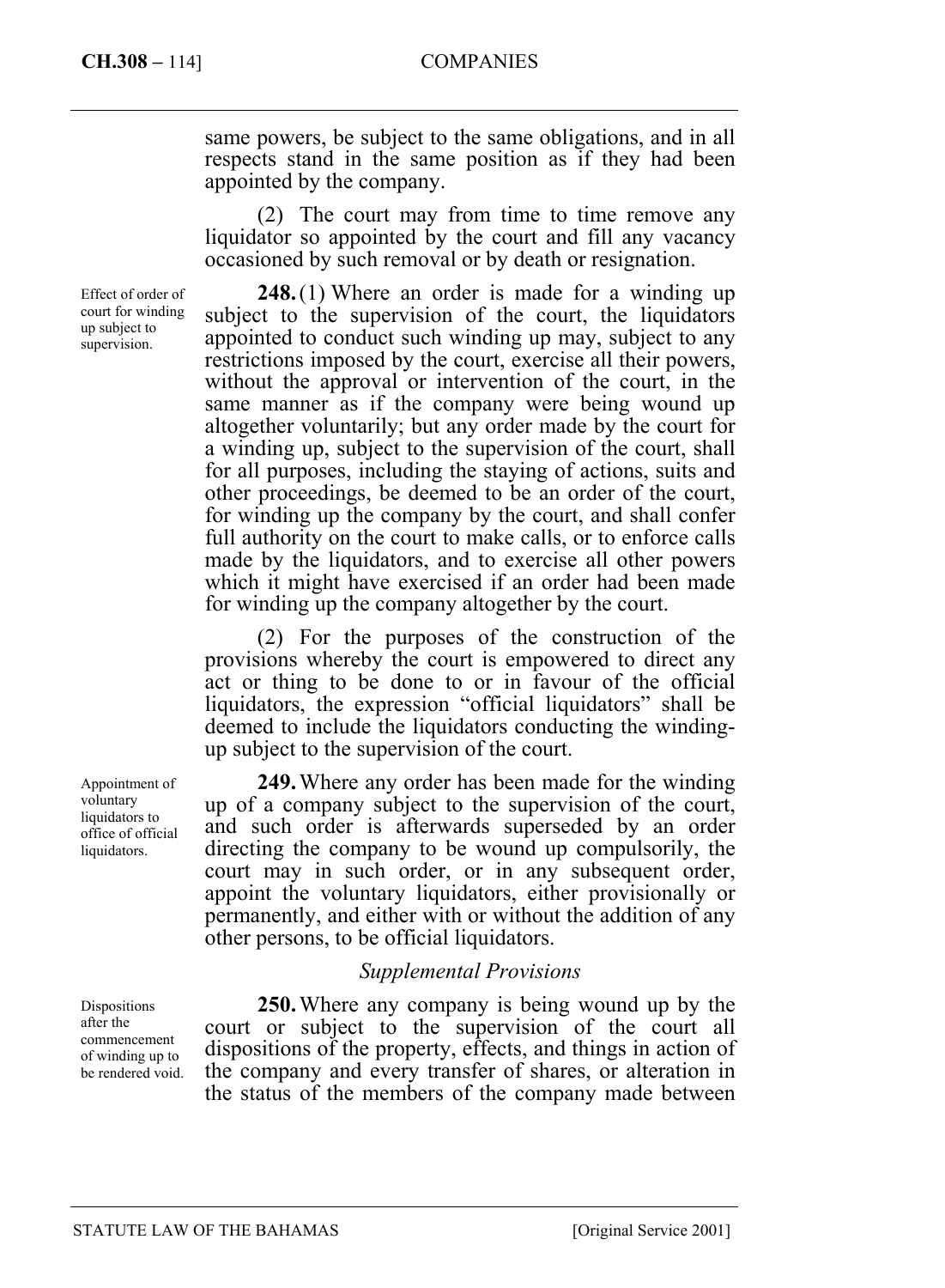the commencement of the winding up and the order for winding up are, unless the court otherwise orders, void.

**251.** Where any company is being wound up, all books, accounts and documents of the company and of the liquidators shall, as between the contributories of the company, be *prima facie* evidence of the truth of all matters purporting to be therein recorded.

**252.** Where any company has been wound up under this Act and is about to be dissolved, the books, accounts and documents of the company and of the liquidators may be disposed of as follows —

- (a) where the company has been wound up by or subject to the supervision of the court, in such way as the court directs; and
- (b) where the company has been wound up voluntarily, in such way as the company by resolution directs; but after the lapse of five years from the date of such dissolution, no responsibility shall rest on the company, or the liquidators, or anyone to whom the custody of such books, accounts and documents have been committed, by reason that the same, or any of them, cannot be made available to any party claiming to be interested therein.

**253.** Where an order has been made for winding up a company by the court, or subject to the supervision of the court, the court may make such order for the inspection by the creditors and contributories of the company of its books and papers as the court thinks just, and any books and papers in the possession of the company may be inspected by creditors or contributories, in conformity with the order of the court.

**254.** Any person to whom any thing in action belonging to the company is assigned, in pursuance of this Act, may bring or defend any action or suit relating to such thing in action in his own name.

**255.** In the event of any company being wound up under this Act, all debts payable on a contingency, and all claims against the company, present or future, certain or contingent, ascertained or sounding only in damages, shall be admissible as proof against the company, a just estimate

––––––––––––––––––––––––––––––––––––––––––––––––––––––––––––––––––––––––––––

Books of the company to be evidence.

Disposal of books, accounts and documents of the company.

Inspection of books.

Power of assignee to sue.

Debts to be proved.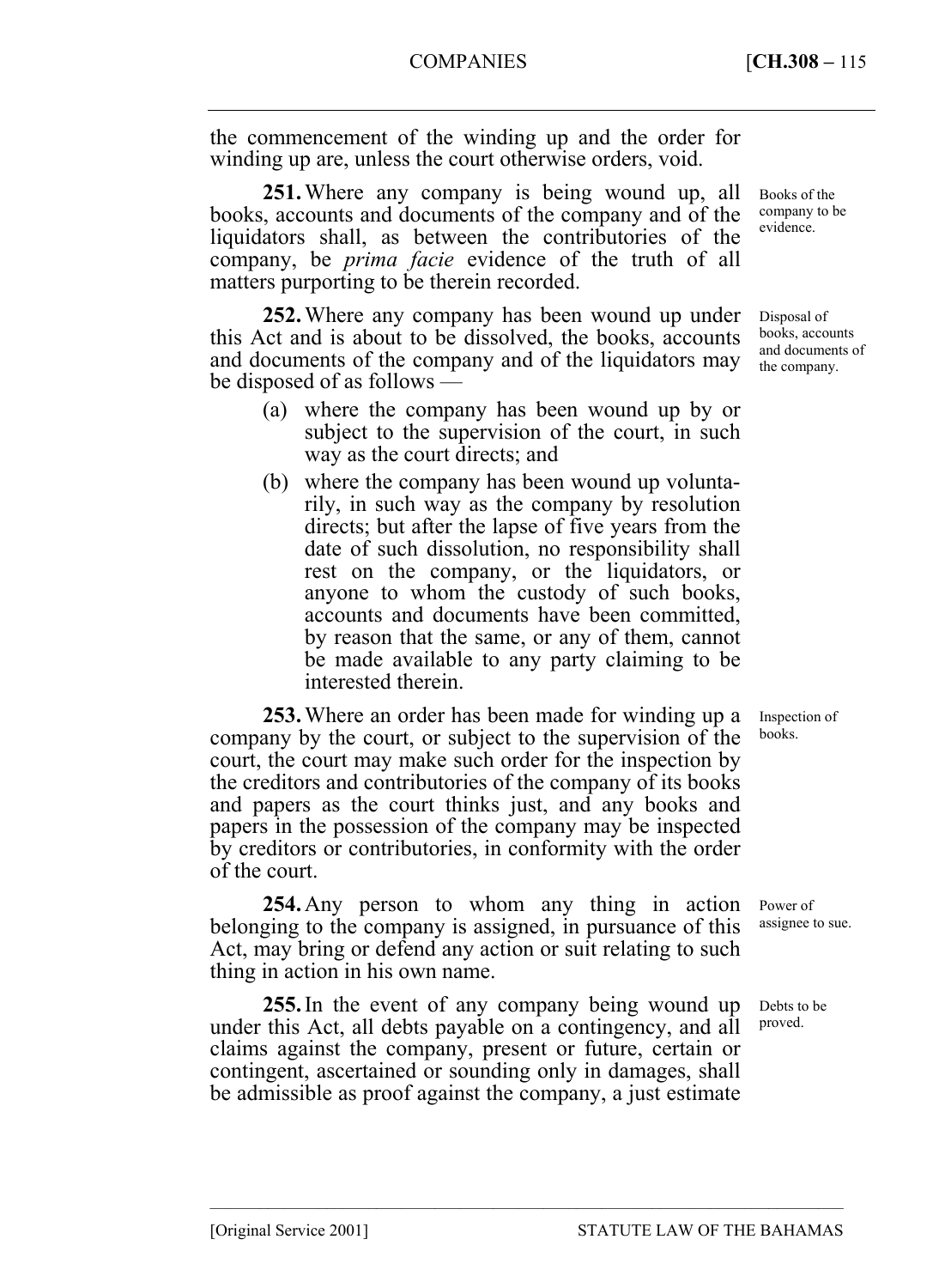being made, so far as is possible, of the value of all such debts or claims as may be subject to any contingency or sound only in damages, or for some other reason do not bear a certain value.

**256.** In the winding up of an insolvent company the same rules shall prevail and be observed with regard to the respective rights of secured and unsecured creditors and to debts provable and to the valuation of annuities and future and contingent liabilities as are in force for the time being under the law of bankruptcy with respect to the estates of persons adjudged bankrupt, and all persons who in any case would be entitled to prove for and receive dividends out of the assets of the company may come in under the winding up and make such claims against the company as they are entitled to by virtue of this section.

**257.** (1) Notwithstanding anything contained in this Act, in a winding up there shall be paid in priority to all other debts —

- (a) all rates, taxes, assessments or impositions imposed or made under the provisions of any Act, and having become due and payable within twelve months next before the relevant date;
- (b) all wages or salary of any clerk or servant in respect of services rendered to the company during four months before the relevant date;
- (c) all wages of any workman or labourer in respect of services rendered to the company during two months before the relevant date;
- (d) unless the company is being wound up voluntarily merely for the purpose of reconstruction or of amalgamation with another company or unless the company has at the commencement of the winding up under a contract with insurers with rights capable of being transferred to and vested in the workmen, all amounts due in respect of personal injury to workmen accrued before the relevant date.
- (2) The debts referred to in subsection  $(1)$  —
- (a) rank equally among themselves and shall be paid in full, unless the assets are insufficient to meet them, in which case they shall abate in equal proportions; and

Rules to be observed. *2 of 1999, s. 3.* 

> Preferential payments.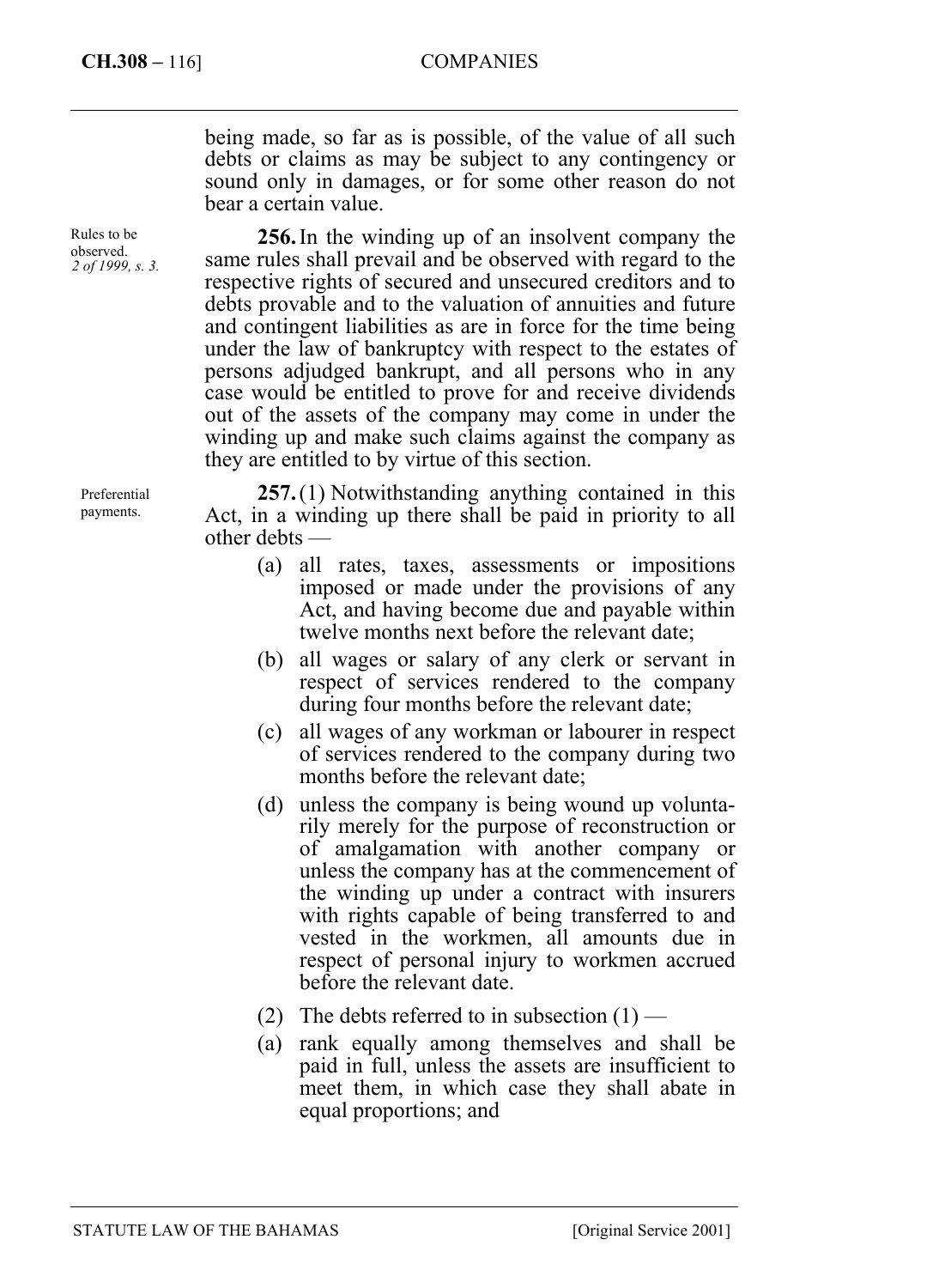(b) so far as the assets of the company available for payment of general creditors are insufficient to meet them, have priority over the claims of holders of debentures under any floating charge created by the company, and be paid accordingly out of any property comprised in or subject to that charge.

(3) Subject to the retention of such sums as may be necessary for the costs and expenses of the winding up, the debts referred to in subsection (1) shall be discharged so far as the assets are sufficient to meet them.

(4) Where any payment on account of wages or salary has been made to any clerk, servant, workman or labourer in the employment of a company out of money advanced by some person for that purpose, that person shall in a winding up have a right of priority in respect of the money so advanced and paid up to the amount by which the sum in respect of which that clerk, servant, workman or labourer would have been entitled to priority in the winding up has been diminished by reason of the payment having been made.

(5) In the event of a landlord or other person distraining or having distrained on any goods or effects of the company within three months next before the date of a winding order, the debts to which priority is given by this section shall be a first charge on the goods or effects so distrained on or the proceeds of the sale thereof; but in respect of any money paid under any such charge, the landlord or other person shall have the same rights of priority as the person to whom the payment is made.

(6) In any case in which it appears that there are numerous claims for wages by workmen and others employed by the company, it shall be sufficient if one proof for all such claims is made by some person on behalf of all such creditors; and such proof shall have annexed thereto as forming part thereof, a schedule specifying the names of the workmen and others, and the amounts severally due to them.

(7) Any proof made in compliance with subsection (6) has the same effect as if separate proofs had been made by each workman and others.

––––––––––––––––––––––––––––––––––––––––––––––––––––––––––––––––––––––––––––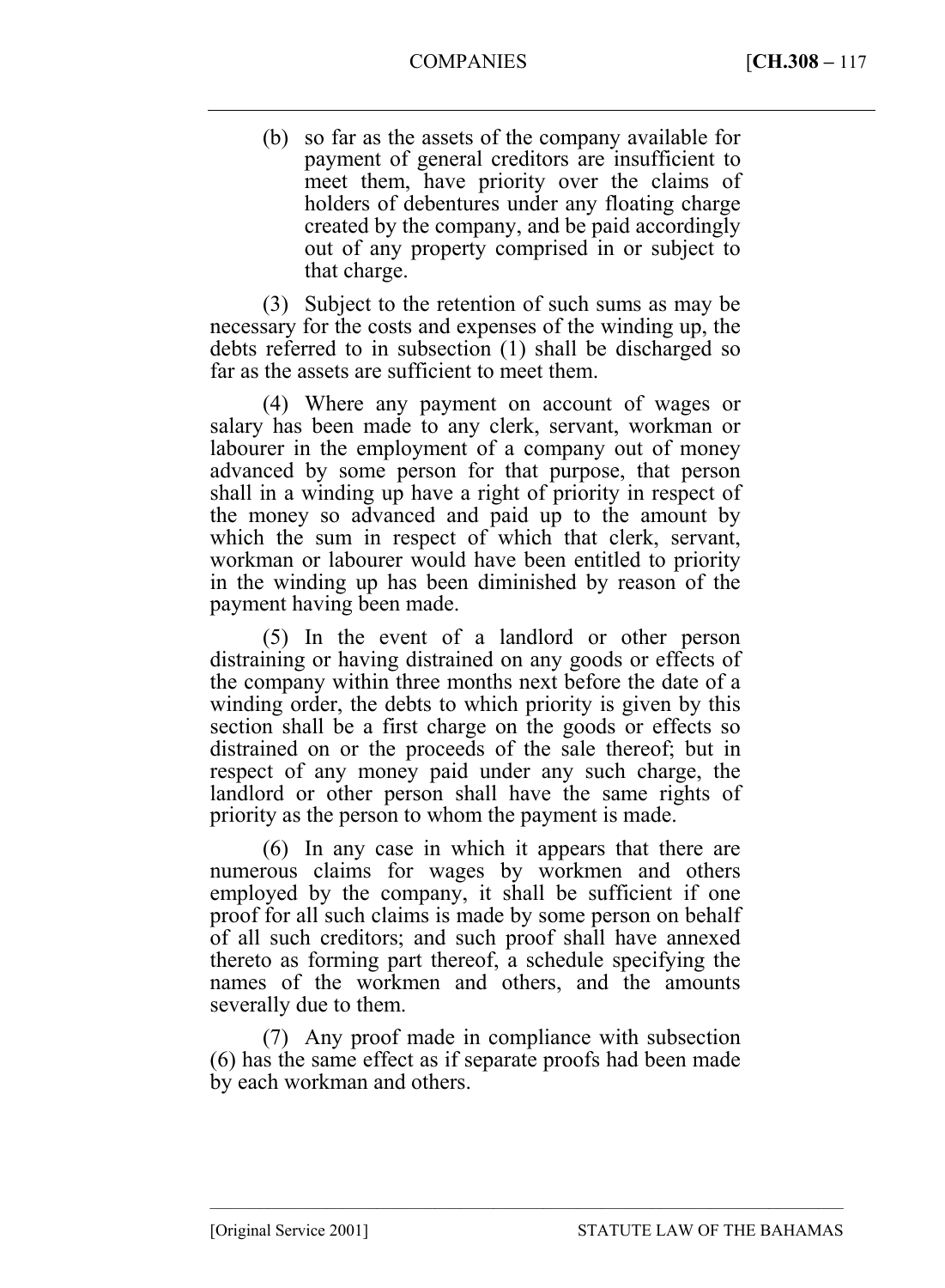(8) In this section the expression "relevant date" means —

- (a) in the case of a company ordered to be wound up compulsorily which had not previously commenced to be wound up voluntarily, the date of the winding up order; and
- (b) in any other case, the date of the commencement of the winding up.

**258.** (1) The liquidators may, with the approval of the court, where the company is being wound up by the court or subject to the supervision of the court, and by resolution of the company where the company is being wound up voluntarily, pay any classes of creditors in full, or make such compromise or other arrangement as the liquidators may deem expedient with creditors or persons claiming to be creditors, or persons having or alleging themselves to have any claim, present or future, certain or contingent, ascertained or sounding only in damages against the company, or whereby the company may be rendered liable.

(2) Where a company is being wound up in circumstances contemplated by subsection (1) the liquidators may, with the approval of the court, compromise —

- (a) all calls and liabilities to calls, debts, and liabilities capable of resulting in debts;
- (b) all claims, whether present or future, certain or contingent, ascertained or sounding only in damages, subsisting or supposed to subsist between the company and any contributory or alleged contributory, or other debtor or person apprehending liability to the company; and
- (c) all questions in any way relating to or affecting the assets of the company or the winding up of the company, upon the receipt of such sums, payable at such times, and upon such terms as may be agreed upon, with power for the liquidators to take any security for the discharge of such debts or liabilities, and to give complete discharges in respect of all or any such calls, debts or liabilities.

**259.** (1) Subject to subsection (2), where any company is proposed to be or is in the course of being wound up voluntarily, and the whole or a portion of its business or

Liquidation scheme may be approved.

Acceptance of shares, etc., as consideration for sale of property of company.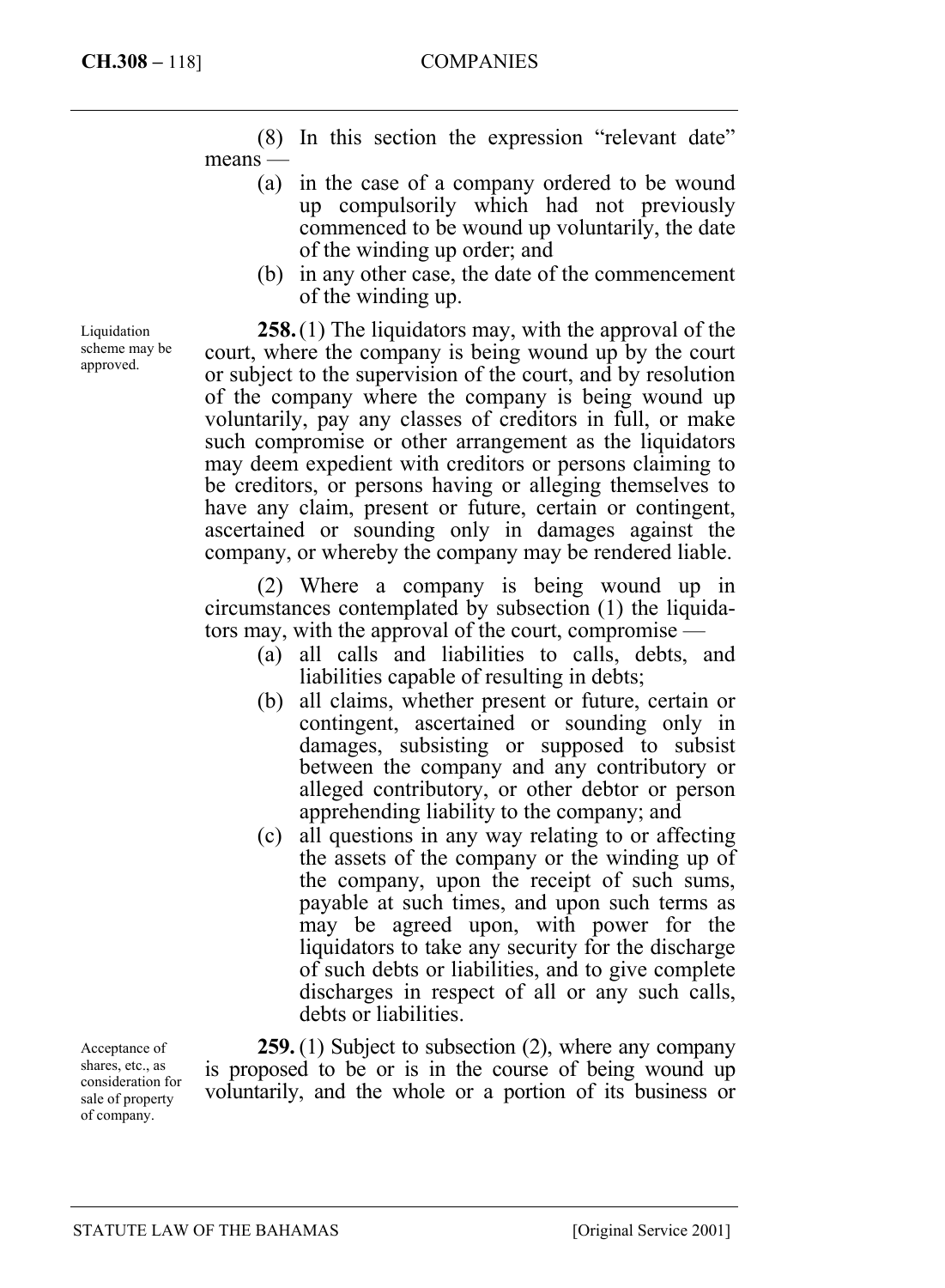property is proposed to be transferred or sold to another company, the liquidators of the first company may, with the approval of a resolution of the company by whom they were appointed, conferring either a general authority on the liquidators, or an authority in respect of any particular arrangement —

- (a) receive in compensation or part compensation for such transfer or sale shares, policies or other like interests in such other company, for the purpose of distribution amongst members of the company being wound up; or
- (b) enter into any other arrangement whereby the members of the company being wound up may, in lieu of receiving cash, receive shares, policies, or other like interests, or in addition thereto, participate in the profits of or receive any other benefit from the purchasing company,

and any sale made or arrangement entered into by the liquidators pursuant to this section shall be binding on the members of the company being wound up.

(2) If any member of a company being wound up who has not voted in favour of the resolution passed by the company of which he is a member at the meeting held for passing the resolution expresses his dissent from any such resolution in writing addressed to the liquidators or one of them, and left at the registered office of the company not later than seven days after the date of the meeting at which such resolution was passed, such dissentient member may require the liquidators to do one of the following —

- (a) abstain from carrying such resolution into effect; or
- (b) purchase the interest held by such dissentient member at a price to be determined.

(3) For the purpose of subsection (2)(b), the purchase money shall be paid before the company is dissolved, and shall be raised by the liquidators in such manner as may be determined by resolution of members.

(4) No resolution shall be deemed invalid for the purposes of this section by reason that it is passed antecedently to or concurrently with any resolution for winding up the company, or for appointing liquidators; but if an order be made within a year for winding up the company by or subject to the supervision of the court, such resolution shall not be of any validity unless it is approved by the court.

––––––––––––––––––––––––––––––––––––––––––––––––––––––––––––––––––––––––––––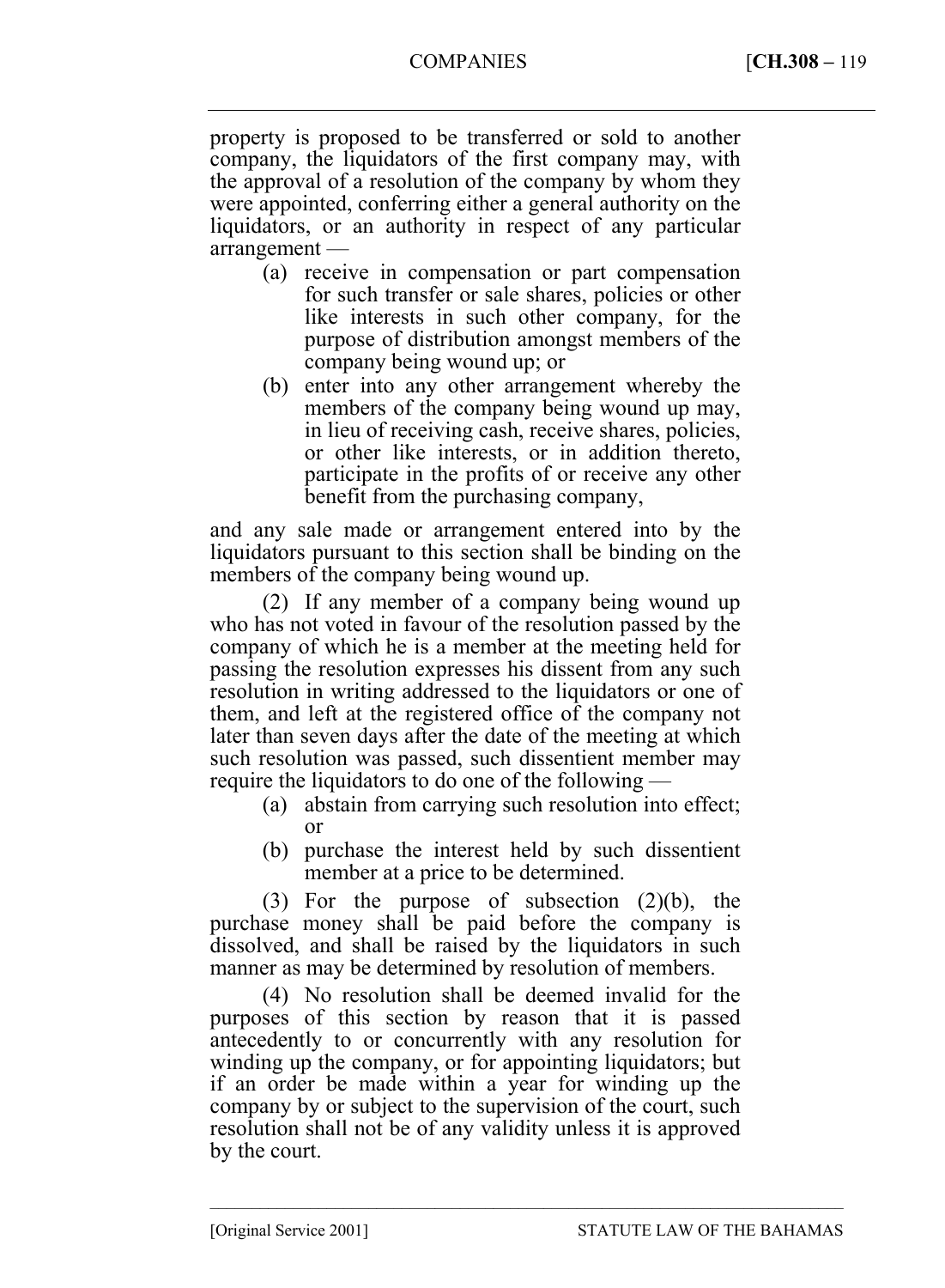**260.** The price to be paid or the purchase of the interest of any dissentient member may be determined by agreement, but if the parties dispute about the same, such dispute shall be settled by arbitration, and for the purposes of such arbitration the provisions of the Arbitration Act shall be incorporated within this Act. **261.** Where any company is being wound up by the

court or subject to the supervision of the court, any attachment, distress, or execution put in force against the estate or effects of the company after the commencement of the winding up is void.

**262.** (1) Any conveyance, mortgage, delivery of goods, payment, execution or other act relating to property as would, if made or done by or against any individual trader, be deemed in the event of his bankruptcy to have been made or done by way of undue or fraudulent preference of the creditors of such traders, shall, if made or done by or against any company, be deemed, in the event of such company being wound up under this Act, to have been made or done by way of undue or fraudulent preference of the creditors of such company, and is invalid accordingly.

- (2) For the purposes of this section —
- (a) the presentation of a petition for winding up a company in the case of a company being wound up by the court or subject to the supervision of the court;
- (b) a resolution for winding up the company, in the case of a voluntary winding up,

shall be deemed to correspond with the act of bankruptcy in the case of an individual trader; and any conveyance or assignment made by any company formed under this Act of all or any part of its estate and effects to trustees for the benefit of all or any part of its creditors is void.

**263.** Where, in the course of the winding up of any company under this Act, it appears that any past or present director, manager, official or other liquidator, or any officer of such company —

(a) has misapplied or retained in his own hands or become liable or accountable for any monies of the company; or

Mode of determining price.

Ch. 180.

Certain attachments and executions to be void.

> Fraudulent preference.

> > Assessment of damages against delinquent directors and officers.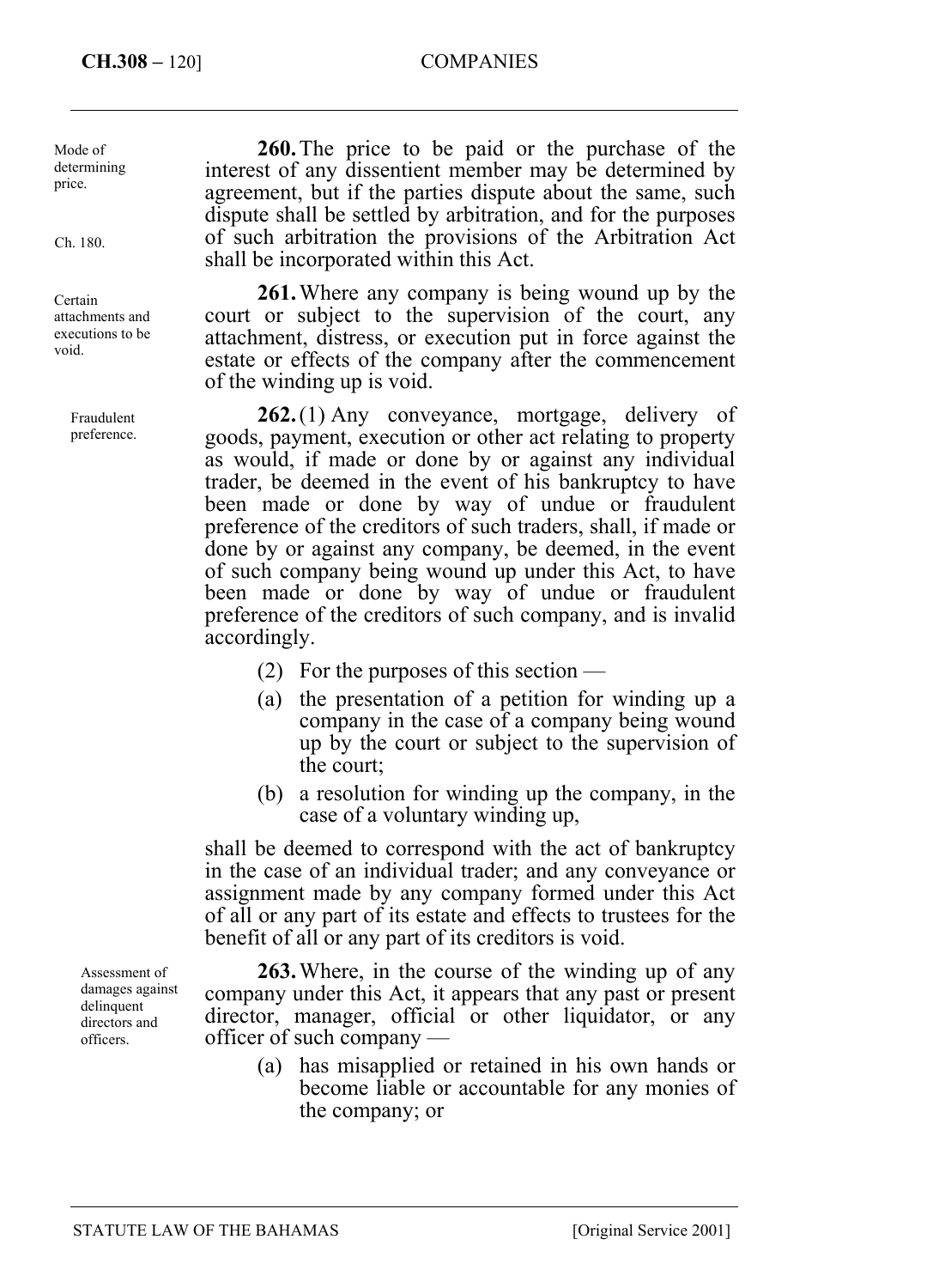(b) is guilty of any misfeasance or breach of trust in relation to the company,

the court may, on the application of any liquidator, or of any creditor or contributory of the company, notwithstanding that the offence is one for which the offender is criminally responsible, examine the conduct of such director, manager, or other officer and may compel him to repay any monies so misapplied or retained, or for which he has become liable or accountable together with interest at such rate as the court thinks just, or to contribute such sums of money to the assets of the company by way of compensation in respect of such misapplication, retainer, misfeasance or breach of trust as the court thinks just.

**264.** Where any order is made for winding up a company by the court or subject to the supervision of the court and it appears in the course of such winding-up that any past or present director, manager, officer or member of such company has been guilty of any offence in relation to the company for which he is criminally responsible the court may, on the application of any person interested in such winding up, or of its own motion direct the official liquidators to refer the matter to the Attorney-General who may institute and conduct a prosecution or prosecutions of such offence.

**265.** Where a company is being wound up voluntarily and it appears to the liquidators conducting such winding up that any past or present director, manager, officer or member of such company has been guilty of any offence in relation to the company for which he is criminally responsible, the liquidators may, refer the matter to the Attorney-General who may institute and conduct a prosecution or prosecutions of such offence.

## **PART VIII ADMINISTRATIVE MATTERS**

**266.** (1) The Registrar has, subject to the general supervision of the Minister, the responsibility for the administration of this Act. Responsibility of Registrar.

(2) The responsibility of the Registrar shall include —

––––––––––––––––––––––––––––––––––––––––––––––––––––––––––––––––––––––––––––

(a) the preparation of the approved forms; and

Prosecution of delinquent directors in winding-up by court.

Prosecution of delinquent directors in voluntary winding up.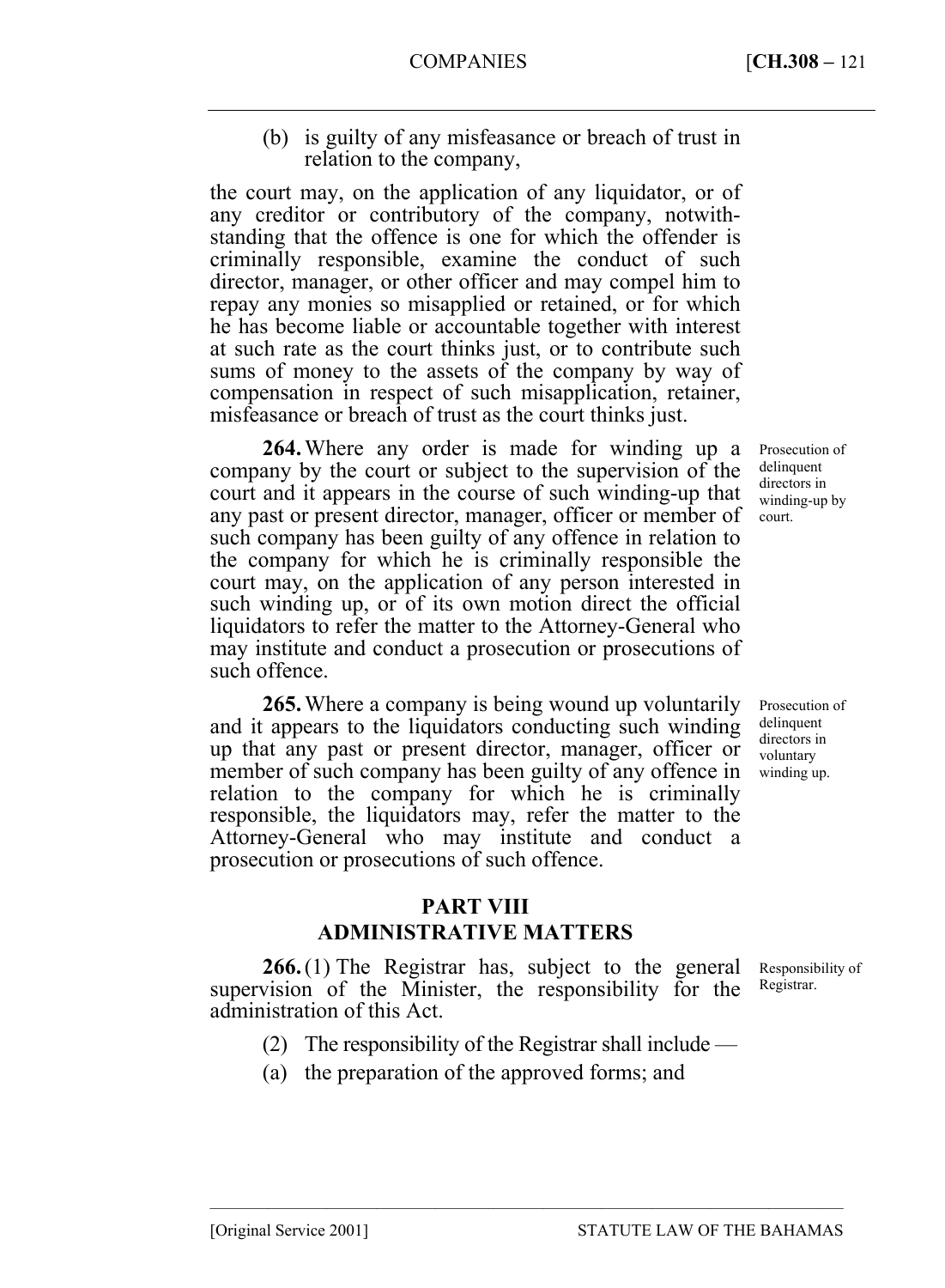(b) the creation and maintenance of the various registers, that are required for the purposes of this Act.

**267.** The Registrar may apply to the court for directions in respect of any matter concerning his duties under this Act.

**268.** The Minister may approve a seal for use by the Registrar in the performance of his duties.

**269.** (1) Subject to subsection (2), the Registrar may delegate to any public officer within his Department any of his functions under this Act.

(2) The power to delegate under subsection (1) shall not include the power of the Registrar to investigate any company incorporated or registered under this Act.

(3) Any delegation by the Registrar under subsection (1) shall not prevent such functions being exercised by the Registrar and the public officer to whom the delegation was made.

**270.** (1) If the Registrar has reasonable cause to suspect that the affairs of a company are being conducted in a fraudulent manner he may, after consultation with the Minister, make a preliminary investigation into the company and submit his findings to the court with a view to the company being wound up.

(2) Upon receipt of the Registrar's findings, the court may proceed to deal with the company in accordance with Part VII.

(3) In the exercise of his power under subsection (1), the Registrar may, in writing, request any document from a company under investigation or from an affiliated company, and the company shall give effect to any such request.

**271.** (1) The Registrar may remove from the register of companies —

- (a) a company that fails to submit any return, notice, document or prescribed fee to the Registrar as required by this Act;
- (b) a company that is dissolved;

Registrar's seal.

Application for directions.

Delegation.

Power to investigate.

Removal of companies from Register.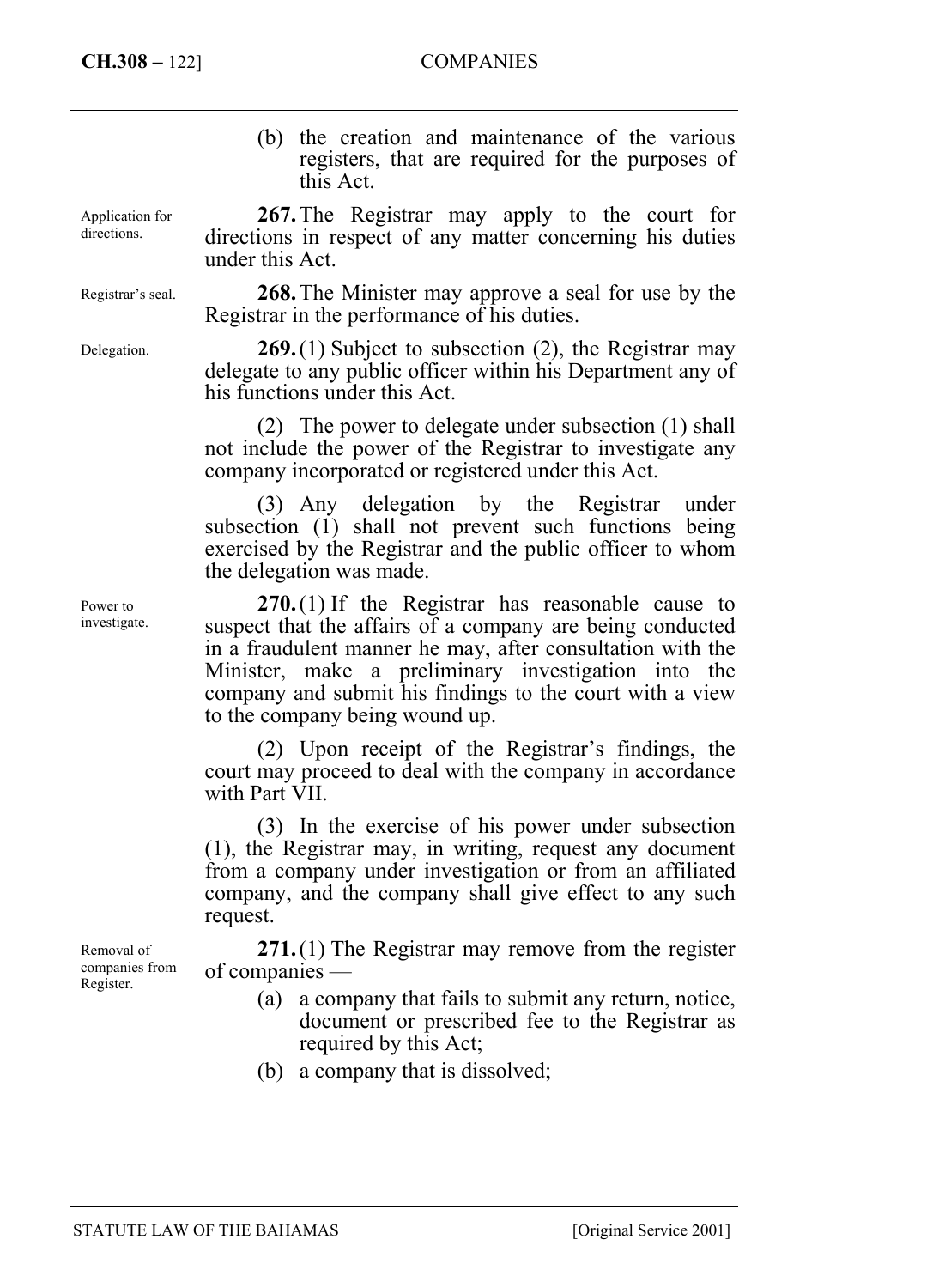- (c) a company that has amalgamated or merged with one or more companies;
- (d) a company that refuses to comply with any request or direction given by the Registrar pursuant to this Act;
- (e) a company whose registration is revoked or cancelled in accordance with this Act;
- (f) a company that has ceased to carry on business.

(2) Where the Registrar is of the opinion that a company is in default with respect to any requirement as to a return, notice, document or prescribed fee, he shall send a notice to that company advising it as to the default and stating that, unless the default is remedied within twentyone days after the receipt of the notice, the company shall be removed from the register of companies.

(3) After the expiration of the time specified in the notice, the Registrar may remove the company from the register and publish a notice of that fact in the *Gazette*.

(4) Where a company is removed from the register of companies, the Registrar may, upon receipt of an application, before the expiration of twenty years from the publication in the *Gazette* of the notice aforesaid, in the approved form and upon payment of the prescribed fee, restore the company to the register and issue a certificate in the approved form.

**272.** Where a company is removed from the register of companies pursuant to section 271, the liability of the company and of every director, officer or member of the company shall continue and may be enforced as if the company had not been removed from the register.

**273.** Where a company is removed from the register of companies pursuant to section 271 the company shall thereupon be dissolved and any property vested in or belonging to any such company shall thereupon vest in the Treasurer for the benefit of The Bahamas and shall not be disposed of without the prior approval of both Houses of Parliament signified by resolution thereof.

**274.** (1) Notwithstanding anything to the contrary in this or any other Act, the Minister of Finance may in his discretion on application made to him by or on behalf of any company which has been restored to the register or by

––––––––––––––––––––––––––––––––––––––––––––––––––––––––––––––––––––––––––––

Continuation of liability.

Property to be vested in Treasurer.

*24 of 1993, s. 2.* 

Re-vesting of company's property. *2 of 1998, s. 2.*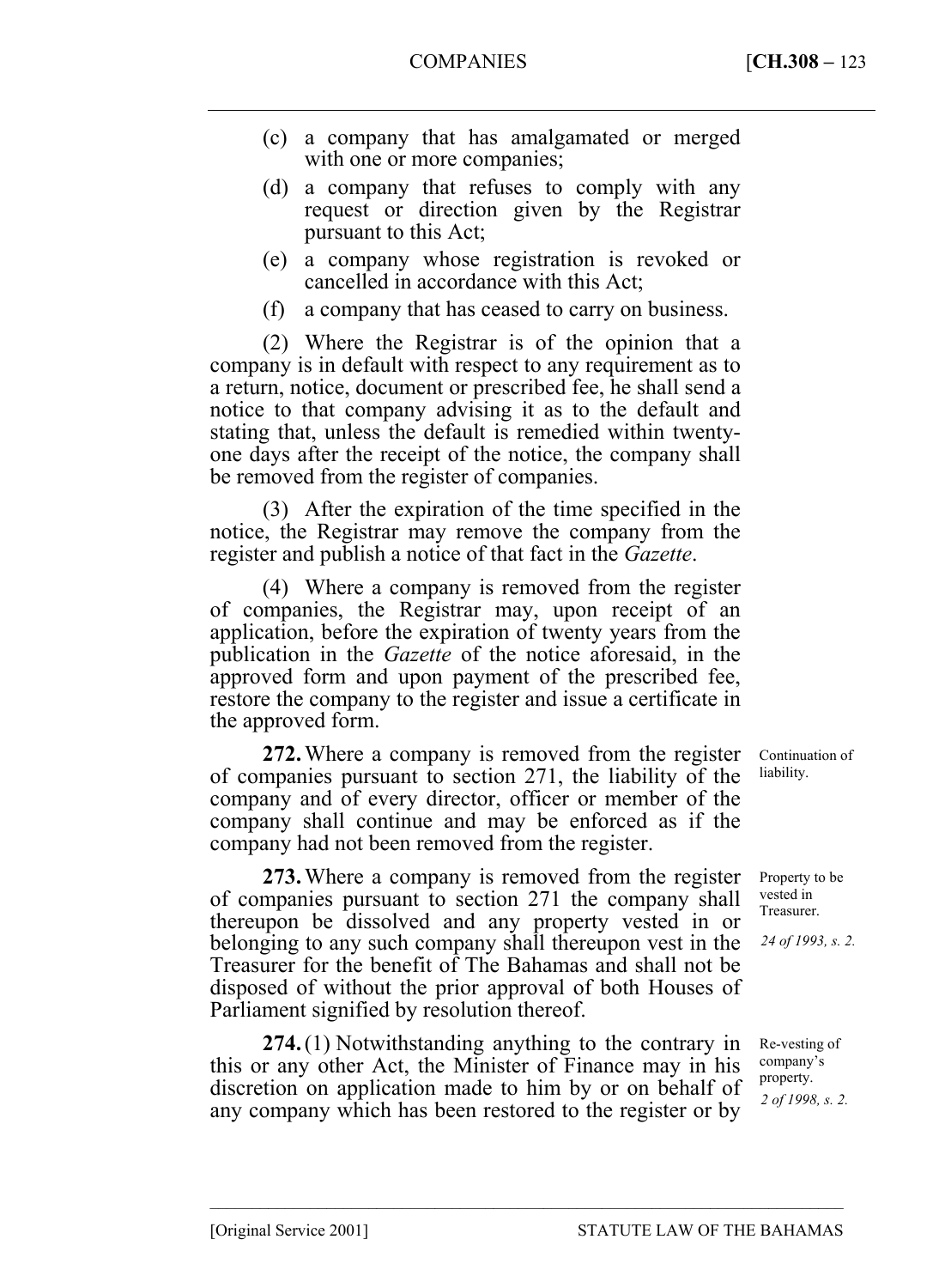or on behalf of any person interested in the property of a company which has been removed from the register, direct the Treasurer, subject to such terms and conditions as the Minister of Finance sees fit, that any property of the company which had vested in the Treasurer and which has not been disposed of be re-vested in such company or in such interested person.

(2) In the case of a company, such restoration and re-vesting of property shall be as if the company had never been removed from the register.

(3) The provisions of this section shall apply to property which had vested in the Treasurer at the time of the coming into force of this section as well as to property vesting in the Treasurer after the coming into force of this section.

**275.** The Registrar and any public officer authorized by him to perform any function under this Act shall not be liable for any act or omission performed in good faith under this Act.

**276.** Any return, notice, list of other document or information that is required by this Act to be submitted or supplied to the Registrar shall be authenticated by the signature of the secretary or manager or one of the directors of the company and shall bear the seal of the company.

**277.** (1) The Registrar shall, upon request by any person, issue a certificate of good standing under his hand and seal certifying that a company incorporated or registered under this Act is of good standing if the Registrar is satisfied that —

- (a) the name of the company is on the Register;
- (b) the company has paid all fees and penalties due and payable; and
- (c) the company has filed with the Registrar all documents required to be filed under this Act, unless there are good reasons for not doing so.

(2) The certificate of good standing issued under subsection (1) shall contain a statement as to whether —

(a) the company has submitted to the Registrar articles of merger or consolidation that have not yet become effective;

Indemnity.

Returns to Registrar.

Certificate of good standing. *28 of 1994, s. 28.*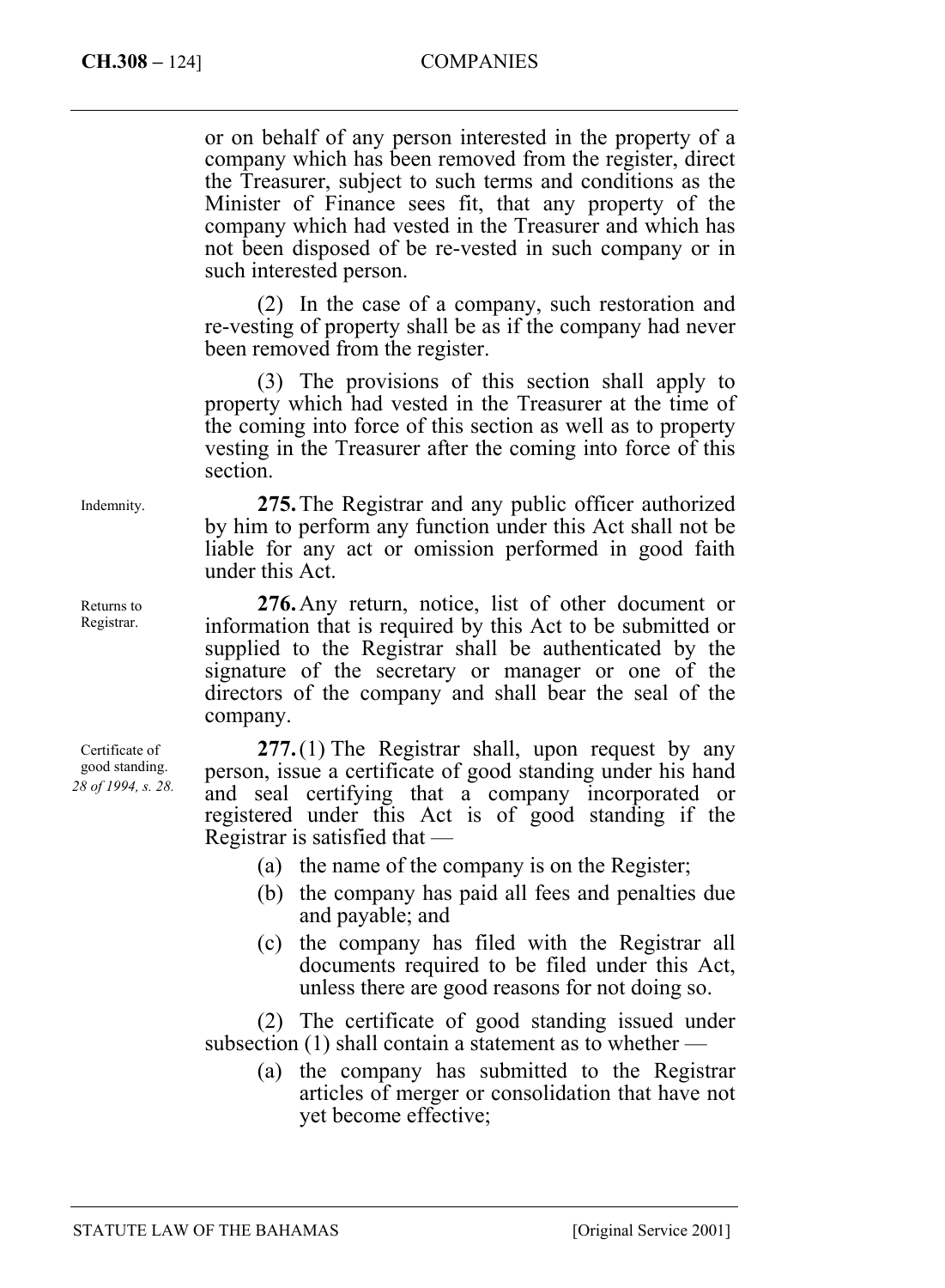- (b) the company has submitted to the Registrar articles of any arrangement that have not yet become effective;
- (c) the company is in the process of being wound up; or
- (d) any notice has been served on the company by the Registrar to remove the company from the register of companies.

# **PART IX CIVIL REMEDIES, CIVIL PENALTIES AND OFFENCES**

# *Civil Remedies*

**278.** In this Part —

Definitions.

"action" means an action under this Act;

"complainant" means —

- (a) a shareholder or debenture holder or a former holder of a share or debenture of a company;
- (b) a director or an officer of former director or officer of a company or its affiliates;
- (c) any other person, who in the opinion of the court is a proper person to institute an action under this Part.

**279.** (1) Subject to subsection (2), a complainant may for the purpose of prosecuting, defending or discontinuing an action on behalf of a company apply to the court for leave to bring an action in the name and on behalf of the company or any of its subsidiaries or intervene in any action to which any such company or any of its subsidiaries is a party. Derivative action.

(2) No action may be brought, and no intervention in an action may be made, under subsection (1) unless the court is satisfied that —

> (a) the complainant has given reasonable notice to the directors of the company or its subsidiary of his intention to apply to the court under subsection (1) if the directors of the company or its subsidiary do not bring, diligently prosecute or defend, or discontinue, the action;

––––––––––––––––––––––––––––––––––––––––––––––––––––––––––––––––––––––––––––

[Original Service 2001] STATUTE LAW OF THE BAHAMAS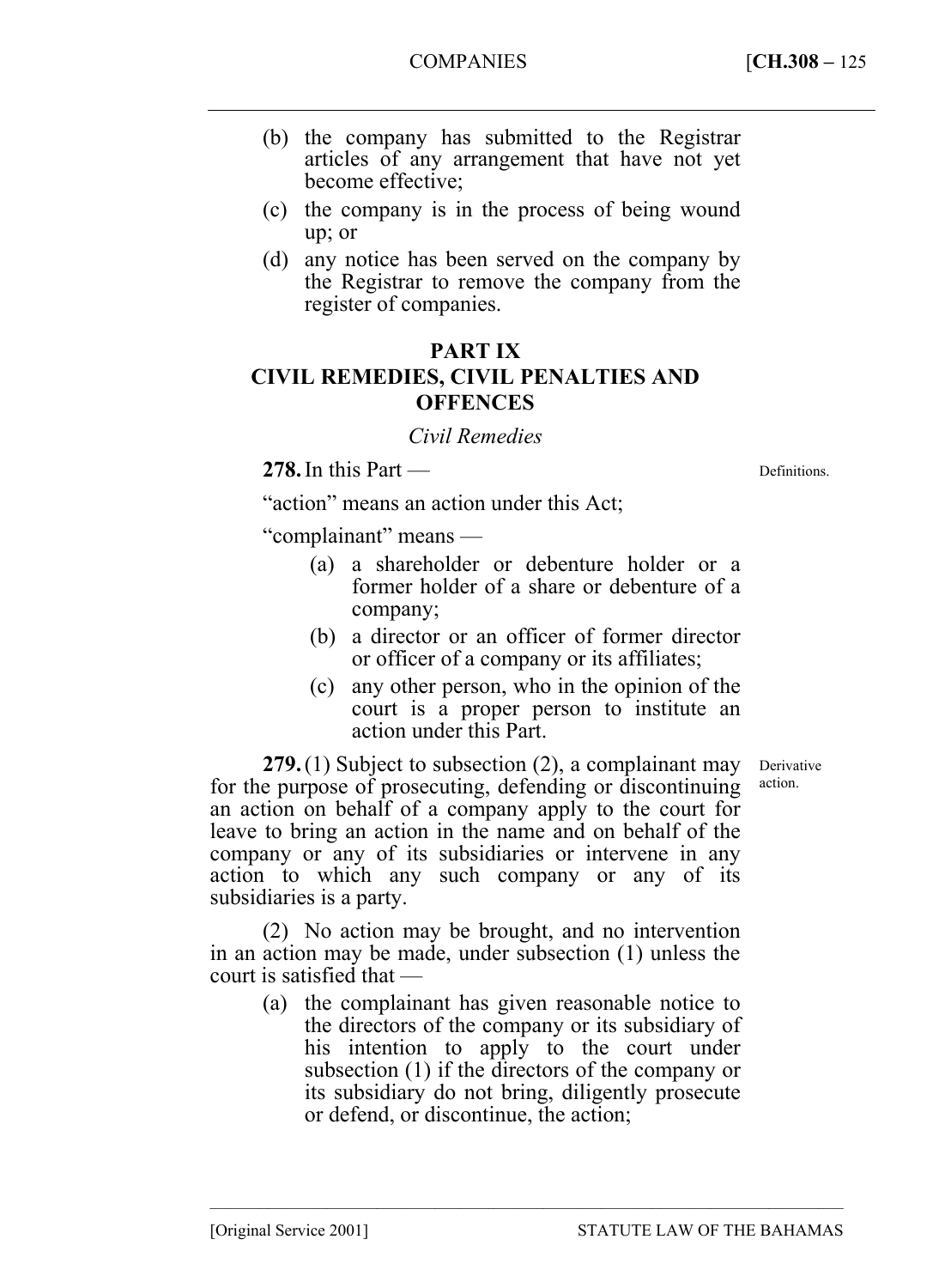- (b) the complainant is acting in good faith; and
- (c) it appears to be in the interests of the company or its subsidiary that the action should be brought, prosecuted, defended or discontinued.

(3) In respect of an action under subsection (1), the court may at any time make any order it deems fit having regard to all the circumstances, including —

- (a) an order authorizing the complainant or any other person to control the conduct of the action;
- (b) an order giving directions for the conduct of the action;
- (c) an order directing that any amount adjudged payable by a defendant in the action be paid in whole or in part, directly to former and present shareholders or debenture holders of the company or its subsidiary, instead of to the company or its subsidiary; or
- (d) an order requiring the company or its subsidiary to pay reasonable legal fees incurred by the complainant in connection with the action.

**280.** (1) A complainant may apply to the court for any order against a company or a director or officer of that company to restrain oppressive action.

(2) If upon an application under subsection (1), the court is satisfied that in respect of a company or any of its affiliates —

- (a) any act or omission of the company or any of its affiliates effects a result;
- (b) the business or affairs of the company or any of its affiliates are or have been carried on or conducted in a manner; or
- (c) the powers of the directors of the company or any of its affiliates are or have been exercised in a manner,

that is oppressive or unfairly oppressive to, or that unfairly disregards the interest of any shareholder or debenture holder, creditor, director or officer of the company, the court may make an order to rectify the matter complained of.

(3) In connection with an application under this section, the court may make any interim or final order it thinks fit, including —

Restraining oppressive action.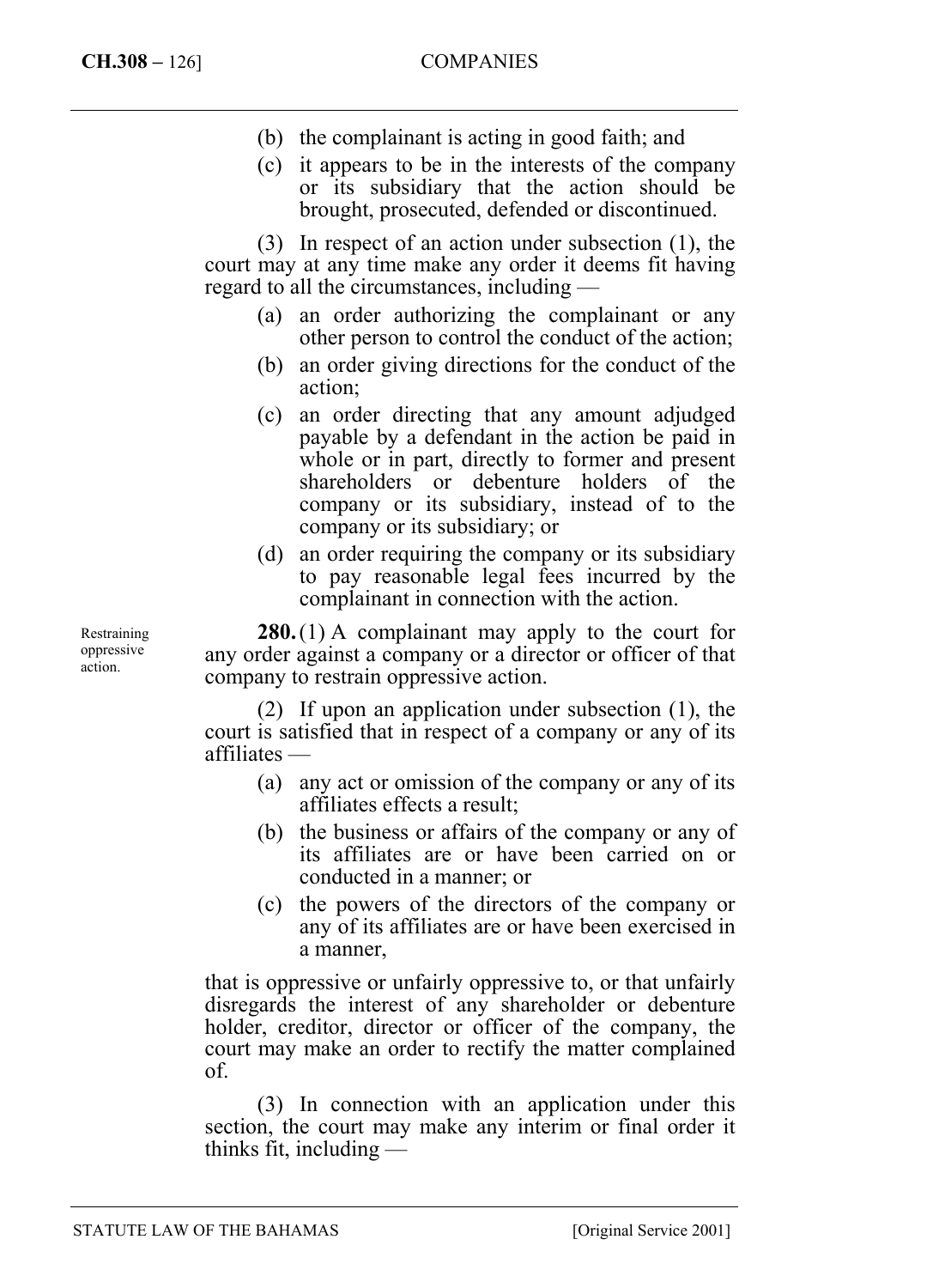- (a) an order restraining the conduct complained of;
- (b) an order appointing a receiver or a receivermanager;
- (c) an order to regulate a company's affairs amending its articles or creating or amending a unanimous shareholder agreement;
- (d) an order directing an issue or exchange of shares or debentures;
- (e) an order appointing directors in place of, or in addition to, all or any of the directors then in office;
- (f) an order directing a company, subject to subsection (4), or any other person, to purchase shares or debentures of a holder thereof;
- (g) an order directing a company, subject to subsection (4), or any other person, to pay a shareholder or debenture holder any part of the monies paid by him for his shares or debentures;
- (h) an order varying or setting aside a transaction or contract to which a company is a party, and compensating the company or any other party to the transaction or contract;
- (i) an order requiring a company, within the time specified by the court, to produce to the court or an interested person financial statements in the form required by section 118 or in such other form as the court determines;
- (j) an order compensating an aggrieved person;
- (k) an order directing rectification of the registers or other records of the company;
- (l) an order liquidating and dissolving the company;
- (m) an order directing the Registrar to make a preliminary investigation into a company; or
- (n) an order requiring the trail of any issue.

(4) A company may not make a payment to a shareholder under subsection  $(3)(f)$  or  $(g)$  if there are reasonable grounds for believing that —

- (a) the company is unable or would be unable to pay its liabilities as they become due; or
- (b) the realisable value of the company's assets would thereby be less than the aggregate of its liabilities.

––––––––––––––––––––––––––––––––––––––––––––––––––––––––––––––––––––––––––––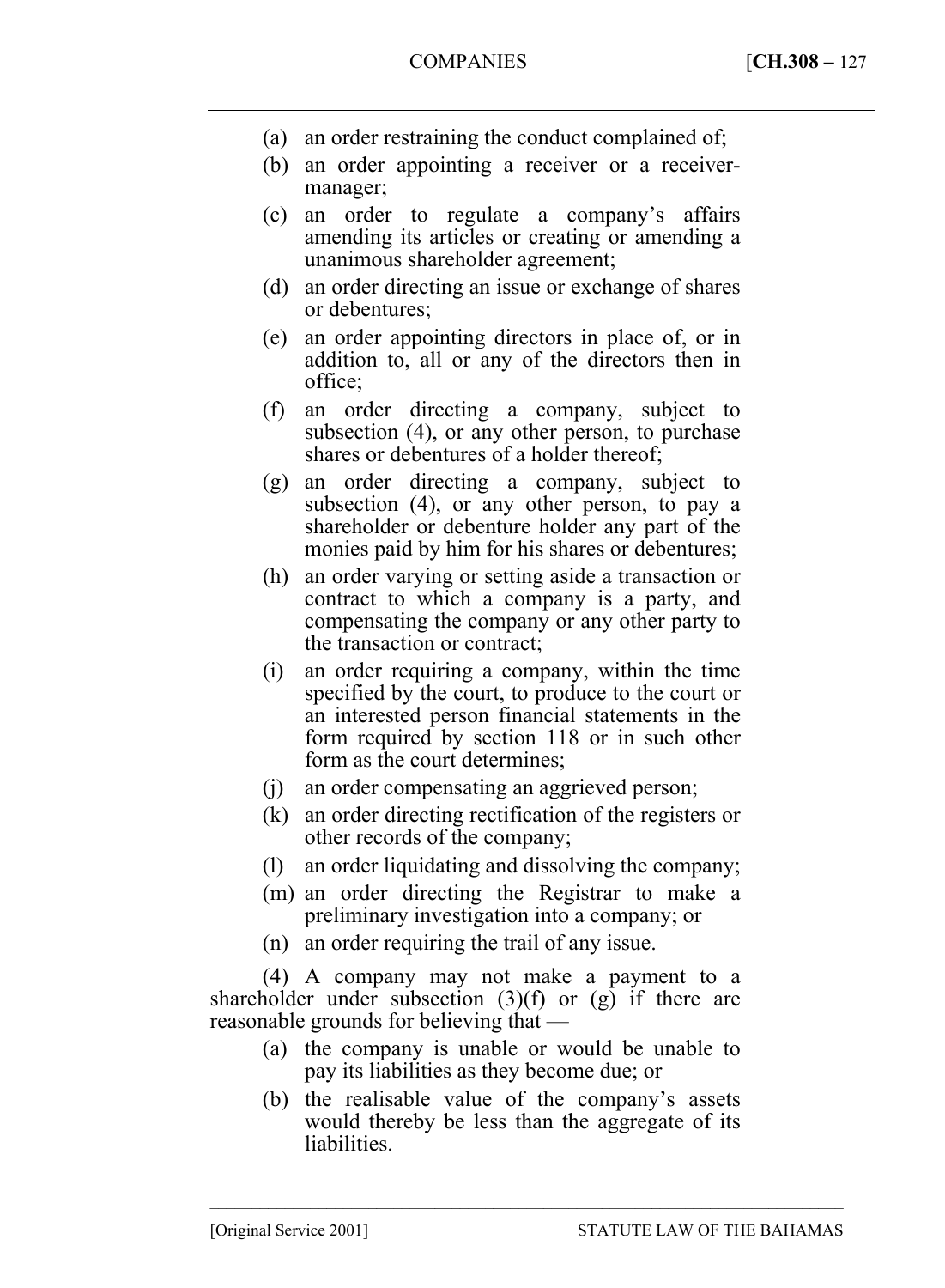Limitation of staying of action. (5) Nothing in this section affects an application, by petition, for the winding up of a company under Part VII.

**281.** (1) An action brought or intervened in under this Part may not be stayed or dismissed by reason only that it is shown that the alleged breach of duty owed to the company or its subsidiary has been or might be approved by the shareholders of the company or its subsidiary but evidence of approval by the shareholders may be taken into account by the court in making an order under section 279 or 280.

(2) An action brought or intervened in under this Part may not be stayed, discontinued, settled or dismissed for want of protection without the approval of the court given upon such terms as the court thinks fit; and if the court determines that the interests of the complainant could be substantially affected by the stay, discontinuance, settlement or dismissal, the court may order any party to the action to give notice to the complainants.

**282.** In an action brought or intervened in under section 279 or 280 the court may at any time order the company or its subsidiary to pay to the complainant interim costs, including legal fees and disbursements; but the complainant may be held accountable for those interim costs upon the final disposition of the action.

**283.** If a company or any director, officer, employee, agent, auditor, trustee, receiver, receiver-manager or liquidator of a company does not comply with this Act, the articles or any unanimous shareholder agreement of the company, a complainant or creditor may, without prejudice to any other remedy under this Act, apply to the court for an order directing any such person to comply with, restraining any other person from acting in breach of, any provision of this Act, the articles or unanimous shareholder agreement, as the case may be.

**284.** (1) A person aggrieved by a decision of the Registrar —

- (a) to refuse to file in the form submitted to him any articles or any other document that is required to be filed under this Act;
- (b) to register, change, reserve or revoke a name of a company;

Interim costs.

Restraining order.

Appeal from Registrar's decisions.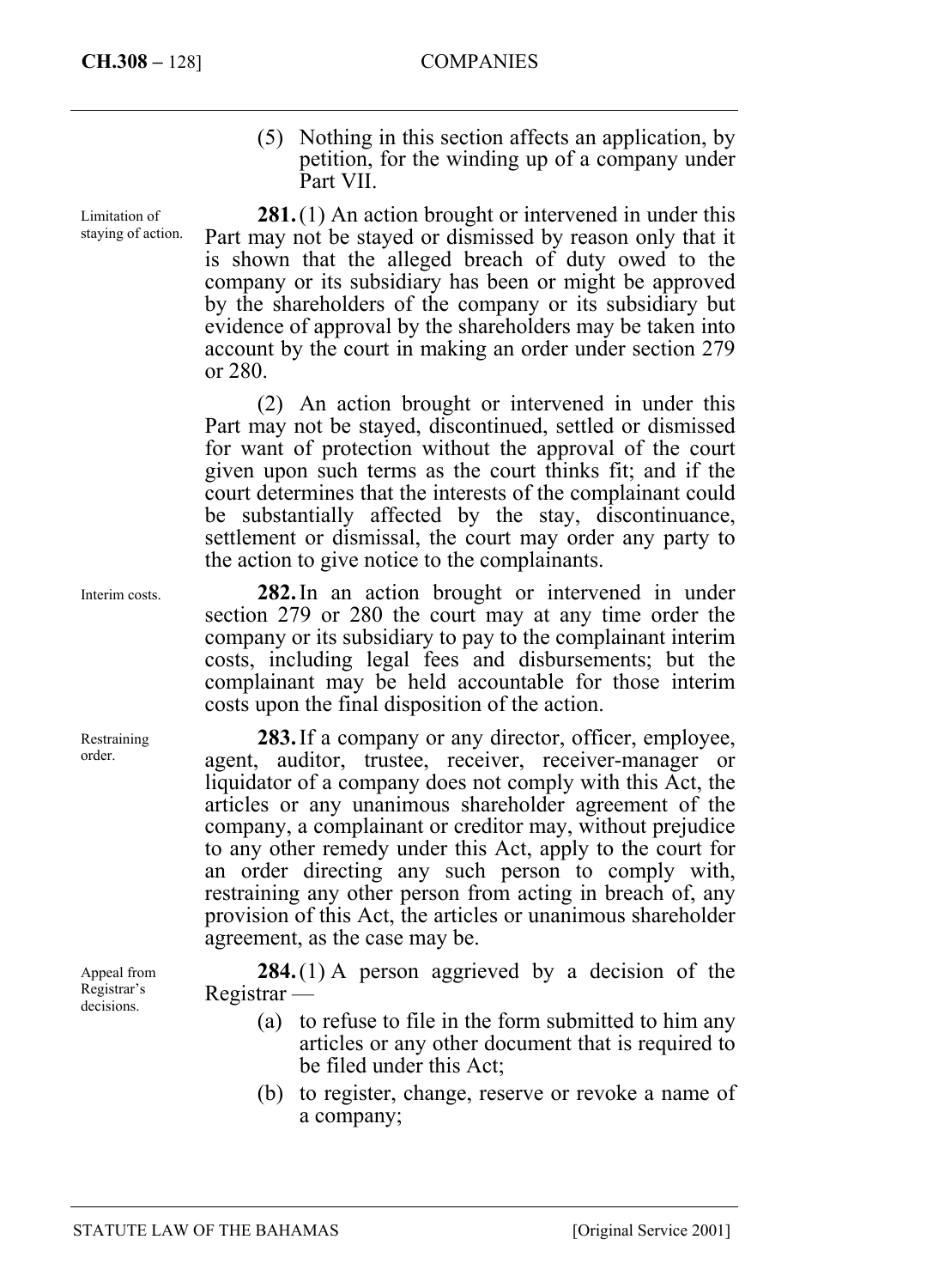- (c) to grant any exemption that is authorized to grant under this Act; or
- (d) to refuse to do anything that he is required to do in order to give effect to this Act,

may apply to the court for relief, and the court may, subject to subsection (2), grant such relief as it considers appropriate having regard to all the circumstances.

(2) The court may refuse relief under this section if it is of the opinion that the application is frivolous and vexatious.

**285.** Where a limited liability company is plaintiff in any action, suit or other legal proceedings, a judge having jurisdiction in the matter may, if it appears by any credible testimony that there is reason to believe that if the defendant is successful in his defence the assets of the company may be insufficient to pay his costs, require sufficient security to be given for such costs, and may stay all proceedings until such security is given.

# *Civil Penalties*

**286.** (1) A company or an officer thereof that —

- (a) wilfully contravenes sections 12, 13, 18, 20, 21, 40(7), 42(1), 44(2), 47(2), 55, 56, 58, 60, 61, 107, 118, 123(2), 135(2), 136(1), 139, 147, 150(1), 150(2) or 157(3);
- (b) knowingly refuses or neglects to do anything that is required to be done by a company under this Act; or
- (c) fails to pay any fee that is due and payable under this Act,

shall be liable to a civil penalty of twenty dollars for each day or part thereof during which the contravention, refusal or neglect continues.

(2) A director or officer of a company who knowingly permits the contravention, refusal or neglect shall be liable to a civil penalty of twenty dollars for each day or part thereof during which the contravention, refusal or neglect continues.

**287.** All penalties under this Act may be recovered in a court of summary jurisdiction and all such penalties when penalties. recovered shall be paid into the Consolidated Fund.

––––––––––––––––––––––––––––––––––––––––––––––––––––––––––––––––––––––––––––

Recovery of civil

Security for costs.

Civil penalties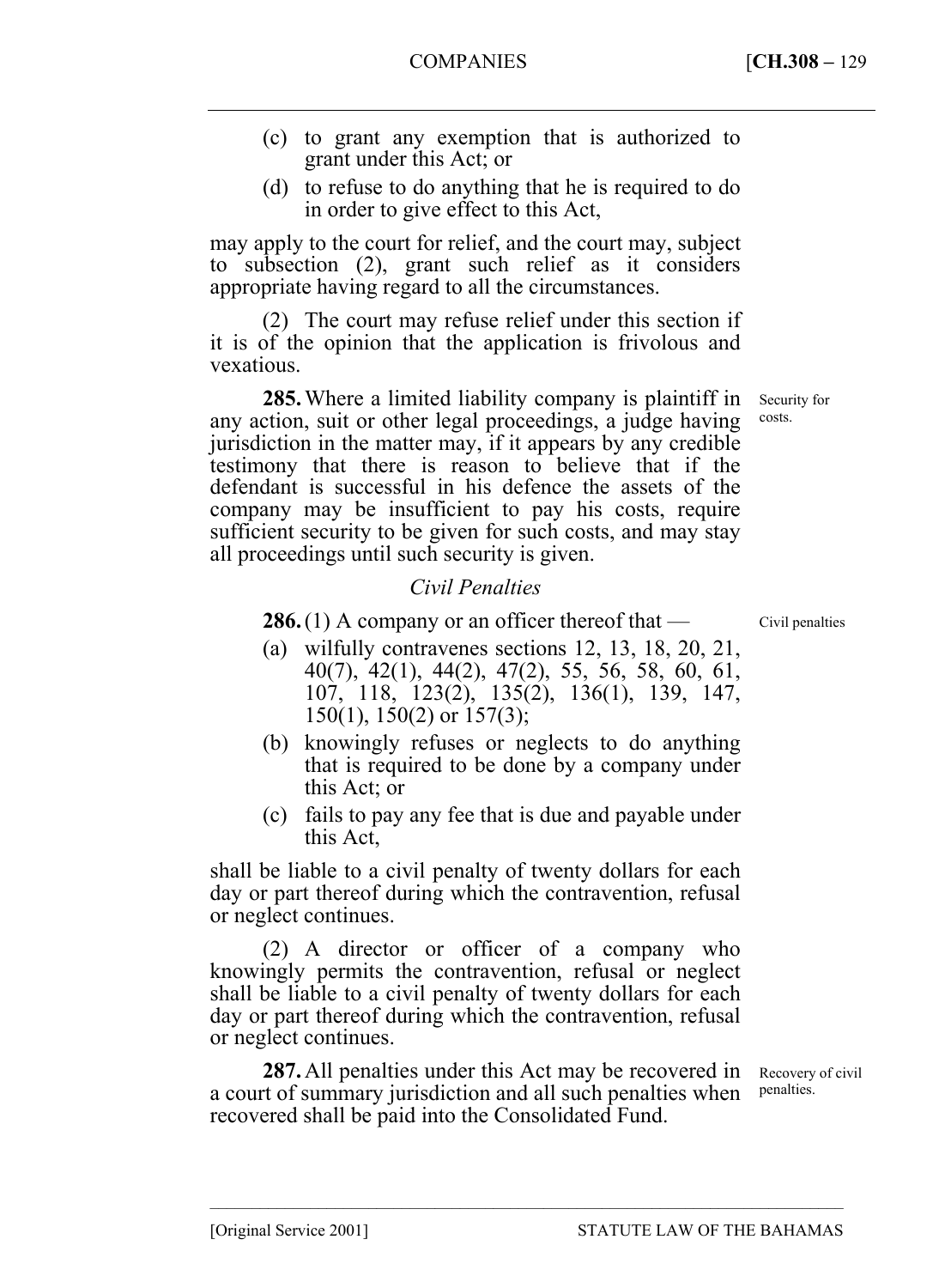# *Offences*

**288.** (1) When an offence is committed under this Act by a company, whether it is incorporated or registered under this Act, and a director or officer of the company knowingly authorized, permitted or acquiesced in the commission of the offence, the director or officer is also guilty of that offence and shall be liable to the same criminal penalty specified for that offence.

(2) Every offence under this Act and every default, refusal or contravention for which a penalty is provided by this Act, being an offence, default, refusal or contravention for which no other mode of proceedings is provided shall be enforced by summary proceedings.

**289.** A person who contravenes any requirement of this Act regarding the name of a company is guilty of an offence and shall be liable on summary conviction to a fine of five hundred dollars.

**290.** A person who establishes, carries on or is a member of, an association that is prohibited by this or any other Act is guilty of an offence and shall be liable on summary conviction to a fine of five hundred dollars.

**291.** If any officer of a company —

- (a) wilfully conceals the name of any creditor entitled to object to a reduction of capital;
- (b) wilfully misrepresents the nature or amount of the debt or claim of any creditor; or
- (c) aids, abets or is privy to any such concealment or misrepresentation,

he is guilty of an offence and shall be liable on conviction on information to fine of fifty thousand dollars or to imprisonment for two years.

**292.** A person who knowingly and wilfully makes a return for the purpose of section 59 which is false in any material particular is guilty of an offence and shall be liable on summary conviction to a fine of ten thousand dollars or to imprisonment for two years.

**293.** (1) A person who makes or assists in making a report, return, notice or other document for submission to the Registrar that —

Criminal liability and proceedings.

Name offence.

Establishing prohibited association.

**Offence** regarding reduction of capital.

False return regarding beneficial ownership of shares.

False reports and false statements.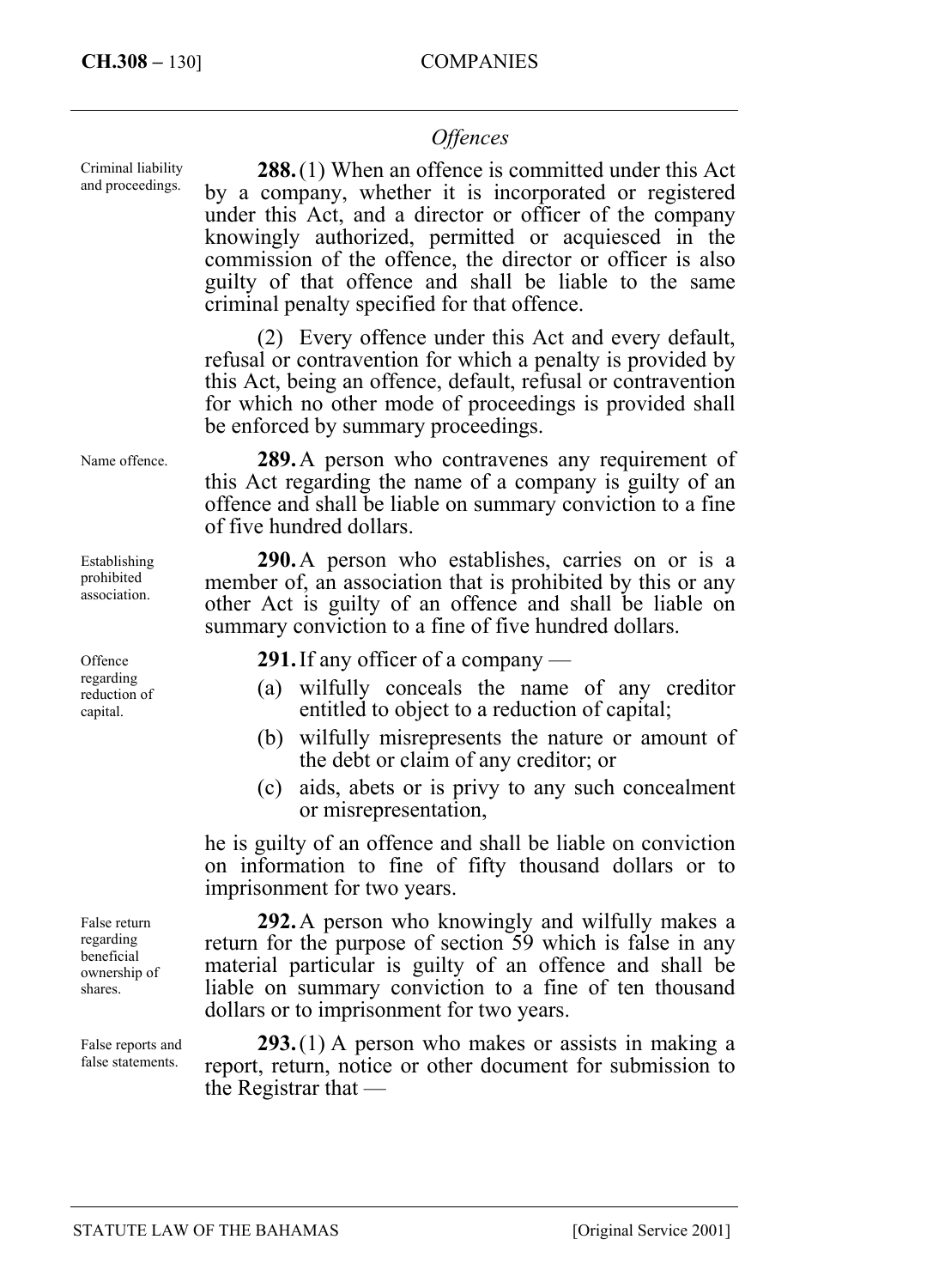- (a) contains any untrue statement of a material fact; or
- (b) omits to state a material fact required in such report, return, notice or other document,

is guilty of an offence and shall be liable on summary conviction to a fine of ten thousand dollars or to imprisonment for two years.

(2) A person is not guilty of an offence under subsection (1) if the making of the untrue statement or the omission of the material fact was unknown to him and with the exercise of reasonable diligence could not have been known to him.

**294.** Where any copy of a balance sheet which has not been signed as required by section 129(2) is issued, circulated or published or any copy of a balance sheet is issued, circulated or published without either having a copy of the auditor's report attached thereto or does not contain a reference to that report as is required by this section, the company and every director, manager, secretary or other officer of the company who is knowingly a party to the default, shall on summary conviction, be liable to a fine of five hundred dollars.

**295.** Any director, officer or contributory of a company wound up under this Act who —

- (a) destroys, mutilates, alters or falsifies any books, papers, writings or securities; or
- (b) makes or is privy to the making of any false or fraudulent entry in any register, book of account or other document belonging to the company,

with intent to defraud or deceive any person is guilty of an offence and shall be liable on conviction on information to imprisonment for two years.

**296.** (1) In the course of the winding up of a company under this Act any person, being a past or present officer, director, manager, official or other liquidator of such company commits an offence if —

(a) he does not to the best of his knowledge and belief fully and truly discover to the liquidator all the company's property, and how and to whom and for what consideration and when the company disposed of any part of that property,

––––––––––––––––––––––––––––––––––––––––––––––––––––––––––––––––––––––––––––

Falsification of company books, etc.

Unsigned balance sheet.

Offences in the course of winding up.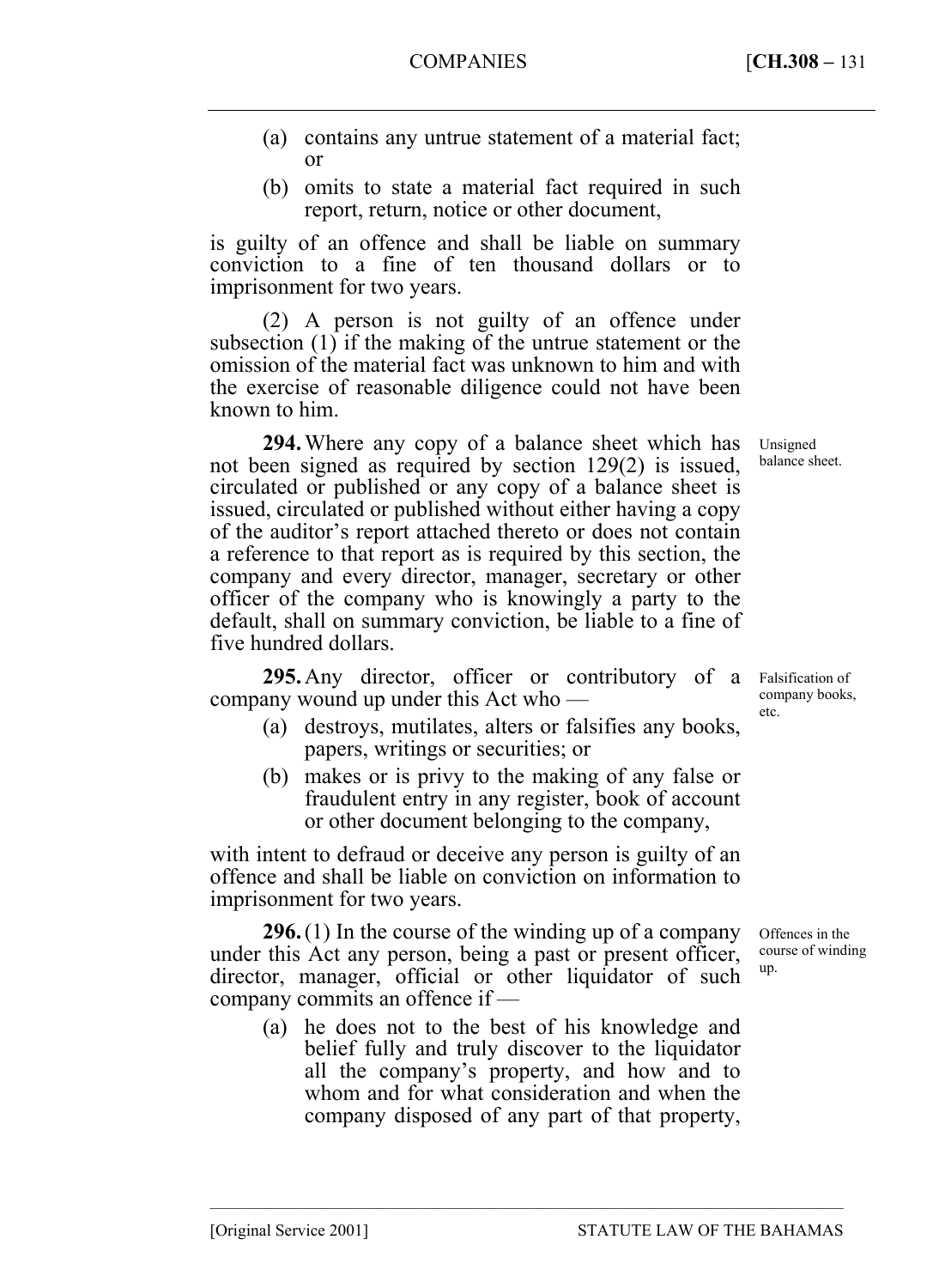except such part as has been disposed of in the ordinary way of the company business;

- (b) he does not deliver up to the liquidator, or as he directs, all such part of the company's property as is in his custody or under his control, and which he is required by law to deliver up;
- (c) he does not deliver up to the liquidator, or as he directs, all books and papers in his custody or under his control belonging to the company and which he is required by law to deliver up;
- (d) he knows or has reason to believe that a false debt has been proved by any person in the winding up, and fails to inform the liquidator within a reasonable time thereafter; or
- (e) after the commencement of the winding up, he prevents the production of any book or paper affecting or relating to the company's property or affairs.

(2) A person, being a past or present officer, director, manager, official or other liquidator of a company commits an offence if —

- (a) in the course of winding up of that company he attempts to account for any part of the company's property by fictitious losses or expenses; and
- (b) is deemed to have committed an offence if within twelve months immediately preceding the commencement of the winding up he attempted to account for any part of the company's property by fictitious losses or expenses.

(3) A person who is guilty of an offence under this section shall be liable on conviction on information to a fine of fifty thousand dollars or to imprisonment for two years or to both such fine and imprisonment.

- $(4)$  It shall be a defence —
- (a) for a person charged under paragraph (a), (b) or (c) of subsection (1) to prove that he had no intent to defraud; and
- (b) for a person charged under paragraph (e) of subsection (1) to prove that he had no intent to conceal the state of affairs of the company or to defeat the law.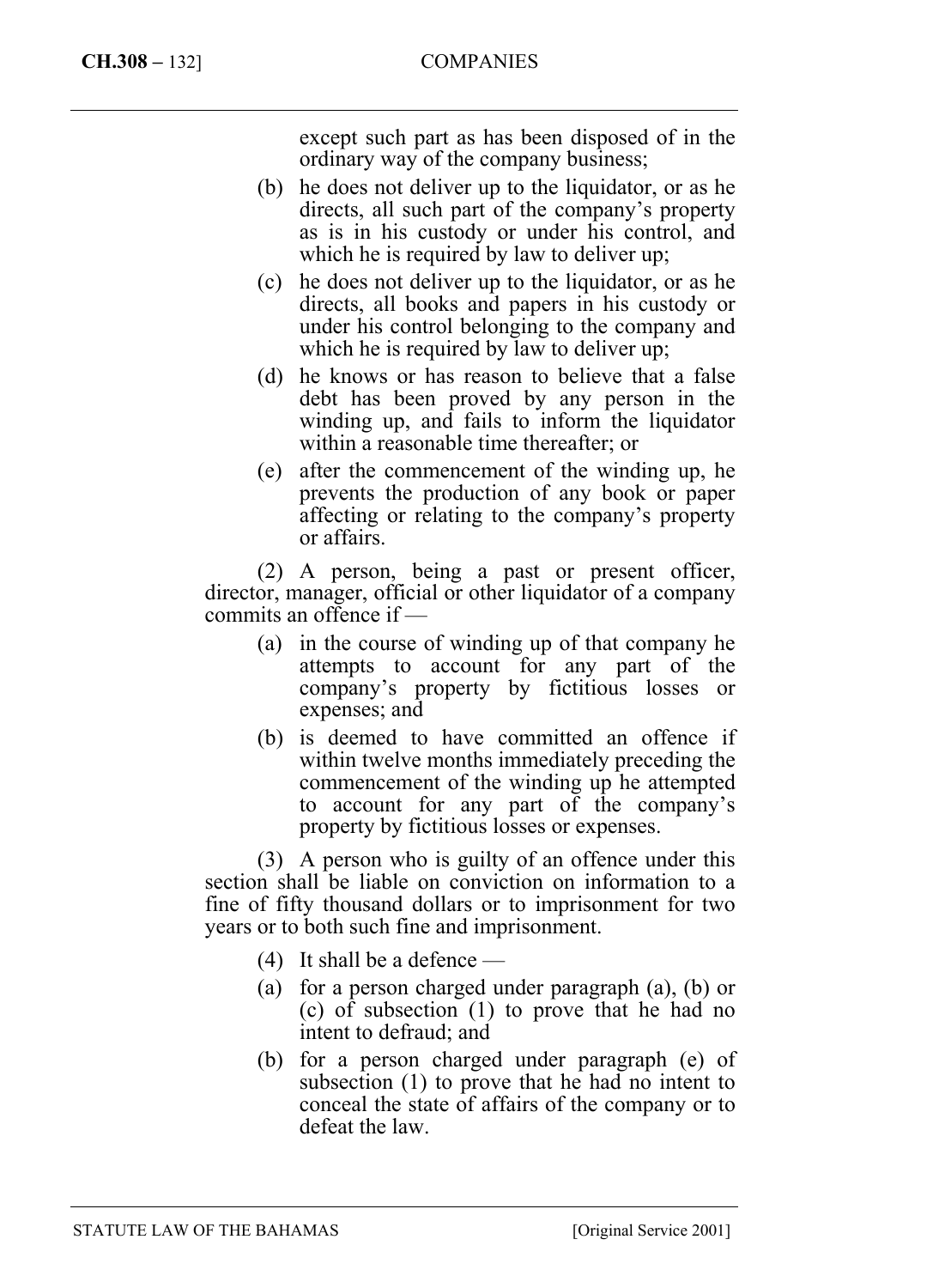––––––––––––––––––––––––––––––––––––––––––––––––––––––––––––––––––––––––––––

**297.** A person who without reasonable cause contravenes and section of this Act for which no other penalty is provided is guilty of an offence and shall be liable on summary conviction to a fine of ten thousand dollars or to imprisonment for two years.

**298.** Where a person —

- (a) upon an examination, oath or affirmation authorized under this Act;
- (b) in any affidavit, deposition or solemn affirmation in or about the winding up of any company under this Act; or
- (c) otherwise in or about any matter arising under this Act,

wilfully and corruptly gives false evidence, he is guilty of an offence and shall be liable on conviction to the penalties for wilful perjury.

# **PART X MISCELLANEOUS**

299. The Minister may, by order, exempt a non-profit Exemptions. company or a foreign company from any requirement of this Act, if he is satisfied that such exemption would not materially affect the objectives of the Act.

**300.** (1) Subject to this section, there shall be paid to the Registrar in respect of the several matters mentioned in the Third Schedule the several fees specified therein.

(2) All fees paid under this section shall be placed into the Consolidated Fund.

(3) For the purpose of assessing the fees payable under this section by a company, no share shall be deemed to be beneficially owned by a Bahamian if —

- (a) that Bahamian is in any way under an obligation to or otherwise may exercise any right attaching to that share at the instance of, any person who is not a Bahamian; or
- (b) that share is held jointly or severally with any person who is not a Bahamian.

Penalty of perjury.

Fees.

Third Schedule.

Miscellaneous offences.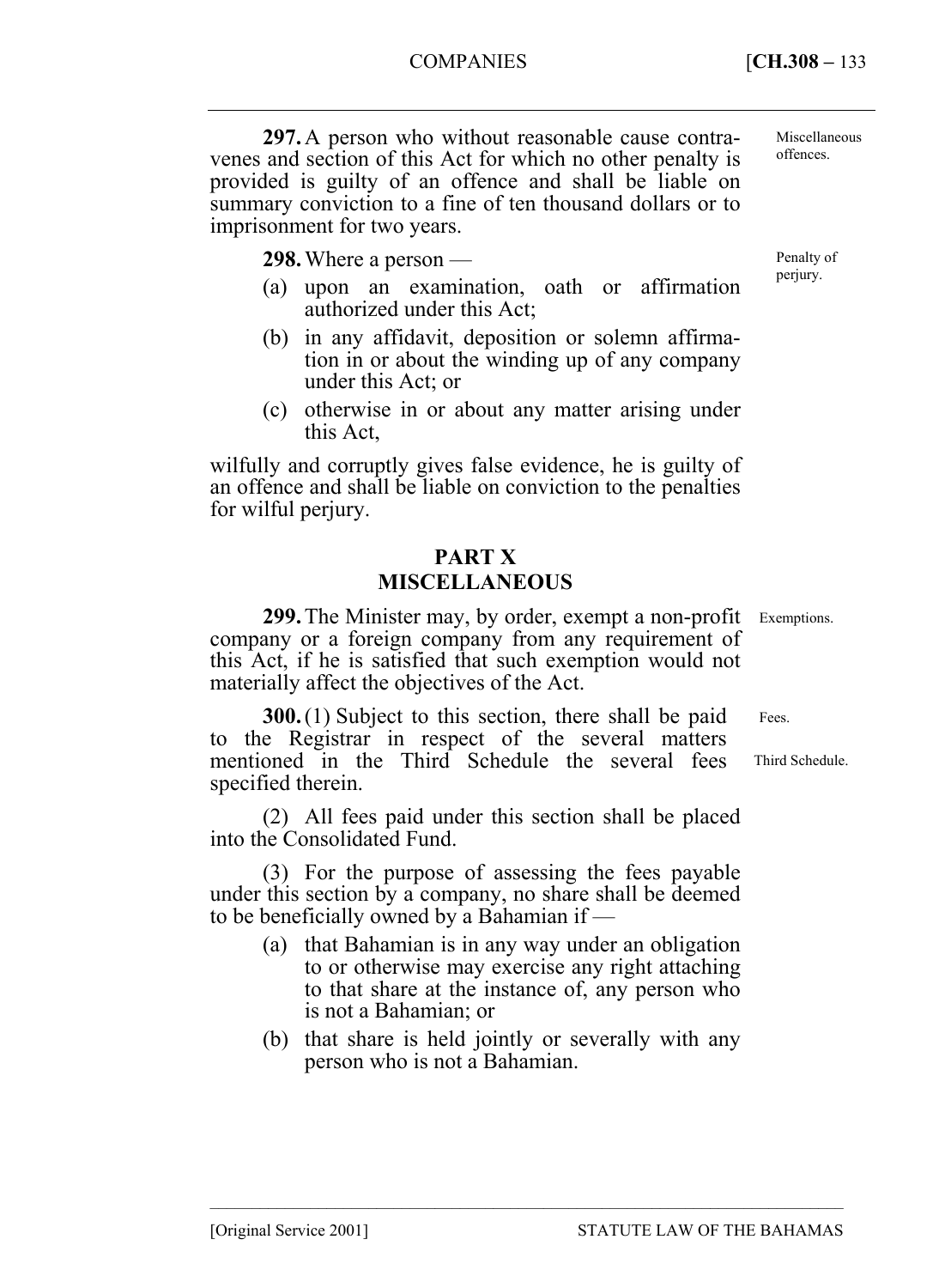(4) Notwithstanding subsection (3), a share shall be deemed to be beneficially owned by a Bahamian if —

- (a) it is owned by a Bahamian as trustee and every person having a beneficial interest in the trust is a Bahamian;
- (b) it is owned by a Bahamian as nominee for another who is a Bahamian and no one is in any way under any obligation to or otherwise may exercise any right attaching to the share at the instance of, or for the benefit of, any person who is not a Bahamian.
- (5) In respect of the payment of fees —
- (a) not more than thirty days' grace, to be calculated from the 1st of January in each year, may be allowed by the Registrar for payment of the fee payable in any year under this Act; and
- (b) no fee is payable in any year
	- (i) where the memorandum was filed in respect of a company on or after 1st July in the preceding year, or
	- (ii) in respect of a non-profit company that is granted a licence by the Minister under section 14 of this Act.

**301.** (1) The Minister may, by order, amend the Third Schedule for the purpose of increasing or decreasing the fees specified therein and any such order which increases the fees shall be exempt from the provisions of section 31 of the Interpretation and General Clauses Act but shall be subject to affirmative resolution of the House of Assembly.

(2) In subsection (1) "affirmative resolution of the House of Assembly" in relation to subsidiary legislation, means that such legislation does not come into operation unless and until affirmed by a resolution of that House.

**302.** The Minister may make rules and regulations generally in order to give effect to this Act.

**303.** (1) The Acts specified in the Fourth Schedule are hereby repealed.

(2) Any subordinate legislation made under any of the Acts specified in the Fourth Schedule shall continue in force, *mutatis mutandis*, until such time as subordinate legislation for similar purposes is made under this Act.

Amendment of Third Schedule.

Ch. 2.

Rules and regulations.

Repeals and savings. Fourth Schedule.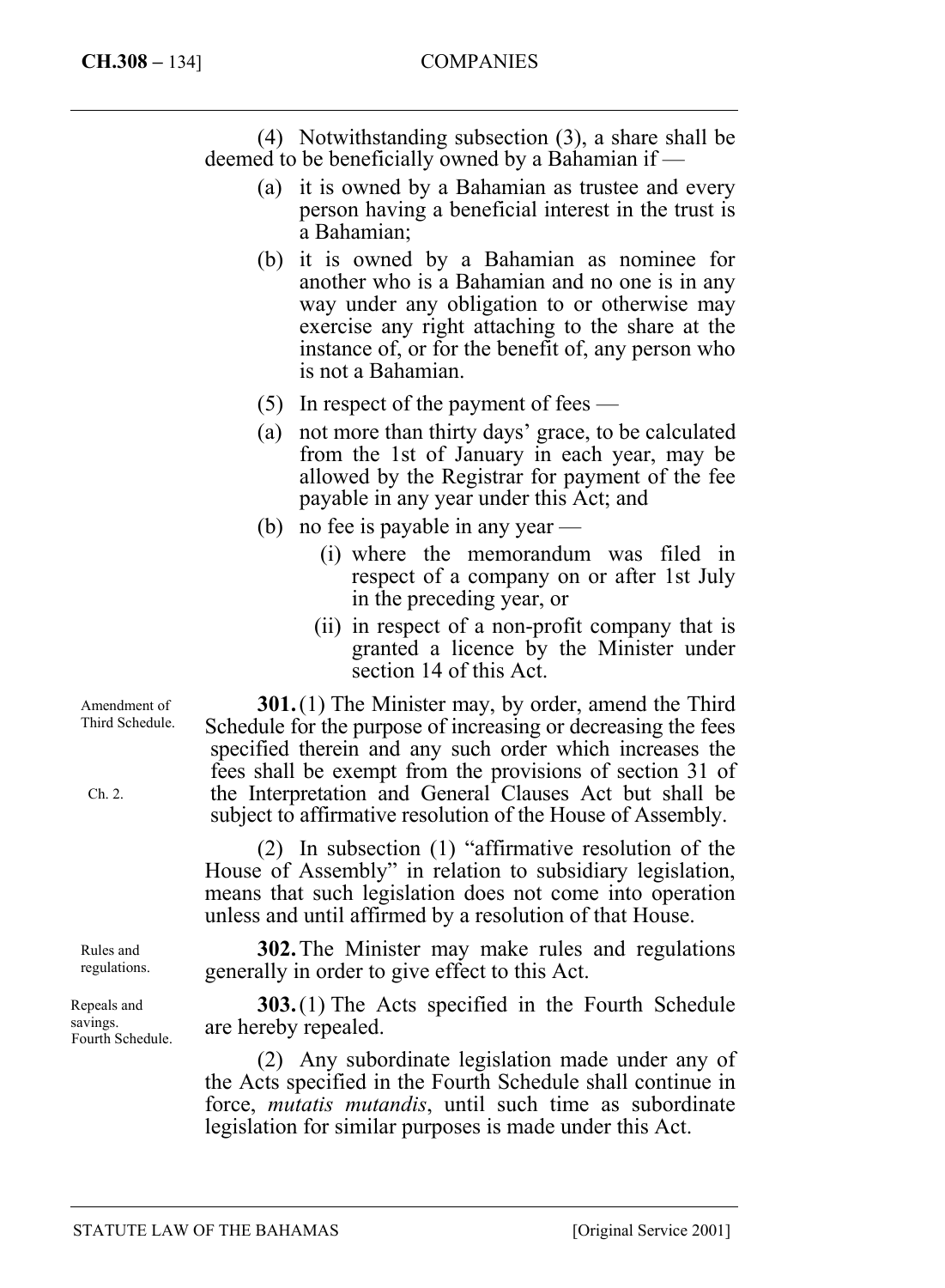- (3) Nothing in this section shall affect —
- (a) the continuation of any civil or criminal proceedings commenced under any of the Acts specified in the Fourth Schedule; and
- (b) any liability to pay any fees or penalties under any of the Acts specified in the Fourth Schedule.

**304.** (1) Subject to subjection (2), all companies existing prior to the commencement of this Act shall not be affected by anything contained in section 303, and shall continue to exist as private companies as if incorporated or registered, as the case may be, under this Act but shall be liable to pay the fees specified in the Third Schedule.

(2) Where a company existing prior to the commencement of this Act wishes to continue as a public company, it may do so but shall satisfy the requirements of this Act regarding public companies within such time as the Minister determines.

(3) Where a company is unable to comply with the requirements of this Act within the time determined by this Act, it may apply for an extension to the Minister, who may grant such extension.

(4) References to "special resolution" in the articles *28 of 1994, s. 29.* of companies existing prior to the commencement of this Act shall be construed as references to "resolution of members" within the meaning of this Act.

## **FIRST SCHEDULE (Section 10(2))**

## **ARTICLES OF ASSOCIATION OF A COMPANY LIMITED BY SHARES**

## *Preliminary*

1. For the purposes of these regulations, expressions defined in the Companies Act at the date at which these regulations become binding on the company, shall have the meanings so defined; and words importing the singular shall include the plural and *vice versa*, and words importing the masculine gender shall include females, and words importing persons, shall include bodies corporate.

––––––––––––––––––––––––––––––––––––––––––––––––––––––––––––––––––––––––––––

Existing companies.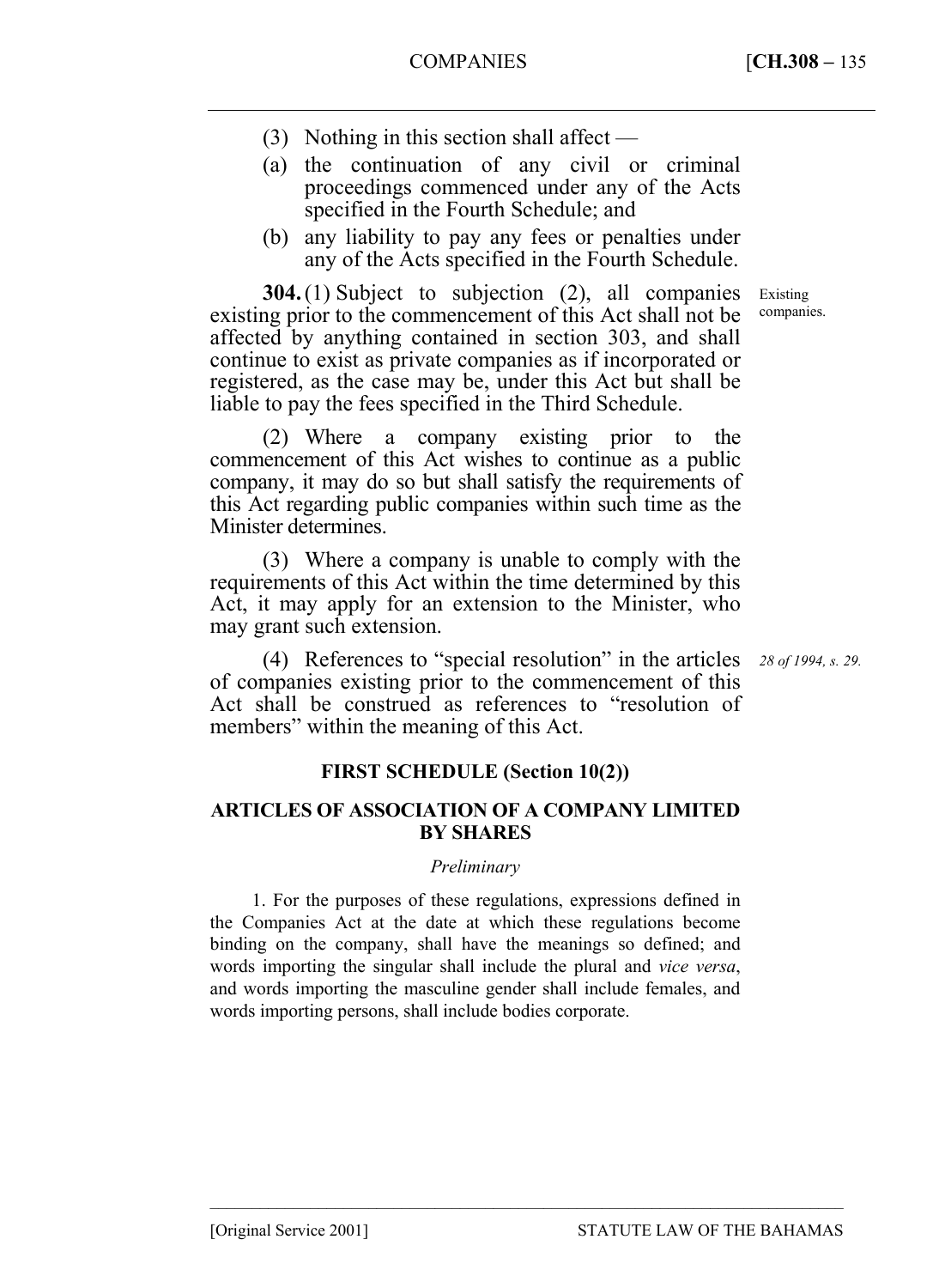### *Business*

2. The directors shall have regard to the restrictions on the commencement of business imposed by section 42 of the Companies Act if and so far as, those restrictions are relevant to the company.

## *Shares*

3. Subject to the provisions, if any, in that behalf of the memorandum of the company and without prejudice to any special rights previously conferred on the holders of existing shares in the company, any share in the company may be issued with such preferred, deferred or other special rights or such restrictions, whether in regard to dividend, voting, return of share capital or otherwise as the company may from time to time by resolution determine.

4. Where at any time the share capital is divided into different classes of shares, the rights attached to any class (unless otherwise provided by the terms of issue of the shares of that class) may be varied by a resolution of directors.

5. No share shall be offered to the public for subscription except upon the terms that the amount payable on application shall be at least five per cent of the nominal amount of the share, and the directors shall, as regards and allotment of shares, duly comply with such of the provisions of sections 40 and 42 of the Companies Act as may be applicable thereto.

6. Every person whose name is entered as a member in the register of members shall, without payment, be entitled to a certificate under the common seal of the company specifying the share or shares held by him and the amount paid up thereon, provided that in respect of a share or shares held jointly by several persons the company shall not be bound to issue more than one certificate, and delivery of a certificate for a share to one of several joint holders shall be sufficient delivery to all.

7. A share certificate defaced, lost or destroyed may be renewed on payment of such fee, if any, as may be prescribed, and on such terms, if any, as to evidence and indemnity as the directors think fit.

8. No part of the funds of the company shall be employed in the purchased of, or in loans upon the security of, the company's shares.

### *Lien*

9. The company shall have a lien on every share (not being a fully paid-up share) for all moneys (whether presently payable or not) called or payable at a fixed time in respect of that share, and the company shall also have a lien on all shares (other than fully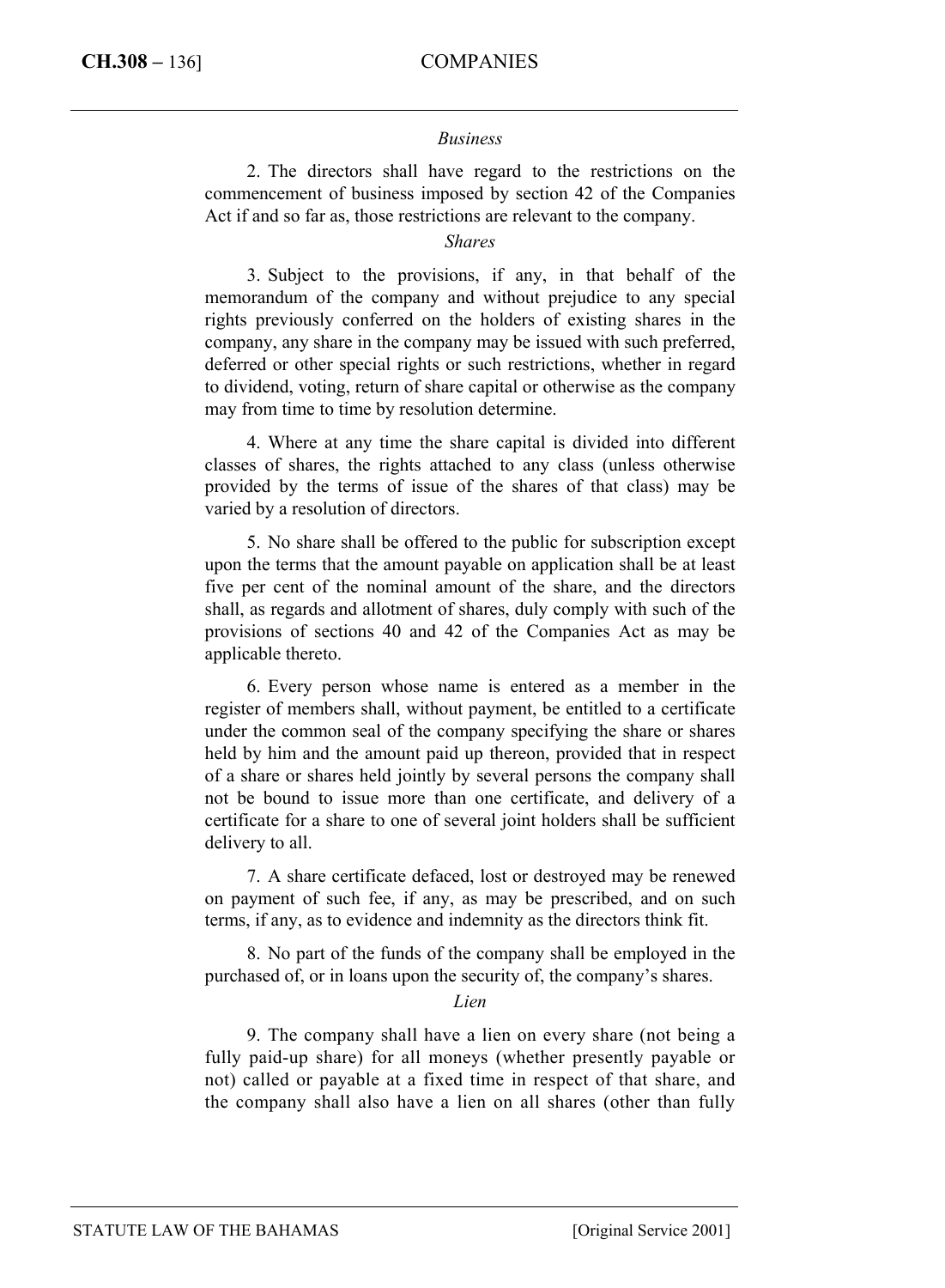paid-up shares) standing registered in the name of a single person, for all moneys presently payable by him or his estate to the company, but the directors may at any time declare any share to be wholly or in part exempt from the provisions of this clause. The company's lien, if any, on a share shall extend to all dividends payable thereon.

10. The company may sell, in such manner as the directors think fit, any shares on which the company has a lien, but no sale shall be made unless some sum in respect of which the lien exists is presently payable, nor until the expiration of fourteen days after a notice in writing, stating and demanding payment of such part of the amount in respect of which the lien exists as is presently payable, has been given to the registered holder for the time being of the share or the person entitled by reason of his death or bankruptcy to the share.

11. The proceeds of the sale shall be applied in payment of such part of the amount in respect of which the lien exists as is presently payable, and the residue shall (subject to a like lien for sums not presently payable as existed upon the shares prior to the sale) be paid to the person entitled to the shares at the date of the sale. The purchaser shall be registered as the holder of the shares and he shall not be bound to see to the application of the purchase money, nor shall his title to the shares be affected by any irregularity or invalidity in the proceedings in reference to the sale.

12. The joint holders of a share shall be jointly and severally liable to pay all calls in respect thereof.

13. Where a sum called in respect of a share is not paid before or on the day appointed for payment thereof, the person from whom the sum is due shall pay interest upon the sum at the current prime rate of interest from the day appointed for the payment thereof to the time of the actual payment, but the directors may waive payment of that interest wholly or in part.

14. The provisions of these regulations as to payment of interest shall apply in the case of non-payment of any sum which, by the terms of issue of a share, becomes payable at a fixed time, whether on account of the amount of the share or by way of premium, as if the same had become payable by virtue of a call duly made and notified.

15. The directors may make arrangements on the issue of shares for a difference between the holders in the amount of calls to be paid and in the times of payment.

16. The directors may, if they think fit, receive from any member willing to advance the same, all or any part of the moneys uncalled and unpaid upon any shares held by him; and upon all or any of the moneys so advanced may (until the same would but for such advance become presently payable) pay interest at such rate (not exceeding, without the sanction of the company in general meeting, six per cent) as may be agreed upon between the member paying the sum in advance and the directors.

––––––––––––––––––––––––––––––––––––––––––––––––––––––––––––––––––––––––––––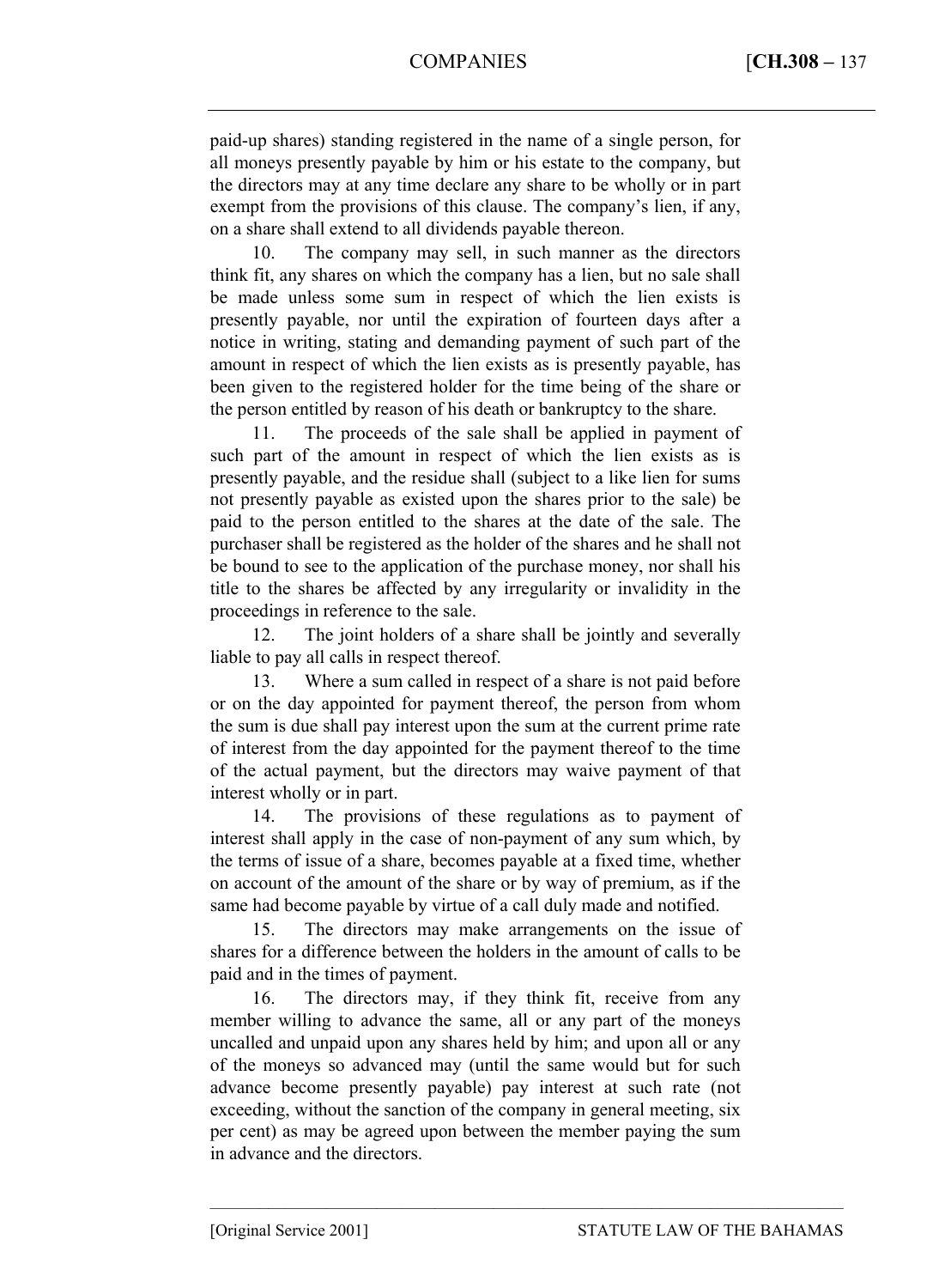### *Transfer and Transmission of Shares*

17. The instrument of transfer of any share in the company shall be executed both by the transferor and transferee, and the transferor shall be deemed to remain a holder of the share until the name of the transferee is entered in the register of members in respect thereof.

18. Shares in the company shall be transferred in the following form, or in any usual of common form which the directors shall approve:

I, A.B. .......................... of .............. in consideration of the sum of \$ ..... paid to me by C.D. .............. of .................... (hereinafter called "the said transferee") do hereby transfer to the said transferee, the share (or shares) numbered ..................... in the undertaking called the Company Limited to hold unto the said transferee, his executors, administrators and assigns subject to the several conditions on which I held the same at the time of the execution thereof; and I, the said transferee, do hereby agree to take the said share (or shares) subject to the conditions aforesaid.

As witness our hands the .............. day of .......................................

### Witness to the signatures of, etc.

19. The directors may decline to register any transfer of shares, not being fully paid-up shares, to a person of whom they do not approve and may also decline to register any transfer of shares on which the company has a lien. The directors may also suspend the registration of transfers during the fourteen days immediately preceding the ordinary general meeting in each year. The directors may decline to recognise any instrument of transfer unless —

- (a) any prescribed fee is paid to the company in respect thereof; and
- (b) the instrument of transfer is accompanied by the certificate of the shares to which it relates, and such other evidence as the directors may reasonably require to show the right of the transferor to make the transfer.

20. The executors or administrators of a deceased sole holder of a share shall be the only persons recognised by the company as having any title to the share. In the case of a share registered in the names of two or more holders, the survivors or the executors or administrators of the deceased survivor shall be the only persons recognised by the company as having any title to the share.

21. Any person becoming entitled to a share in consequence of the death or bankruptcy of a member shall, upon such evidence being produced as may from time to time be required by the directors, having the right, either to be registered as a member in respect of the share or, instead of being registered himself, to make such transfer of the share as the deceased or bankrupt person could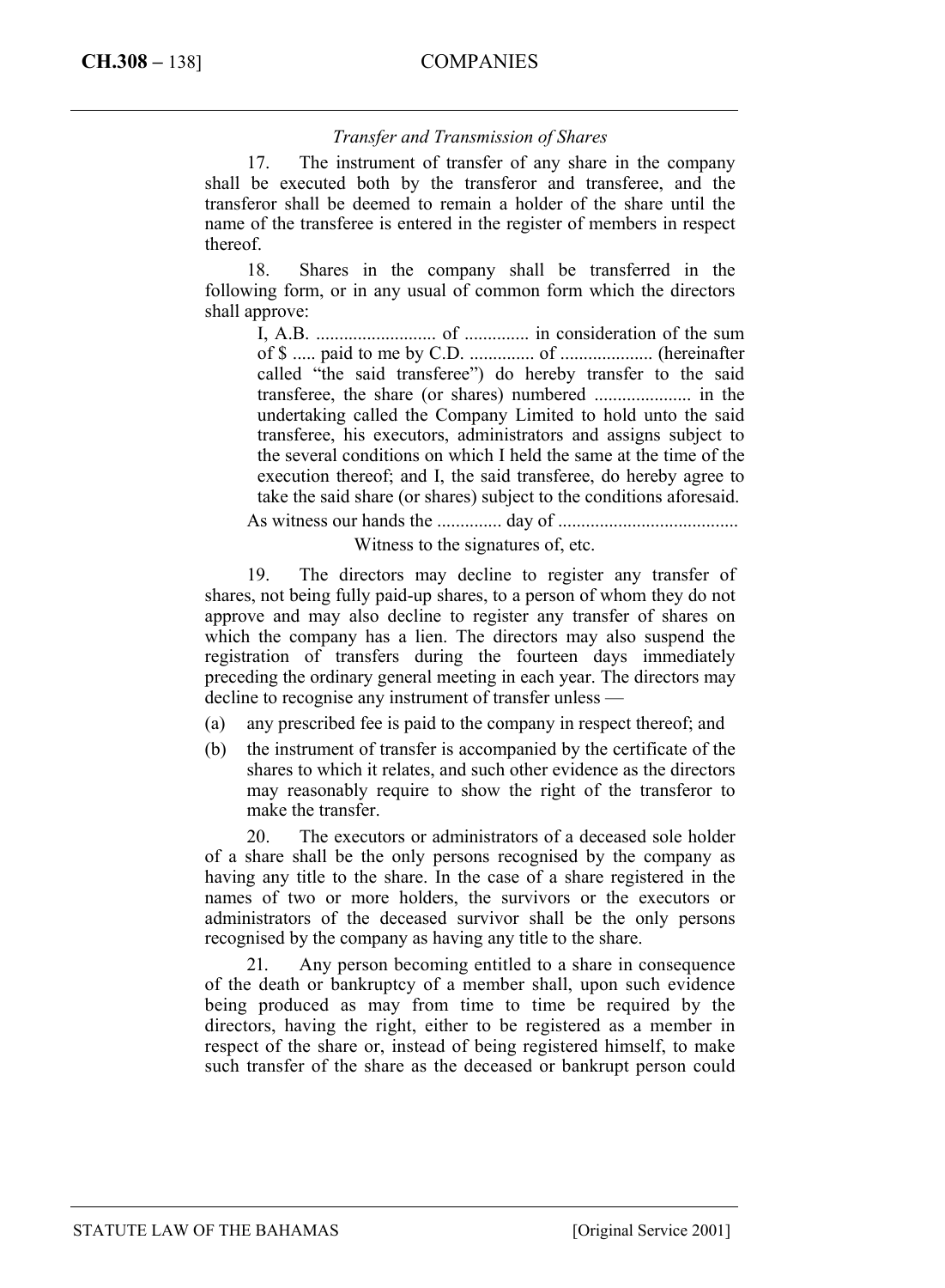have made; but the directors shall, in either case, have the same right to decline or suspend registration as they would have had in the case of a transfer of the share by the deceased or bankrupt person before the death or bankruptcy.

22. A person becoming entitled to a share by reason of the death or bankruptcy of the holder shall be entitled to the same dividends and other advantages to which he would be entitled if he were the registered holder of the share, except that he shall not before registered as a member in respect of the share, be entitled in respect of it to exercise any right conferred by membership in relation to meetings of the company.

## *Forfeiture of Shares*

23. Where a member fails to pay any call or instalment of a call on the day appointed for payment thereof, the directors may, at any time thereafter during such time as any part of such call or instalment remains unpaid serve a notice on him requiring payment of so much of the call or instalment as is unpaid together with any interest which may have accrued.

24. The notice shall name a further day not earlier than the expiration of fourteen days from the date of the notice on or before which the payment required by the notice is to be made and shall state that in the event of non-payment at or before the time appointed the shares in respect of which the call was made will be liable to be forfeited.

25. Where the requirements of any such notice are not complied with, any share in respect of which the notice has been given may at any time thereafter, before the payment required by the notice has been made, be forfeited by a resolution of the directors to that effect.

26. A forfeited share may be sold or otherwise disposed of on any such terms and in such manner as the directors thinks fit, and at any time before a sale or disposition the forfeiture may be cancelled on such terms as the directors think fit.

27. A person whose shares have been forfeited shall cease to be a member in respect of the forfeited shares but shall, notwithstanding, remain liable to pay to the company all moneys which, at the date of forfeiture were presently payable by him to the company in respect of the shares but his liability shall cease if and when the company receives payment in full of the nominal amount of the shares.

28. A statutory declaration in writing that the declarant is a director of the company and that a share in the company has been duly forfeited on a date stated in the declaration shall be conclusive evidence of the facts therein stated, as against all persons claiming to be entitled to the share, and that declaration, and the receipt of

––––––––––––––––––––––––––––––––––––––––––––––––––––––––––––––––––––––––––––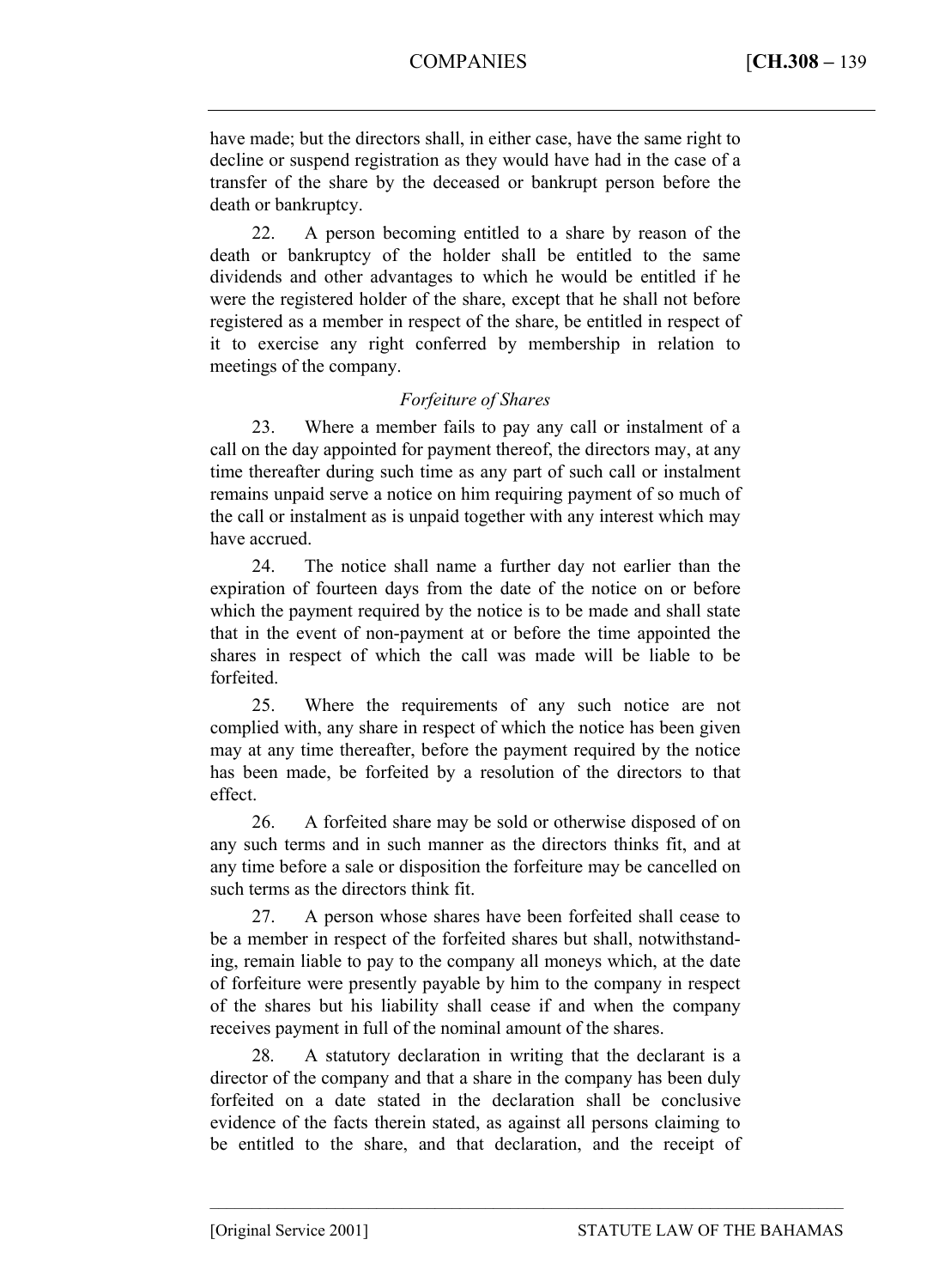the company for the consideration, if any, given for the share on the sale or disposition thereof, shall constitute a good title to the share and the person to whom the share is sold or disposed of shall be registered as the holder of the share and shall not be bound to see to the application of the purchase money, if any, nor shall his title to the share be affected by any irregularity or invalidity in the proceedings in reference to the forfeiture, sale or disposal of the share.

29. The provisions of these regulations as to forfeiture shall apply in the case of non-payment of any sum which by the terms of issue of a share becomes payable at a fixed time, whether on account of the amount of the share the share or by way of premium, as if the same had been payable by virtue of a call duly made and notified.

## *Conversion of Shares into Stock*

30. The directors may, with the approval of the company previously given in general meeting, convert any paid up shares into stock and may with the like approval reconvert any stock into paid-up shares of any denomination.

31. The holders of stock may transfer the same or any part thereof in the same manner and subject to the same regulations as and subject to which the shares from which the stock arose might previously to conversion have been transferred or as near thereto as circumstances admit; but the directors may from time to time fix the minimum amount of stock transferable and restrict or forbid the transfer of fractions of that minimum, but the minimum shall not exceed the nominal amount of the shares from which the stock arose.

32. The holders of stock shall, according to the amount of the stock held by them have the same rights, privileges and advantages as regards dividends, voting at meetings of the company and other matters, as if they held the shares from which the stock arose, but no such privilege or advantage (except participation in the dividends and profits of the company) shall be conferred by any such aliquot part of stock as would not if existing in shares, have conferred that privilege or advantage.

33. Such of the regulations of the company (other than those relating to share warrants) as are applicable to paid-up shares shall apply to stock, and the words "share" and "shareholder" therein include "stock" and "stockholder".

## *Share Warrants*

34. The company may issue share warrants, and accordingly the directors may in their discretion with respect to any share which is fully paid-up, on application in writing signed by the person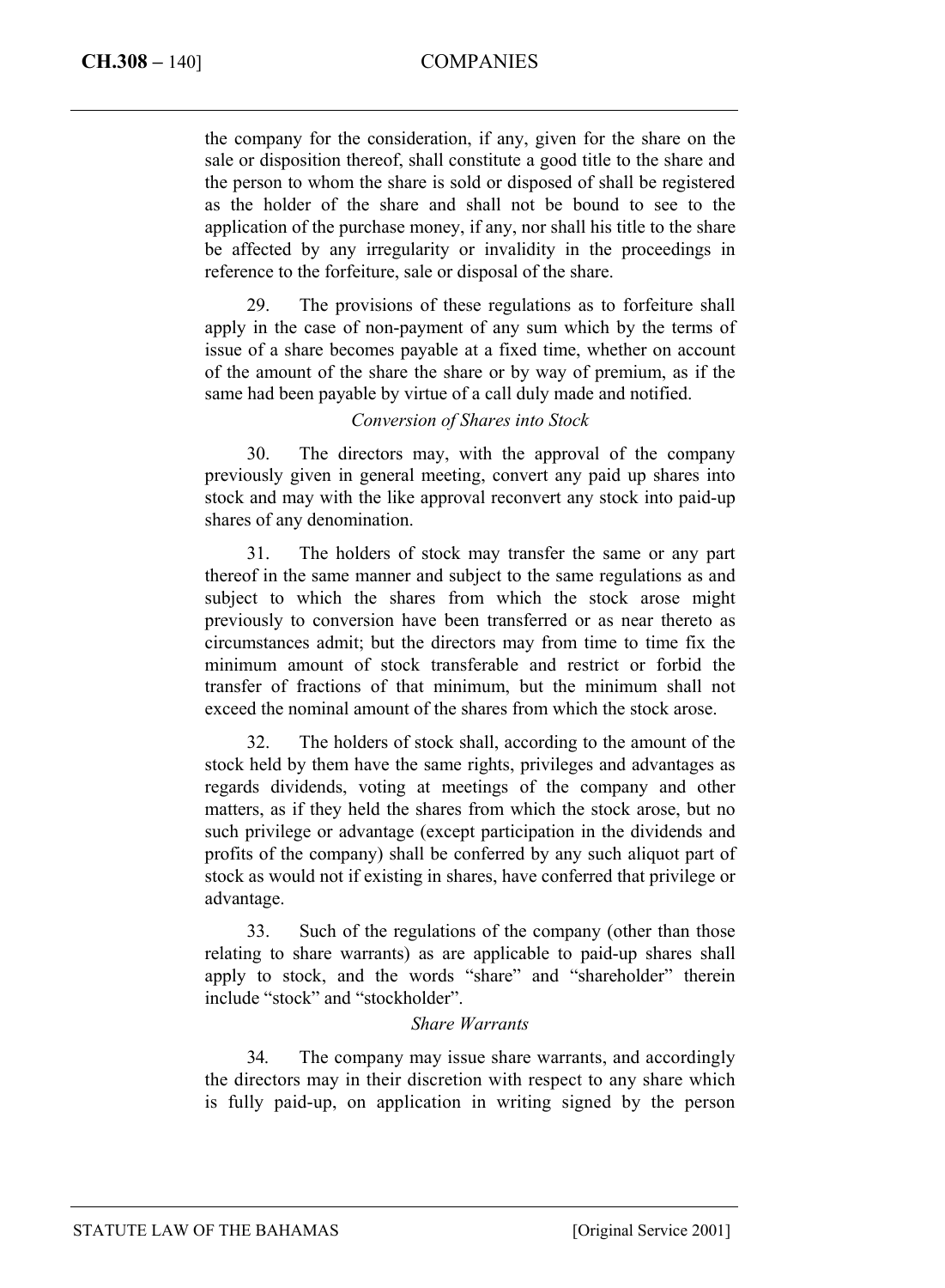registered as holder of the share and authenticated by such evidence if any, as the directors may from time to time require as to the identity of the person signing the request, and on receiving the certificate, if any, of the share and such fee as the directors may from time to time require, issue under the company's seal a warrant, stating that the bearer of the warrant is entitled to the share therein specified and may provide by coupons, or otherwise, for the payment or dividends or other moneys on the shares included in the warrant.

35. A share warrant shall entitle the bearer to the shares included in it, and the shares shall be transferred by the delivery of the share warrant, and the provisions of the regulations of the company with respect to transfer and transmission of shares shall not apply thereto.

36. The bearer of a share warrant shall, on surrender of the warrant to the company for cancellation and payment of such sum as the directors may from time to time prescribe, be entitled to have his name entered as a member in the register of members in respect of the shares included in the warrant.

37. The bearer of a share warrant may at any time deposit the warrant at the office the company and so long as the warrant remains so deposited the depositor shall have the same right of signing a requisition for calling a meeting of the company, and of attending and voting and exercising the other privileges of a member of any meeting held after the expiration of two clear days from the time of deposit, as if his name were inserted in the register of members as the holder of the shares included in the deposited warrant. Not more than one person shall be recognised as depositor of the share warrant. The company shall, on two days' written notice, return the deposited share warrant to the depositor.

38. Subject as herein otherwise expressly provided, no person shall, as bearer of a share warrant, sign a requisition for calling a meeting of the company, or attend or vote or exercise any other privilege of a member at a meeting of the company or be entitled to receive any notices from the company; but the bearer of a share warrant shall be entitled in all other respects to the same privileges and advantages as if he were named in the register of members as the holder of the shares included in the warrant, and he shall be a member of the company.

39. The directors may from time to time make rules as to the terms on which (if they shall think fit) a new share warrant or coupon may be issued by way of renewal in case of defacement, loss or destruction.

### *Alteration of Capital*

40. The company may, by a resolution of shareholders, increase the share capital by such sum to be divided into shares of such amount as the resolution shall prescribe.

––––––––––––––––––––––––––––––––––––––––––––––––––––––––––––––––––––––––––––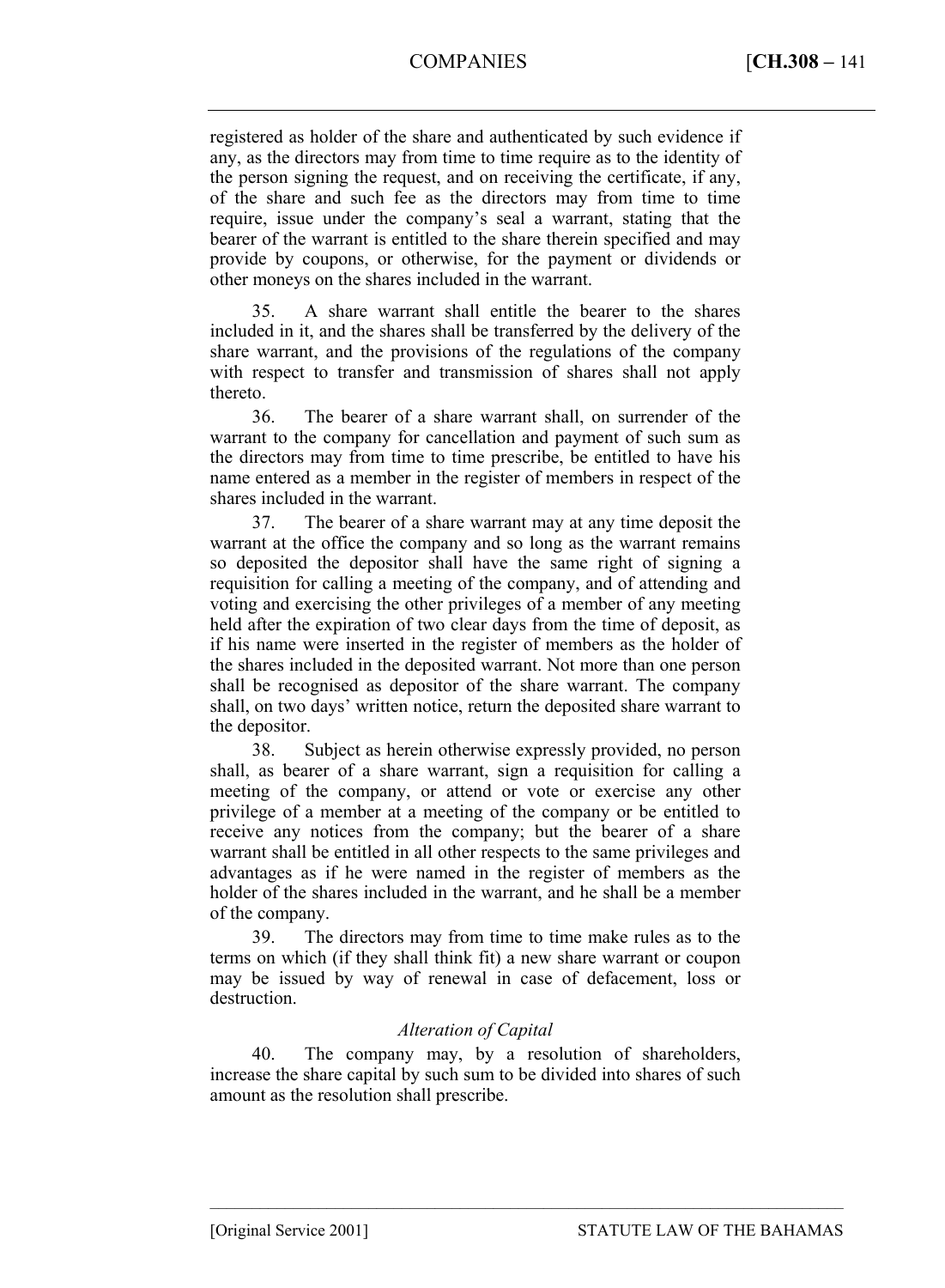41. (1) All new shares shall, before issue, be offered to such persons as at the date of the offer are entitled to receive notices from the company of general meetings in proportion, as nearly as the circumstances admit, to the amount of the existing shares to which they are entitled.

(2) The offer shall be made by notice specifying the number of shares offered and limiting a time within which the offer, if not accepted, will be deemed to be declined, and after the expiration of that time or on the receipt of an intimation from the person to whom the offer is made that he declines to accept the shares offered, the directors may dispose of the same in such manner as they think most beneficial to the company.

(3) The directors may likewise so dispose of any new shares which (by reason of the ratio which the new shares bear to shares held by persons entitled to an offer of new shares) cannot, in the opinion of the directors, be conveniently offered under this article.

42. The new shares shall be subject to the same provisions with reference to the payment of calls, lien, transfer, transmission, forfeiture and otherwise, as the shares in the original share capital.

43. The company may, by resolution of directors —

- (a) consolidate and divide its share capital into shares of a larger amount than its existing shares;
- (b) subdivide its existing shares or any of them or divide the whole or any part of its share capital into shares of a smaller amount than is fixed by the memorandum;
- (c) cancel any shares which, at the date of the passing of the resolution, have not been taken or agreed to be taken by any person;
- (d) reduce its share capital in any manner and with and subject to any incident authorised and consent required by law.

### *General Meetings*

44. The statutory general meeting of the company shall be held within the period required by section 65 of the Companies Act.

45. (1) A general meeting shall be held once in every year at such time (not being more than fifteen months after the holding of the last preceding general meeting) and place as may be prescribed by the company in general meeting, or, in default, at such time in the month following that in which the anniversary of the company's incorporation occurs, and at such place, as the directors shall appoint.

(2) In default of a general meeting being so held, a general meeting shall be held in the month next following and may be convened by any two members in the same manner as nearly as possible as that in which meetings are to be convened by the directors.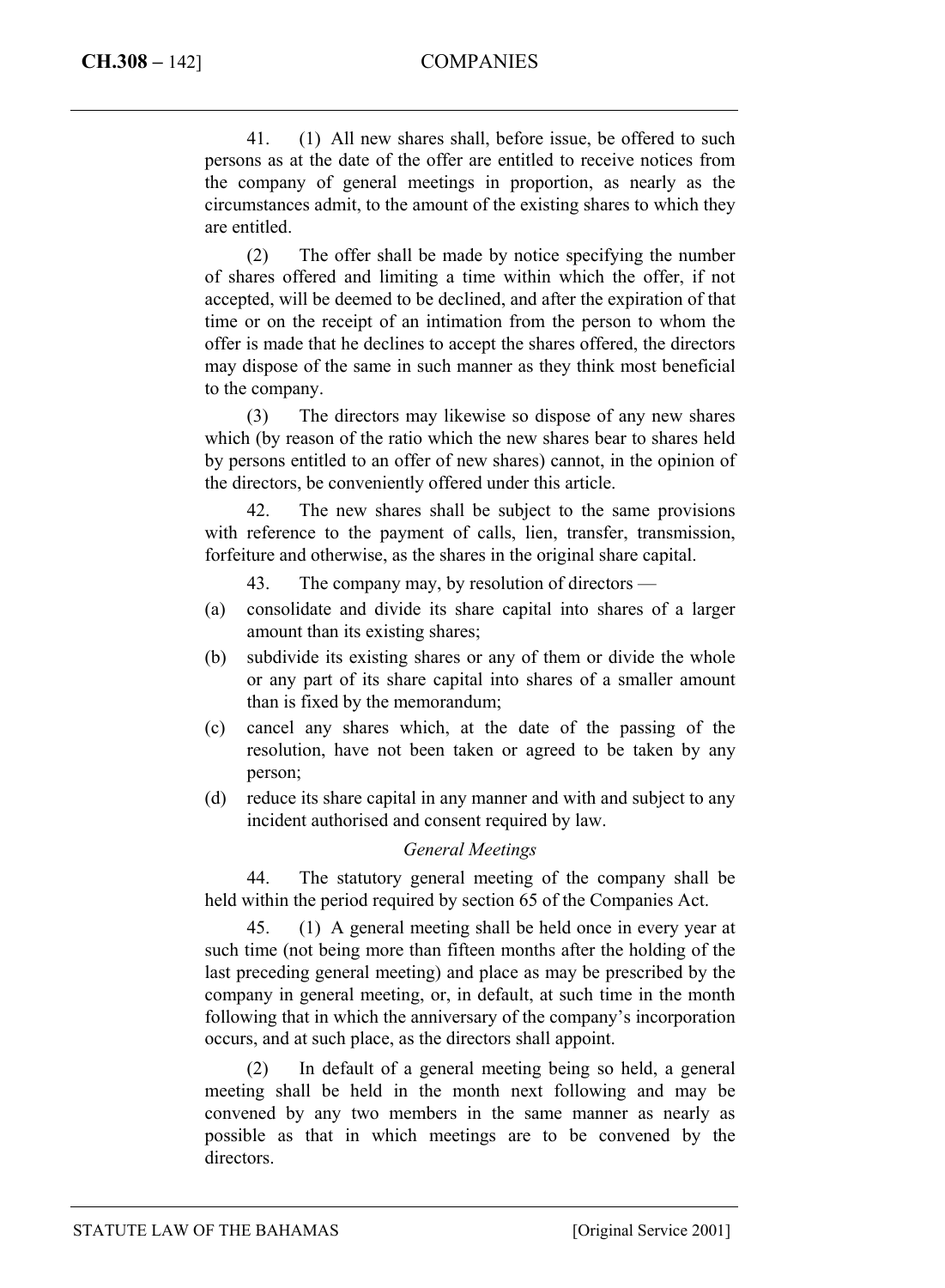46. The above-mentioned general meetings shall be called ordinary meetings; all other general meetings shall be called extraordinary.

47. (1) The directors may, whenever they think fit, convene an extraordinary general meeting, and extraordinary general meetings shall also be convened on such requisition, or in default, may be convened by such requisitionists, as provided by section 66 of the Companies Act.

(2) Where at any time there are not in The Bahamas sufficient directors capable of acting to form a quorum, any director or any two members of the company may convene any extraordinary general meeting in the same manner as nearly as possible as that in which meetings may be convened by the directors.

## *Proceedings at General Meetings*

48. Seven days' notice at the least (exclusive of the day on which the notice is served or deemed to be served, out inclusive of the day for which notice is given) specifying the place, the day and the hour of meeting and in case of special business, the general nature of that business, shall be given in the manner hereinafter mentioned, or in such other manner, if any, as may be prescribed by the company in general meeting, to such persons as are under the regulations of the company entitled to receive such notices from the company; but the non-receipt of the notice by any member shall not invalidate the proceedings at any general meeting.

49. All business shall be deemed special that is transacted at an extraordinary meeting, and all that is transacted at an ordinary meeting with the exception of sanctioning a dividend, the consideration of the accounts, balance-sheets and the ordinary report of the directors and auditors, election of directors and other officers in the place of those retiring by rotation and the fixing of the remuneration of the auditors.

50. No business shall be transacted at any general meeting unless a quorum of members is present at the time when the meeting proceeds to business; save as herein otherwise provided, two members personally present shall be a quorum.

51. Where within half an hour from the time appointed for the meeting a quorum is not present, the meeting if convened upon the requisition of members, shall be dissolved; in any other case it shall stand adjourned to the same day in the next week, at the same time and place, and where at the adjourned meeting a quorum is not present within half and hour from the time appointed for the meeting, the members present shall be a quorum.

52. The chairman, if any, of the board of directors shall preside as chairman at every general meeting of the company.

––––––––––––––––––––––––––––––––––––––––––––––––––––––––––––––––––––––––––––

*2 of 1999, s. 4.*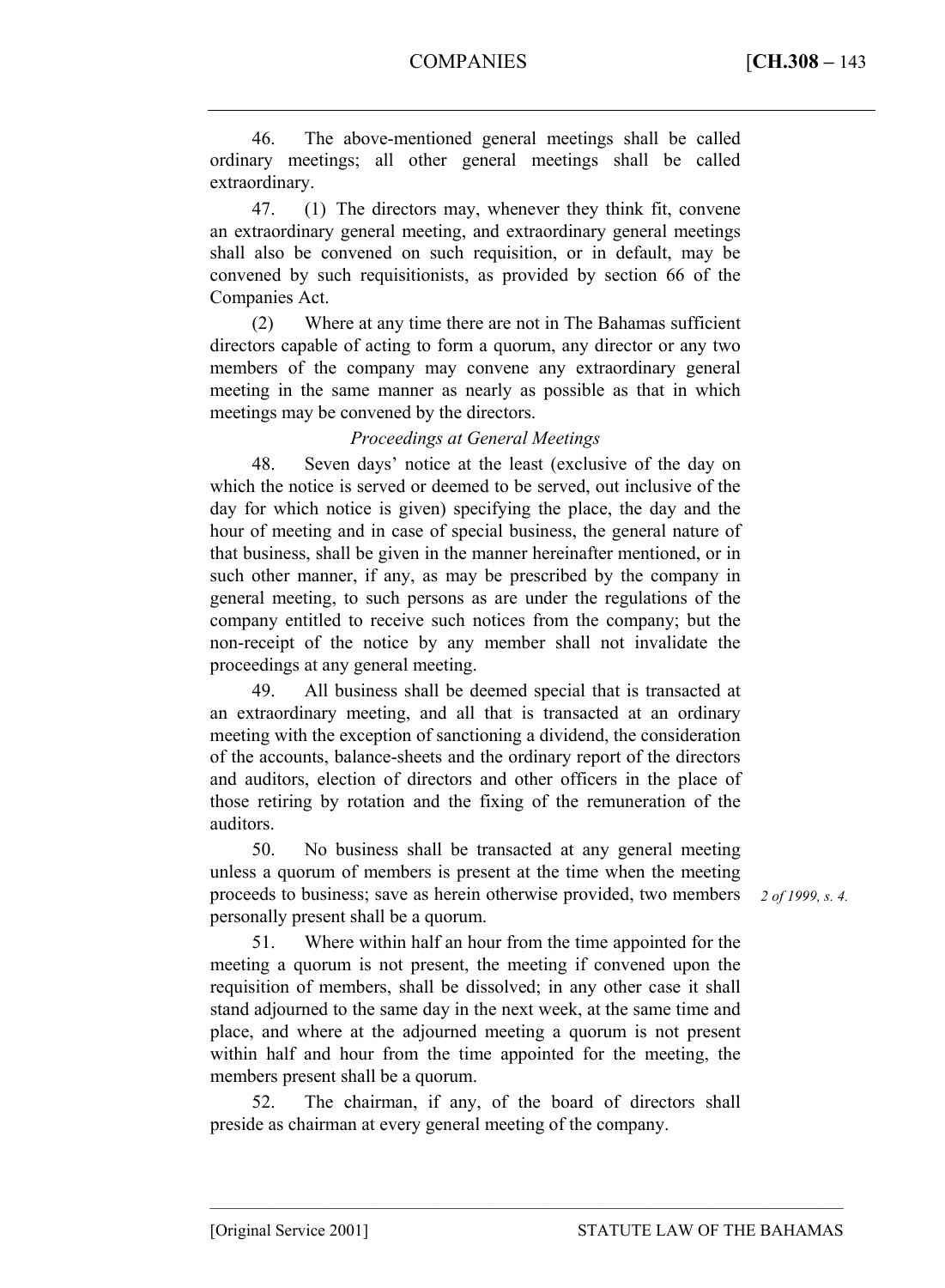53. Where there is no such chairman or at any meeting he is not present within fifteen minutes after the time appointed for holding the meeting or is unwilling to act as chairman, the members present shall choose some one of their number to be chairman.

54. (1) The chairman may, with the consent of any meeting at which a quorum is present (and shall if so directed by the meeting) adjourn the meeting from time to time and from place to place, but no business shall be transacted at any adjourned meeting other than the business left unfinished at the meeting from which the adjournment took place.

(2) When a meeting is adjourned for ten days or more, notice of the adjourned meeting shall be given as in the case of an original meeting.

(3) Save as aforesaid, it shall not be necessary to give any notice of an adjournment or the business to be transacted at an adjourned meeting.

55. At any general meeting a resolution put to the vote of the meeting shall be decided on a show of hands, unless, a poll is (before or on the declaration of the result of the show of hands) demanded by at least three members and unless a poll is so demanded, a declaration by the chairman that a resolution has, on a show of hands, been carried or carried unanimously or by a particular majority or lost, and an entry to that effect in the book of the proceedings of the company, shall be conclusive evidence of the fact, without proof of the number or proportion of the votes recorded in favour of or against that resolution.

56. If a poll is duly demanded it shall be taken in such manner as the chairman directs, and the result of the poll shall be deemed to be the resolution of the meeting at which the poll was demanded.

57. In the case of an equality of votes, whether on a show of hands or on a poll, the chairman of the meeting at which the show of hands takes place or at which the poll is demanded shall be entitled to a second or casting vote.

58. A poll demanded on the election of a chairman, or on a question of adjournment, shall be taken forthwith; a poll demanded on any other question shall be taken at such time as the chairman of the meeting directs.

### *Votes of Members*

59. On a show of hands every member present in person shall have one vote. On a poll every member shall have one vote for each share of which he is the holder.

60. In the case of joint holders the vote of the senior who tenders a vote, whether in person or by proxy, shall be accepted to the exclusion of the votes of the other joint holders; and for this purpose seniority shall be determined by the order in which the names stand in the register of members.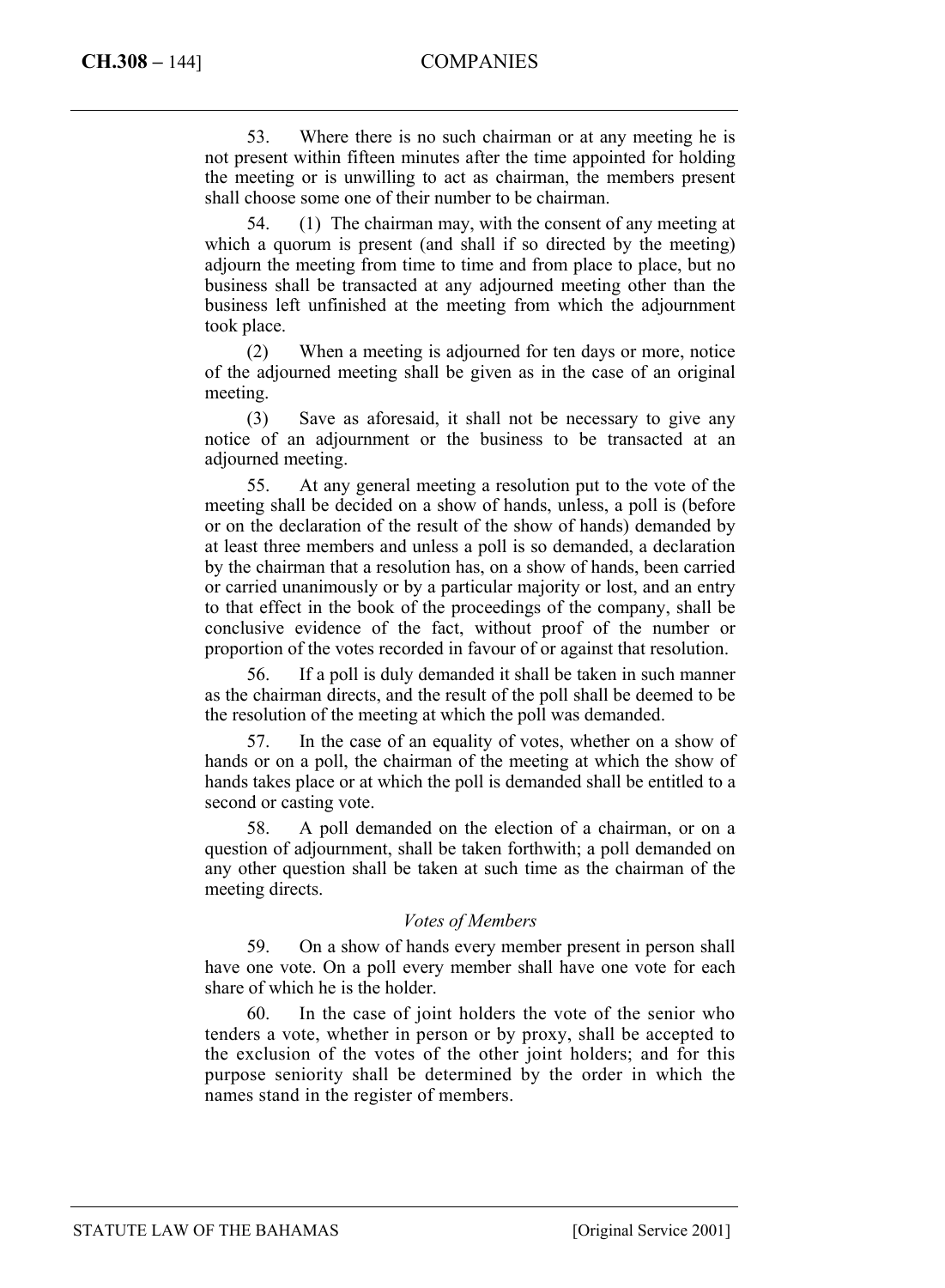61. A member of unsound mind, or in respect of whom an order has been made by any court having jurisdiction with respect to persons of unsound mind, may vote, whether on a show of hands or on a poll, by his committee or other person in the nature of a committee appointed by that court, and any such committee or other person may, on a poll, vote by proxy.

62. No member shall be entitled to vote at any general meeting unless all calls or other sums presently payable by him in respect of shares in the company have been paid.

63. On a poll votes may be given either personally or by proxy.

64. (1) The instrument appointing a proxy shall be in writing under the hand of the appointer or his attorney duly authorised in writing or, if the appointer is a corporation, either under the common seal or under the hand of an officer or attorney so authorised.

(2) No person shall act as proxy unless either he is entitled on his own behalf to be present and vote at the meeting at which he acts as proxy or he has been appointed to act at the meeting as proxy for a corporation.

65. The instrument appointing a proxy and the power of attorney or other authority, if any, under which it is signed or a certified copy of that power or authority shall be deposited at the registered office of the company not less than forty-eight hours before the holding of the meeting at which the person named in the instrument proposes to vote, and in default the instrument of proxy shall not be treated as valid.

66. An instrument appointing a proxy may be in the following form or in any other form which the directors may approve:

|--|--|

I ................................. of ................................. being a member of the .................................... Company Limited, hereby appoint .......................................... of ........................................... as my proxy to vote for me and on my behalf at the (ordinary or extraordinary as the case may be) general meeting of the company to be held on the ............................. day of ................................... and at any adjournment thereof.

Signed this .................... day of ..............................................

*Directors* 

67. The number of the directors and the names of the first directors shall be determined in writing by the subscribers of the memorandum.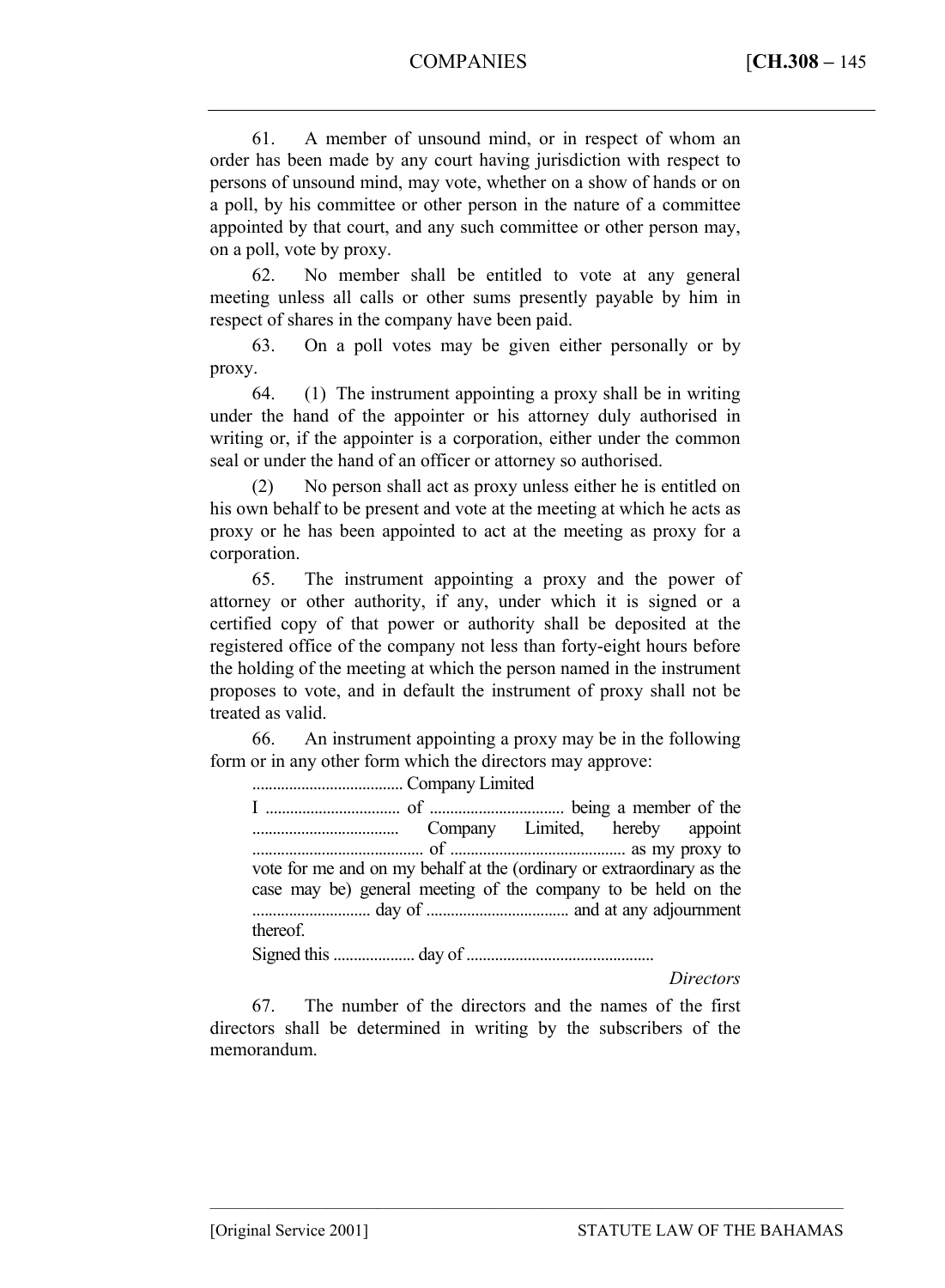### *Powers and Duties of Directors*

68. The business of the company shall be managed by the directors, who may pay all expenses incurred in getting up and registering the company, and may exercise all such powers of the company as are not by the Companies Act or by these articles, required to be exercised by the company in general meeting, subject nevertheless to any regulation of these articles, to the Companies Act and to such regulations, being not inconsistent with the aforesaid regulations or provisions, as may be prescribed by the company in general meeting, but no regulation made by the company in general meeting shall invalidate any prior act of the directors which would have been valid if that regulation had not been made.

69. The directors may from time to time appoint one or more of their body to the office of managing director or manager for such term and at such (remuneration whether by way of salary or commission or participation in profits, or partly in one way and partly in another) as they may think fit, and a director so appointed shall not, while holding that office, be subject to retirement by rotation or taken into account in determining the rotation of retirement of directors; but his appointment shall be subject to determination *ipso facto* if he ceases from any cause to be director of the company in general meeting resolve that his tenure of the office of managing director or manager be determined.

70. The amount for the time being remaining undischarged of moneys borrowed or raised by the directors for the purposes of the company (otherwise than by the issue of share capital) shall not at any time exceed the issued share capital of the company without the sanction of the company in general meeting.

71. The directors shall duly comply with the Companies Act and in particular with the provisions in regard to the registration of the particulars of mortgages and charges affecting the property of the company or created by it and to keeping a register of the directors, and to sending to the Registrar an annual list of members and a summary of particulars relating thereto and notice of any consolidation or increase of share capital or conversion of shares into stock and copies of special resolutions and a copy of the register of directors and notifications of any changes therein.

72. The directors shall cause minutes to be made in books provided for the purpose —

- (a) of all appointments of officers made by the directors;
- (b) of the names of the directors present at each meeting of the directors and of any committee of the directors; and
- (c) of all resolution and proceedings at all meetings of the company and of the directors and of committees of directors,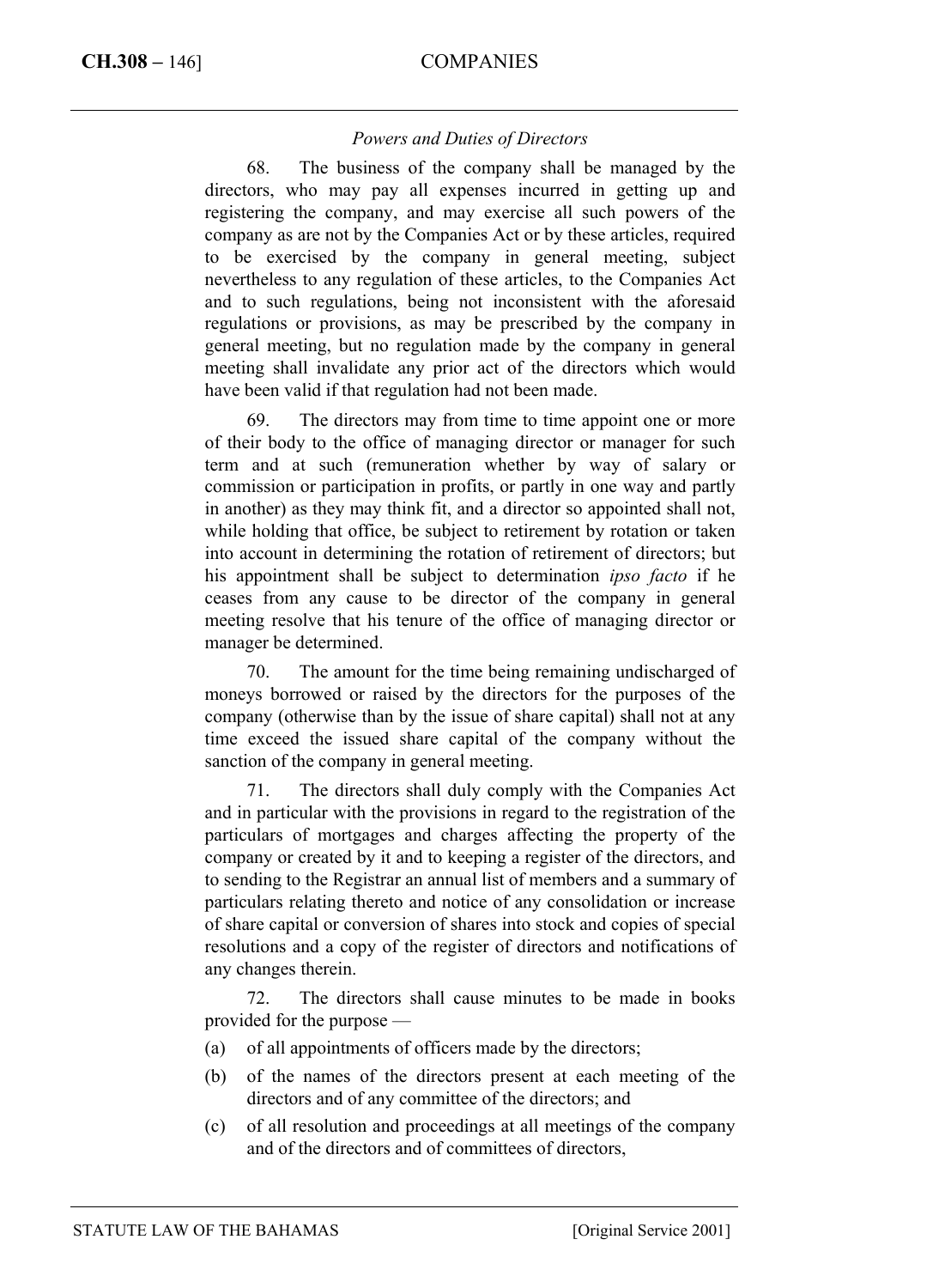and every director present at any meeting of directors or committee of directors shall sign his name in a book to be kept for that purpose.

## *The Seal*

73. The seal of the company shall not be affixed to any instrument except by the authority of a resolution of the directors, and in the presence of at least two directors and of the secretary of such other person as the directors may appoint for the purpose; and those two directors and secretary or other person as aforesaid shall sign every instrument to which the seal of the company is so affixed in their presence.

## *Rotation of Directors*

74. At the first ordinary meeting of the company all directors shall retire from office, and at the ordinary meeting every subsequent year, one-third of the directors for the time being or, if their number is not three or a multiple of three, then the number nearest to the onethird, shall retire from office.

75. The directors to retire in every year shall be those who have been longest in office since their last election, but as between persons who become directors on the same day, those to retire shall (unless they otherwise agree among themselves) be determined by lot.

76. A retiring director shall be eligible for re-election.

77. The company at the general meeting at which a director retires in the manner aforesaid may fill the vacated office by electing a person thereto.

78. Where at any meeting at which an election of directors ought to take place the places of the vacating directors are not filled, the meeting shall stand adjourned till the same day in the next week at the same time and place, and if at the adjourned meeting the places of the vacating directors are not filled, the vacating directors, or such of them as have not had their places filled, shall be deemed to have been re-elected at the adjourned meeting.

79. The company may from time to time in general meeting increase or reduce the number of directors and may also determine in what rotation the increased or reduced number is to go out of office.

80. Any casual vacancy occurring in the board of directors may be filled by the directors, but the person so chosen shall be subject to retirement at the same time as if he had become a director on the day on which the director in whose place he is appointed was last elected a director.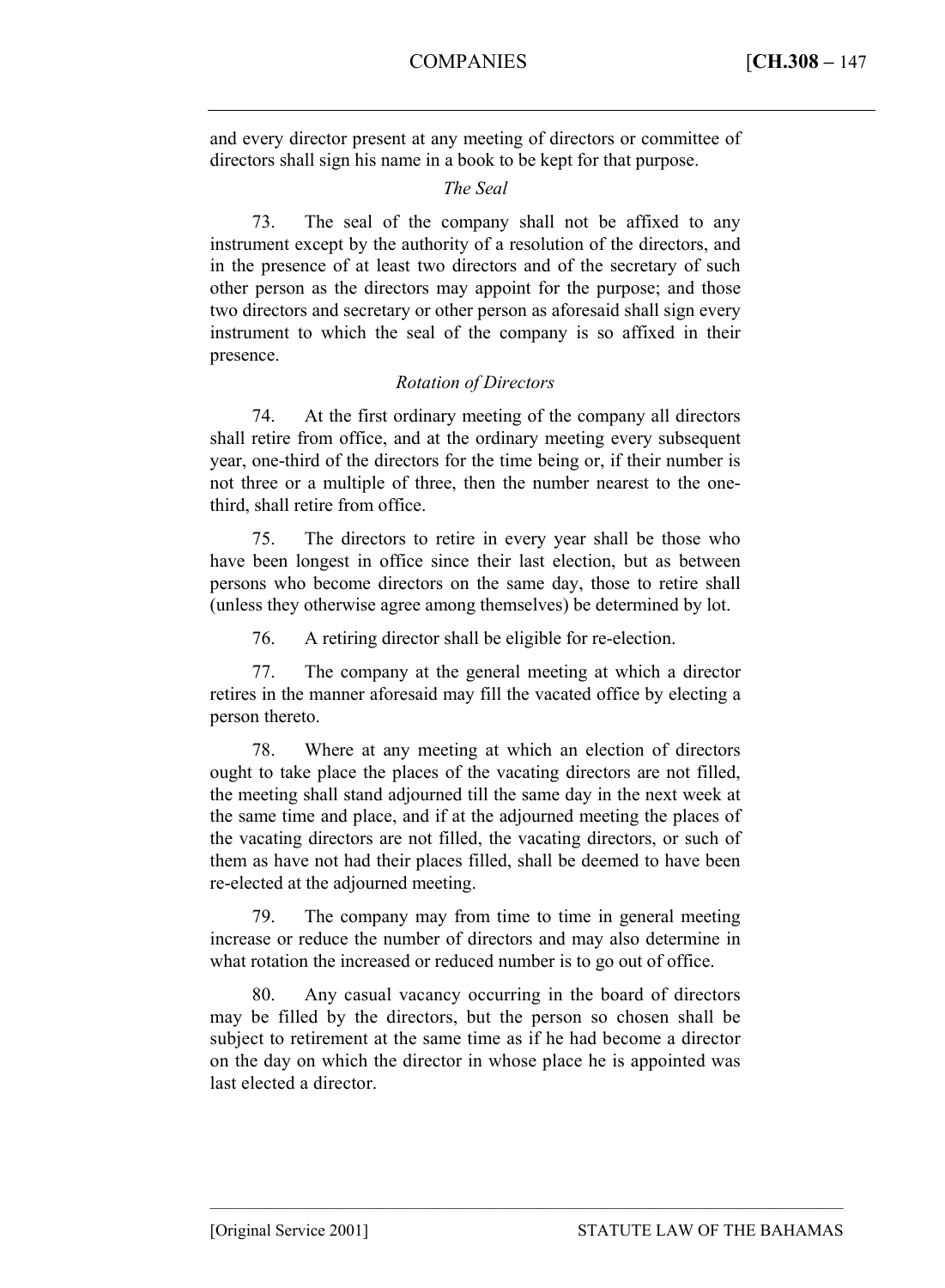81. The directors shall have power at any time and from time to time to appoint a person as an additional director who shall retire from office at the next following ordinary general meeting but shall be eligible for election by the company at that meeting as an additional director.

82. The company may by resolution —

- (a) remove any director before the expiration of his period of office; and
- (b) appoint another person in place of the director removed in accordance with paragraph (a),

but the person so appointed shall be subject to retirement at the same time as if he had become a director on the day on which the director in whose place he is appointed was last elected a director.

#### *Proceedings of Directors*

83. (1) The directors may meet together for the dispatch of business, adjourn and otherwise regulate their meetings, as they think fit.

(2) Questions arising at any meeting shall be decided by a majority of votes. In case of an equality of votes the chairman shall have a second or casting vote.

(3) A director may, and the secretary on the requisition of a director shall, at any time summon a meeting of the directors.

84. The quorum necessary for the transaction of the business of the directors may be fixed by the directors and unless so fixed shall (when the number of directors exceeds three) be three.

85. The continuing directors may act notwithstanding any vacancy in their body, but if and so long as their number is reduced below the number fixed by or pursuant to the regulations of the company as the necessary quorum of directors, the continuing directors may act for the purpose of increasing the number of directors to that number or of summoning a general meeting of the company, but for no other purpose.

86. The directors may elect a chairman of their meetings and determine the period for which he is to hold office; but if no such chairman is elected or if at any meeting the chairman is not present within five minutes after the time appointed for holding the same, the directors present may choose one of their number to be chairman of the meeting.

87. The directors may delegate any of their powers to committees consisting of such members or members of their body as they think fit; any committee so formed shall in the exercise of the powers so delegated conform to any regulations that may be imposed on them by the directors.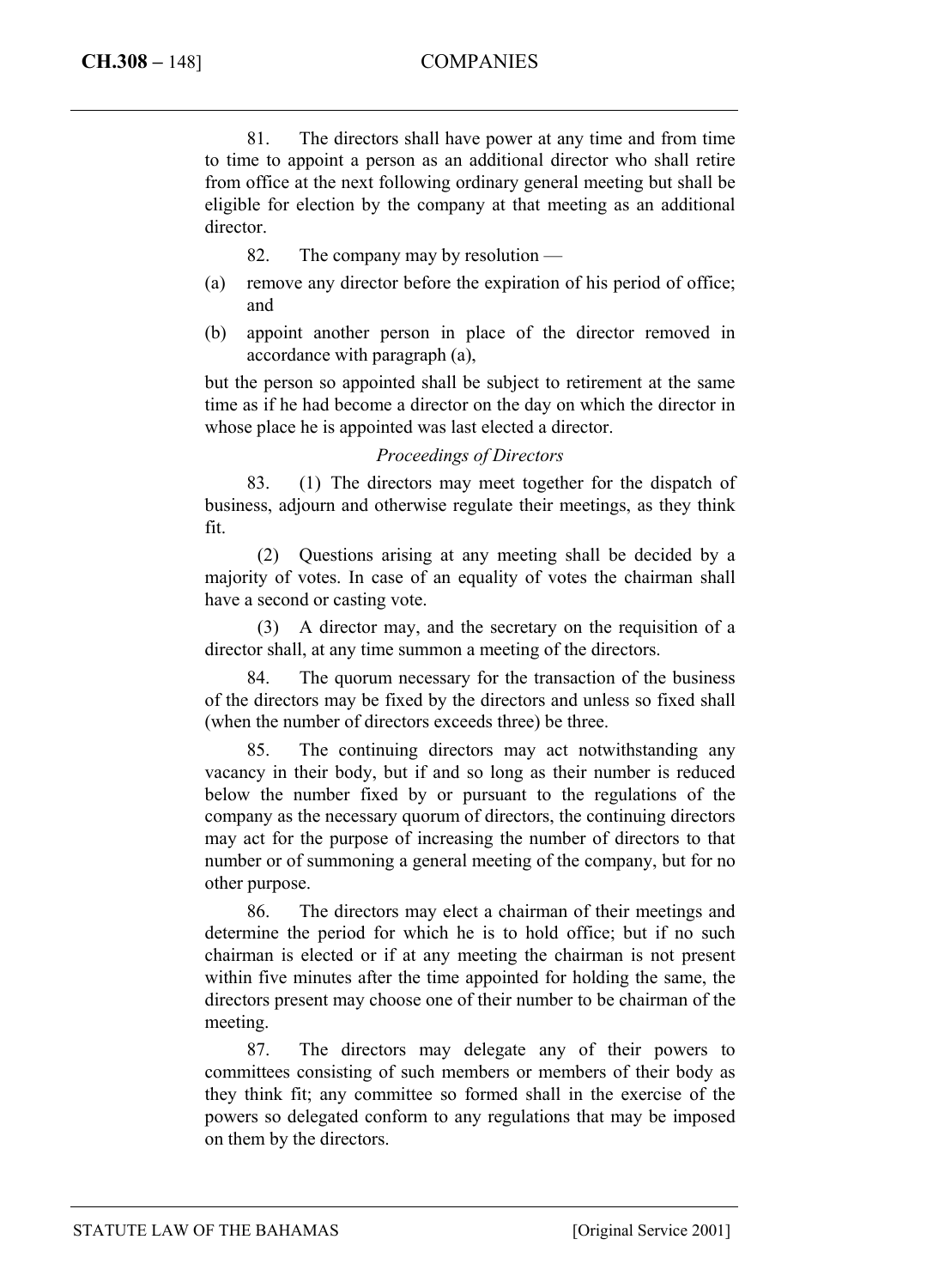88. A committee may elect a chairman of their meetings; if no such chairman is elected or if at any meeting the chairman is not present within five minutes after the time appointed for holding the same, the members present may choose one of their number to be chairman of the meeting.

89. (1) A committee may meet and adjourn as they think proper.

(2) Questions arising at any meeting shall be determined by a majority of votes of the members present, and in case of an equality of votes the chairman shall have a second or casting vote.

90. All acts done by any meeting of the directors or of a committee of directors, or by any person acting as a director, shall, notwithstanding that it be afterwards discovered that there was some defect in the appointment of any such directors or persons so acting or that they or any of them were disqualified, be as valid as if every such person had been duly appointed and was qualified to be a director.

### *Dividends and Reserve*

91. Subject to the Companies Act the company in general meeting may declare dividends, but no dividend shall exceed the amount recommended by the directors.

92. The directors may from time to time pay to the members such interim dividends as appear to the directors to be justified by the profits of the company.

93. No dividend shall be paid otherwise than out of profits.

94. Subject to the rights of persons, if any, entitled to shares with special rights as to dividends, all dividends shall be declared and paid according to the amounts paid-up on the shares, but if and so long as nothing is paid-up on any of the shares in the company dividends may be declared and paid according to the amounts of the shares. No amount paid-up on a share in advance of calls shall, while carrying interest be, treated for the purposes of this article as paid-up on the shares.

95. The directors may before recommending any dividend set aside out of the profits of the company such sums as they think proper as a reserve or reserves which shall at the discretion of the directors, be applicable for meeting contingencies or for equalising dividends or for any other purpose to which the profits of the company may be properly applied and pending such application may at the like discretion either be employed in the business of the company or be invested in such investments (other than shares of the company), as the directors may from time to time think fit.

96. Where several persons are registered as joint holders of any share any one of them may give effectual receipts for any dividend payable on the share.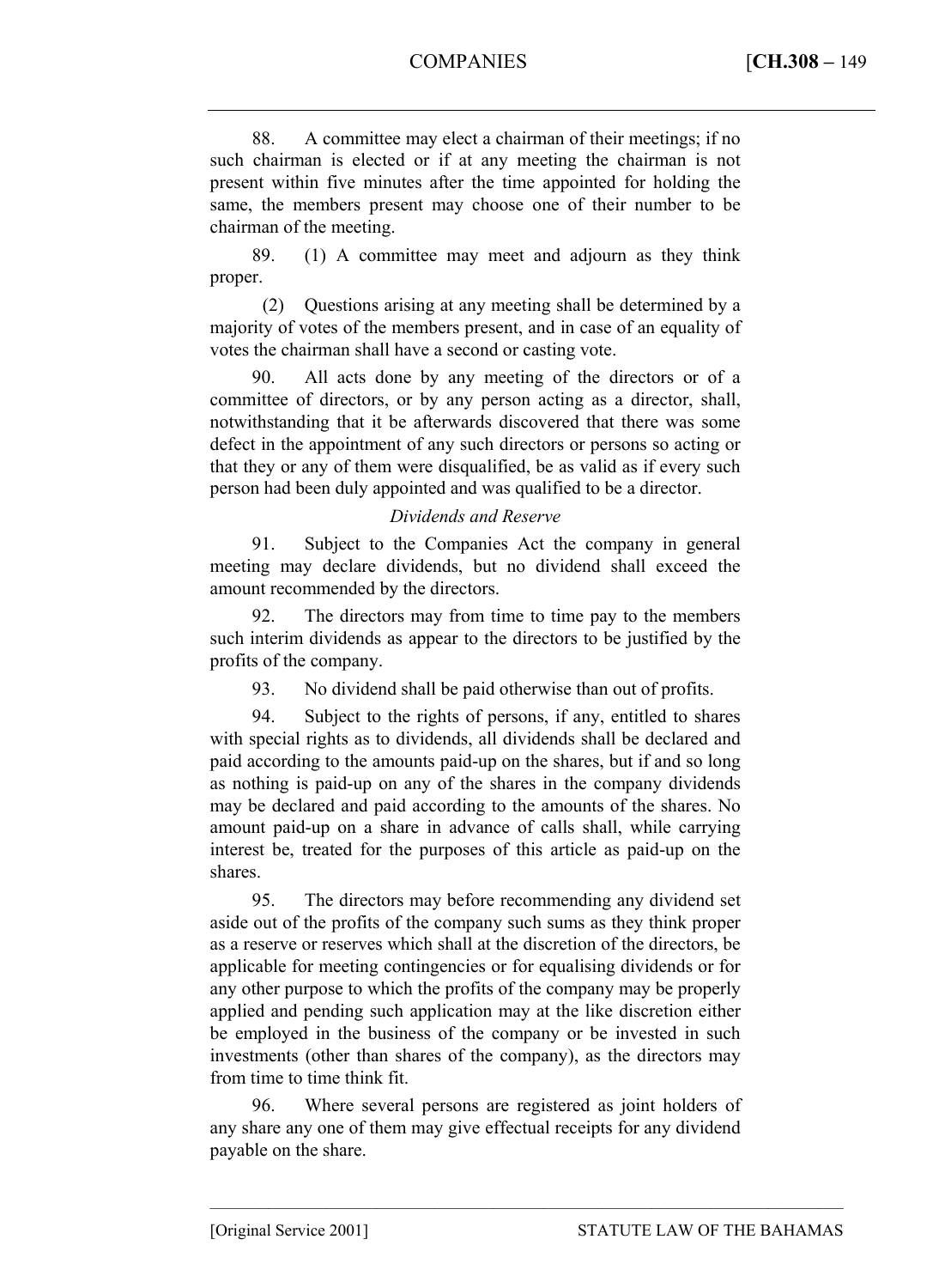97. Notice of any dividend that may have been declared shall be given in the manner hereinafter mentioned to the persons entitled to share therein.

98. No dividend shall bear interest against the company.

*Accounts* 

- 99. The directors shall cause true accounts to be kept —
- (a) of the sums of money received and expended by the company and the matter in respect of which such receipt and expenditure takes place; and
- (b) of the assets and liabilities of the company.

100. The books of account shall be kept at the registered office of the company or at such other place or places as the directors think fit and shall always be open to the inspection of the directors.

101. The directors shall from time to time determine whether and to what extent and at what times and places and under what conditions or regulations the accounts and books of the company or any of them shall be open to the inspection of members not being directors, and no member (not being a director) shall have any right of inspecting any account or book or document of the company except as conferred by statute or authorised by the directors or by the company in general meeting.

102. Once at least in every year the directors shall lay before the company in general meeting a profit and loss account for the period since the preceding account or (in the case of the first account) since the incorporation of the company, made up to a date not more than six months before such meeting.

103. (1) A balance-sheet shall be made out in every year and laid before the company in general meeting made up to a date not more than six months before such meeting.

(2) The balance-sheet shall be accompanied by a report of the directors as to the state of the company's affairs and the amount which they recommend to be paid by way of dividend and the amount, if any, which they propose to carry to a reserve fund.

104. A copy of the balance-sheet and report shall, seven days previous to the meeting, be sent to the persons entitled to receive notices of general meetings in the manner in which notices are to be given hereunder.

#### *Notices*

105. (1) A notice may be given by the company to any member either personally or by sending it by post to him to his registered address, or if he has no registered address in The Bahamas to the address, if any, within The Bahamas supplied by him to the company for the giving of notices to him.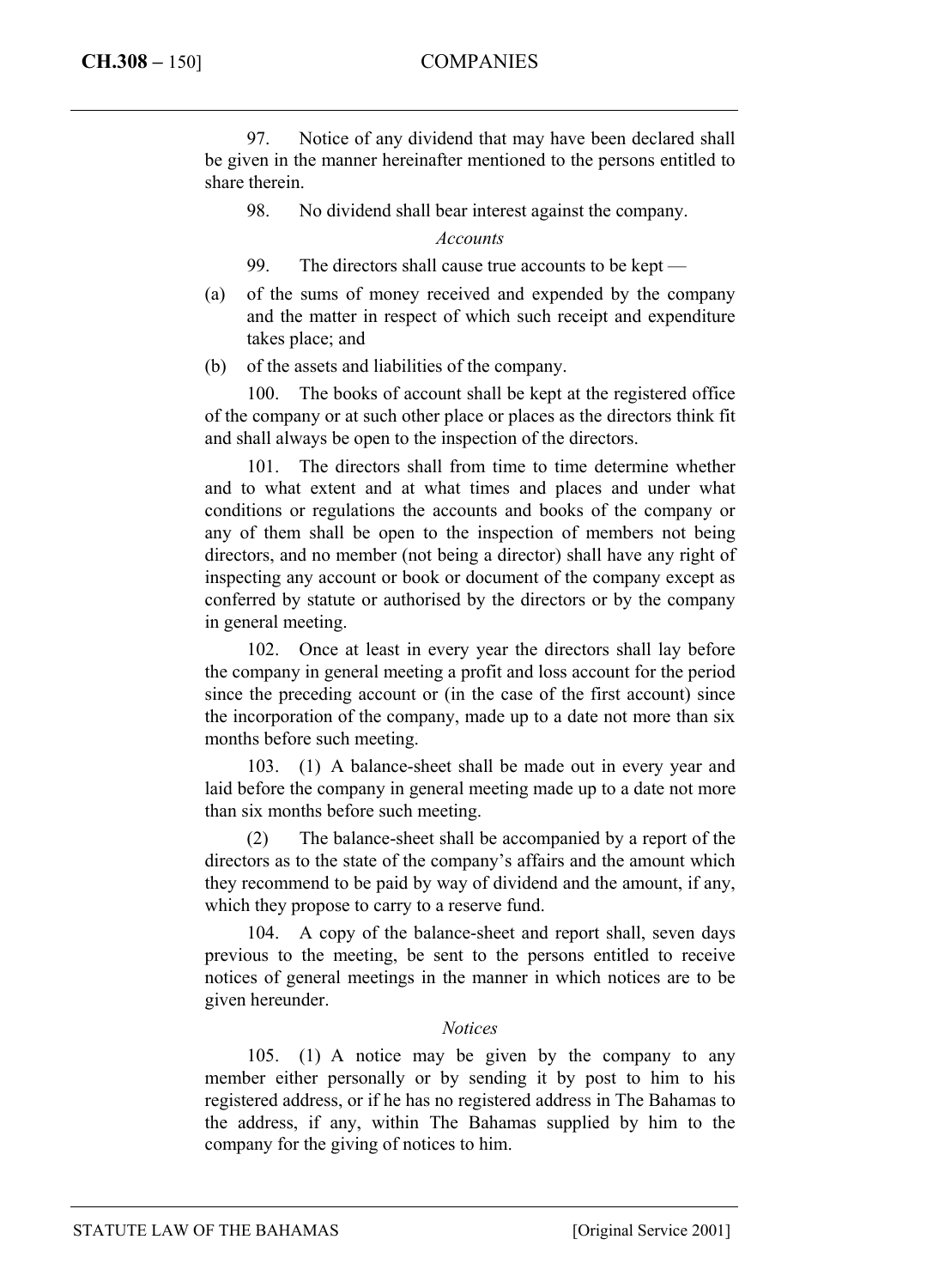(2) Where a notice is sent by post, service of the notice shall be deemed to be effected by properly addressing, pre-paying and posting a letter containing the notice and, unless the contrary is proved, to have been effected at the time at which the letter would be delivered in the ordinary course of post.

106. Where a member has no registered address in The Bahamas and has not supplied to the company an address within The Bahamas for the giving of notices to him, a notice addressed to him and advertised in a newspaper circulating in the neighbourhood of the registered office of the company shall be deemed to be duly given to him on the day on which the advertisement appears.

107. A notice may be given by the company to the joint holders of a share by giving the notice to the joint holder named first in the register in respect of the share.

108. A notice may be given by the company to the persons entitled to a share in consequence of the death or bankruptcy of a member by sending it through the post in a pre-paid letter addressed to them by name or by the title of representatives of the deceased, or trustees of the bankrupt, or by any like description, at the address, if any, in The Bahamas supplied for the purpose by the persons claiming to be so entitled, or (until such an address has been so supplied) by giving the notice in any manner in which the same might have been given if the death or bankruptcy had not occurred.

109. Notice of every general meeting shall be given in some manner hereinbefore authorised to every member of the company (including bearers of share warrants), except those members who (having no registered address within The Bahamas) have not supplied to the company an address within The Bahamas for the giving of notices to them, and also to every person entitled to a share in consequence of the death or bankruptcy of a member, who, but for his death or bankruptcy, would be entitled to receive notice of the meeting. No other persons shall be entitled to receive notices of general meetings.

# **SECOND SCHEDULE (Section 162) BY-LAWS**

- (1) By-laws should provide for —
- (a) the admission of persons and unincorporated associations as members and as *ex officio* members, and the qualifications of and the conditions of membership;
- (b) the fees and dues of members;
- (c) the issue of membership cards and certificates;
- (d) the suspension and termination of membership by the company and by a member;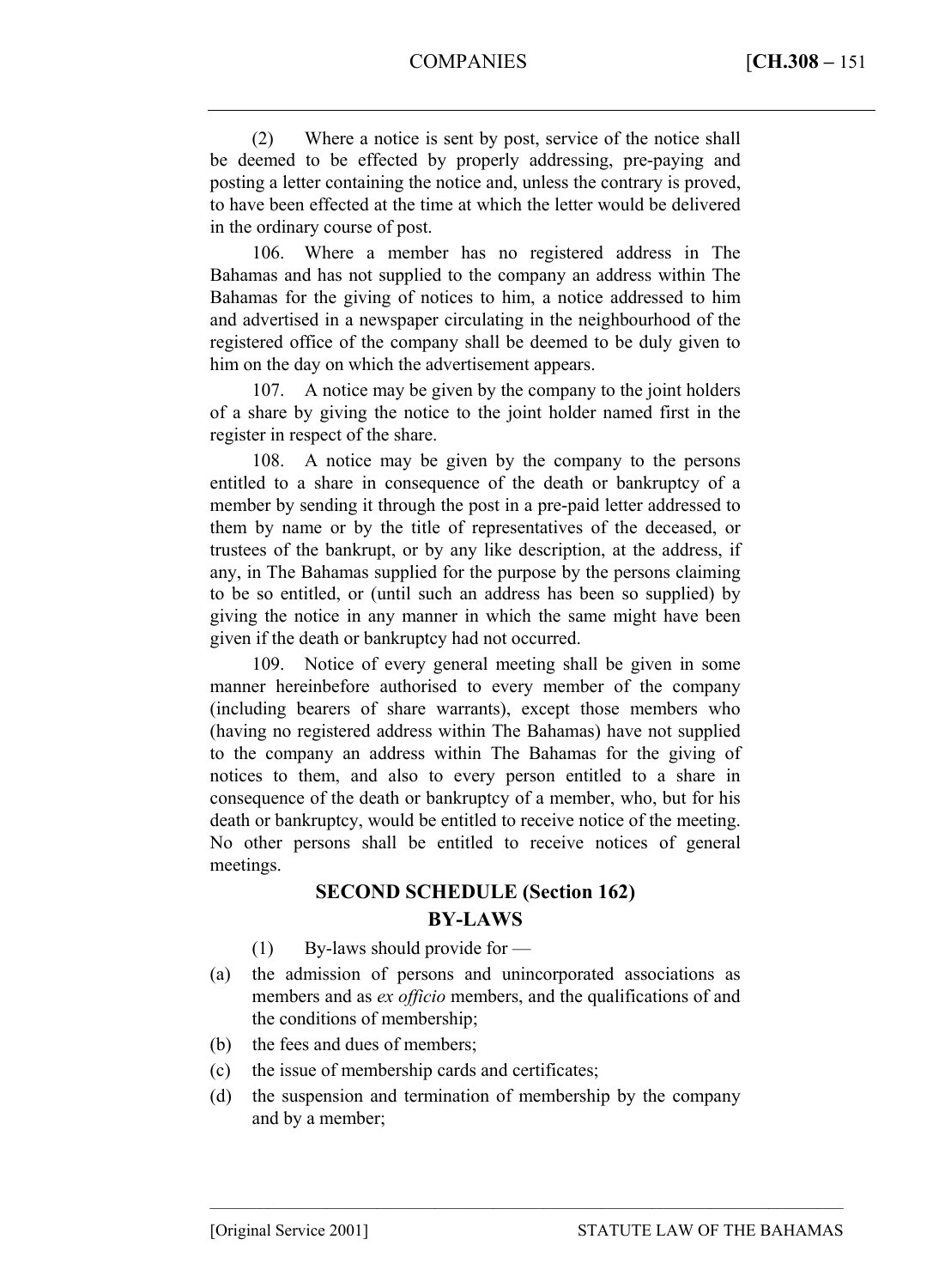- (e) where the articles provide that the interest of a member is transferable, the method of transferring membership;
- (f) the qualifications of, and the remuneration of, the directors and *ex officio* directors, if any;
- (g) the time for and manner of electing directors;
- (h) the appointment, remuneration, functions, duties and removal of agents, officers and employees of the company, and the security, if any, to be given by them to the company;
- (i) the time and place, and the notice to be given, for the holding of meetings of the members and of the board of directors, the quorum at meetings, the requirement as to proxies, and the procedure in all things at meetings of the board of directors; and
- (j) the conduct in all other particulars of the affairs of the company.

(2) The directors of a non-profit company may make by-laws respecting —

- (a) the division of its members into groups, either territorially or on the basis of common interest;
- (b) the election of some or all of the directors
	- (i) by the groups on the basis of the member in each group;
	- (ii) for the groups in a defined geographical area, by the delegates of the groups meeting together; or
	- (iii) by the groups on the basis of common interest;
- (c) the election of delegates and alternate delegates to represent each group on the basis of the number of members in each group;
- (d) the number and qualification of delegates and the method of their election;
- (e) the holding of meetings of members or delegates;
- (f) the powers and authority of delegates at meetings; and
- (g) the holding of meetings of members or delegates territorially or on the basis of common interest.

(3) A by-law made under subsection (2)(b) may provide that a meeting of delegates for all purposes is a meeting of the members with all powers of such a meeting.

(4) A by-law made under subsection (2) is not effective until it is confirmed by at least two-thirds of the votes cast at a general meeting of the members duly called for that purpose.

(5) A delegate has only one vote and may not vote by proxy.